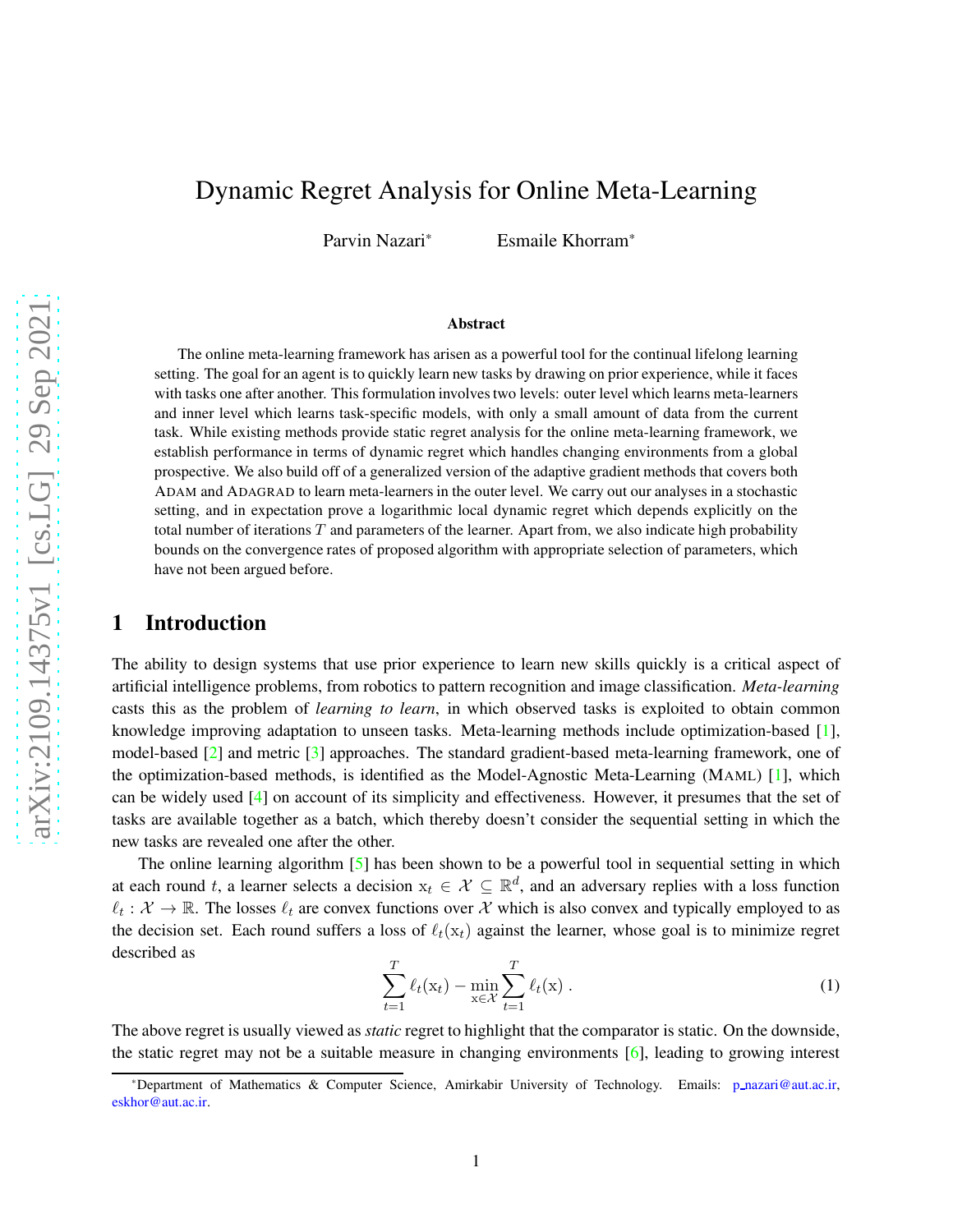in the *dynamic* regret [\[6,](#page-12-4) [7,](#page-12-5) [8\]](#page-12-6), in which the performance of online learning is compared to a sequence of optimal solutions. The dynamic regret is recognized as

$$
\sum_{t=1}^T \ell_t(\mathbf{x}_t) - \sum_{t=1}^T \ell_t(\mathbf{x}_t^*),
$$

where  $x_t^* \in \operatorname{argmin}_{x \in \mathcal{X}} \ell_t(x)$  is an optimal solution of  $\ell_t(x)$ . All aforementioned works have focused on convex loss functions to upper bound the dynamic regret in terms of certain regularity of the comparator sequence or the function sequence. Since the standard notion of regret is not a suitable measure of performance for nonconvex loss functions, the local regret are designed through the time window to smoothen the gradient of loss suffered [\[9\]](#page-12-7). Due to the limitation of this work to the static environments, the work of  $[10]$ introduced the notion of dynamic local regret to investigate the non-stationary environment for nonconvex loss functions using rolling weighted average of past gradients.

Nevertheless, online learning treats the entire process as a single task without any task-specific adaptation. As such, neither Meta-Learning nor Online Learning procedure alone is desirable for the continual lifelong learning scheme. To mitigate this deficiency, several methods have been proposed to merge these two approaches [\[11,](#page-12-9) [12\]](#page-12-10), in which the agent simultaneously utilizes past experiences in a sequential setting so as to learn good priors, and also adapt quickly to the current task at hand. In a follow-up work, [\[13\]](#page-12-11) introduced a notion of local regret as the performance measure to provide the first theoretical regret analysis for online meta-learning algorithms in the nonconvex setting. While its definition of local regret makes sense for learning in the stationary environments, it is not appropriate for dynamic environments in which the properties of the predicted variable change over time in an arbitrary way due to concept drift [\[14\]](#page-12-12). To alleviate this issue, we extend the regret analysis of  $[13]$  to the non-stationary setting.

Choosing an ideal learning rate is pivotal issue in the nice performance of the first and second order optimization procedures. Amongst variants of stochastic gradient descent (SGD) methods, adaptive gradient methods that scale the gradient elementwise by some form of averaging of the past gradients are particularly successful in increasing the convergence speed of the algorithms. ADAGRAD [\[15\]](#page-12-13) is the first popular method in this area. Subsequent adaptive methods, such as ADADELTA [\[16\]](#page-12-14), RMSPROP [\[17\]](#page-12-15), ADAM [\[18\]](#page-12-16), and DADAM [\[19\]](#page-13-0), preclude continual decaying of the learning rates in ADAGRAD by using the exponential moving averages of squared past gradients as the denominator of the adaptive learning rates in lieu of the arithmetic average.

Recently, a few attempts have been made on high probability results. [\[20\]](#page-13-1) demonstrated high probability bounds for PEGASOS algorithm by virtue of Freeman's inequality. A recent study by [\[21\]](#page-13-2) indicated a high probability analysis for Delayed ADAGRAD with momentum applied to smooth nonconvex objective functions. Different from recently developed theoretical analysis of [\[13\]](#page-12-11), which has been focused on bounds in expectation for online meta-learning framework, we also propound high probability convergence rates to describe the performance of the proposed algorithm on single runs.

In this paper, we develop an online meta-learning algorithm which copes up with non-stationary environments where the task-environment changes dynamically. Existing online meta-learning methods have been mostly analyzed  $[11, 13]$  $[11, 13]$  driven by a static regret that may not be optimal in changing environments where data are evolving and the optimal decision is drifting over time. To circumvent this issue, we accomplish dynamic regret analysis for online meta-learning algorithm in the nonconvex setting. The first main result (Theorem [1\)](#page-7-0) sheds the light of dynamic regret bound of the proposed online meta-learning framework, in which the first prominent adaptive gradient method, namely, ADAGRAD, are used to adjust automatically the learning rate. We establish that the regret bound is of explicit reliance on the total number of iterations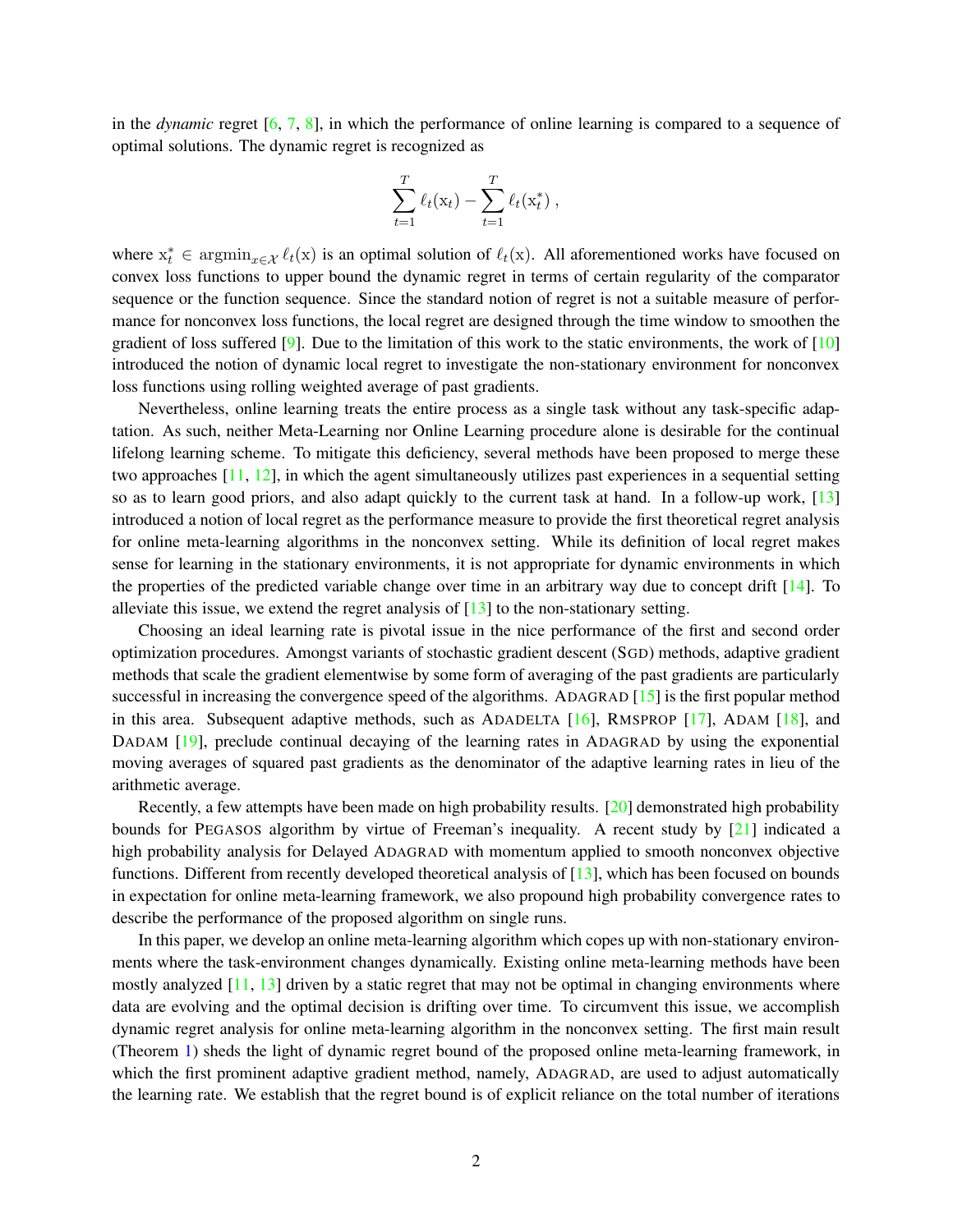T and parameters of the learner. This bound acquires a logarithmic rate under a mild regularity condition of adaptive gradient methods which matches with that of existing online meta-learning algorithms in the static environment. For the sake of generality, we extend these results to the commonly used adaptive gradient method, namely, ADAM (Theorem [2\)](#page-8-0). These results postulate bounds that hold in expectation, arguably a weak guarantee in the sense that it does not rule out the error of the algorithm from bearing large variance. Besides this, it is often impossible to perform many runs of algorithm and select the best one. Thereby, it is essential to be confident that the output of a single run of the algorithm is extremely likely to characterize the guaranteed convergence rate. To this end, Theorems [3](#page-9-0) and [4](#page-10-0) display bounds of dynamic regret that hold with high probability for the online meta-learning framework using ADAGRAD and ADAM optimizer, respectively. To the best of our knowledge, it is the first high probability convergence guarantees for the online meta-learning framework in the nonconvex setting.

Outline. The remainder of the paper is organized as follows. Section [2](#page-2-0) expounds the concepts of the online meta-learning framework and adaptive gradient methods. Section [3](#page-4-0) states a detailed description of the proposed online meta-learning algorithm. Section [4](#page-6-0) establishes theoretical guarantees with a notion of dynamic local regret in the non-stationary and nonconvex setting. Section [5](#page-9-1) shows a high probability analysis of online meta-learning framework under assumptions on function and stochastic gradients. Section [6](#page-11-1) presents some concluding remarks. In the supplementary material, we provide proofs for our results.

#### 1.1 Notation

Throughout,  $\mathbb{R}_+$  and  $\mathbb{R}^d$  denote the sets of nonnegative real numbers and real coordinate space of d dimensions, respectively. For any vectors  $a, b \in \mathbb{R}^d$ , we use  $\sqrt{a}$  to denote element-wise square root,  $a^2$  to denote element-wise square, a/b to denote element-wise division, max(a, b) to denote element-wise maximum and  $\langle a, b \rangle$  to denote the standard Euclidean inner product. We use  $\|\cdot\|$  to denote the  $L_2$ -norm. For any positive integer d, we set  $[d] \triangleq \{1, \ldots, d\}$ . Further, for any vector  $x_t \in \mathbb{R}^d$ ,  $x_{t,i}$  denotes its  $i^{th}$  coordinate where  $i \in [d]$ . Given a function  $\ell : \mathbb{R}^d \to \mathbb{R}$ , we note  $\nabla \ell$  its gradient and  $\nabla_i \ell$  the  $i^{th}$  component of the gradient. We assume everywhere our loss function  $\ell$  is bounded from below and denote the infimum by  $\ell^* > -\infty$ . We also let 1 denote all-ones vector. We denote by  $\mathbb{E}[\cdot]$  the expectation with respect to the underlying probability space. If  $a_n$  and  $b_n$  are positive sequences, then  $a_n = \mathcal{O}(b_n)$  means that  $\limsup_n a_n/b_n < \infty$ , whereas  $a_n = \Omega(b_n)$  means that  $\liminf_n a_n/b_n > 0$ . We write  $a_n = \Theta(b_n)$  if  $a_n = \mathcal{O}(b_n)$  and  $a_n = \Omega(b_n)$ .

# <span id="page-2-0"></span>2 Preliminaries

In this section, we briefly summarize concepts of online meta-learning setting as well as adaptive gradient methods and discuss some their important properties. This section consists of two subsections.

#### 2.1 Online Meta-Learning Framework

In Algorithm [1,](#page-3-0) each task is presented sequentially to a round, denoted by  $t$ . Then, the update of this algorithm is executed as a bi-level learning: (i) inner level and (ii) outer level (meta-learner).

In the inner level, for each new task  $\mathcal{T}_t$ , we use training data  $\mathcal{D}_t^{tr}$  corresponding to this task to adapt metalearner  $x_t$  to the current task by following some strategy  $U(\cdot)$ . Accordingly, the task-specific parameter  $\hat{x}_t$ is learned iteratively using  $\mathcal{D}_t^{tr}$  based on the rule [\[11\]](#page-12-9)

$$
\hat{\mathbf{x}}_t \triangleq U(\mathbf{x}_t, \mathcal{D}_t^{tr}) = \mathbf{x}_t - \theta \nabla \mathbb{E}_{p,q \sim \mathcal{D}_t^{tr}}[\ell(\mathbf{x}_t, p; q)],
$$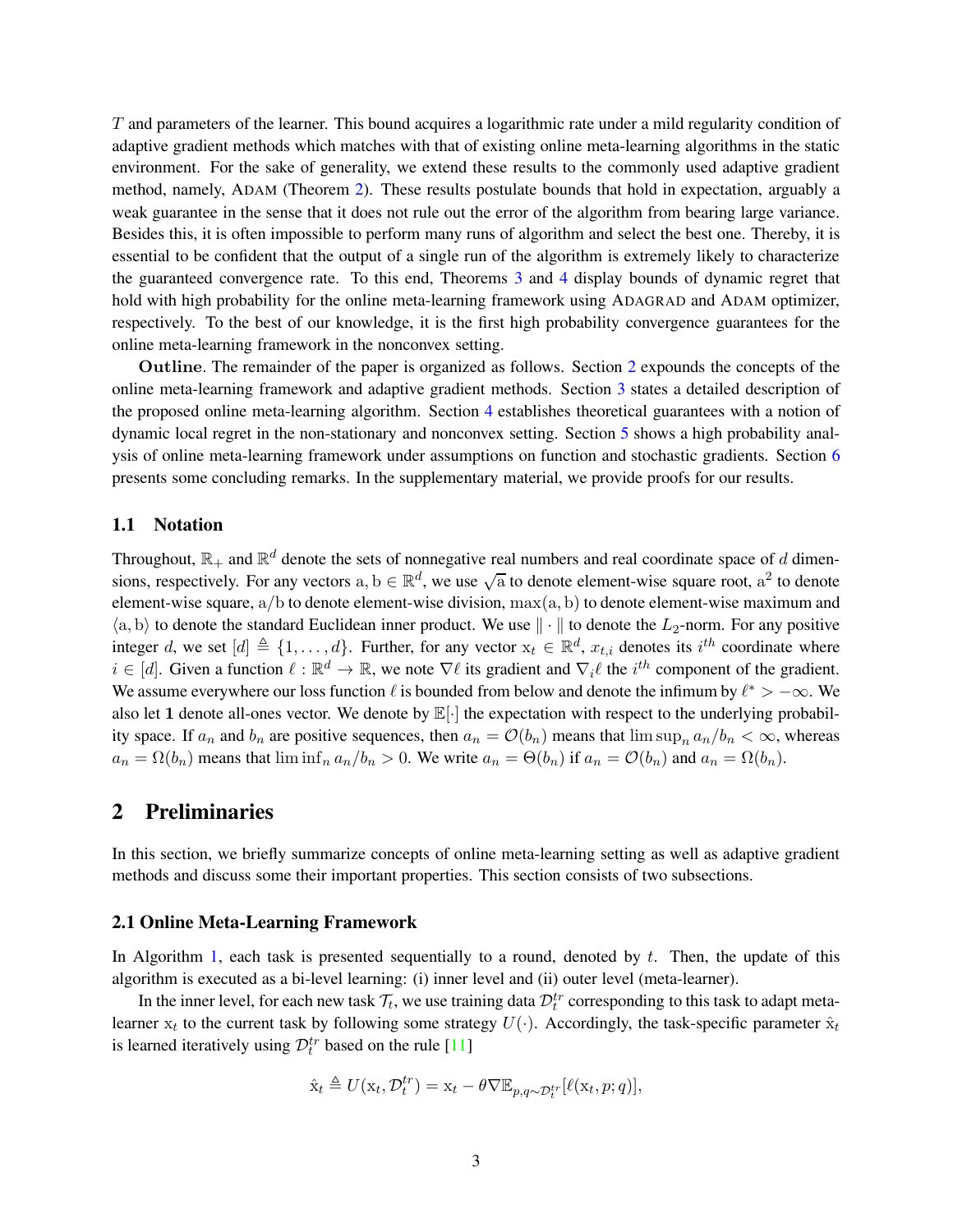#### <span id="page-3-0"></span>Algorithm 1 Online Meta-Learning Setup [\[11\]](#page-12-9)

- 1: **Input:** An initial meta-learner  $x_1$ , a loss function  $\ell(\cdot)$ , a local adapter  $U(\cdot)$ , an online learning algorithm  ${\cal A}$
- 2: for  $t = 1, 2, ...$  do
- 3: Encounter a new task:  $\mathcal{T}_t$ .
- 4: Receive training data for current task:  $\mathcal{D}_t^{tr}$ .
- 5: Adapt  $x_t$  to current task:  $\hat{x}_t = U(x_t, \mathcal{D}_t^{tr})$ .
- 6: Receive test data for current task:  $\mathcal{D}_{t}^{ts}$ .
- 7: Suffer  $\ell_t(\mathbf{x}_t) \triangleq \ell(\hat{\mathbf{x}}_t, \mathcal{D}_t^{ts}) = \mathbb{E}_{p,q \sim \mathcal{D}_t^{ts}}[\ell(\hat{\mathbf{x}}_t, p; q)].$
- 8: Update  $x_{t+1} = \mathcal{A}(x_1, \ell_1(x_1), \ldots, \ell_t(x_t)).$

```
9: end for
```
where  $\theta$  is the stepsize. The object of the online meta-learning algorithm is to sequentially learn metalearners that generate good task-specific parameters after adaptation.

In the outer level, all task-specific adaptations gather to update the meta-learners by using the loss function. To this end, the test data  $\mathcal{D}_t^{ts}$  will be disclosed for assessing the performance of the adapted learner  $\hat{x}_t$ . The loss suffered at this round  $\ell_t(x_t)$  can then be embedded in an online learning algorithm A to update meta-learner  $x_t$ . A meta-learner  $x_t$  is maintained to preserve the prior knowledge learned from past rounds.

The original notion of regret in [\(1\)](#page-0-0) enforces the learner to compete with a fixed learner across all tasks which is not meaningful as tasks are very different. To resolve this issue,  $[11]$  took into account regret of the form:

$$
\sum_{t=1}^T \ell(U(\mathbf{x}_t, \mathcal{D}_t^{tr}), \mathcal{D}_t^{ts}) - \min_{\mathbf{x} \in \mathcal{X}} \sum_{t=1}^T \ell(U(\mathbf{x}, \mathcal{D}_t^{tr}), \mathcal{D}_t^{ts}),
$$

which competes with any fixed meta-learner. They set forth the Follow the Meta Leader algorithm, achieving a logarithmic regret under assumption that  $\ell$  is strongly convex function. The analysis of this work has been studied in the strongly convex case, while many problems of the current interest have a nonconvex nature. In a subsequent work, [\[13\]](#page-12-11) developed an efficient algorithm for nonconvex online meta-learning in which the steps of the norm version of the adaptive stochastic gradient method (ADAGRAD-Norm) [\[22\]](#page-13-3) are used to update the meta-learner at the outer level. After briefly demonstrating why the regret of the form [\(1\)](#page-0-0) is not a feasible metric of performance to the nonconvex world, they assessed the performance via the notion of the local regret proposed by [\[9\]](#page-12-7) as:

$$
SLR_w(T) \triangleq \sum_{t=1}^T \|\nabla F_{t,w}(\mathbf{x}_t)\|^2, \quad F_{t,w}(\mathbf{x}_t) \triangleq \frac{1}{w} \sum_{r=0}^{w-1} \ell_{t-r}(\mathbf{x}_t), \quad \ell_i(\cdot) = 0 \text{ for } i \le 0,
$$

which is an appropriate measure of stationarity (as opposed to optimality). The motivation of using sliding-window in F, especially a large window, follows from Theorem 2.7 in [\[9\]](#page-12-7).

On the other hand, the statistical properties of the predicted variable can be changed over time in an arbitrary way [\[14\]](#page-12-12) by a phenomenon called *concept drift*. This notion, too, has recently drawn much attention, mainly owing to the need for online classification of very large, constantly changing data streams [\[23,](#page-13-4) [24\]](#page-13-5) etc. The online meta-learning framework can be utilized to sequentially learn the initial parameters of a model such that optimizing from this initialization results in fast adaptation and generalization. In the setting of non-stationary environment of the online meta-learning framework, the task  $\mathcal{T}_t$  i) varies over time, and ii) there is no prior information as for the dynamics of the task  $\mathcal{T}_t$  which in turn the optimal initialization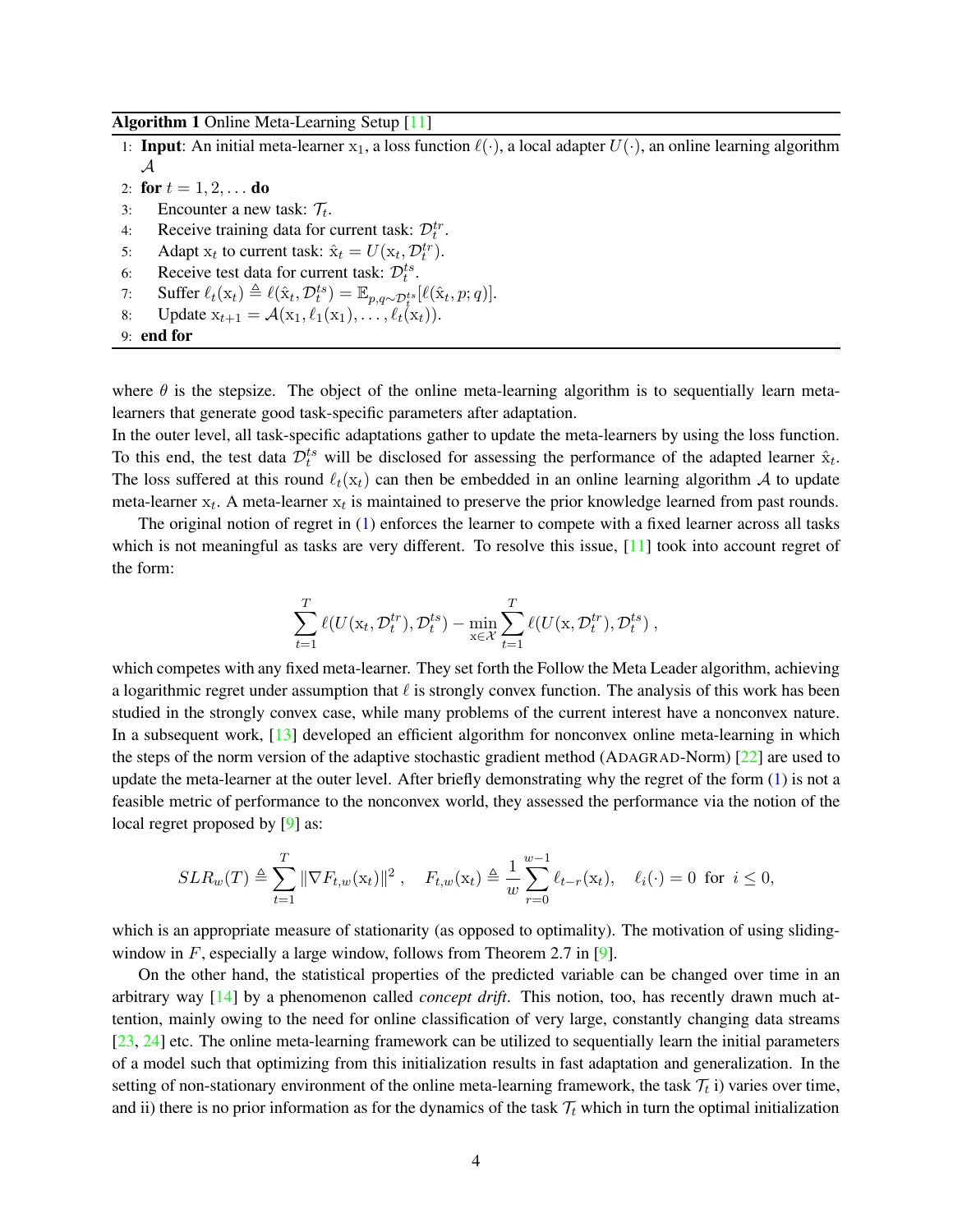varies over time due to a changing environment. Although non-stationary environment of the online metalearning framework has been considered in some recent works [\[25,](#page-13-6) [26,](#page-13-7) [27\]](#page-13-8), its theoretical understanding in nonconvex setting is largely missing.

#### 2.2 ADAGRAD AND ADAM FOR MINIMIZATION PROBLEMS

We deal with a unified formulation of Adagrad [\[15\]](#page-12-13) and Adam [\[18\]](#page-12-16), which adjusts the step size for every dimension in accordance with the geometry of the past gradients. The main objective in these methods is to solve the following minimization problem:

$$
\min_{\mathbf{x}\in\mathbb{R}^d} F(\mathbf{x}) = \mathbb{E}_{\zeta\sim\mathcal{P}} f(\mathbf{x};\zeta),
$$

where x is the model parameter, and  $\zeta$  is an random variable following distribution  $\mathcal{P}$ . We assume we have  $0 < \beta_2 \le 1, 0 \le \beta_1 < \beta_2$  and a non negative sequence  $\eta_{t+1}$ . We define three vectors  $m_{t+1}, v_{t+1}, x_{t+1} \in \mathbb{R}^d$ iteratively. For start points  $x_1 \in \mathbb{R}^d$ ,  $m_1 = 0$ , and  $v_1 = 0$ , the update is [\[28\]](#page-13-9)

$$
m_{t+1} = \beta_1 m_t + g_t,
$$
  

$$
v_{t+1} = \beta_2 v_t + g_t^2,
$$

with  $g_t = \nabla f(x_t; \zeta_t)$  and updates

$$
x_{t+1} = x_t - \eta_{t+1} \frac{m_{t+1}}{\sqrt{\epsilon + v_{t+1}}},
$$

with a small constant  $\epsilon > 0$  preventing division by zero,  $m_{t+1}$  and  $v_{t+1}$  are estimates of the mean and variance of g, respectively. In practice  $\epsilon$  is usually chosen sufficiently small. Taking  $\beta_1 = 0$ ,  $\beta_2 = 1$  and  $\eta_{t+1} = \eta$  gives the first known adaptive gradient method in machine learning, namely, ADAGRAD, which is also reduced to plain stochastic gradient descent (SGD) method when we set  $v_{t+1} = 1$ . Comparing with the SGD method, ADAGRAD dynamically interpolates knowledge of history gradients to adaptively change the learning rate, thereby achieving significantly better performance when the gradients are sparse, or in general small. Another state-of-the-art algorithm for training deep learning models is known as ADAM [\[18,](#page-12-16) [29\]](#page-13-10), which is a variant of the general class of ADAGRAD-type algorithms. When  $0 < \beta_2 < 1$ ,  $0 \le \beta_3$  $\beta_1$  <  $\beta_2$ , and  $\eta_{t+1} = \eta(1-\beta_1)\sqrt{(1-\beta_2^{\t+1})/(1-\beta_2)}$ , the algorithm becomes an algorithm close to ADAM. However, ADAM would be exactly recovered by setting  $\eta_{t+1} = \eta \frac{(1-\beta_1)}{(1-\beta_1)^{t+1}}$  $(1-\beta_1^{t+1})$  $\sqrt{(1-\beta_2^{t+1})/(1-\beta_2)},$ which complicates the proof. Recently, there has been a surge of interest to approach the analysis of these methods for nonconvex and weakly-convex optimization [\[30,](#page-13-11) [31\]](#page-13-12). In particular, [\[30\]](#page-13-11) argued the convergence of Adam in certain nonconvex settings and verified the effect of the mini-batch size in its convergence. Later, [\[31\]](#page-13-12) concluded non-asymptotic rates of convergence of first and zeroth-order adaptive methods and their proximal variants for a reasonably broad class of nonsmooth and nonconvex optimization problems. More recently, [\[28\]](#page-13-9) established a simplified and unified proof of convergence for nonconvex ADAGRAD and ADAM, improving the dependence of the iteration complexity on the momentum parameter.

## <span id="page-4-0"></span>3 Algorithm

Here, we put forth to use the Dynamic Time-Smoothed Adaptive Gradient (DTS-AG) method presented in Algorithm [2](#page-5-0) as the online learning algorithm  $\mathcal A$  in Algorithm [1](#page-3-0). We stress that the DTS-AG algorithm differs from the algorithm proposed in [\[13\]](#page-12-11) in several aspects: first, the gradients of the loss functions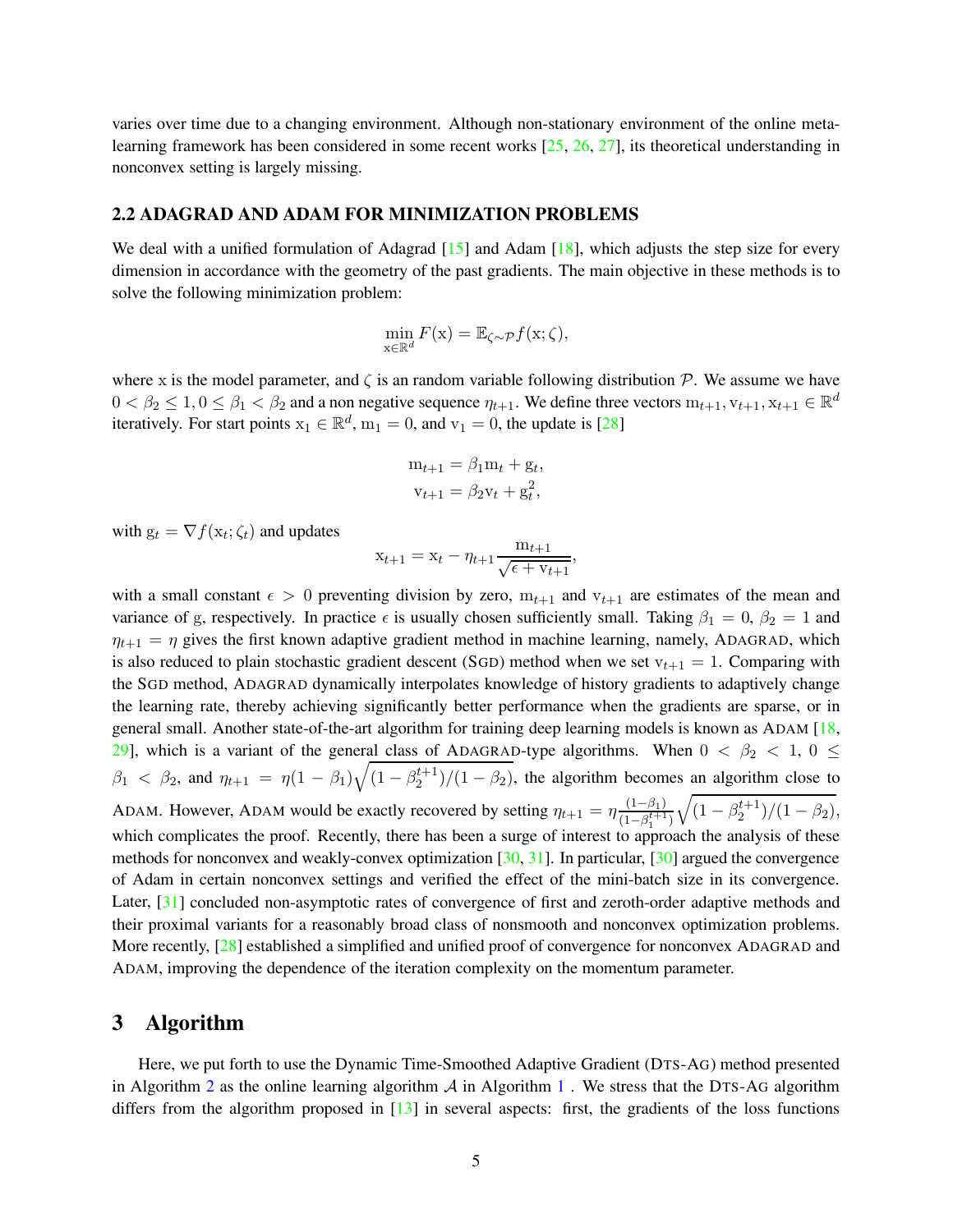### Algorithm 2 Dynamic Time-Smoothed Adaptive Gradient (DTS-AG)

- 1: **Input**: Initialize  $x_1 \in \mathbb{R}^d$ ,  $m_1 = 0$ ,  $v_1 = 0$ , window size  $w \ge 1$ , number of iterations T, exponential smoothing parameter  $\alpha \to 1^-$ , decay parameters  $\beta_2 \in [0,1]$  and  $0 \le \beta_1 < \beta_2$ , normalization parameter  $W \triangleq \sum_{r=0}^{w-1} \alpha^r$ , non negative sequence  $\{\eta_t\}_{t=1}^T$ ,  $\epsilon > 0$ . 2: for  $t = 1, \ldots, T$  do
- 3: Uniformly randomly pick i.i.d samples  $\{\xi_{t,t-w+1}, \dots, \xi_{t,t}\}$  according to the distribution  $\mathcal{P}$ .<br>4: Generate  $\tilde{\nabla}S_{t,w,\alpha}(\mathbf{x}_t) = \frac{1}{W} \sum_{k=0}^{W-1} \alpha^r g_{t-r}(\mathbf{x}_{t-r}, \xi_{t,t-r})$ .
- 4: Generate  $\tilde{\nabla} S_{t,w,\alpha}(x_t) = \frac{1}{W} \sum_{r=0}^{w-1} \alpha^r g_{t-r}(x_{t-r}, \xi_{t,t-r}).$
- 5:  $m_{t+1} = \beta_1 m_t + \tilde{\nabla} S_{t,w,\alpha}(x_t).$
- 6:  $v_{t+1} = \beta_2 v_t + (\tilde{\nabla} S_{t,w,\alpha}(x_t))^2$ .
- <span id="page-5-0"></span>7:  $x_{t+1} = x_t - \eta_{t+1} \frac{m_{t+1}}{\sqrt{\epsilon + v_t}}$  $\frac{\scriptstyle{\mathrm{m}_{t+1}}}{\scriptstyle{\epsilon+v_{t+1}}}.$

```
8: end for
```
at each time step are calculated at their corresponding parameters and average the past  $w$ , rather than to execute w gradient calculations at their most recent parameter  $(x_t, \xi_{t,t-r})$ ; second, we exploit adaptive gradient methods that adapt a vector of per-coefficient stepsizes rather than a single stepsize depending on the norm of the gradient; third, we make use of factor  $\alpha$  which gives a higher weight to the recent gradients so as to control time weighting and track a dynamic function; fourth, our approach builds on a generalized version of the adaptive gradient methods  $[28]$  that covers both ADAGRAD and ADAM as special cases as opposed to [\[13\]](#page-12-11) which is largely restricted to using ADAGRAD-NORM method for achieving state-of-the-art performance.

In Algorithm [2,](#page-5-0) we also need to stipulate the stepsizes  $\{\eta_{t+1}\}\$ , which will be discussed later. Moreover, thanks to the randomness of  $\mathcal{D}_t^{ts}$  of the whole test-set, we focus on the stochastic setting where we can only access (unbiased) estimates of the true losses and gradients at each round. In this setting, we assume that at each round t, each call to any stochastic gradient oracle  $g_j$ ,  $j \in \{t - w + 1, \ldots, t\}$ , brings about an i.i.d. random vector  $g_j(x_t, \xi_{t,j})$ .

We also assume that

<span id="page-5-1"></span>Assumption 1. *For all*  $t \in [T]$ ,  $j \in \{t - w + 1, \ldots, t\}$  *and random variable*  $\xi_{t,j} \sim \mathcal{P}$ *, we have* 

(*i*) The stochastic gradient  $g_j(x_t, \xi_{t,j})$  is unbiased, i.e.

$$
\mathbb{E}_{\xi_{t,j}}\left[g_j(\mathbf{x}_t,\xi_{t,j})|\xi_{1:t-1}\right] = \nabla \ell_j(\mathbf{x}_t);
$$

*(ii)* All random samples  $\xi_{t,j} \sim \mathcal{P}$  are selected randomly and independently to each other, i.e. for  $j \neq r$ ,

$$
\mathbb{E}_{\xi_{t,j},\xi_{t,r}}[\langle g_j(x_t,\xi_{t,j}),\ g_r(x_t,\xi_{t,r})\rangle|\xi_{1:t-1}] = \langle \mathbb{E}_{\xi_{t,j}}[g_j(x_t,\xi_{t,j})|\xi_{1:t-1}],\ \mathbb{E}_{\xi_{t,r}}[g_r(x_t,\xi_{t,r})|\xi_{1:t-1}]\rangle,
$$

*where*  $\xi_{1:t-1} = {\xi_{1,1}, \xi_{2,1}, \xi_{2,2}, \ldots, \xi_{t-1,t-w}, \ldots, \xi_{t-1,t-1}}$ *, and*  $\mathbb{E}_{\xi_{t,j}}[u|\xi_{1:t-1}]$  *stands for the conditional expectation of u with respect to*  $\xi_{1:t-1}$ *. Also note that*  $g_j(\cdot) = 0$  *for*  $j \leq 0$ *.* 

We make the following additional assumption.

<span id="page-5-2"></span>**Assumption 2.** *There is*  $\sigma > 0$  *such that for each*  $t \in [T]$ ,  $j \in \{t - w + 1, \ldots, t\}$  *and random variable* ξt,j ∼ P *the variance of the stochastic gradient is bounded by*

$$
\mathbb{E}_{\xi_{t,j}}\left[\left\|\mathbf{g}_j(\mathbf{x}_t,\xi_{t,j})-\nabla \ell_j(\mathbf{x}_t)\right\|^2|\xi_{1:t-1}\right] \leq \sigma^2.
$$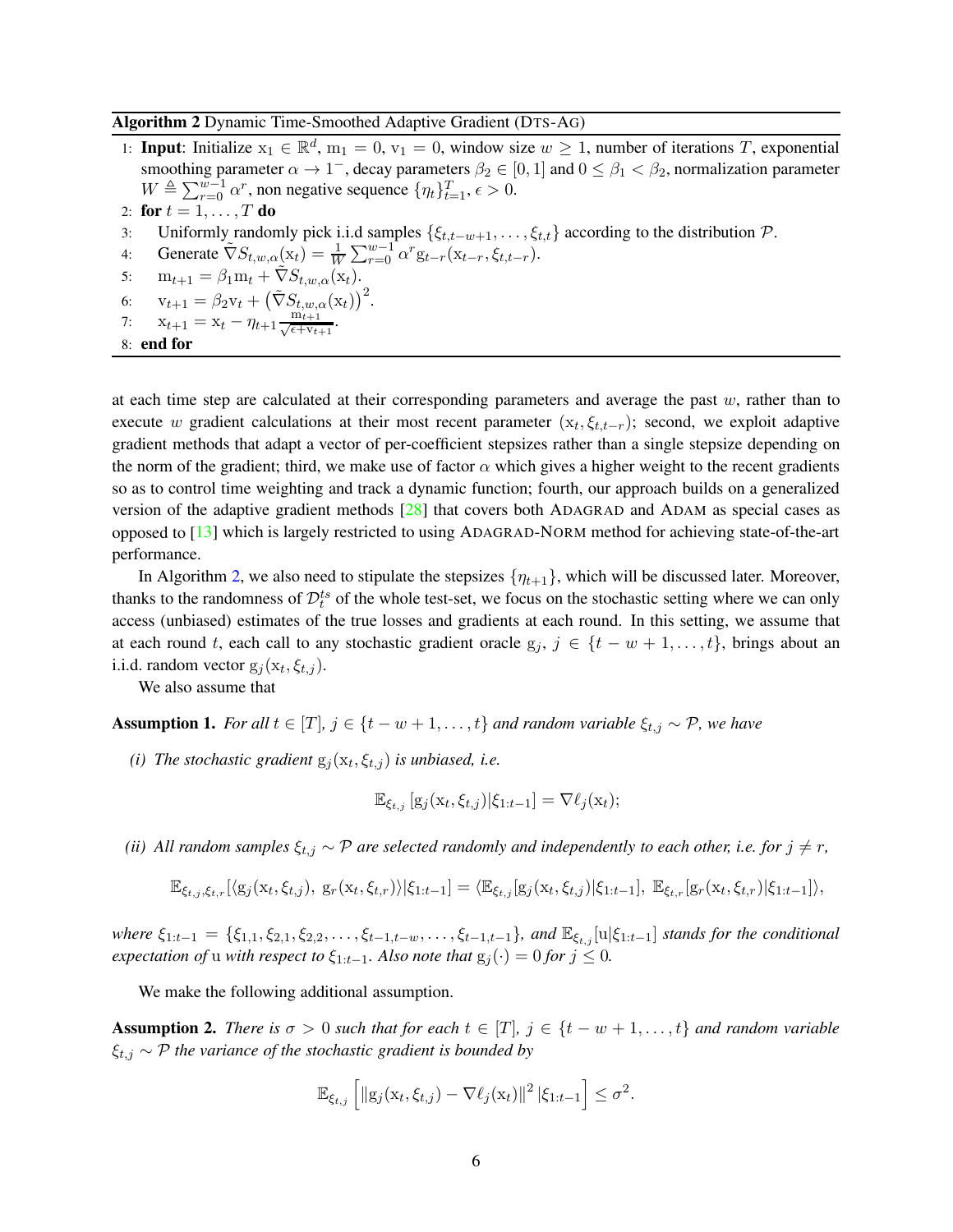If  $\sigma=0$ , the stochastic gradient  $g_j(x_t, \xi_{t,j})$  is identified as the exact gradient at point  $x_t$ , i.e.,  $g_j(x_t, \xi_{t,j})=$  $\nabla \ell_i(\mathbf{x}_t)$ .

# <span id="page-6-0"></span>4 Convergence Analysis in Expectation

In this section, we assert our theoretical results and their consequences. The proofs are given later in the supplementary material. To evaluate the performance of online meta-learning algorithms in non-stationary environments in which the optimal meta-learners of each online loss function  $\ell_t$  corresponding to task  $\mathcal{T}_t$ can be drifted over tasks, we exploit the notion of dynamic regret introduced in [\[10\]](#page-12-8) as

$$
DLR_w(T) \triangleq \sum_{t=1}^T \|\nabla S_{t,w,\alpha}(\mathbf{x}_t)\|^2.
$$
 (2)

Here

<span id="page-6-2"></span>
$$
S_{t,w,\alpha}(\mathbf{x}_t) \triangleq \frac{1}{W} \sum_{r=0}^{w-1} \alpha^r \ell_{t-r}(\mathbf{x}_{t-r}),
$$
\n(3)

where  $W \triangleq \sum_{r=0}^{w-1} \alpha^r$ , and  $\ell_t(x_t) = 0$  for  $t \leq 0$ . This can be viewed as the exponential averaging of the gradients  $\nabla \ell_{t-r}$  at their corresponding meta-learners  $x_{t-r}$  in lieu of the most recent meta-learner  $x_t$  over a window on each task  $t \in [T]$ , which thereby are adapted for non-stationary environments. Indeed, this regret quantifies the objective of predicting meta-learners with small exponential averaging of the gradients. Our main results in this section (Theorems [1](#page-7-0) and [2\)](#page-8-0) prove, to the best of our knowledge, the dynamic regret bounds in expectation for online meta-learning Algorithm [1](#page-3-0) in which the extremely popular algorithms ADAGRAD and ADAM are used as the online learning algorithm A. Having stated our theorems, we show that our results recover previous rate of the online meta-learning algorithm in stationary setting [\[13\]](#page-12-11), which is restricted only to ADAGRAD-NORM version of adaptive gradient methods.

Our theoretical analysis is based on several assumptions regarding  $\ell$ .

<span id="page-6-1"></span>**Assumption 3.**  $\ell : \mathbb{R}^d \to \mathbb{R}$  is twice differentiable. Furthermore, for all  $v, u \in \mathbb{R}^d$ , we assume

- *(i)*  $\ell$  *is L*-*Lipschitz, i.e.*  $\|\ell(\mathbf{u}) \ell(\mathbf{v})\| \le L \|\mathbf{u} \mathbf{v}\|$ .
- *(ii)*  $\ell$  *is*  $\gamma$ -smooth, that is,  $\ell$  *is differentiable and its gradient is*  $\gamma$ -Lipschitz, *i.e.*  $\|\nabla \ell(\mathbf{u}) \nabla \ell(\mathbf{v})\| \leq$  $\gamma \|u - v\|$ .
- (*iii*)  $\ell$  *is H*-*Hessian-Lipschitz, i.e.*  $\|\nabla^2 \ell(\mathbf{u}) \nabla^2 \ell(\mathbf{v})\| \le H \|\mathbf{u} \mathbf{v}\|$ .
- *(iv)*  $\ell$  *is D-Bounded, i.e.*  $|\ell(\mathbf{u})| \leq D$ .

These assumptions are standard in online learning [\[9\]](#page-12-7). In view of Assumption [3](#page-6-1) of  $\ell$ , we next give a result on  $\ell_t$  from [\[13\]](#page-12-11), which is vital to our analysis.

<span id="page-6-3"></span>**Lemma 1.** [\[13\]](#page-12-11) Let Assumption [3](#page-6-1) holds. Then,  $\ell_t$  is D-Bounded,  $L' \triangleq ((1 + \theta \gamma)L)$ -Lipschitz, and  $\gamma' \triangleq$  $(\theta LH + (1 + \theta\gamma)^2\gamma)$ -smooth.

Henceforth, the symbol  $\mathbb{E}_t$  represents expectation with respect to  $\xi_{t,t-w+1}, \ldots, \xi_{t,t}$  conditioned on  $\xi_{1:t-1}$ . It is worth noting that each  $\tilde{\nabla}S_{t,w,\alpha}(x_t)$  is a weighted average of w independently sampled unbiased gradient estimates with a bounded variance  $\sigma^2$ . Hence, the following Lemma is made for the function  $\tilde{\nabla}S_{t,w,\alpha}(\mathbf{x}_t)$ . We leave proofs of the rest lemmas in the supplementary material.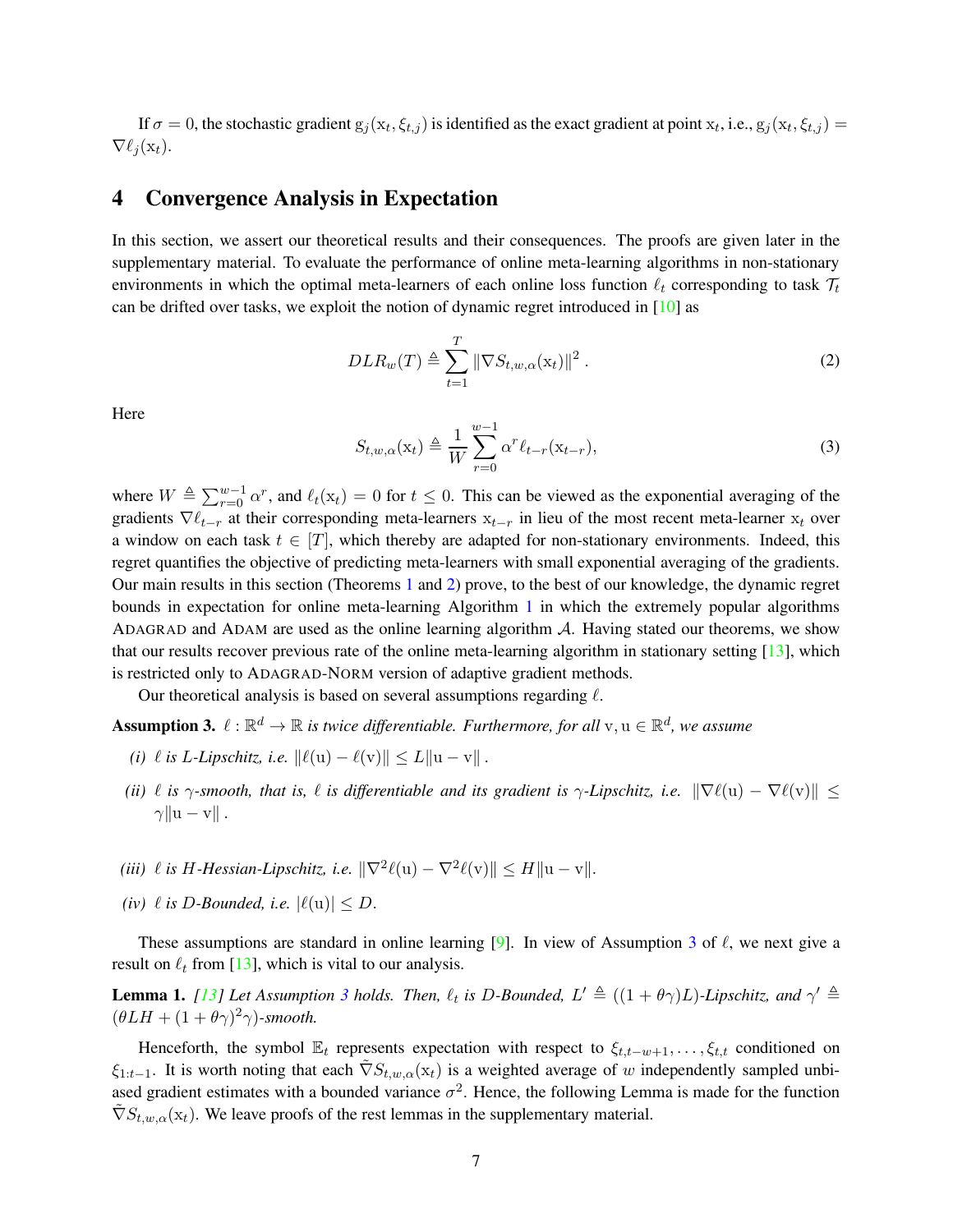<span id="page-7-2"></span>**Lemma [2](#page-5-2).** *Suppose Assumptions [1](#page-5-1) and* 2 *hold. Then for*  $\nabla S_{t,w,\alpha}(x_t)$  *in the Algorithm* DTS-AG, we have

(a) 
$$
\mathbb{E}_t \left[ \tilde{\nabla} S_{t,w,\alpha}(\mathbf{x}_t) \right] = \nabla S_{t,w,\alpha}(\mathbf{x}_t),
$$
  
\n(b)  $\mathbb{E}_t \left[ \left\| \tilde{\nabla} S_{t,w,\alpha}(\mathbf{x}_t) - \nabla S_{t,w,\alpha}(\mathbf{x}_t) \right\|^2 \right] \le \frac{\sigma^2 (1 - \alpha^{2w})}{W^2 (1 - \alpha^2)} \triangleq \mu,$ 

*where*  $S_{t,w,\alpha}(\mathbf{x}_t)$  *defined in* [\(3\)](#page-6-2).

The succeeding lemma presents a bound for the size of  $\frac{\tilde{\nabla}_i S_{t,w,\alpha}(\mathbf{x}_t)}{\sqrt{\epsilon + v_{t+1,i}}}$ .

<span id="page-7-3"></span>**Lemma 3.** *Suppose Assumptions [1](#page-5-1) and [2](#page-5-2) hold. Let*  $\tilde{\nabla}_i S_{t,w,\alpha}(\mathbf{x}_t)$  *and*  $v_{t+1,i}$  *be the sequences defined in the Algorithm* DTS-AG*. Then, for any*  $0 < \alpha < 1$ *, w,*  $\epsilon > 0$  *and*  $S_{t,w,\alpha}(x_t)$  *in* [\(3\)](#page-6-2)*, we have* 

$$
\mathbb{E}\left[\sum_{i=1}^d \langle \nabla_i S_{t,w,\alpha}(\mathbf{x}_t), \frac{\tilde{\nabla}_i S_{t,w,\alpha}(\mathbf{x}_t)}{\sqrt{\epsilon + \nu_{t+1,i}}}\rangle\right] \geq \sum_{i=1}^d \frac{(\nabla_i S_{t,w,\alpha}(\mathbf{x}_t))^2}{2\sqrt{\epsilon + \tilde{\nu}_{t+1,i}}} - 2\sqrt{\mu} \sum_{i=1}^d \mathbb{E}_t\left[\frac{(\tilde{\nabla}_i S_{t,w,\alpha}(\mathbf{x}_t))^2}{\epsilon + \nu_{t+1,i}}\right],
$$

*where*  $\tilde{v}_{t+1,i} \triangleq v_{t,i} + (\nabla_i S_{t,w,\alpha}(\mathbf{x}_t))^2 + \mu$ *, and*  $\mu \triangleq \frac{\sigma^2 (1-\alpha^{2w})}{W^2 (1-\alpha^2)}$  $\frac{\sigma^2(1-\alpha^{2n})}{W^2(1-\alpha^2)}$  for all  $i \in [d]$ .

Equipped with these lemmas, we now state the main result.

<span id="page-7-0"></span>Theorem 1. *(*ADAGRAD*) Suppose Assumptions [1,](#page-5-1) [2](#page-5-2) and [3](#page-6-1) hold. Let* DTS-A<sup>G</sup> *be the algorithm* A *in Algorithm [1](#page-3-0)* with parameters  $\beta_1 = 0$ ,  $\beta_2 = 1$ ,  $\eta_{t+1} = \eta$  with  $\eta > 0$  and  $\alpha \to 1^-$ . Then, for any  $\delta \in (0,1)$  and  $S_{t,w,\alpha}(\mathbf{x}_t)$  *in* [\(3\)](#page-6-2)*, with probability at least*  $1 - \delta$ *, the iterates*  $\mathbf{x}_t$  *satisfy the following bound* 

$$
\sum_{t=1}^{T} \mathbb{E} \left[ \|\nabla S_{t,w,\alpha}(\mathbf{x}_t)\|^2 \right] \le \frac{4C\sqrt{\epsilon}}{\delta} + \frac{8C\sqrt{\zeta T}}{\delta^{3/2}} + \frac{48C^2}{\delta^2}
$$

.

Here,  $C \triangleq \varpi_1 + \varpi_2 d \ln \Big( 1 + \frac{2(\zeta + L'^2) T}{d \epsilon} \Big)$ , where

$$
\varpi_1 \triangleq \frac{4DT}{W\eta}, \qquad \varpi_2 \triangleq \frac{\eta\gamma' + 4\sqrt{\zeta}}{2}, \qquad \zeta \triangleq \frac{\sigma^2}{W}.
$$

Note that, theoretical guarantee of Theorem [1](#page-7-0) is a bound in expectation over the randomness of stochastic gradients, and is therefore only on-average convergence guarantee.

<span id="page-7-1"></span>**Corollary 1.** *Under the same conditions stated in Theorem [1,](#page-7-0) using*  $w \in \Theta(T)$  *and*  $\alpha \to 1^-$  *yields a regret bound of order*

$$
\sum_{t=1}^T \mathbb{E}\left[\|\nabla S_{t,w,\alpha}(\mathbf{x}_t)\|^2\right] \leq \mathcal{O}(\ln T).
$$

Corollary [1](#page-7-1) showed that the algorithm achieved a logarithmic bound on dynamic regret with respect to any parameters  $v_1, \eta > 0, \epsilon > 0$  with a choice of  $w \in \Theta(T)$ , which in turn recovers the result of [\[13\]](#page-12-11) on the online meta-learning in static environments.

In the sequel, we extend our results to the ADAM optimizer, while no such result is considered in previous works. To this end, we need the following lemma.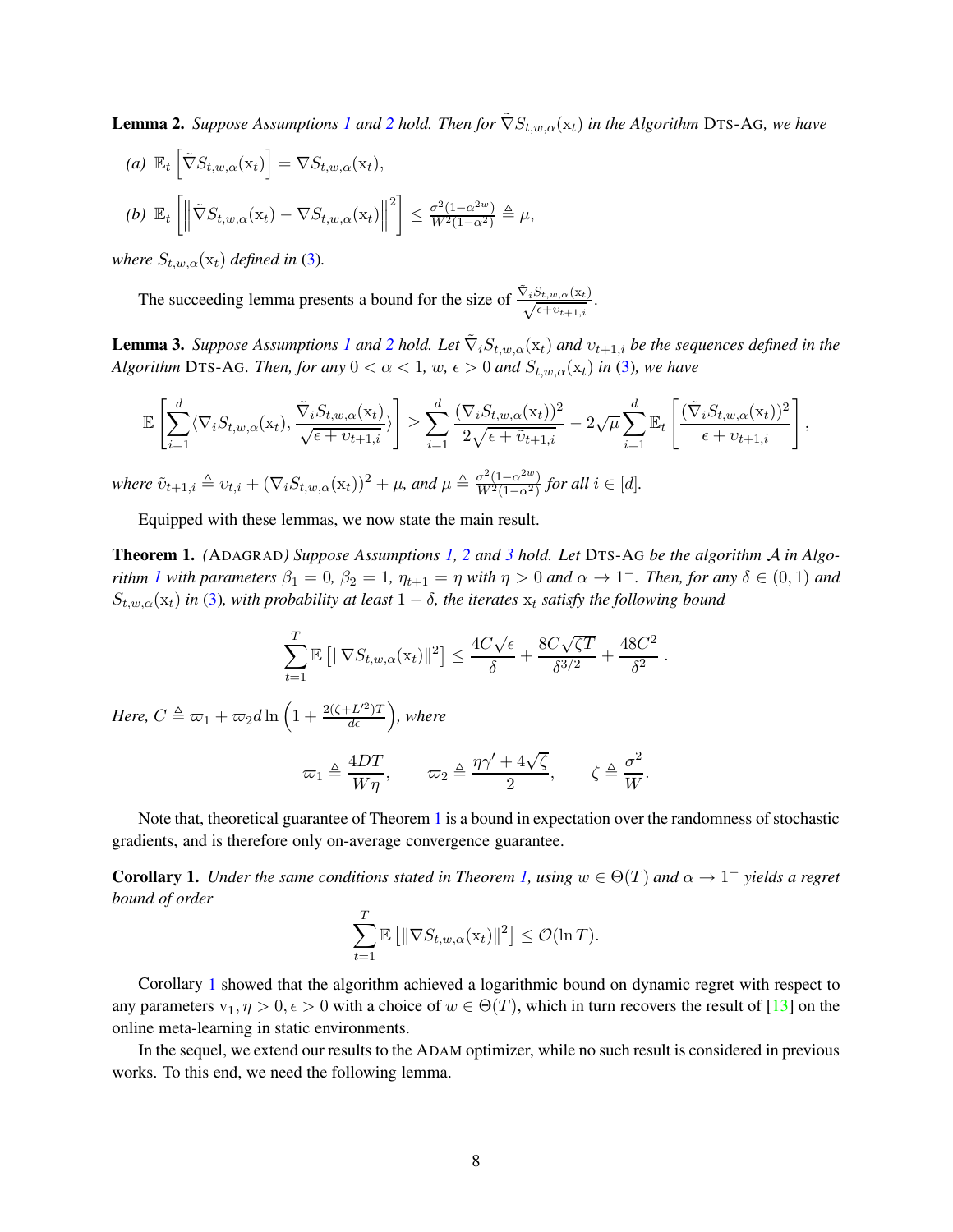<span id="page-8-1"></span>**Lemma 4.** *Suppose Assumptions* [1,](#page-5-1) [2](#page-5-2) *and* [3](#page-6-1) *hold.* Let  $m_{t+1,i}$  *and*  $v_{t+1,i}$  *be the sequences defined in the Algorithm* DTS-AG*. Then, for any*  $0 < \alpha < 1$ *, w,*  $\epsilon > 0$ ,  $0 \le \beta_1 < \beta_2 \le 1$ ,  $1 \le k \le t$  *and*  $S_{t,w,\alpha}(x_t)$  *in* [\(3\)](#page-6-2)*, we have*

$$
\mathbb{E}\left[\sum_{i=1}^{d}\langle\nabla_{i}S_{t,w,\alpha}(\mathbf{x}_{t}),\frac{m_{t+1,i}}{\sqrt{\epsilon+v_{t+1,i}}}\rangle\right] \geq \sum_{i=1}^{d}\sum_{k=0}^{t-1}\beta_{1}^{k}\frac{(\nabla_{i}S_{t+1-k,w,\alpha}(\mathbf{x}_{t+1-k}))^{2}}{2\sqrt{\epsilon+\tilde{v}_{t+1,i}}}\n-\frac{1}{\sqrt{1-\beta_{1}}}\mathbb{E}\left[\sum_{k=0}^{t-1}\left(\frac{\beta_{1}}{\beta_{2}}\right)^{k}(\sqrt{k+1}+2\sqrt{\mu})\|A_{t+1-k}\|^{2}\right]\n-\frac{\eta_{t+1}^{2}\gamma'^{2}}{4}\sqrt{1-\beta_{1}}\mathbb{E}\left[\sum_{l=1}^{t}\|B_{t+1-l}\|^{2}\right]\sum_{k=l}^{t}\beta_{1}^{k}\sqrt{k}-\sum_{k=0}^{t-1}\beta_{1}^{k}\frac{\sqrt{1-\beta_{1}}\vartheta_{t}}{2\sqrt{k+1}}.
$$

*Here,*  $\tilde{v}_{t+1,i} \triangleq \beta_2 v_{t,i} + (\nabla_i S_{t,w,\alpha}(\mathbf{x}_t))^2 + \mu$ ,  $\mu \triangleq \frac{\sigma^2 (1-\alpha^{2w})}{W^2 (1-\alpha^2)}$  $\frac{\sigma^2(1-\alpha^{2-1})}{W^2(1-\alpha^2)}$  for all  $i \in [d]$ , and

$$
\vartheta_t \triangleq \frac{8L^2}{W^2} + \frac{2(1 - \alpha^{w-2})\gamma'^2}{W^2(1 - \alpha)} \sum_{r=1}^{w-1} \alpha^{r-1} \|\eta_{t-r+2-k} B_{t-r+2-k}\|^2, \quad B_t \triangleq \frac{m_t}{\sqrt{\epsilon + v_t}}, \quad A_t \triangleq \frac{g_t}{\sqrt{\epsilon + v_t}}.
$$

Having proven Lemma [4,](#page-8-1) we can now characterize convergence guarantees of the online meta-learning algorithm [1](#page-3-0) in full generality.

<span id="page-8-0"></span>Theorem 2. *(*ADAM*) Suppose Assumptions [1,](#page-5-1) [2](#page-5-2) and [3](#page-6-1) hold. Let* DTS-A<sup>G</sup> *be the algorithm* A *in Algorithm [1](#page-3-0) with parameters*  $\eta_{t+1} = \eta(1 - \beta_1)$  $\sqrt{\frac{1-\beta_2^{t+1}}{1-\beta_2}}$  with  $0 < \beta_2 < 1$ ,  $\eta > 0$ ,  $0 < \beta_1 < \beta_2$ , and  $\alpha \to 1^-$ . *Furthermore, let*  $\sqrt{\sum_{r=0}^{t} \beta_r^r} \ge \frac{\varsigma}{\sqrt{1-\beta_2}}$  *for some*  $\varsigma > 0$  *and*  $t \in [T]$ *. Then, for any*  $\delta \in (0,1)$  *and*  $S_{t,w,\alpha}(\mathbf{x}_t)$ *in* [\(3\)](#page-6-2), with probability at least  $1 - \delta$ , the iterates  $x_t$  satisfy the following bound

$$
\sum_{t=1}^T \mathbb{E}\left[\|\nabla S_{t,w,\alpha}(\mathbf{x}_t)\|^2\right] \leq \frac{\sqrt{1-\beta_2}}{\varsigma \eta(1-\beta_1)} \Big(\frac{4C\sqrt{\epsilon}}{\delta} + \frac{8C\sqrt{\zeta T}}{\delta^{3/2}}\Big) + \frac{48(1-\beta_2)C^2}{\varsigma^2 \eta^2 (1-\beta_1)^2 \delta^2}.
$$

*Here,*  $C \triangleq \varpi_1 + \varpi_2 \left( d \ln \left( 1 + \frac{2(\zeta + L'^2)}{d\epsilon(1 - \beta_2)} \right) \right)$  $\frac{2(\zeta+L^{\prime 2})}{d\epsilon(1-\beta_2)}$ ) –  $T\ln(\beta_2)$ ), where

$$
\varpi_1 \triangleq \frac{4DT}{W} + \frac{8T\eta(1-\beta_1)L'^2}{\beta_1\sqrt{(1-\beta_2)W^2}}, \qquad \zeta \triangleq \frac{\sigma^2}{W}, \qquad (5)
$$

$$
\varpi_2 \triangleq \frac{d\eta^2 (1 - \beta_1)\gamma'}{2(1 - \beta_2)(1 - \beta_1/\beta_2)} + \frac{d\eta^3 \gamma'^2 \beta_1}{(1 - \beta_1/\beta_2)(1 - \beta_2)^{3/2}} + \frac{2d\eta(1 + \sqrt{\zeta})\sqrt{1 - \beta_1}}{(1 - \beta_1/\beta_2)^{3/2}\sqrt{1 - \beta_2}} + \frac{2\eta^3(1 - \beta_1)^2 \gamma'^2}{\beta_1(1 - \beta_2)^{3/2}(1 - \beta_1/\beta_2)}.
$$
(6)

<span id="page-8-2"></span>**Corollary 2.** *Under the same conditions stated in Theorem [2,](#page-8-0) using*  $\beta_2 = 1 - 1/T$ ,  $\eta = \eta_1/\sqrt{T}$ ,  $\beta_1/\beta_2 \approx$  $\beta_1, w \in \Theta(T)$ , and  $\alpha \to 1^-$  yields a regret bound of order

<span id="page-8-4"></span><span id="page-8-3"></span>
$$
\sum_{t=1}^T \mathbb{E} \left[ \|\nabla S_{t,w,\alpha}(\mathbf{x}_t)\|^2 \right] \leq \mathcal{O}(\ln T).
$$

The theorem indicates that when leveraging ADAM optimizer, the result of Theorem [1](#page-7-0) holds true.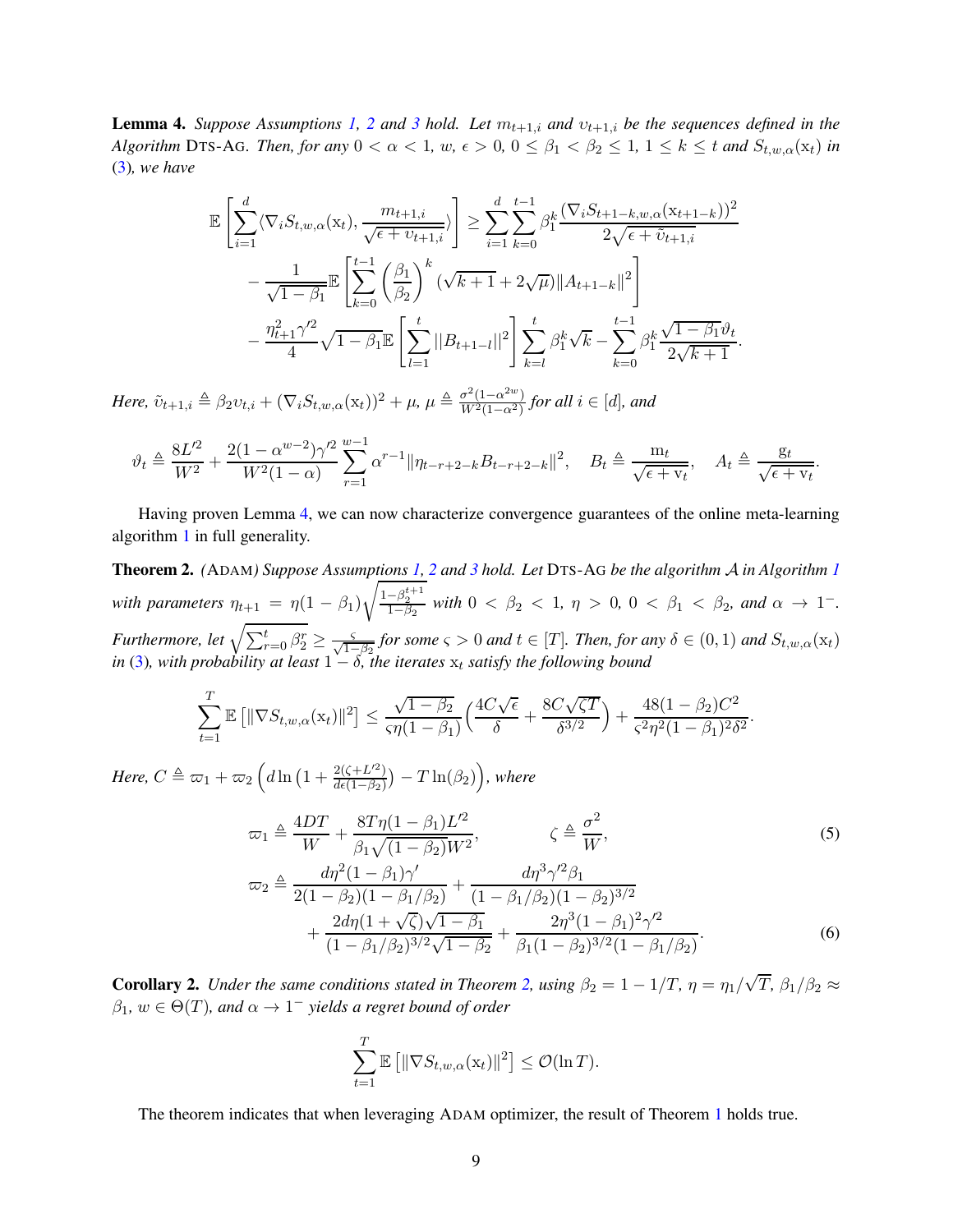# <span id="page-9-1"></span>5 Convergence Analysis with High Probability

Theorems [1](#page-7-0) and [2](#page-8-0) bound the expectation of a weighted average of w gradients over the randomness of stochastic gradients. Whilst these bounds can guarantee the average performance of a large number of trials of the algorithm, they cannot preclude extremely bad solutions. Aside from, towards practical applications, usually we only perform one single run of the algorithm since that the training process may take long time. Subsequently, it is crucial to acquire high probability bounds which guarantee the performance of the algorithm on single runs. To circumvent this difficulty, in this section, we in addition show high probability bounds of the convergence rate for the online meta-learning algorithm. The following further assumptions are allowed for.

<span id="page-9-2"></span>Assumption 4. *(Sub-Gaussian Noise) For all*  $t \in [T]$  *and*  $j \in \{t - w + 1, \ldots, t\}$ *, the stochastic gradient satisfies*

$$
\mathbb{E}_{\xi_{t,j}}\left[\exp\left(\max_{1\leq t\leq T} \|\nabla \ell_j(\mathbf{x}_t) - \mathbf{g}_j(\mathbf{x}_t, \xi_{t,j})\|^2 / \kappa^2\right) |\xi_{1:t-1}\right] \leq \exp(1), \qquad \forall \xi_{t,j} \sim \mathcal{P}.
$$

 $[32]$  and  $[33]$  and  $[21]$  gave the high probability convergence guarantees under the Assumption [4.](#page-9-2) Intuitively, it results in that the tails of the noise distribution are dominated by tails of a Gaussian distribution.

<span id="page-9-3"></span>**Lemma 5.** *Suppose Assumptions [1](#page-5-1) and [4](#page-9-2) hold. Then, for*  $\tilde{\nabla}S_{t,w,\alpha}(x_t)$  *in the Algorithm* DTS-AG *any*  $\delta \in$  $(0, 1)$  *and*  $S_{t,w,\alpha}(x_t)$  *in* [\(3\)](#page-6-2)*, with probability at least*  $1 - \delta$ *, we have* 

(a) 
$$
\mathbb{E}_t \left[ \tilde{\nabla} S_{t,w,\alpha}(\mathbf{x}_t) \right] = \nabla S_{t,w,\alpha}(\mathbf{x}_t),
$$
  
\n(b)  $\max_{1 \leq t \leq T} \left\| \tilde{\nabla} S_{t,w,\alpha}(\mathbf{x}_t) - \nabla S_{t,w,\alpha}(\mathbf{x}_t) \right\|^2 \leq \kappa^2 \ln \frac{\exp\left(\frac{w \sum_{r=0}^{w-1} \alpha^{2r}}{W^2}\right)}{\delta} \triangleq \bar{\mu}.$ 

<span id="page-9-4"></span>**Lemma 6.** *Suppose Assumptions [1](#page-5-1) and [4](#page-9-2) hold. Let*  $\tilde{\nabla}_i S_{t,w,\alpha}(\mathbf{x}_t)$  *and*  $v_{t+1,i}$  *be the sequences defined in the Algorithm* DTS-AG*. Then, for any*  $\delta \in (0,1)$ ,  $0 < \alpha < 1$ ,  $w$ ,  $\epsilon > 0$  and  $S_{t,w,\alpha}(x_t)$  in [\(3\)](#page-6-2), with probability *at least*  $1 - \delta$ *, we have* 

$$
\sum_{t=1}^{T} \sum_{i=1}^{d} \langle \nabla_i S_{t,w,\alpha}(\mathbf{x}_t), \frac{\tilde{\nabla}_i S_{t,w,\alpha}(\mathbf{x}_t)}{\sqrt{\epsilon + \nu_{t+1,i}}} \rangle \ge \sum_{i=1}^{d} \sum_{t=1}^{T} \frac{(\nabla_i S_{t,w,\alpha}(\mathbf{x}_t))^2}{4\sqrt{\epsilon + \tilde{\nu}_{t+1,i}}} - \frac{2\sqrt{\mu}}{\sqrt{W}} \sum_{i=1}^{d} \sum_{t=1}^{T} \frac{(\tilde{\nabla}_i S_{t,w,\alpha}(\mathbf{x}_t))^2}{\epsilon + \nu_{t+1,i}} - \frac{3(1 - \alpha^w)^2 \kappa^2}{W^2 (1 - \alpha)^2 \sqrt{\epsilon}} \ln \frac{1}{\delta},
$$

*where*  $\bar{\mu} = \kappa^2 \ln$  $\exp\left(\frac{w\sum_{r=0}^{w-1}\alpha^{2r}}{W^2}\right)$  $\setminus$  $\frac{W^2}{\delta}$ , and  $\tilde{v}_{t+1,i} \triangleq \frac{1}{W} (v_{t,i} + (\nabla_i S_{t,w,\alpha}(\mathbf{x}_t))^2) + \hat{\mu}_{T,i},$  $\hat{\mu}_{T,i} \triangleq \frac{1}{W}$ W  $\left(\tilde{\nabla}_i S_{T,w,\alpha}(\mathbf{x}_T) - \nabla_i S_{T,w,\alpha}(\mathbf{x}_T)\right)^2$  for all  $i \in [d]$ .

With the results of Lemmas [5](#page-9-3) and [6](#page-9-4) in hand, we can now prove for the first time convergence of the online meta-learning framework in high probability.

<span id="page-9-0"></span>Theorem 3. *(*ADAGRAD*) Suppose Assumptions [1,](#page-5-1) [3](#page-6-1) and [4](#page-9-2) hold. Let* DTS-A<sup>G</sup> *be the algorithm* A *in Algorithm [1](#page-3-0)* with parameters  $\beta_1 = 0$ ,  $\beta_2 = 1$ ,  $\eta_{t+1} = \eta$  with  $\eta > 0$  and  $\alpha \to 1^-$ . Then, for any  $\delta \in (0,1)$  and  $S_{t,w,\alpha}(\mathbf{x}_t)$  *in* [\(3\)](#page-6-2), with probability at least  $1-\delta$ , the iterates  $\mathbf{x}_t$  satisfy the following bound

$$
\sum_{t=1}^{T} \|\nabla S_{t,w,\alpha}(\mathbf{x}_t)\|^2 \le 4C\sqrt{\epsilon} + 4C\sqrt{\frac{2T\zeta}{W}} + \frac{48C^2}{W}
$$

.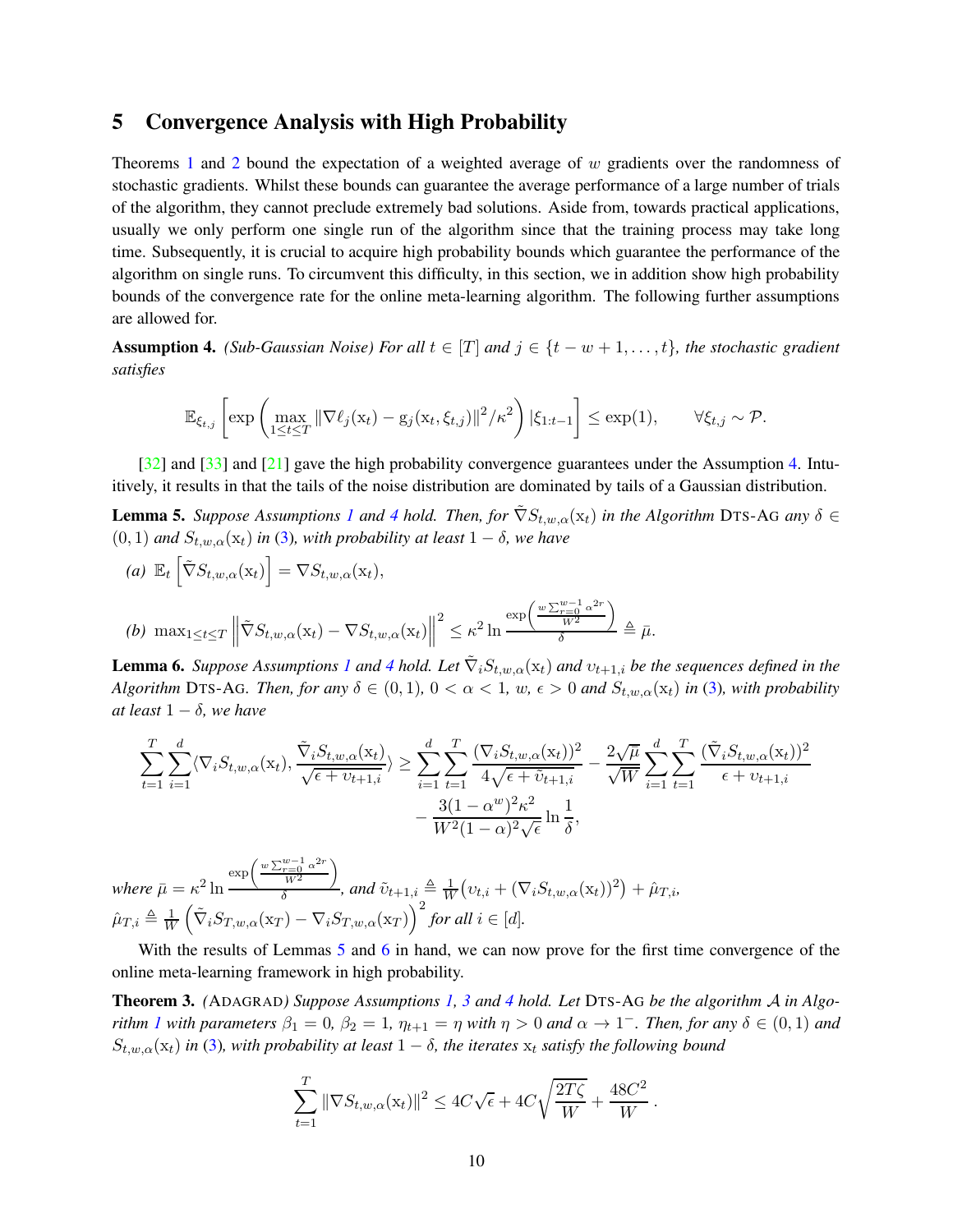*Here,*

$$
C \triangleq \omega_1 + \omega_2 d \ln \left( 1 + \frac{2(\zeta + L'^2)T}{d\epsilon} \right) + \frac{3\kappa^2}{\sqrt{\epsilon + \upsilon_{1,i}}} \ln \frac{1}{\delta},
$$
  

$$
\omega_1 \triangleq \frac{4DT}{W\eta}, \qquad \omega_2 \triangleq \frac{\eta \gamma'}{2} + \frac{2\sqrt{\zeta}}{\sqrt{W}}, \qquad \zeta \triangleq \kappa^2 \ln \frac{e}{\delta}.
$$

Similar to the discussion in Theorem [1,](#page-7-0) we can choose  $w \in \Theta(T)$ , to achieve a logarithmic regret bound for dynamic regret of the online meta-learning algorithm with respect to any parameters  $v_1, \eta > 0, \epsilon > 0$ .

<span id="page-10-1"></span>**Corollary 3.** *Under the same conditions stated in Theorem [3,](#page-9-0) using*  $w \in \Theta(T)$  *yields a regret bound of order*

$$
\sum_{t=1}^T \|\nabla S_{t,w,\alpha}(\mathbf{x}_t)\|^2 \le \mathcal{O}(\ln T).
$$

We next move on to prove high probability bound on the convergence rate of Algorithm [1](#page-3-0) in full generality. To this end, we will need to establish the following lemma.

<span id="page-10-2"></span>**Lemma 7.** *Suppose Assumptions [1,](#page-5-1) [3](#page-6-1) and [4](#page-9-2) hold. Let*  $m_{t+1,i}$  *and*  $v_{t+1,i}$  *be the sequences defined in the Algorithm* DTS-AG*. Then, for any*  $\delta \in (0,1)$ ,  $0 < \alpha < 1$ ,  $w$ ,  $\epsilon > 0$ ,  $0 \le \beta_1 < \beta_2 \le 1$ ,  $1 \le k \le t$ , and  $S_{t,w,\alpha}(\mathbf{x}_t)$  *in* [\(3\)](#page-6-2)*, with probability at least*  $1-\delta$ *, we have* 

$$
\sum_{i=1}^{d} \sum_{t=1}^{T} \langle \nabla_{i} S_{t,w,\alpha}(\mathbf{x}_{t}), \frac{m_{t+1,i}}{\sqrt{\epsilon + v_{t+1,i}}} \rangle \geq \sum_{i=1}^{d} \sum_{t=1}^{T} \sum_{k=0}^{t-1} \beta_{1}^{k} \frac{(\nabla_{i} S_{t+1-k,w,\alpha}(\mathbf{x}_{t+1-k}))^{2}}{4\sqrt{\epsilon + \tilde{v}_{t+1,i}}}
$$
\n
$$
-\sum_{t=1}^{T} \sum_{k=0}^{t-1} \frac{1}{\sqrt{1-\beta_{1}}} \left(\frac{\beta_{1}}{\beta_{2}}\right)^{k} \left(\sqrt{k+1} + \frac{2\sqrt{\mu}}{\sqrt{W}}\right) ||A_{t+1-k}||^{2}
$$
\n
$$
-\sum_{t=1}^{T} \frac{\eta_{t+1}^{2}\gamma^{2}}{4} \sqrt{1-\beta_{1}} \sum_{l=1}^{t} ||B_{t+1-l}||^{2} \sum_{k=l}^{t} \beta_{1}^{k} \sqrt{k} - \sum_{t=1}^{T} \sum_{k=0}^{t-1} \beta_{1}^{k} \frac{\sqrt{1-\beta_{1}}\vartheta_{t}}{2\sqrt{k+1}}
$$
\n
$$
-\frac{3(1-\alpha^{w})^{2}\kappa^{2}}{W^{2}\beta_{1}^{k}(1-\alpha)^{2}\sqrt{\epsilon}} \ln \frac{1}{\delta}.
$$

*Here,*  $\bar{\mu} = \kappa^2 \ln$  $\exp\left(\frac{w\sum_{r=0}^{w-1}\alpha^{2r}}{w^2}\right)$  $W^2$ λ  $\frac{W^2}{\delta}$ ,  $\tilde{v}_{t+1,i} \triangleq \frac{1}{W} (\beta_2 v_{t,i} + (\nabla_i S_{t,w,\alpha}(\mathbf{x}_t))^2) + \hat{\mu}_{T,i},$  $\hat{\mu}_{T,i} \triangleq \frac{1}{W}$ W  $\left(\tilde{\nabla}_i S_{T,w,\alpha}(\mathbf{x}_T) - \nabla_i S_{T,w,\alpha}(\mathbf{x}_T)\right)^2$  for all  $i \in [d]$ , and

$$
\vartheta_t \triangleq \frac{8L^2}{W^2} + \frac{2(1 - \alpha^{w-2})\gamma'^2}{W^2(1 - \alpha)} \sum_{r=1}^{w-1} \alpha^{r-1} \|\eta_{t-r+2-k} B_{t-r+2-k}\|^2, \quad B_t \triangleq \frac{m_t}{\sqrt{\epsilon + v_t}}, \quad A_t \triangleq \frac{g_t}{\sqrt{\epsilon + v_t}}.
$$

<span id="page-10-0"></span>Theorem 4. *(*ADAM*) Suppose Assumptions [1,](#page-5-1) [3](#page-6-1) and [4](#page-9-2) hold. Let* DTS-A<sup>G</sup> *be the algorithm* A *in Algorithm [1](#page-3-0) with parameters*  $\eta_{t+1} = \eta(1 - \beta_1)$  $\sqrt{\frac{1-\beta_2^{t+1}}{1-\beta_2}}$  with  $0 < \beta_2 < 1$ ,  $\eta > 0$ ,  $0 < \beta_1 < \beta_2$ , and  $\alpha \to 1^-$ . *Furthermore, let*  $\sqrt{\sum_{r=0}^{t} \beta_2^r} \ge \frac{\varsigma}{\sqrt{1-\beta_2}}$  *for some*  $\varsigma > 0$  *and*  $t \in [T]$ *. Then, for any*  $\delta \in (0,1)$  *and*  $S_{t,w,\alpha}(\mathbf{x}_t)$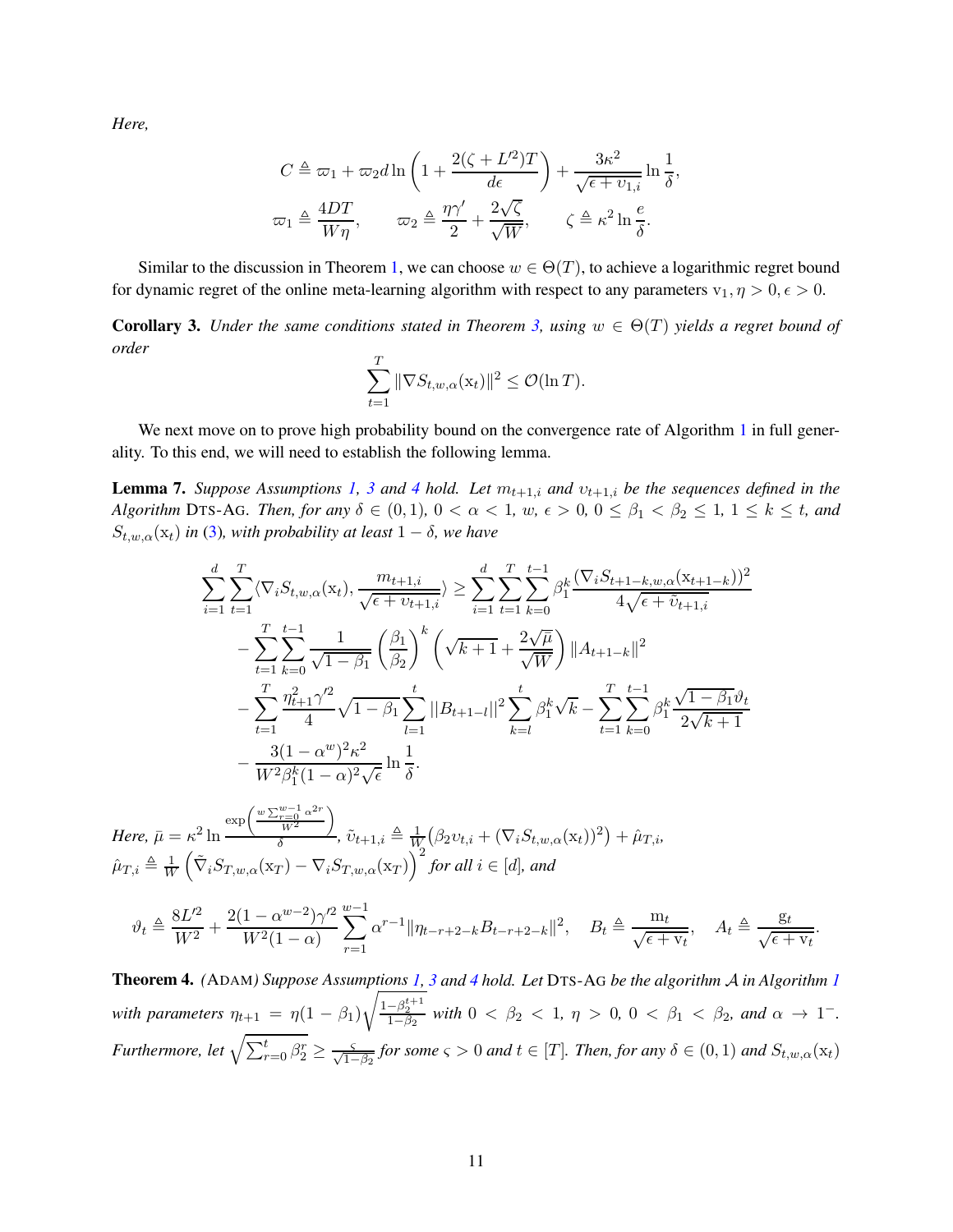*in* [\(3\)](#page-6-2)*, with probability at least*  $1 - \delta$ *, the iterates*  $x_t$  *satisfy the following bound* 

$$
\sum_{t=1}^T \|\nabla S_{t,w,\alpha}(\mathbf{x}_t)\|^2 \le \frac{4\sqrt{1-\beta_2}C}{\varsigma \eta (1-\beta_1)} \Big(\sqrt{\epsilon} + \sqrt{\frac{2T\zeta}{W}}\Big) + \frac{48(1-\beta_2)C^2}{W\varsigma^2 \eta^2 (1-\beta_1)^2}.
$$

*Here,*

$$
C \triangleq \varpi_1 + \varpi_2 \left( d \ln \left( 1 + \frac{2(\zeta + L^2)}{d\epsilon (1 - \beta_2)} \right) - T \ln(\beta_2) \right) + \varpi_3,
$$

*where*

$$
\varpi_1 \triangleq \frac{4DT}{W} + \frac{8T\eta(1-\beta_1)L'^2}{\beta_1\sqrt{(1-\beta_2)W^2}}, \qquad \zeta \triangleq \kappa^2 \ln \frac{e}{\delta},
$$
\n
$$
\varpi_2 \triangleq \frac{d\eta^2(1-\beta_1)\gamma'}{2(1-\beta_2)(1-\beta_1/\beta_2)} + \frac{d\eta^3\gamma'^2\beta_1}{(1-\beta_1/\beta_2)(1-\beta_2)^{3/2}} + \frac{2d\eta(1+\frac{\sqrt{\zeta}}{\sqrt{W}})\sqrt{1-\beta_1}}{(1-\beta_1/\beta_2)^{3/2}\sqrt{1-\beta_2}} + \frac{2\eta^3(1-\beta_1)^2\gamma'^2}{\beta_1(1-\beta_2)^{3/2}(1-\beta_1/\beta_2)},
$$
\n
$$
\zeta \triangleq 3\eta(1-\beta_1)\kappa^2, \qquad 1
$$
\n(9)

$$
\varpi_3 \triangleq \frac{3\eta(1-\beta_1)\kappa^2}{W^2\beta_1^T\sqrt{1-\beta_2}\sqrt{\epsilon}}\ln\frac{1}{\delta}.\tag{10}
$$

The theorem reports that when using ADAM optimizer, the result of Theorem [3](#page-9-0) maintains true.

<span id="page-11-2"></span>**Corollary 4.** *Under the same conditions stated in Theorem [4,](#page-10-0) using*  $\beta_2 = 1 - 1/T$ ,  $\eta = \eta_1/\sqrt{T}$ ,  $\beta_1/\beta_2 \approx$  $\beta_1, w \in \Theta(T)$ , and  $\alpha \to 1^-$  yields a regret bound of order

<span id="page-11-5"></span><span id="page-11-4"></span><span id="page-11-3"></span>
$$
\sum_{t=1}^T \|\nabla S_{t,w,\alpha}(\mathbf{x}_t)\|^2 \leq \mathcal{O}(\ln T).
$$

# 6 Conclusion

In this paper, we extended the static regret analysis of the online meta-learning framework to the nonstationary environments in the nonconvex setting. We also propose to use a generalized version of the adaptive gradient methods that covers both ADAGRAD and ADAM to learn meta-learners in the outer level of the online meta-learning framework. Our approach enjoyed a logarithmic dynamic local regret under some mild conditions. What's more, we proved high probability bounds on the convergence rates of the online meta-learning framework, which have not been concluded before.

# <span id="page-11-1"></span>Acknowledgements

We extend our thanks to Davoud Ataee Tarzanagh for useful discussions on this work.

# <span id="page-11-0"></span>References

[1] C. Finn, P. Abbeel, and S. Levine, "Model-agnostic meta-learning for fast adaptation of deep networks," *arXiv preprint arXiv:1703.03400*, 2017.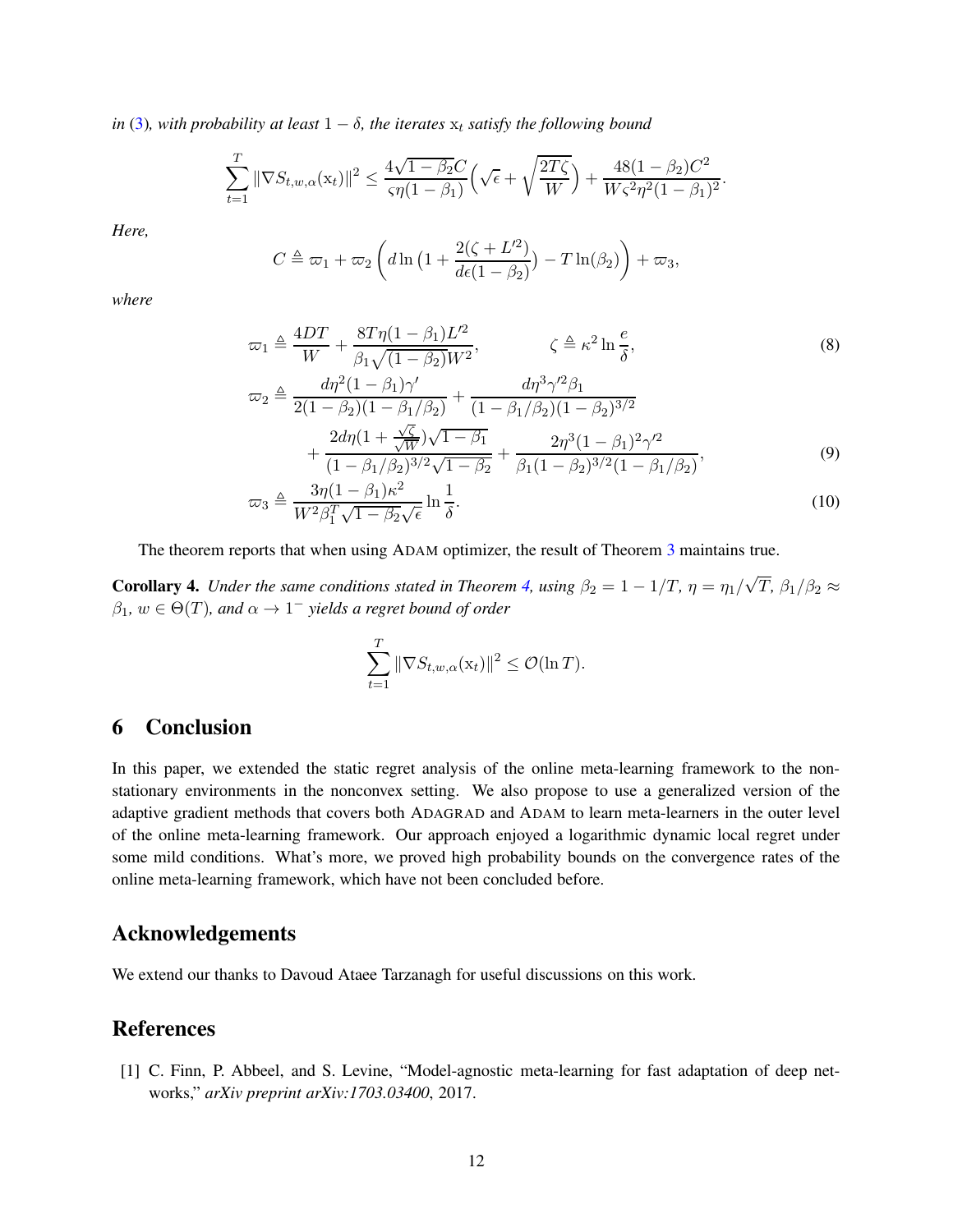- <span id="page-12-1"></span><span id="page-12-0"></span>[2] S. Hochreiter, A. S. Younger, and P. R. Conwell, "Learning to learn using gradient descent," in *International Conference on Artificial Neural Networks*, pp. 87–94, Springer, 2001.
- <span id="page-12-2"></span>[3] O. Vinyals, C. Blundell, T. Lillicrap, D. Wierstra, *et al.*, "Matching networks for one shot learning," in *Advances in neural information processing systems*, pp. 3630–3638, 2016.
- <span id="page-12-3"></span>[4] L. Collins, A. Mokhtari, and S. Shakkottai, "Distribution-agnostic model-agnostic meta-learning," *arXiv preprint arXiv:2002.04766*, 2020.
- <span id="page-12-4"></span>[5] N. Cesa-Bianchi and G. Lugosi, *Prediction, learning, and games*. Cambridge university press, 2006.
- <span id="page-12-5"></span>[6] O. Besbes, Y. Gur, and A. Zeevi, "Non-stationary stochastic optimization," *Operations Research*, vol. 63, no. 5, pp. 1227–1244, 2015.
- <span id="page-12-6"></span>[7] E. C. Hall and R. M. Willett, "Online optimization in dynamic environments," *arXiv preprint arXiv:1307.5944*, 2013.
- [8] A. Mokhtari, S. Shahrampour, A. Jadbabaie, and A. Ribeiro, "Online optimization in dynamic environments: Improved regret rates for strongly convex problems," in *Decision and Control (CDC), 2016 IEEE 55th Conference on*, pp. 7195–7201, IEEE, 2016.
- <span id="page-12-8"></span><span id="page-12-7"></span>[9] E. Hazan, K. Singh, and C. Zhang, "Efficient regret minimization in non-convex games," *arXiv preprint arXiv:1708.00075*, 2017.
- <span id="page-12-9"></span>[10] S. Aydore, T. Zhu, and D. P. Foster, "Dynamic local regret for non-convex online forecasting," in *Advances in Neural Information Processing Systems*, pp. 7982–7991, 2019.
- <span id="page-12-10"></span>[11] C. Finn, A. Rajeswaran, S. Kakade, and S. Levine, "Online meta-learning," *arXiv preprint arXiv:1902.08438*, 2019.
- <span id="page-12-11"></span>[12] G. Denevi, C. Ciliberto, R. Grazzi, and M. Pontil, "Learning-to-learn stochastic gradient descent with biased regularization," *arXiv preprint arXiv:1903.10399*, 2019.
- [13] Z. Zhuang, Y. Wang, K. Yu, and S. Lu, "No-regret non-convex online meta-learning," in *ICASSP 2020-2020 IEEE International Conference on Acoustics, Speech and Signal Processing (ICASSP)*, pp. 3942–3946, IEEE, 2020.
- <span id="page-12-13"></span><span id="page-12-12"></span>[14] Y. Lu, Y.-m. Cheung, and Y. Y. Tang, "Dynamic weighted majority for incremental learning of imbalanced data streams with concept drift.," in *IJCAI*, pp. 2393–2399, 2017.
- <span id="page-12-14"></span>[15] J. Duchi, E. Hazan, and Y. Singer, "Adaptive subgradient methods for online learning and stochastic optimization," *Journal of Machine Learning Research*, vol. 12, no. Jul, pp. 2121–2159, 2011.
- <span id="page-12-15"></span>[16] M. D. Zeiler, "Adadelta: an adaptive learning rate method," *arXiv preprint arXiv:1212.5701*, 2012.
- <span id="page-12-16"></span>[17] T. Tieleman and G. Hinton, "Lecture 6.5-rmsprop, coursera: Neural networks for machine learning," *University of Toronto, Technical Report*, 2012.
- [18] D. P. Kingma and J. Ba, "Adam: A method for stochastic optimization," *arXiv preprint arXiv:1412.6980*, 2014.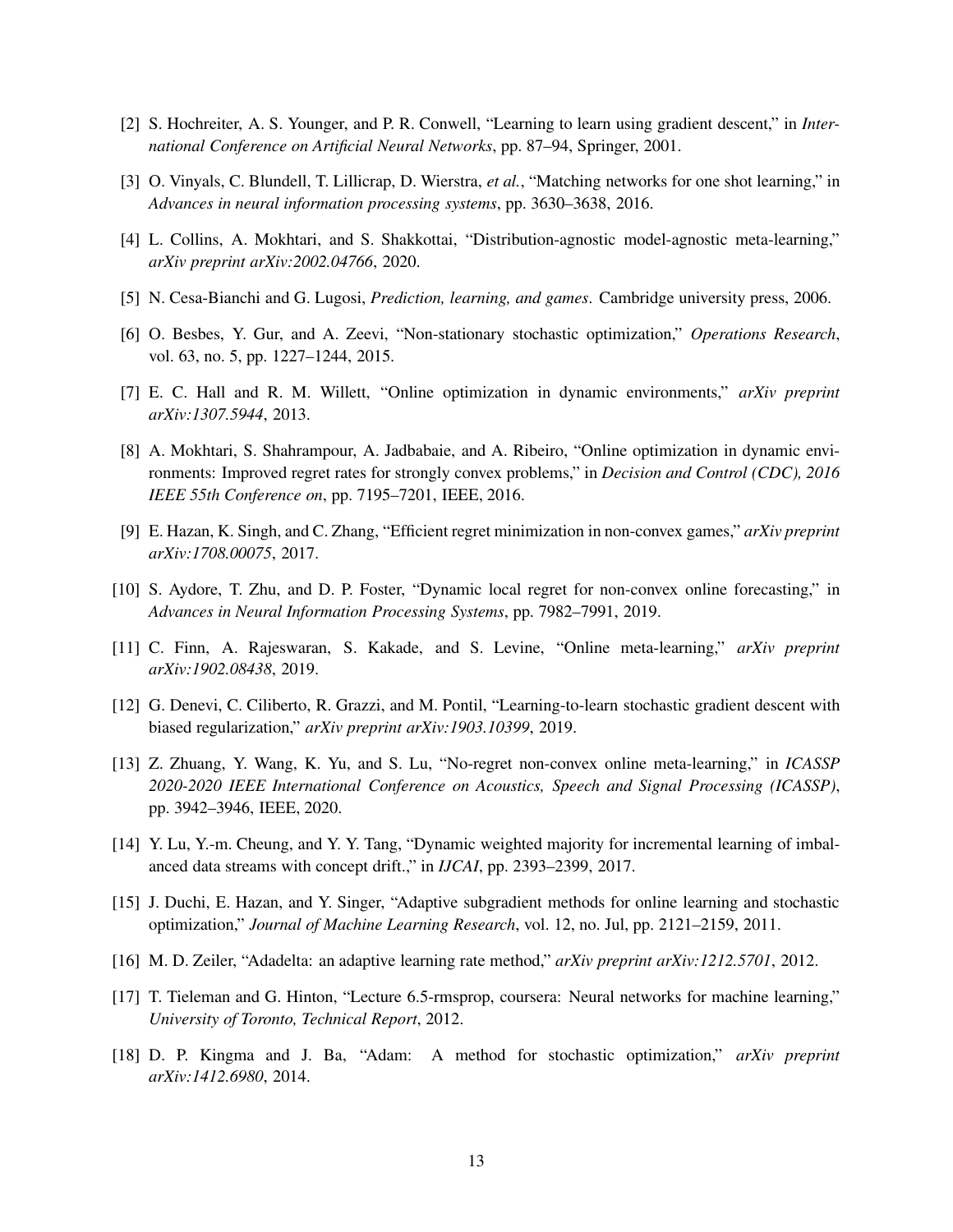- <span id="page-13-1"></span><span id="page-13-0"></span>[19] P. Nazari, D. A. Tarzanagh, and G. Michailidis, "Dadam: A consensus-based distributed adaptive gradient method for online optimization," *arXiv preprint arXiv:1901.09109*, 2019.
- <span id="page-13-2"></span>[20] S. M. Kakade and A. Tewari, "On the generalization ability of online strongly convex programming algorithms.," in *NIPS*, pp. 801–808, 2008.
- <span id="page-13-3"></span>[21] X. Li and F. Orabona, "A high probability analysis of adaptive sgd with momentum," *arXiv preprint arXiv:2007.14294*, 2020.
- <span id="page-13-4"></span>[22] R. Ward, X. Wu, and L. Bottou, "Adagrad stepsizes: Sharp convergence over nonconvex landscapes, from any initialization," *arXiv preprint arXiv:1806.01811*, 2018.
- [23] A. Bifet, J. Read, I. Žliobaitė, B. Pfahringer, and G. Holmes, "Pitfalls in benchmarking data stream classification and how to avoid them," in *Joint European conference on machine learning and knowledge discovery in databases*, pp. 465–479, Springer, 2013.
- <span id="page-13-6"></span><span id="page-13-5"></span>[24] P. Kosina and J. Gama, "Very fast decision rules for classification in data streams," *Data Mining and Knowledge Discovery*, vol. 29, no. 1, pp. 168–202, 2015.
- [25] M. Al-Shedivat, T. Bansal, Y. Burda, I. Sutskever, I. Mordatch, and P. Abbeel, "Continuous adaptation via meta-learning in nonstationary and competitive environments," *arXiv preprint arXiv:1710.03641*, 2017.
- <span id="page-13-8"></span><span id="page-13-7"></span>[26] E. Aghapour and N. Ayanian, "Double meta-learning for data efficient policy optimization in nonstationary environments," *arXiv preprint arXiv:2011.10714*, 2020.
- <span id="page-13-9"></span>[27] T. Raviv, S. Park, N. Shlezinger, O. Simeone, Y. C. Eldar, and J. Kang, "Meta-viterbinet: Online metalearned viterbi equalization for non-stationary channels," *arXiv preprint arXiv:2103.13483*, 2021.
- <span id="page-13-10"></span>[28] A. Défossez, L. Bottou, F. Bach, and N. Usunier, "A simple convergence proof of adam and adagrad," *arXiv preprint arXiv:2003.02395*, 2020.
- <span id="page-13-11"></span>[29] P. Nazari, E. Khorram, and D. A. Tarzanagh, "Adaptive online distributed optimization in dynamic environments," *Optimization Methods and Software*, pp. 1–25, 2019.
- [30] S. Reddi, M. Zaheer, D. Sachan, S. Kale, and S. Kumar, "Adaptive methods for nonconvex optimization," in *Proceeding of 32nd Conference on Neural Information Processing Systems (NIPS 2018)*, 2018.
- <span id="page-13-13"></span><span id="page-13-12"></span>[31] P. Nazari, D. A. Tarzanagh, and G. Michailidis, "Adaptive first-and zeroth-order methods for weakly convex stochastic optimization problems," *arXiv preprint arXiv:2005.09261*, 2020.
- <span id="page-13-14"></span>[32] A. Nemirovski, A. Juditsky, G. Lan, and A. Shapiro, "Robust stochastic approximation approach to stochastic programming," *SIAM Journal on optimization*, vol. 19, no. 4, pp. 1574–1609, 2009.
- [33] N. J. Harvey, C. Liaw, Y. Plan, and S. Randhawa, "Tight analyses for non-smooth stochastic gradient descent," in *Conference on Learning Theory*, pp. 1579–1613, PMLR, 2019.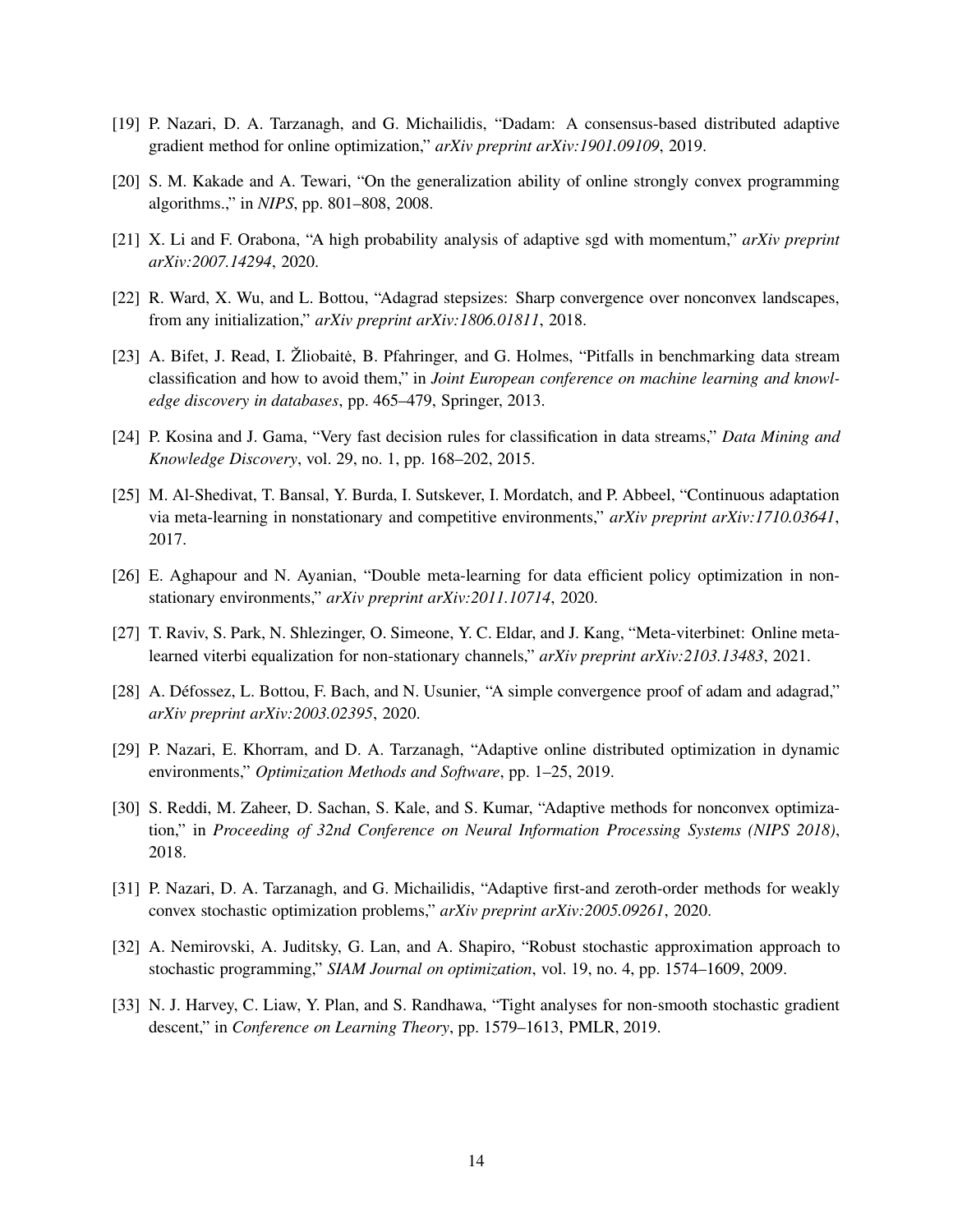# Supplementary Material

This supplementary material establishes the missing proofs in the paper.

## Details of Section [4](#page-6-0)

# PROOF OF LEMMA [2](#page-7-2)

**Lemma.** *Suppose Assumptions [1](#page-5-1) and* [2](#page-5-2) *hold.* Then for  $\tilde{\nabla}S_{t,w,\alpha}(\mathbf{x}_t)$  *in the Algorithm* DTS-AG, we have

(a) 
$$
\mathbb{E}_t \left[ \tilde{\nabla} S_{t,w,\alpha}(\mathbf{x}_t) \right] = \nabla S_{t,w,\alpha}(\mathbf{x}_t),
$$
  
\n(b)  $\mathbb{E}_t \left[ \left\| \tilde{\nabla} S_{t,w,\alpha}(\mathbf{x}_t) - \nabla S_{t,w,\alpha}(\mathbf{x}_t) \right\|^2 \right] \le \frac{\sigma^2 (1 - \alpha^{2w})}{W^2 (1 - \alpha^2)} \triangleq \mu,$ 

*where*  $S_{t,w,\alpha}(\mathbf{x}_t)$  *is defined as in* [\(3\)](#page-6-2).

*Proof.* The techniques used in this proof are similar to the ones in [\[10\]](#page-12-8). We first prove (a). Recall that  $\mathbb{E}_t$ denotes conditioning on  $\xi_{1:t-1}$  and take expectation w.r.t.  $\xi_{t,t-w+1}, \ldots, \xi_{t,t}$ . In view of Assumption [1\(](#page-5-1)i) we assume  $\mathbb{E}_{\xi_{t,r}}[g_r(x_t,\xi_{t,r})|\xi_{1:t-1}] = \nabla \ell_r(x_t)$  for  $r \in \{t-w+1,\ldots,t\}$ , the linearity of expectation immediately gives us  $\mathbb{E}_t \left[ \tilde{\nabla} S_{t,w,\alpha}(\mathbf{x}_t) \right] = \nabla S_{t,w,\alpha}(\mathbf{x}_t)$ .

For part (b), expanding 
$$
\mathbb{E}_t \left[ \left\| \tilde{\nabla} S_{t,w,\alpha}(\mathbf{x}_t) - \nabla S_{t,w,\alpha}(\mathbf{x}_t) \right\|^2 \right]
$$
, we have

$$
\frac{1}{W^2} \mathbb{E}_t \left[ \left\| \sum_{r=0}^{w-1} \alpha^r g_{t-r}(\mathbf{x}_{t-r}, \xi_{t,t-r}) - \alpha^r \nabla \ell_{t-r}(\mathbf{x}_{t-r}) \right\|^2 \right] \n= \frac{1}{W^2} \sum_{r=0}^{w-1} \sum_{j=0}^{w-1} \mathbb{E}_t \left[ \langle \alpha^r g_{t-r}(\mathbf{x}_{t-r}, \xi_{t,t-r}) - \alpha^r \nabla \ell_{t-r}(\mathbf{x}_{t-r}), \alpha^j g_{t-j}(\mathbf{x}_{t-j}, \xi_{t,t-j}) - \alpha^j \nabla \ell_{t-j}(\mathbf{x}_{t-j}) \rangle \right] \n= \frac{1}{W^2} \sum_{r=0}^{w-1} \mathbb{E}_t \left[ \|\alpha^r g_{t-r}(\mathbf{x}_{t-r}, \xi_{t,t-r}) - \alpha^r \nabla \ell_{t-r}(\mathbf{x}_{t-r}) \|^2 \right] \n+ \frac{1}{W^2} \sum_{r=0}^{w-1} \sum_{j \neq r} \mathbb{E}_t \left[ \langle \alpha^r g_{t-r}(\mathbf{x}_{t-r}, \xi_{t,t-r}) - \alpha^r \nabla \ell_{t-r}(\mathbf{x}_{t-r}), \alpha^j g_{t-j}(\mathbf{x}_{t-j}, \xi_{t,t-j}) - \alpha^j \nabla \ell_{t-j}(\mathbf{x}_{t-j}) \rangle \right].
$$
\n(11)

The first term of RHS of [\(11\)](#page-14-0) is upper bounded by  $\frac{\sigma^2(1-\alpha^{2w})}{W^2(1-\alpha^2)}$  $\frac{\sigma^2(1-\alpha^{2})}{W^2(1-\alpha^2)}$  under Assumption [2.](#page-5-2)

Then for the second term of RHS of [\(11\)](#page-14-0), according to the Mutual Independence assumption (namely Assumption  $1(i)$  $1(i)$ , we have

$$
\mathbb{E}_{t}\left[\langle\alpha^{r}g_{t-r}(x_{t-r},\xi_{t,t-r})-\alpha^{r}\nabla\ell_{t-r}(x_{t-r}),\ \alpha^{j}g_{t-j}(x_{t-j},\xi_{t,t-j})-\alpha^{j}\nabla\ell_{t-j}(x_{t-j})\rangle\right]
$$
  
=\langle\mathbb{E}\_{t}\left[\alpha^{r}g\_{t-r}(x\_{t-r},\xi\_{t,t-r})-\alpha^{r}\nabla\ell\_{t-r}(x\_{t-r})\right],\ \mathbb{E}\_{t}\left[\alpha^{j}g\_{t-j}(x\_{t-j},\xi\_{t,t-j})-\alpha^{j}\nabla\ell\_{t-j}(x\_{t-j})\rangle\right],

which is equal to 0, due to Assumption [1\(](#page-5-1)i). Plugging these two results back into  $(11)$ , proves part (b) of this lemma.

<span id="page-14-0"></span> $\Box$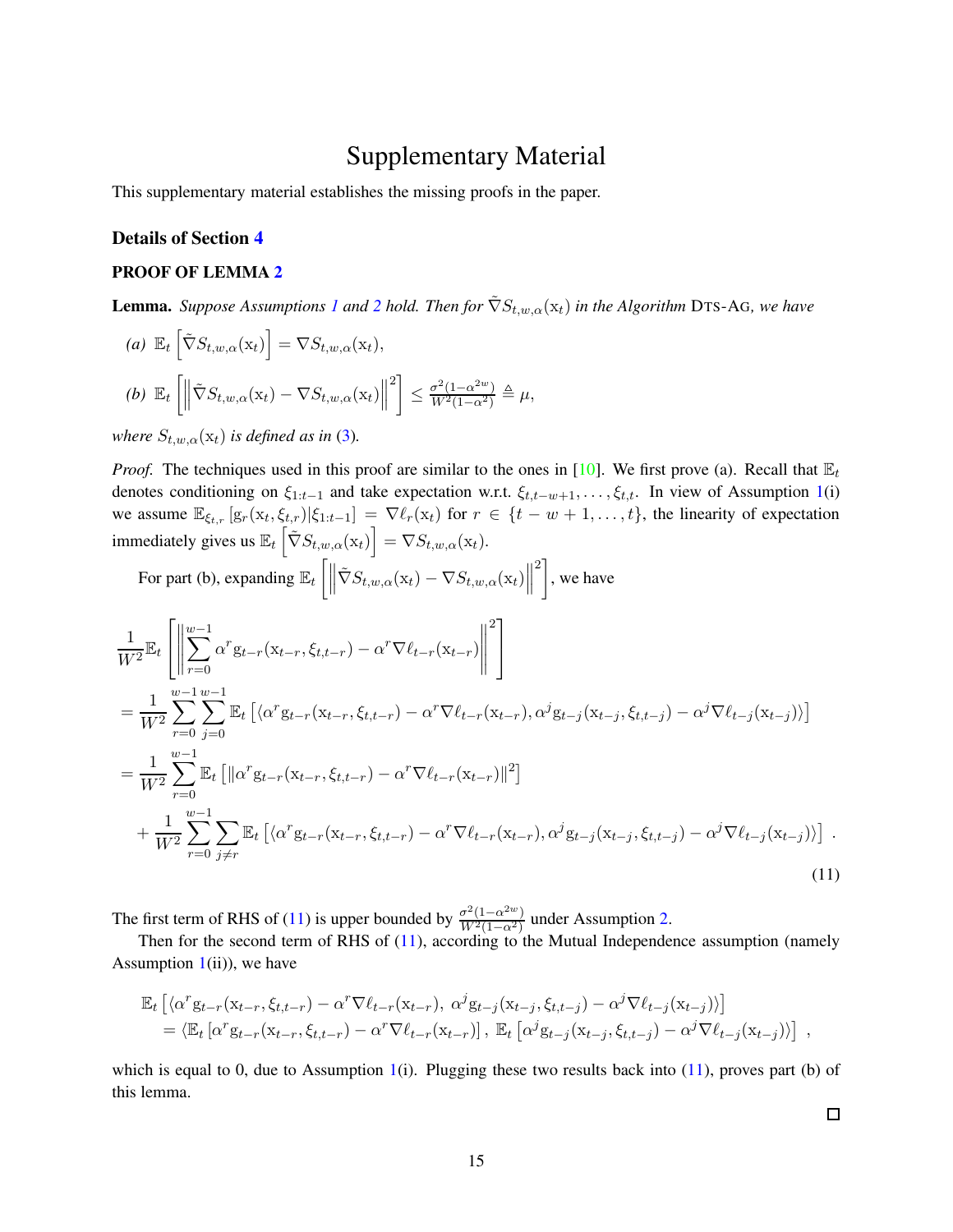#### PROOF OF LEMMA [3](#page-7-3)

**Lemma.** *Suppose Assumptions [1](#page-5-1) and* [2](#page-5-2) *hold.* Let  $\tilde{\nabla}_i S_{t,w,\alpha}(x_t)$  *and*  $v_{t+1,i}$  *be the sequences defined in the Algorithm* DTS-AG*. Then, for any*  $0 < \alpha < 1$ *, w,*  $\epsilon > 0$  *and*  $S_{t,w,\alpha}(x_t)$  *in* [\(3\)](#page-6-2)*, we have* 

$$
\mathbb{E}\left[\sum_{i=1}^{d}\langle\nabla_{i}S_{t,w,\alpha}(\mathbf{x}_{t}),\frac{\tilde{\nabla}_{i}S_{t,w,\alpha}(\mathbf{x}_{t})}{\sqrt{\epsilon+v_{t+1,i}}}\rangle\right] \geq \sum_{i=1}^{d}\frac{(\nabla_{i}S_{t,w,\alpha}(\mathbf{x}_{t}))^{2}}{2\sqrt{\epsilon+\tilde{v}_{t+1,i}}} - 2\sqrt{\mu}\sum_{i=1}^{d}\mathbb{E}_{t}\left[\frac{(\tilde{\nabla}_{i}S_{t,w,\alpha}(\mathbf{x}_{t}))^{2}}{\epsilon+v_{t+1,i}}\right],
$$
  
where  $\tilde{v}_{t+1,i} \triangleq v_{t,i} + (\nabla_{i}S_{t,w,\alpha}(\mathbf{x}_{t}))^{2} + \mu$ , and  $\mu \triangleq \frac{\sigma^{2}(1-\alpha^{2w})}{W^{2}(1-\alpha^{2})}$  for all  $i \in [d]$ .

 $\frac{\sigma^2(1-\alpha^{2})}{W^2(1-\alpha^2)}$  for all  $i \in [d]$ .

*Proof.* We use LHS of Lemma [2\(](#page-7-2)a) and obtain that:

$$
-\mathbb{E}\left[\sum_{i=1}^{d}\langle\nabla_{i}S_{t,w,\alpha}(\mathbf{x}_{t}),\frac{\tilde{\nabla}_{i}S_{t,w,\alpha}(\mathbf{x}_{t})}{\sqrt{\epsilon+v_{t+1,i}}}\rangle\right]=\sum_{i=1}^{d}\Big(-\frac{(\nabla_{i}S_{t,w,\alpha}(\mathbf{x}_{t}))^{2}}{\sqrt{\epsilon+\tilde{v}_{t+1,i}}}+I_{1}\Big),\tag{12}
$$

where

<span id="page-15-2"></span>
$$
I_1 = \mathbb{E}_t[(\frac{1}{\sqrt{\epsilon + \tilde{v}_{t+1,i}}}-\frac{1}{\sqrt{\epsilon + v_{t+1,i}}})\langle \nabla_i S_{t,w,\alpha}(\mathbf{x}_t), \tilde{\nabla}_i S_{t,w,\alpha}(\mathbf{x}_t))].
$$

Next, we need to upper bound the term  $I_1$ . To this end, we observe that from the definition of  $v_{t+1}$  and  $\tilde{v}_{t+1}$ , we have

$$
\left| \frac{1}{\sqrt{\epsilon + \tilde{v}_{t+1,i}}} - \frac{1}{\sqrt{\epsilon + v_{t+1,i}}} \right| = \frac{\left| (\tilde{\nabla}_i S_{t,w,\alpha}(\mathbf{x}_t))^2 - (\nabla_i S_{t,w,\alpha}(\mathbf{x}_t))^2 - \mu \right|}{\sqrt{\epsilon + v_{t+1,i}} \sqrt{\epsilon + \tilde{v}_{t+1,i}}} \left( \sqrt{\epsilon + v_{t+1,i}} + \sqrt{\epsilon + \tilde{v}_{t+1,i}} \right)
$$

$$
\leq \frac{\left| \tilde{\nabla}_i S_{t,w,\alpha}(\mathbf{x}_t) - \nabla_i S_{t,w,\alpha}(\mathbf{x}_t) \right|}{\sqrt{\epsilon + v_{t+1,i}} \sqrt{\epsilon + \tilde{v}_{t+1,i}}} + \frac{\sqrt{\mu}}{\sqrt{\epsilon + v_{t+1,i}} \sqrt{\epsilon + \tilde{v}_{t+1,i}}},
$$

for all  $i \in [d]$ . Utilizing this result together with the Jensen's inequality on  $|\cdot|$  which is a convex function, we conclude that

$$
|I_{1}| \leq \frac{\mathbb{E}_{t}\left[\left|\tilde{\nabla}_{i}S_{t,w,\alpha}(\mathbf{x}_{t})-\nabla_{i}S_{t,w,\alpha}(\mathbf{x}_{t})\right|(\tilde{\nabla}_{i}S_{t,w,\alpha}(\mathbf{x}_{t}))(\nabla_{i}S_{t,w,\alpha}(\mathbf{x}_{t}))\right]}{\sqrt{\epsilon+v_{t+1,i}}}
$$

$$
+\frac{\mathbb{E}_{t}\left[(\tilde{\nabla}_{i}S_{t,w,\alpha}(\mathbf{x}_{t}))(\nabla_{i}S_{t,w,\alpha}(\mathbf{x}_{t}))\sqrt{\mu}\right]}{\sqrt{\epsilon+v_{t+1,i}}}
$$
(13)

By regarding the first term of [\(13\)](#page-15-0) and applying inequality  $ab \leq \frac{\hbar}{2}$  $\frac{\hbar}{2}a^2 + \frac{1}{2\hbar}b^2$  with  $\hbar = \frac{2\mu}{\sqrt{\epsilon + \tilde{v}_1}}$  $\frac{2\mu}{\epsilon + \tilde{v}_{t+1,i}}, a =$  $\frac{|\tilde{\nabla}_i S_{t,w,\alpha}(x_t)|}{\sqrt{\epsilon + v_{t+1,i}}},$  we obtain an upper bound as

<span id="page-15-1"></span><span id="page-15-0"></span>
$$
\sum_{i=1}^{d} \frac{(\nabla_i S_{t,w,\alpha}(\mathbf{x}_t))^2}{4\sqrt{\epsilon + \tilde{v}_{t+1,i}}} + \sqrt{\mu} \sum_{i=1}^{d} \mathbb{E}_t \left[ \frac{(\tilde{\nabla}_i S_{t,w,\alpha}(\mathbf{x}_t))^2}{\epsilon + v_{t+1,i}} \right],
$$
\n(14)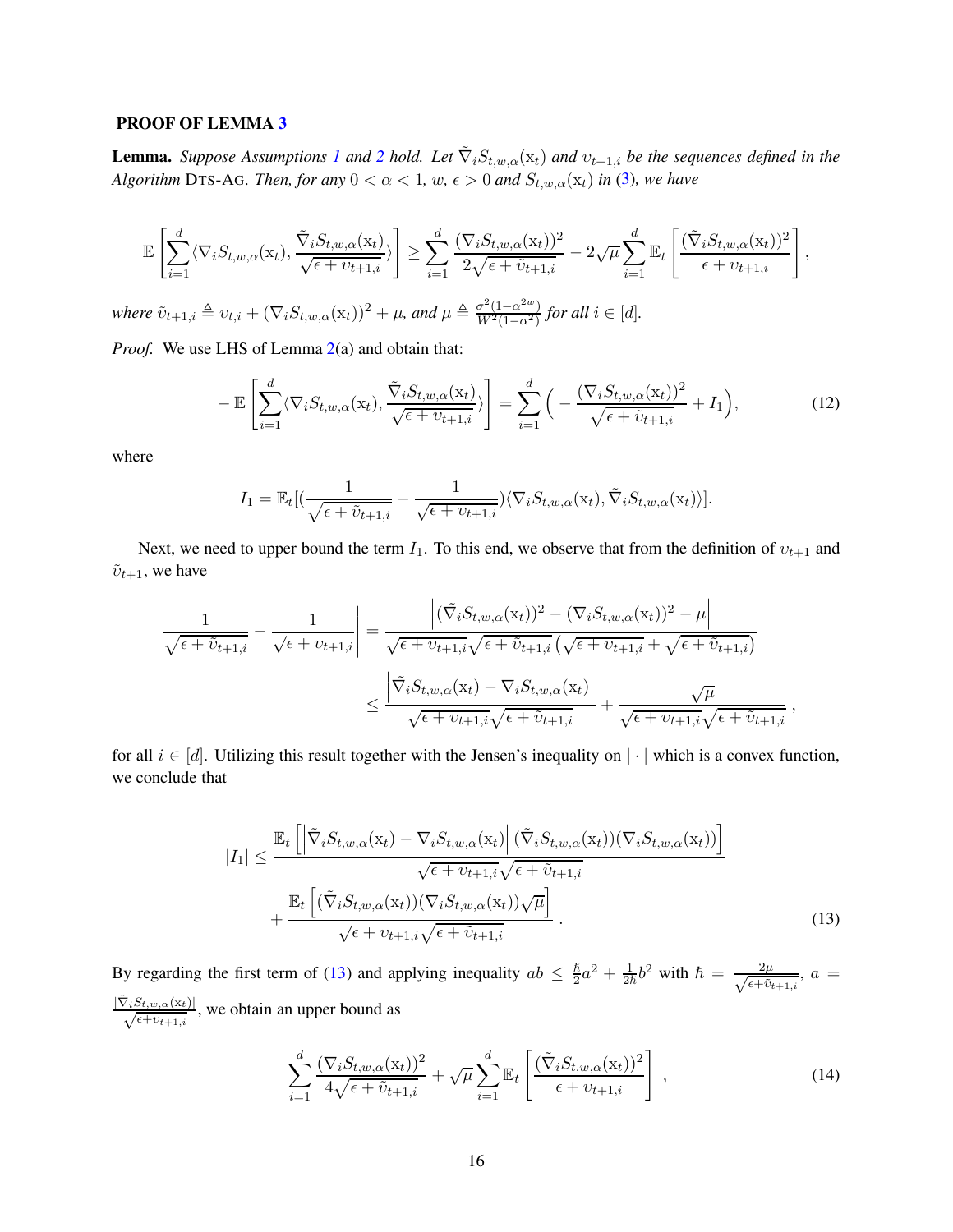where we used that  $|||u|| - ||v||| \le ||u - v||$  holds for  $\forall u, v \in \mathbb{R}^d$ . Analogously, using  $ab \le \frac{\hbar}{2}a^2 + \frac{1}{2\hbar}b^2$  but with  $\hslash = \frac{2}{\sqrt{\epsilon + i}}$  $\frac{2}{\epsilon + \tilde{v}_{t+1,i}}, a = \frac{|\tilde{\nabla}_i S_{t,w,\alpha}(\mathrm{x}_t)| \sqrt{\mu}}{\sqrt{\epsilon + v_{t+1,i}}}$  $\frac{\partial f_i w_i \alpha(\lambda t) | \sqrt{\mu}}{\sqrt{\epsilon + v_{t+1,i}}}$ , yields an upper bound on the second term of [\(13\)](#page-15-0) by

<span id="page-16-0"></span>
$$
\sum_{i=1}^{d} \frac{(\nabla_i S_{t,w,\alpha}(\mathbf{x}_t))^2}{4\sqrt{\epsilon + \tilde{v}_{t+1,i}}} + \sqrt{\mu} \sum_{i=1}^{d} \mathbb{E}_t \left[ \frac{(\tilde{\nabla}_i S_{t,w,\alpha}(\mathbf{x}_t))^2}{\epsilon + v_{t+1,i}} \right]. \tag{15}
$$

Then, by plugging the above bounds in  $(14)$  and  $(15)$  into equation  $(13)$  we get

$$
|I_1| \leq \sum_{i=1}^d \frac{(\nabla_i S_{t,w,\alpha}(\mathbf{x}_t))^2}{2\sqrt{\epsilon + \tilde{v}_{t+1,i}}} + 2\sqrt{\mu} \sum_{i=1}^d \mathbb{E}_t \left[ \frac{(\tilde{\nabla}_i S_{t,w,\alpha}(\mathbf{x}_t))^2}{\epsilon + v_{t+1,i}} \right],
$$

which implies

<span id="page-16-1"></span>
$$
I_1 \leq \sum_{i=1}^d \frac{(\nabla_i S_{t,w,\alpha}(\mathbf{x}_t))^2}{2\sqrt{\epsilon + \tilde{v}_{t+1,i}}} + 2\sqrt{\mu} \sum_{i=1}^d \mathbb{E}_t \left[ \frac{(\tilde{\nabla}_i S_{t,w,\alpha}(\mathbf{x}_t))^2}{\epsilon + v_{t+1,i}} \right].
$$
 (16)

After plugging  $(16)$  into  $(12)$ , we get

$$
-\mathbb{E}\left[\sum_{i=1}^{d}\langle\nabla_{i}S_{t,w,\alpha}(\mathbf{x}_{t}),\frac{\tilde{\nabla}_{i}S_{t,w,\alpha}(\mathbf{x}_{t})}{\sqrt{\epsilon+v_{t+1,i}}}\rangle\right] \leq -\sum_{i=1}^{d}\frac{(\nabla_{i}S_{t,w,\alpha}(\mathbf{x}_{t}))^{2}}{\sqrt{\epsilon+\tilde{v}_{t+1,i}}}+\sum_{i=1}^{d}\frac{(\nabla_{i}S_{t,w,\alpha}(\mathbf{x}_{t}))^{2}}{2\sqrt{\epsilon+\tilde{v}_{t+1,i}}}+\frac{2\sqrt{\epsilon+\tilde{v}_{t+1,i}}}{2\sqrt{\epsilon+\tilde{v}_{t+1,i}}}\right] + 2\sqrt{\mu}\sum_{i=1}^{d}\mathbb{E}_{t}\left[\frac{(\tilde{\nabla}_{i}S_{t,w,\alpha}(\mathbf{x}_{t}))^{2}}{\epsilon+v_{t+1,i}}\right],
$$

which finishes the proof of the claim.

#### PROOF OF THEOREM [1](#page-7-0)

Theorem. *(*ADAGRAD*) Suppose Assumptions [1,](#page-5-1) [2](#page-5-2) and [3](#page-6-1) hold. Let* DTS-A<sup>G</sup> *be the algorithm* A *in Algorithm [1](#page-3-0)* with parameters  $\beta_1 = 0$ ,  $\beta_2 = 1$ ,  $\eta_{t+1} = \eta$  with  $\eta > 0$  and  $\alpha \to 1^-$ . Then, for any  $\delta \in (0,1)$  and  $S_{t,w,\alpha}(\mathbf{x}_t)$  *in* [\(3\)](#page-6-2), with probability at least  $1 - \delta$ , the iterates  $\mathbf{x}_t$  satisfy the following bound

$$
\sum_{t=1}^T \mathbb{E} \left[ \|\nabla S_{t,w,\alpha}(\mathbf{x}_t)\|^2 \right] \le \frac{4C\sqrt{\epsilon}}{\delta} + \frac{8C\sqrt{\zeta T}}{\delta^{3/2}} + \frac{48C^2}{\delta^2}.
$$

Here,  $C \triangleq \varpi_1 + \varpi_2 d \ln \Big( 1 + \frac{2(\zeta + L'^2) T}{d \epsilon} \Big)$ , where

$$
\varpi_1 \triangleq \frac{4DT}{W\eta}, \qquad \varpi_2 \triangleq \frac{\eta\gamma' + 4\sqrt{\zeta}}{2}, \qquad \zeta \triangleq \frac{\sigma^2}{W}.
$$

*Proof.* In light of Lemma [1,](#page-6-3)  $\ell_t$  functions are  $\gamma'$ -smooth, which lead to  $\gamma'$ -smoothness of  $S_{t,w,\alpha}$ .

By the definition of  $x_{t+1}$ , we have:

 $\Box$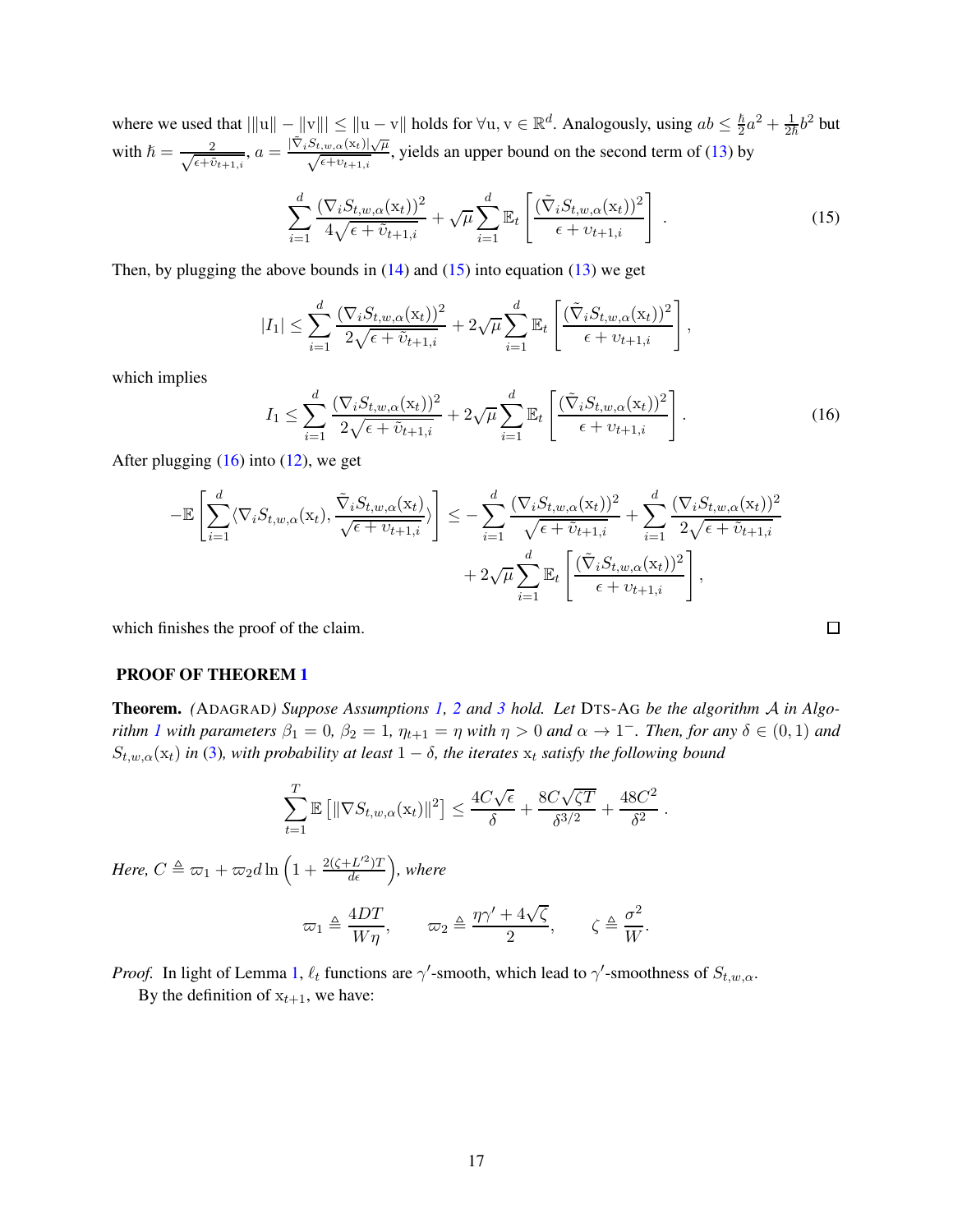$$
\frac{S_{t,w,\alpha}(\mathbf{x}_{t+1}) - S_{t,w,\alpha}(\mathbf{x}_t)}{\eta} \leq \langle \nabla S_{t,w,\alpha}(\mathbf{x}_t), \mathbf{x}_{t+1} - \mathbf{x}_t \rangle + \frac{\gamma'}{2} ||\mathbf{x}_{t+1} - \mathbf{x}_t||^2
$$
  
= 
$$
-\sum_{i=1}^d \langle \nabla_i S_{t,w,\alpha}(\mathbf{x}_t), \frac{\tilde{\nabla}_i S_{t,w,\alpha}(\mathbf{x}_t)}{\sqrt{\epsilon + v_{t+1,i}} \rangle + \frac{\eta \gamma'}{2} \sum_{i=1}^d \frac{(\tilde{\nabla}_i S_{t,w,\alpha}(\mathbf{x}_t))^2}{\epsilon + v_{t+1,i}}
$$

Then, taking expectation w.r.t.  $\xi_{t,t-w+1}, \ldots, \xi_{t,t}$  conditioned on  $\xi_{1:t-1}$  (namely  $\mathbb{E}_t[\cdot]$ ) gives

$$
\frac{\mathbb{E}_{t}[S_{t,w,\alpha}(\mathbf{x}_{t+1}) - S_{t,w,\alpha}(\mathbf{x}_{t})]}{\eta} \leq -\sum_{i=1}^{d} \mathbb{E}_{t}\left[\langle \nabla_{i}S_{t,w,\alpha}(\mathbf{x}_{t}), \frac{\tilde{\nabla}_{i}S_{t,w,\alpha}(\mathbf{x}_{t})}{\sqrt{\epsilon + \upsilon_{t+1,i}}}\rangle + \frac{\eta\gamma'}{2}\sum_{i=1}^{d} \mathbb{E}_{t}\left[\frac{(\tilde{\nabla}_{i}S_{t,w,\alpha}(\mathbf{x}_{t}))^{2}}{\epsilon + \upsilon_{t+1,i}}\right].
$$
\n(17)

<span id="page-17-1"></span><span id="page-17-0"></span>.

From Lemma [3](#page-7-3) and [\(17\)](#page-17-0), we have

$$
\frac{\mathbb{E}_t[S_{t,w,\alpha}(\mathbf{x}_{t+1})] - S_{t,w,\alpha}(\mathbf{x}_t)}{\eta} \leq -\sum_{i=1}^d \frac{(\nabla_i S_{t,w,\alpha}(\mathbf{x}_t))^2}{2\sqrt{\epsilon + \tilde{v}_{t+1,i}}} + \left(\frac{\eta\gamma'}{2} + 2\sqrt{\mu}\right) \sum_{i=1}^d \mathbb{E}_t\left[\frac{(\tilde{\nabla}_i S_{t,w,\alpha}(\mathbf{x}_t))^2}{\epsilon + v_{t+1,i}}\right],
$$

where  $\mu \triangleq \frac{\sigma^2 (1 - \alpha^{2w})}{W^2 (1 - \alpha^2)}$  $\frac{\sigma^2(1-\alpha^{2w})}{W^2(1-\alpha^2)}$  and  $\tilde{v}_{t+1,i} \triangleq v_{t,i} + (\nabla_i S_{t,w,\alpha}(\mathbf{x}_t))^2 + \mu$ .

On rearranging the terms, taking expectation w.r.t.  $\xi_{1:t-1}$  on both sides and summing over t from 1 to T, we obtain

$$
\sum_{t=1}^{T} \mathbb{E}\left[\sum_{i=1}^{d} \frac{(\nabla_i S_{t,w,\alpha}(\mathbf{x}_t))^2}{2\sqrt{\epsilon + \tilde{v}_{t+1,i}}}\right] \le \frac{\sum_{t=1}^{T} \left(\mathbb{E}[S_{t,w,\alpha}(\mathbf{x}_t)] - \mathbb{E}[S_{t,w,\alpha}(\mathbf{x}_{t+1})]\right)}{\eta} + \frac{\eta \gamma' + 4\sqrt{\mu}}{2} \sum_{i=1}^{d} \mathbb{E}\left[\sum_{t=1}^{T} \frac{(\tilde{\nabla}_i S_{t,w,\alpha}(\mathbf{x}_t))^2}{\epsilon + v_{t+1,i}}\right].
$$
\n(18)

We then upper bound the last term in [\(18\)](#page-17-1). Recall that  $v_{t+1,i} = \sum_{j=1}^{t} (\tilde{\nabla}_i S_{j,w,\alpha}(x_j))^2$ ,  $v_{1,i} = 0$ . Therefore, we have

<span id="page-17-2"></span>
$$
\mathbb{E}\left[\sum_{t=1}^{T}\|\frac{\tilde{\nabla}S_{t,w,\alpha}(\mathbf{x}_{t})}{\sqrt{\epsilon + \mathbf{v}_{t+1}}}\|^{2}\right] = \mathbb{E}\left[\sum_{i=1}^{d}\sum_{t=1}^{T}\frac{(\tilde{\nabla}_{i}S_{t,w,\alpha}(\mathbf{x}_{t}))^{2}}{\epsilon + \sum_{j=1}^{t}(\tilde{\nabla}_{i}S_{j,w,\alpha}(\mathbf{x}_{j}))^{2}}\right]
$$
\n
$$
\stackrel{(i)}{\leq} \mathbb{E}\left[\sum_{i=1}^{d}\ln\left(1+\frac{\sum_{t=1}^{T}(\tilde{\nabla}_{i}S_{t,w,\alpha}(\mathbf{x}_{t}))^{2}}{\epsilon}\right)\right] \stackrel{(ii)}{\leq} \mathbb{E}\left[d\ln\left(\frac{1}{d}\sum_{i=1}^{d}\left(1+\frac{\sum_{t=1}^{T}(\tilde{\nabla}_{i}S_{t,w,\alpha}(\mathbf{x}_{t}))^{2}}{\epsilon}\right)\right)\right]
$$
\n
$$
= \mathbb{E}\left[d\ln\left(1+\frac{\sum_{t=1}^{T}\sum_{i=1}^{d}(\tilde{\nabla}_{i}S_{t,w,\alpha}(\mathbf{x}_{t}))^{2}}{d\epsilon}\right)\right] \stackrel{(iii)}{\leq} d\ln\left(1+\frac{\sum_{t=1}^{T}\mathbb{E}\left[\|\tilde{\nabla}S_{t,w,\alpha}(\mathbf{x}_{t})\|^{2}\right]}{d\epsilon}\right)
$$
\n
$$
\stackrel{(iv)}{\leq} d\ln\left(1+\frac{2\sum_{t=1}^{T}\mathbb{E}\left[\|\tilde{\nabla}S_{t,w,\alpha}(\mathbf{x}_{t})-\nabla S_{t,w,\alpha}(\mathbf{x}_{t})\|^{2}\right]+2\sum_{t=1}^{T}\mathbb{E}\left[\|\nabla S_{t,w,\alpha}(\mathbf{x}_{t})\|^{2}\right]}{d\epsilon}\right)
$$
\n
$$
\stackrel{(v)}{\leq} d\ln\left(1+\frac{2T(\mu+L'^{2})}{d\epsilon}\right),
$$
\n(19)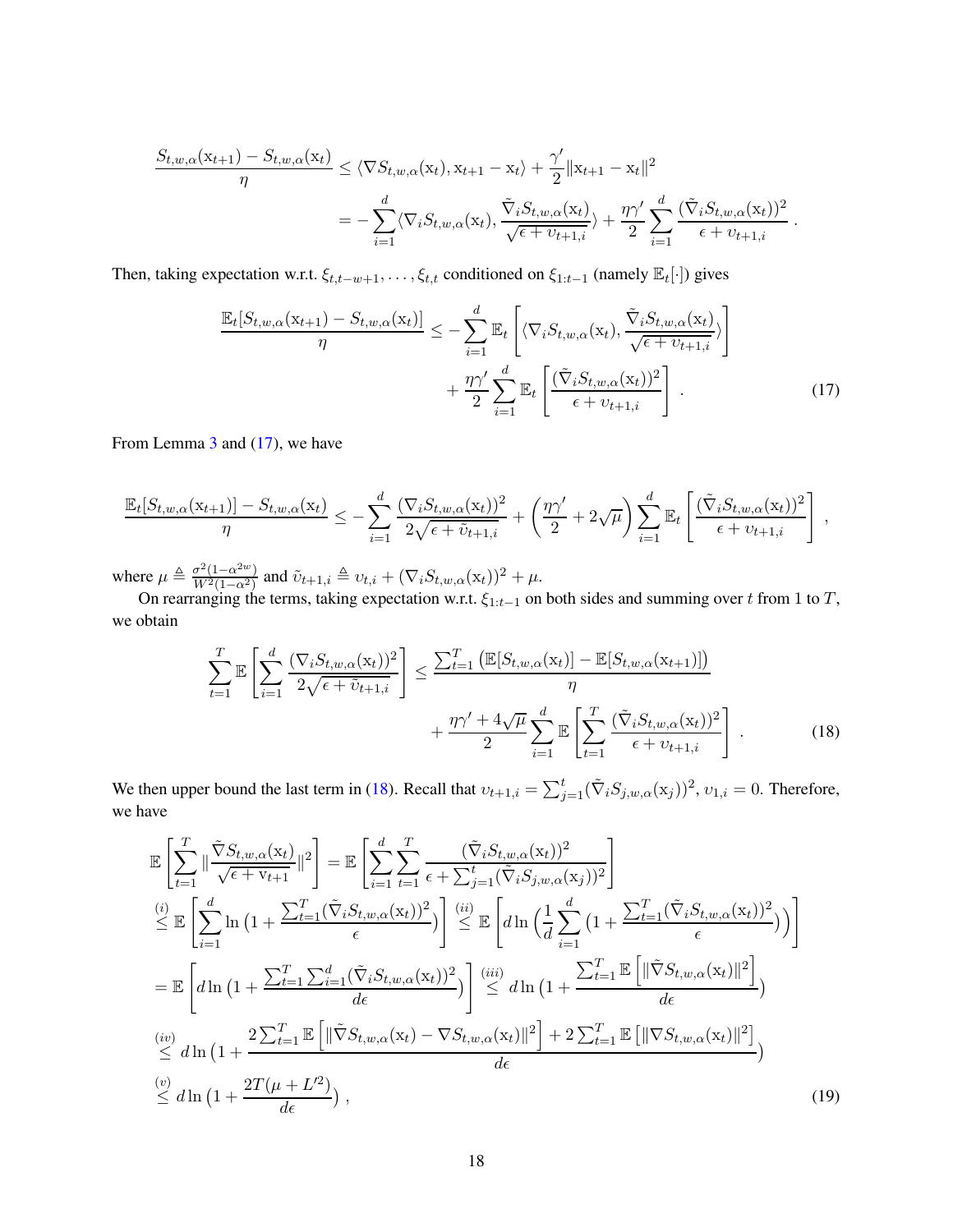where (i) holds because Lemma [14](#page-50-0) with  $\beta_2 = 1$ , (ii) is due to the convex inequality  $\frac{1}{d} \sum_{i=1}^{d} \ln(a_i) \leq$  $\ln(\frac{1}{d}\sum_{i=1}^d a_i)$ , (iii) follows from  $\mathbb{E}[\ln(A)] \leq \ln \mathbb{E}[A]$ , for any positive random variable A, (iv) follows from  $||a + b||^2 \le 2||a||^2 + 2||b||^2$ , (v) follows from Lemmas Lemma [1](#page-6-3) and [2\(](#page-7-2)b).

Therefore, plugging  $(19)$  into  $(18)$ , we get

$$
I_{1} = \sum_{t=1}^{T} \mathbb{E} \left[ \sum_{i=1}^{d} \frac{(\nabla_{i} S_{t, w, \alpha}(x_{t}))^{2}}{2\sqrt{\epsilon + \tilde{v}_{t+1, i}}} \right]
$$
  
\n
$$
\leq \frac{\sum_{t=1}^{T} \left( \mathbb{E}[S_{t, w, \alpha}(x_{t})] - \mathbb{E}[S_{t, w, \alpha}(x_{t+1})] \right)}{\eta} + \left( \frac{\eta \gamma' + 4\sqrt{\mu}}{2} \right) d \ln \left( 1 + \frac{2T(\mu + L^{2})}{d\epsilon} \right)
$$
  
\n
$$
= \frac{\sum_{t=1}^{T} \left( \mathbb{E}[S_{t, w, \alpha}(x_{t})] - \mathbb{E}[S_{t+1, w, \alpha}(x_{t+1})] \right)}{\eta} + \frac{\sum_{t=1}^{T} \left( \mathbb{E}[S_{t+1, w, \alpha}(x_{t+1})] - \mathbb{E}[S_{t, w, \alpha}(x_{t+1})] \right)}{\eta}
$$
  
\n
$$
+ \left( \frac{\eta \gamma' + 4\sqrt{\mu}}{2} \right) d \ln \left( 1 + \frac{2T(\mu + L^{2})}{d\epsilon} \right).
$$

Using Lemmas [12](#page-49-0) and [13,](#page-50-1) we get

$$
I_1 \leq \frac{2D(1-\alpha^w)T}{W(1-\alpha)\eta} + \frac{D(1+\alpha^{w-1})T}{W\eta} + \frac{D(1-\alpha^{w-1})(1+\alpha)T}{W(1-\alpha)\eta}
$$

$$
+ \left(\frac{\eta\gamma' + 4\sqrt{\mu}}{2}\right)d\ln\left(1 + \frac{2T(\mu + L^2)}{d\epsilon}\right) \triangleq C.
$$

Now, by Markov's inequality, we have with probability at least  $1 - \delta_1$ ,

<span id="page-18-0"></span>
$$
\sum_{t=1}^{T} \mathbb{E}\left[\sum_{i=1}^{d} \frac{(\nabla_i S_{t,w,\alpha}(\mathbf{x}_t))^2}{2\sqrt{\epsilon + \tilde{v}_{t+1,i}}}\right] \leq \frac{C}{\delta_1}.
$$
\n(20)

Additionally, it follows from Markov's inequality and Lemma [2\(](#page-7-2)b) that with probability at least  $1 - \delta_2$ ,

$$
\sum_{t=1}^{T} \|\nabla S_{t,w,\alpha}(\mathbf{x}_t) - \tilde{\nabla} S_{t,w,\alpha}(\mathbf{x}_t)\|^2 \le \frac{T\mu}{\delta_2}
$$

holds.

Using the above inequality along with the bound  $||a + b||^2 \le 2||a||^2 + 2||b||^2$ , we also have

$$
\sum_{t=1}^{T} \|\tilde{\nabla} S_{t,w,\alpha}(\mathbf{x}_t)\|^2 \le 2 \sum_{t=1}^{T} \|\tilde{\nabla} S_{t,w,\alpha}(\mathbf{x}_t) - \nabla S_{t,w,\alpha}(\mathbf{x}_t)\|^2 + 2 \sum_{t=1}^{T} \|\nabla S_{t,w,\alpha}(\mathbf{x}_t)\|^2
$$
  

$$
\le \frac{2T\mu}{\delta_2} + 2 \sum_{t=1}^{T} \|\nabla S_{t,w,\alpha}(\mathbf{x}_t)\|^2.
$$

Now, recalling that  $v_{t+1} = v_t + (\tilde{\nabla}S_{t,w,\alpha}(x_t))^2 = \sum_{l=1}^t (\tilde{\nabla}S_{l,w,\alpha}(x_l))^2$ ,  $v_1 = 0$  and using the above inequality yields that with probability at least  $1 - \delta_2$ ,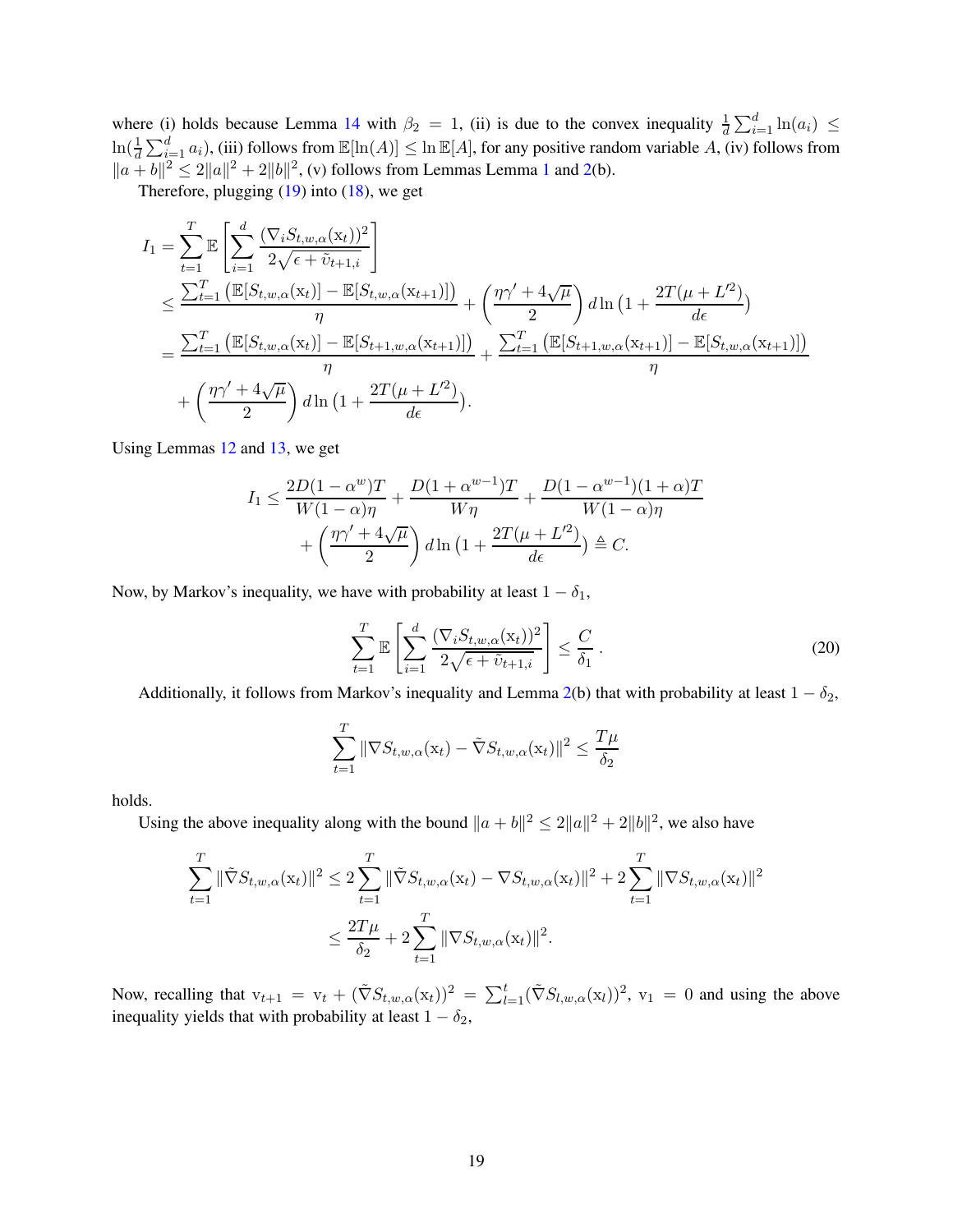$$
\sum_{i=1}^{d} v_{T,i} + \sum_{i=1}^{d} (\nabla_i S_{T,w,\alpha}(x_T))^2 + \mu = \sum_{t=1}^{T-1} \sum_{i=1}^{d} (\tilde{\nabla}_i S_{t,w,\alpha}(x_t))^2 + \sum_{i=1}^{d} (\nabla_i S_{T,w,\alpha}(x_T))^2 + \mu
$$
\n
$$
\leq \frac{2\mu(T-1)}{\delta_2} + 2\sum_{t=1}^{T-1} \sum_{i=1}^{d} (\nabla_i S_{t,w,\alpha}(x_t))^2 + \sum_{i=1}^{d} (\nabla_i S_{T,w,\alpha}(x_T))^2 + \mu
$$
\n
$$
\leq \frac{2\mu(T-1)}{\delta_2} + 2\sum_{t=1}^{T-1} \sum_{i=1}^{d} (\nabla_i S_{t,w,\alpha}(x_t))^2 + 2\sum_{i=1}^{d} (\nabla_i S_{T,w,\alpha}(x_T))^2 + \frac{2\mu}{\delta_2} \leq 2Z + \frac{2T\mu}{\delta_2}, \quad (21)
$$

where  $Z \triangleq \sum_{t=1}^T ||\nabla S_{t,w,\alpha}(x_t)||^2$ . Based on this notation, with probability at least  $1 - \delta_2$ , we have

$$
\sum_{t=1}^{T} \sum_{i=1}^{d} \frac{(\nabla_{i} S_{t,w,\alpha}(\mathbf{x}_{t}))^{2}}{2\sqrt{\epsilon + \tilde{v}_{t+1,i}}} = \sum_{t=1}^{T} \sum_{i=1}^{d} \frac{(\nabla_{i} S_{t,w,\alpha}(\mathbf{x}_{t}))^{2}}{2\sqrt{\epsilon + v_{t,i} + (\nabla_{i} S_{t,w,\alpha}(\mathbf{x}_{t}))^{2} + \mu}
$$
\n
$$
\geq \sum_{t=1}^{T} \sum_{i=1}^{d} \frac{(\nabla_{i} S_{t,w,\alpha}(\mathbf{x}_{t}))^{2}}{2\sqrt{\epsilon + v_{T,i} + (\nabla_{i} S_{T,w,\alpha}(\mathbf{x}_{T}))^{2} + \sum_{t=1}^{T} (\nabla_{i} S_{t,w,\alpha}(\mathbf{x}_{t}))^{2} + \mu}
$$
\n
$$
\geq \sum_{t=1}^{T} \sum_{i=1}^{d} \frac{(\nabla_{i} S_{t,w,\alpha}(\mathbf{x}_{t}))^{2}}{2\sqrt{\epsilon + \sum_{i=1}^{d} v_{T,i} + \sum_{i=1}^{d} (\nabla_{i} S_{T,w,\alpha}(\mathbf{x}_{T}))^{2} + \sum_{t=1}^{T} \sum_{i=1}^{d} (\nabla_{i} S_{t,w,\alpha}(\mathbf{x}_{t}))^{2} + \mu}
$$
\n
$$
\geq \frac{\sum_{t=1}^{T} ||\nabla S_{t,w,\alpha}(\mathbf{x}_{t})||^{2}}{2\sqrt{\epsilon + 3Z + \frac{2T\mu}{\delta_{2}}}}, \qquad (22)
$$

where in the last inequality we used [\(21\)](#page-19-0). From [\(22\)](#page-19-1) and [\(20\)](#page-18-0), with probability at least  $1-\delta_1-\delta_2$ , we obtain

<span id="page-19-1"></span><span id="page-19-0"></span>
$$
\frac{Z}{2\sqrt{\epsilon+3Z+\frac{2T\mu}{\delta_2}}} \leq \frac{C}{\delta_1}.
$$

From Lemma [11](#page-49-1) and

setting  $\delta_1 = \delta_2 = \frac{\delta}{2}$  $\frac{0}{2}$ , we have

<span id="page-19-2"></span>
$$
\sum_{t=1}^{T} \mathbb{E}\left[\|\nabla S_{t,w,\alpha}(\mathbf{x}_t)\|^2\right] \le \frac{4C\sqrt{\epsilon}}{\delta} + \frac{8C\sqrt{\mu}}{\delta^{3/2}} + \frac{48C^2}{\delta^2} \,. \tag{23}
$$

Here,  $C \triangleq \nu + ud \ln \Big( 1 + \frac{2(\mu + L'^2)T}{d\epsilon} \Big)$ , where

$$
\nu \triangleq \frac{2D(1-\alpha^w)T}{W(1-\alpha)\eta} + \frac{D(1+\alpha^{w-1})T}{W\eta} + \frac{D(1-\alpha^{w-1})(1+\alpha)T}{W(1-\alpha)\eta},
$$
  

$$
u \triangleq \frac{\eta\gamma' + 4\sqrt{\mu}}{2}, \qquad \mu \triangleq \frac{\sigma^2(1-\alpha^{2w})}{W^2(1-\alpha^2)}.
$$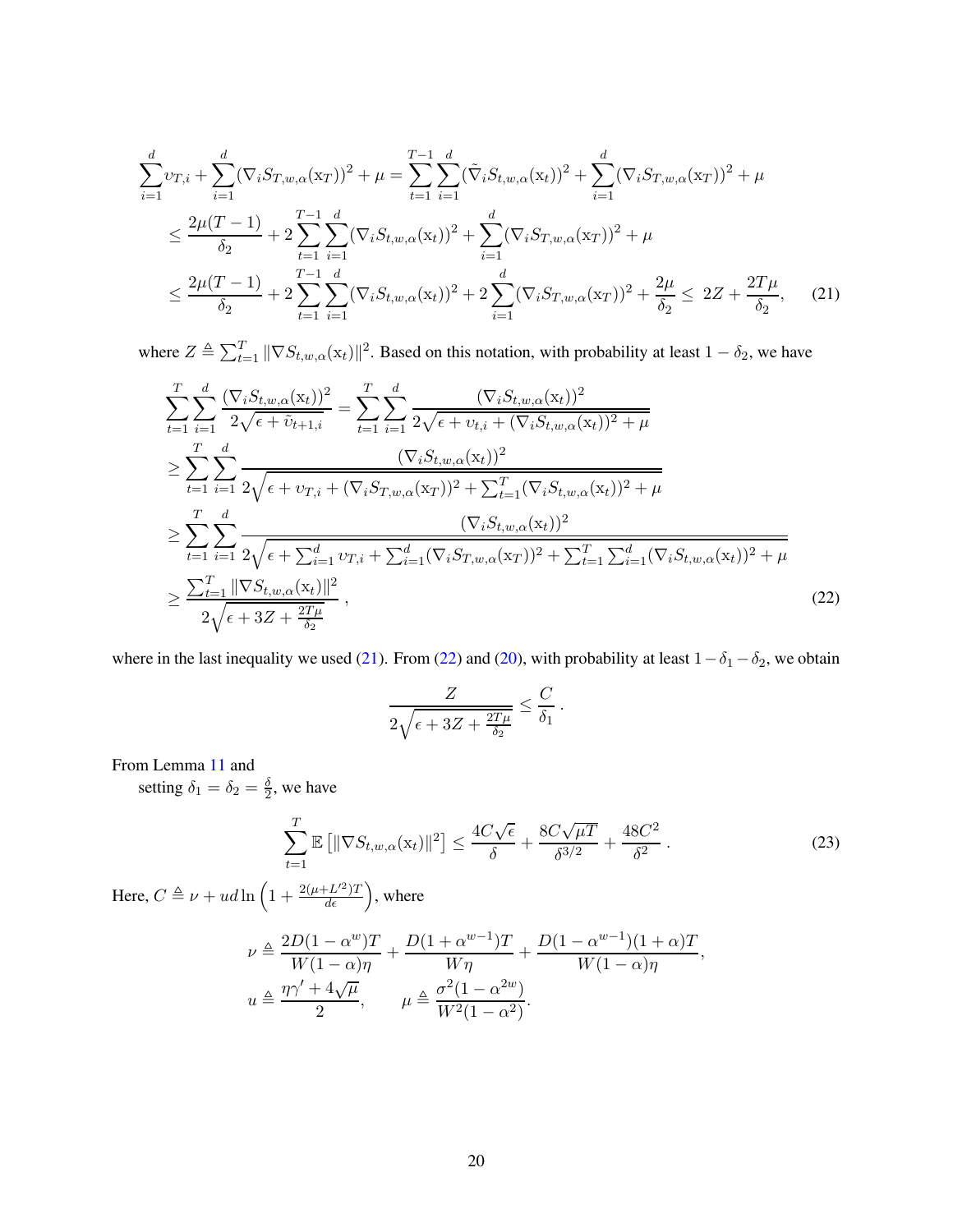Then, we can bound  $\nu$  as

$$
\nu = \frac{DT}{W\eta} \Big( \frac{2(1 - \alpha^w)}{(1 - \alpha)} + (1 + \alpha^{w-1}) + \frac{(1 - \alpha^{w-1})(1 + \alpha)}{(1 - \alpha)} \Big)
$$
\n
$$
\leq \frac{DT}{W\eta} \Big( \frac{2(1 - \alpha^w)}{(1 - \alpha)} + (1 + \alpha^{w-1}) + \frac{(1 - \alpha^w)(1 + \alpha)}{(1 - \alpha)} \Big)
$$
\n
$$
\leq \frac{DT}{W\eta} \Big( \frac{(1 - \alpha^w)}{(1 - \alpha)} (3 + \alpha) + (1 + \alpha^{w-1}) \Big) \leq \frac{DT}{W\eta} \Big( 4 \frac{(1 - \alpha^w)}{(1 - \alpha)} + (1 + \alpha^{w-1}) \Big)
$$
\n
$$
\leq \frac{DT}{W\eta} \Big( 4 \frac{(1 - \alpha^w)}{(1 - \alpha)} + \frac{(1 + \alpha^{w-1})}{1 - \alpha} \Big)
$$
\n
$$
\leq \frac{4DT}{W\eta} \Big( \frac{(1 - \alpha^w)}{(1 - \alpha)} + \frac{(1 + \alpha^{w-1})}{1 - \alpha} \Big) = \frac{4DT}{W\eta} \Big( \frac{2 - \alpha^w + \alpha^{w-1}}{1 - \alpha} \Big). \tag{24}
$$

<span id="page-20-0"></span> $\Box$ 

 $\Box$ 

As  $\alpha \to 1^-$ , we have

$$
\nu \le \frac{4DT}{W\eta} \triangleq \varpi_1, \qquad \mu = \frac{\sigma^2(1-\alpha^{2w})}{W^2(1-\alpha^2)} \stackrel{\alpha \to 1^-}{=} \frac{\sigma^2}{W} \triangleq \zeta.
$$

Plugging these bounds back to [\(23\)](#page-19-2), we get the stated bound.

#### PROOF OF COROLLARY [1](#page-7-1)

**Corollary.** Under the same conditions stated in Theorem [1,](#page-7-0) using  $w \in \Theta(T)$  and  $\alpha \to 1^-$  yields a regret *bound of order*

$$
\sum_{t=1}^T \mathbb{E} \left[ \|\nabla S_{t,w,\alpha}(\mathbf{x}_t)\|^2 \right] \leq \mathcal{O}(\ln T).
$$

*Proof.* By Theorem [1,](#page-7-0) we have

$$
\sum_{t=1}^T \mathbb{E} \left[ \|\nabla S_{t,w,\alpha}(\mathbf{x}_t)\|^2 \right] \le \frac{4C\sqrt{\epsilon}}{\delta} + \frac{8C\sqrt{\zeta T}}{\delta^{3/2}} + \frac{48C^2}{\delta^2} \triangleq I_1 + I_2 + I_3,
$$

where  $C = \varpi_1 + \varpi_2 d \ln \left( 1 + \frac{2(\zeta + L'^2)T}{d\epsilon} \right)$ ,  $\varpi_1 = \frac{4DT}{W\eta}$ ,  $\varpi_2 = \frac{\eta \gamma' + 4\sqrt{\zeta}}{2}$  $\frac{+4\sqrt{\zeta}}{2}$ , and  $\zeta = \frac{\sigma^2}{W}$ . Recall that  $W = \sum_{r=0}^{w-1} \alpha^r$ . As  $\alpha \to 1^-$  and  $w \in \Theta(T)$ , we get the following equalities:

$$
C = \frac{4DT}{W\eta} + \left(\frac{\eta\gamma' + 4\sqrt{\frac{\sigma^2}{W}}}{2}\right)d\ln\left(1 + \frac{2(\frac{\sigma^2}{W} + L^2)T}{d\epsilon}\right) = \mathcal{O}(\ln T),
$$
  
\n
$$
I_1 = \frac{4C\sqrt{\epsilon}}{\delta} = \mathcal{O}(\ln T), \qquad I_2 = \frac{8C\sqrt{\zeta T}}{\delta^{3/2}} = \frac{8C}{\delta^{3/2}}\sqrt{\frac{\sigma^2}{W}T} = \mathcal{O}(\ln T), \qquad I_3 = \frac{48C^2}{\delta^2} = \mathcal{O}(\ln T).
$$

Combine the above results we can easily have the desired result.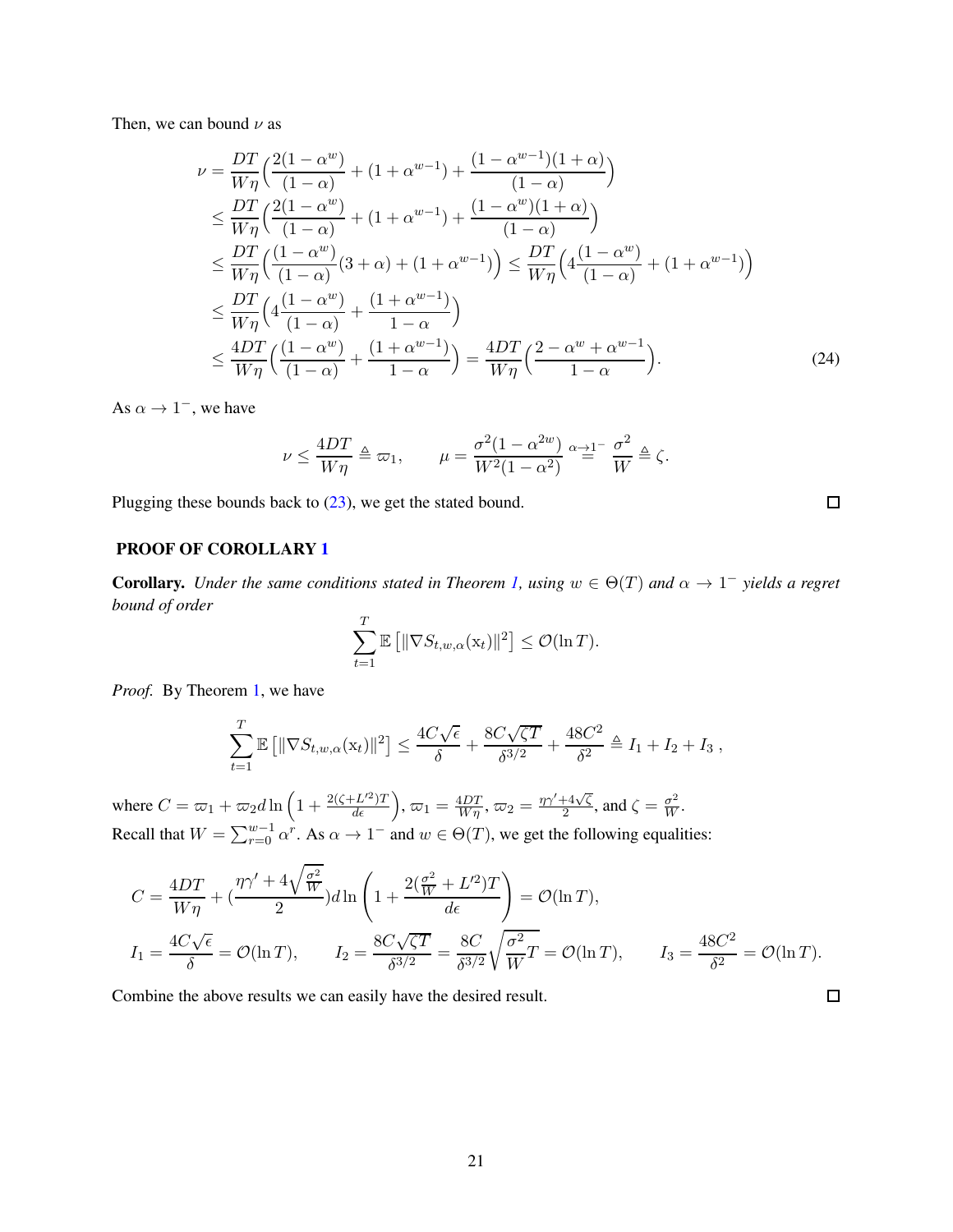#### PROOF OF LEMMA [4](#page-8-1)

The proof relies on the following lemma. For the sake of concision, we use the notations

<span id="page-21-1"></span><span id="page-21-0"></span>
$$
B_t \triangleq \frac{m_t}{\sqrt{\epsilon + v_t}}, \quad A_t \triangleq \frac{g_t}{\sqrt{\epsilon + v_t}}
$$
\n(25)

below.

<span id="page-21-2"></span>**Lemma 8.** *Suppose Assumption [3](#page-6-1) holds. Then, for any*  $0 < \alpha < 1$ *, w,*  $1 \le k \le t$  *and*  $S_{t,w,\alpha}(x_t)$  *in* [\(3\)](#page-6-2)*, we have*

$$
\begin{split} ||\nabla S_{t+1-k,w,\alpha}(\mathbf{x}_{t+1-k}) - \nabla S_{t,w,\alpha}(\mathbf{x}_{t+1-k})||^2 \\ &\leq \frac{8L^2}{W^2} + \frac{2(1-\alpha^{w-2})\gamma'^2}{W^2(1-\alpha)} \sum_{r=1}^{w-1} \alpha^{r-1} ||\eta_{t-r+2-k} B_{t-r+2-k}||^2 \triangleq \vartheta_t. \end{split} \tag{26}
$$

*Proof.* By the definition of  $S_{t,w,\alpha}(\mathbf{x}_t)$  in [\(3\)](#page-6-2), we have

$$
\begin{split}\n&||\nabla S_{t+1-k,w,\alpha}(\mathbf{x}_{t+1-k}) - \nabla S_{t,w,\alpha}(\mathbf{x}_{t+1-k})||^{2} \\
&= \frac{1}{W^{2}}||\sum_{r=0}^{w-1} \alpha^{r} \left(\nabla \ell_{t+1-k-r}(\mathbf{x}_{t+1-k-r}) - \nabla \ell_{t-r}(\mathbf{x}_{t+1-k-r})\right)||^{2} \\
&= \frac{1}{W^{2}}||\nabla \ell_{t+1-k}(\mathbf{x}_{t+1-k}) - \nabla \ell_{t}(\mathbf{x}_{t+1-k}) + \alpha \nabla \ell_{t-k}(\mathbf{x}_{t-k}) \\
&\quad - \alpha \nabla \ell_{t-1}(\mathbf{x}_{t-k}) + \dots + \alpha^{w-1} \nabla \ell_{t-w+2-k}(\mathbf{x}_{t-k-w+2}) - \alpha^{w-1} \nabla \ell_{t-w+1}(\mathbf{x}_{t-k-w+2})||^{2} \\
&\leq \frac{2}{W^{2}}||\nabla \ell_{t+1-k}(\mathbf{x}_{t+1-k}) - \alpha^{w-1} \nabla \ell_{t-w+1}(\mathbf{x}_{t-k-w+2})||^{2} \\
&\quad + \frac{2}{W^{2}}||\sum_{r=1}^{w-1} \left(\alpha^{r} \nabla \ell_{t-r+1-k}(\mathbf{x}_{t-r+1-k}) - \alpha^{r-1} \nabla \ell_{t-r+1-k}(\mathbf{x}_{t-r+2-k})\right)||^{2} \\
&\leq \frac{8L'^{2}}{W^{2}} + \frac{2(1-\alpha^{w-2})}{W^{2}(1-\alpha)} \sum_{r=1}^{w-1} \alpha^{r-1} \gamma^{r} ||\eta_{t-r+2-k} B_{t-r+2-k}||^{2},\n\end{split}
$$

where the last inequality follows from the following argument:

$$
\|\nabla \ell_{t+1-k}(\mathbf{x}_{t+1-k}) - \alpha^{w-1} \nabla \ell_{t-w+1}(\mathbf{x}_{t-k-w+2})\|^2
$$
  
\n
$$
\leq 2\|\nabla \ell_{t+1-k}(\mathbf{x}_{t+1-k})\|^2 + 2\alpha^{2w-2} \|\nabla \ell_{t-w+1}(\mathbf{x}_{t-k-w+2})\|^2 \leq 2L'^2 (1 + \alpha^{2w-2}) < 4L'^2,
$$

where (i) is valid by considering  $||a + b||^2 \le 2||a||^2 + 2||b||^2$ , and (ii) is due to Lemma [1.](#page-6-3) Note that

$$
\left\| \sum_{r=1}^{w-1} \left( \alpha^r \nabla \ell_{t-r+1-k} (\mathbf{x}_{t-r+1-k}) - \alpha^{r-1} \nabla \ell_{t-r+1-k} (\mathbf{x}_{t-r+2-k}) \right) \right\|^2
$$
  
= 
$$
\sum_{r=1}^{w-1} \sum_{j=1}^{w-1} \langle \alpha^r \nabla \ell_{t-r+1-k} (\mathbf{x}_{t-r+1-k}) - \alpha^{r-1} \nabla \ell_{t-r+1-k} (\mathbf{x}_{t-r+2-k})
$$
  
, 
$$
\alpha^j \nabla \ell_{t-j+1-k} (\mathbf{x}_{t-j+1-k}) - \alpha^{j-1} \nabla \ell_{t-j+1-k} (\mathbf{x}_{t-j+2-k}) \rangle.
$$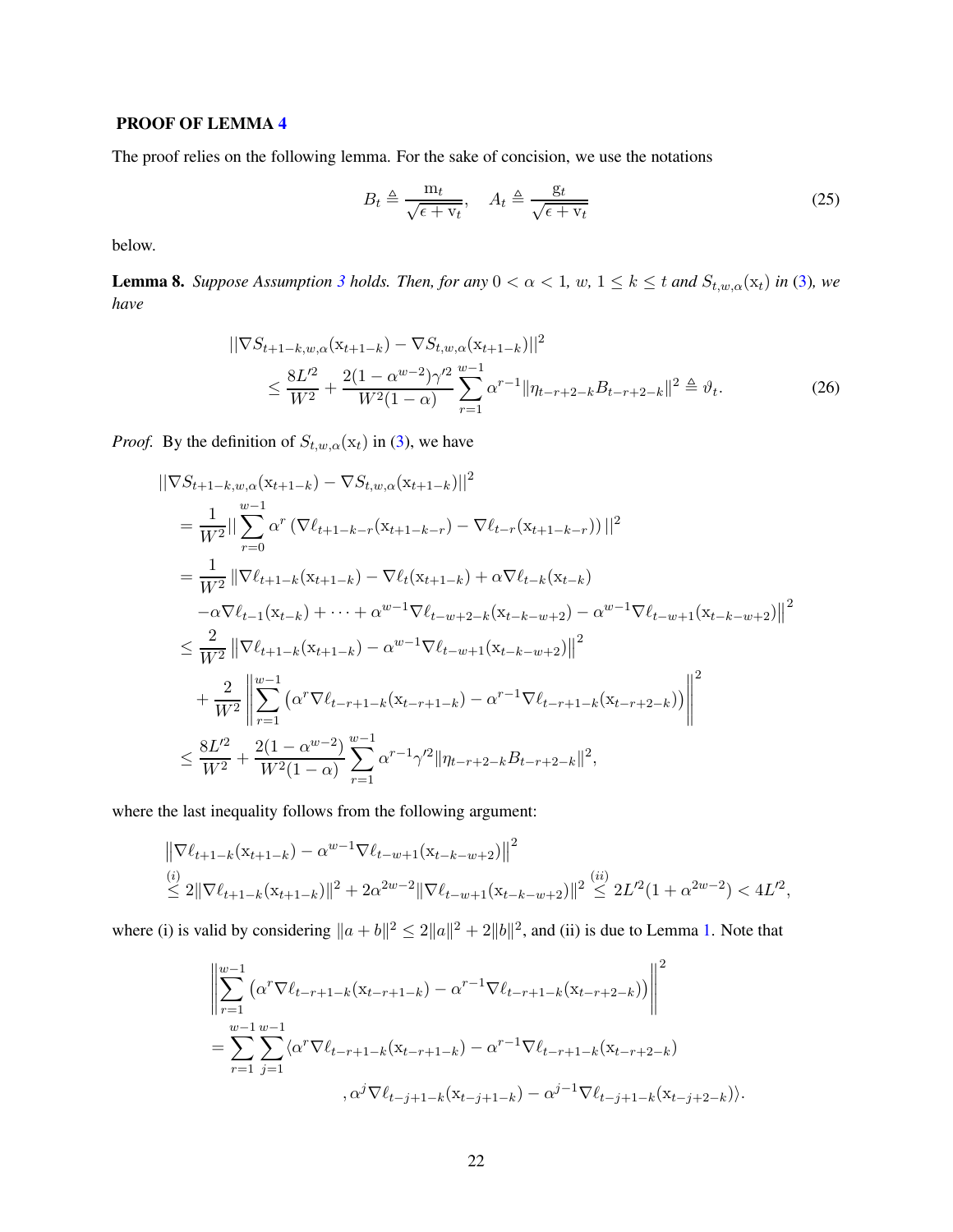Furthermore,

$$
\left\| \sum_{r=1}^{w-1} \left( \alpha^r \nabla \ell_{t-r+1-k} (\mathbf{x}_{t-r+1-k}) - \alpha^{r-1} \nabla \ell_{t-r+1-k} (\mathbf{x}_{t-r+2-k}) \right) \right\|^2
$$
\n
$$
\leq \sum_{r=1}^{(i)} \sum_{j=1}^{w-1} \alpha^{r-1} \alpha^{j-1} \frac{1}{2} (\|\alpha \nabla \ell_{t-r+1-k} (\mathbf{x}_{t-r+1-k}) - \nabla \ell_{t-r+1-k} (\mathbf{x}_{t-r+2-k})\|^2 + \|\alpha \nabla \ell_{t-j+1-k} (\mathbf{x}_{t-j+1-k}) - \nabla \ell_{t-j+1-k} (\mathbf{x}_{t-j+2-k})\|^2)
$$
\n
$$
\stackrel{(ii)}{\leq} \sum_{j=1}^{w-1} \alpha^{j-1} \sum_{r=1}^{w-1} \alpha^{r-1} \|\alpha \nabla \ell_{t-r+1-k} (\mathbf{x}_{t-r+1-k}) - \nabla \ell_{t-r+1-k} (\mathbf{x}_{t-r+2-k})\|^2
$$
\n
$$
\stackrel{(iii)}{\leq} \frac{(1 - \alpha^{w-2})}{(1 - \alpha)} \sum_{r=1}^{w-1} \alpha^{r-1} \gamma'^2 \|\mathbf{x}_{t-r+1-k} - \mathbf{x}_{t-r+2-k}\|^2 = \frac{(1 - \alpha^{w-2})}{(1 - \alpha)} \sum_{r=1}^{w-1} \alpha^{r-1} \gamma'^2 \|\eta_{t-r+2-k}\|^2,
$$

where (i) is due to  $\langle a, b \rangle \le \frac{1}{2}(\|a\|^2 + \|b\|^2)$ , (ii) is due to symmetry of r and j in summation, and (iii) is due to Lemma [1.](#page-6-3)  $\Box$ 

**Lemma.** *Suppose Assumptions* [1,](#page-5-1) [2](#page-5-2) *and* [3](#page-6-1) *hold.* Let  $m_{t+1,i}$  *and*  $v_{t+1,i}$  *be the sequences defined in the Algorithm* DTS-AG*. Then, for any*  $0 < \alpha < 1$ *, w,*  $\epsilon > 0$ ,  $0 \le \beta_1 < \beta_2 \le 1$ ,  $1 \le k \le t$  *and*  $S_{t,w,\alpha}(x_t)$  *in* [\(3\)](#page-6-2)*, we have*

$$
\mathbb{E}\left[\sum_{i=1}^{d}\langle\nabla_{i}S_{t,w,\alpha}(\mathbf{x}_{t}),\frac{m_{t+1,i}}{\sqrt{\epsilon+v_{t+1,i}}}\rangle\right] \geq \sum_{i=1}^{d}\sum_{k=0}^{t-1}\beta_{1}^{k}\frac{(\nabla_{i}S_{t+1-k,w,\alpha}(\mathbf{x}_{t+1-k}))^{2}}{2\sqrt{\epsilon+\tilde{v}_{t+1,i}}}
$$

$$
-\frac{1}{\sqrt{1-\beta_{1}}}\mathbb{E}\left[\sum_{k=0}^{t-1}\left(\frac{\beta_{1}}{\beta_{2}}\right)^{k}(\sqrt{k+1}+2\sqrt{\mu})\|A_{t+1-k}\|^{2}\right]
$$

$$
-\frac{\eta_{t+1}^{2}\gamma'^{2}}{4}\sqrt{1-\beta_{1}}\mathbb{E}\left[\sum_{l=1}^{t}\|B_{t+1-l}\|^{2}\right]\sum_{k=l}^{t}\beta_{1}^{k}\sqrt{k}-\sum_{k=0}^{t-1}\beta_{1}^{k}\frac{\sqrt{1-\beta_{1}}\vartheta_{t}}{2\sqrt{k+1}}.
$$

*Here,*  $\tilde{v}_{t+1,i} \triangleq \beta_2 v_{t,i} + (\nabla_i S_{t,w,\alpha}(\mathbf{x}_t))^2 + \mu$ ,  $\mu \triangleq \frac{\sigma^2 (1-\alpha^{2w})}{W^2 (1-\alpha^2)}$  $\frac{\partial^2 (1-\alpha^2)}{W^2(1-\alpha^2)}$  for all  $i \in [d]$ , and  $A_t$ ,  $B_t$  and  $\vartheta_t$  are defined *as in* [\(25\)](#page-21-0) *and* [\(26\)](#page-21-1)*.*

*Proof.* First, we have

$$
-\sum_{i=1}^{d} \langle \nabla_i S_{t,w,\alpha}(\mathbf{x}_t), \frac{m_{t+1,i}}{\sqrt{\epsilon + v_{t+1,i}}} \rangle = -\sum_{i=1}^{d} \sum_{k=0}^{t-1} \beta_1^k \langle \nabla_i S_{t,w,\alpha}(\mathbf{x}_t), \frac{\tilde{\nabla}_i S_{t+1-k,w,\alpha}(\mathbf{x}_{t+1-k})}{\sqrt{\epsilon + v_{t+1,i}}} \rangle = I_1 + I_2,
$$
\n(27)

where

<span id="page-22-0"></span>
$$
I_{1} = -\sum_{i=1}^{d} \sum_{k=0}^{t-1} \beta_{1}^{k} \langle \nabla_{i} S_{t+1-k,w,\alpha}(x_{t+1-k}), \frac{\tilde{\nabla}_{i} S_{t+1-k,w,\alpha}(x_{t+1-k})}{\sqrt{\epsilon + \nu_{t+1,i}}} \rangle,
$$
  
\n
$$
I_{2} = \sum_{i=1}^{d} \sum_{k=0}^{t-1} \beta_{1}^{k} \langle (\nabla_{i} S_{t+1-k,w,\alpha}(x_{t+1-k}) - \nabla_{i} S_{t,w,\alpha}(x_{t})), \frac{\tilde{\nabla}_{i} S_{t+1-k,w,\alpha}(x_{t+1-k})}{\sqrt{\epsilon + \nu_{t+1,i}}} \rangle.
$$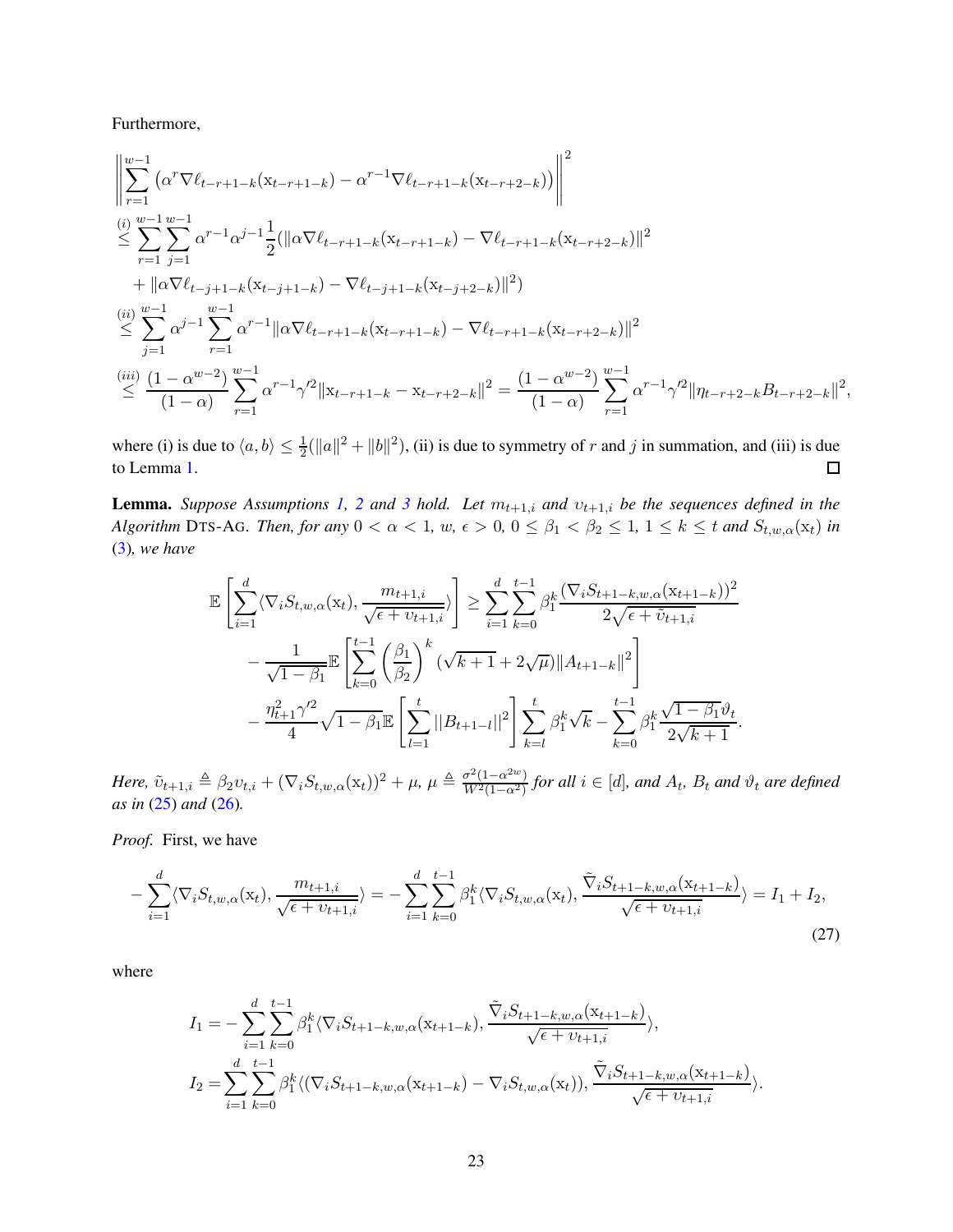Next, we proceed to upper bound  $I_1$  and  $I_2$  terms. For convenience, we denote

$$
g_{t+1-k,i} \triangleq \tilde{\nabla}_i S_{t+1-k,w,\alpha}(\mathbf{x}_{t+1-k}), \text{ for all } i \in [d].
$$

• Bound for  $I_2$ .

Applying  $ab \leq \frac{\hbar}{2}$  $\frac{\hbar}{2}a^2 + \frac{1}{2\hbar}b^2$  with  $\hbar = \frac{\sqrt{1-\beta_1}}{2\sqrt{k+1}}$ ,

<span id="page-23-0"></span>
$$
a = |\nabla_i S_{t+1-k,w,\alpha}(\mathbf{x}_{t+1-k}) - \nabla_i S_{t,w,\alpha}(\mathbf{x}_t)|, b = \frac{|g_{t+1-k,i}|}{\sqrt{\epsilon + v_{t+1,i}}},
$$

we can upper bound  $I_2$  term as

$$
|I_2| \leq \sum_{k=0}^{t-1} \beta_1^k \left( \frac{\sqrt{1-\beta_1}}{4\sqrt{k+1}} \sum_{i=1}^d \left( \nabla_i S_{t+1-k,w,\alpha}(x_{t+1-k}) - \nabla_i S_{t,w,\alpha}(x_t) \right)^2 + \frac{\sqrt{k+1}}{\sqrt{1-\beta_1}} \frac{g_{t+1-k,i}^2}{\epsilon + v_{t+1,i}} \right). \tag{28}
$$

Following the notations of  $(25)$  and  $(26)$ , the first term in  $(28)$  can be bounded as

$$
\|\nabla S_{t+1-k,w,\alpha}(\mathbf{x}_{t+1-k}) - \nabla S_{t,w,\alpha}(\mathbf{x}_t)\|^2
$$
  
\n
$$
\leq 2\|\nabla S_{t+1-k,w,\alpha}(\mathbf{x}_{t+1-k}) - \nabla S_{t,w,\alpha}(\mathbf{x}_{t+1-k})\|^2 + 2\|\nabla S_{t,w,\alpha}(\mathbf{x}_{t+1-k}) - \nabla S_{t,w,\alpha}(\mathbf{x}_t)\|^2
$$
  
\n
$$
\leq 2\vartheta_t + 2\gamma'^2 \|\mathbf{x}_t - \mathbf{x}_{t+1-k}\|^2 = 2\vartheta_t + 2\gamma'^2 \|\sum_{l=1}^k \eta_{t+1-l} B_{t+1-l}\|^2 \leq 2\vartheta_t + 2\eta_{t+1}^2\gamma'^2 k \sum_{l=1}^k \|B_{t+1-l}\|^2,
$$
\n(29)

where the first inequality uses  $\|a + b\|^2 \leq 2\|a\|^2 + 2\|b\|^2$ , and the second inequality is from  $\gamma'$ smoothness of  $S_{t,w,\alpha}$  given by Lemma [1](#page-6-3) and Lemma [8.](#page-21-2)

For the second term in [\(28\)](#page-23-0), notice that for any dimension  $i \in [d]$ , we have

$$
\epsilon + v_{t+1,i} \ge \epsilon + \beta_2^k v_{t+1-k,i} \ge \beta_2^k (\epsilon + v_{t+1-k,i}),
$$

so that

<span id="page-23-3"></span><span id="page-23-2"></span><span id="page-23-1"></span>
$$
\frac{g_{t+1-k,i}^2}{\epsilon + v_{t+1,i}} \le \frac{g_{t+1-k,i}^2}{\beta_2^k(\epsilon + v_{t+1-k,i})}.
$$
\n(30)

Injecting  $(30)$  and  $(29)$  into  $(28)$ , we obtain

$$
|I_{2}| \leq \sum_{k=0}^{t-1} \frac{\eta_{t+1}^{2} \gamma^{2}}{4} \sqrt{1 - \beta_{1}} \beta_{1}^{k} \sqrt{k} \sum_{l=1}^{k} ||B_{t+1-l}||^{2} + \sum_{k=0}^{t-1} \beta_{1}^{k} \frac{\sqrt{1 - \beta_{1}} \vartheta_{t}}{2\sqrt{k+1}} + \sum_{k=0}^{t-1} \frac{1}{\sqrt{1 - \beta_{1}}} \left(\frac{\beta_{1}}{\beta_{2}}\right)^{k} \sqrt{k+1} ||A_{t+1-k}||^{2} = \frac{\eta_{t+1}^{2} \gamma^{2}}{4} \sqrt{1 - \beta_{1}} \sum_{l=1}^{t} ||B_{t+1-l}||^{2} \sum_{k=l}^{t} \beta_{1}^{k} \sqrt{k} + \sum_{k=0}^{t-1} \beta_{1}^{k} \frac{\sqrt{1 - \beta_{1}} \vartheta_{t}}{2\sqrt{k+1}} + \frac{1}{\sqrt{1 - \beta_{1}}} \sum_{k=0}^{t-1} \left(\frac{\beta_{1}}{\beta_{2}}\right)^{k} \sqrt{k+1} ||A_{t+1-k}||^{2},
$$
(31)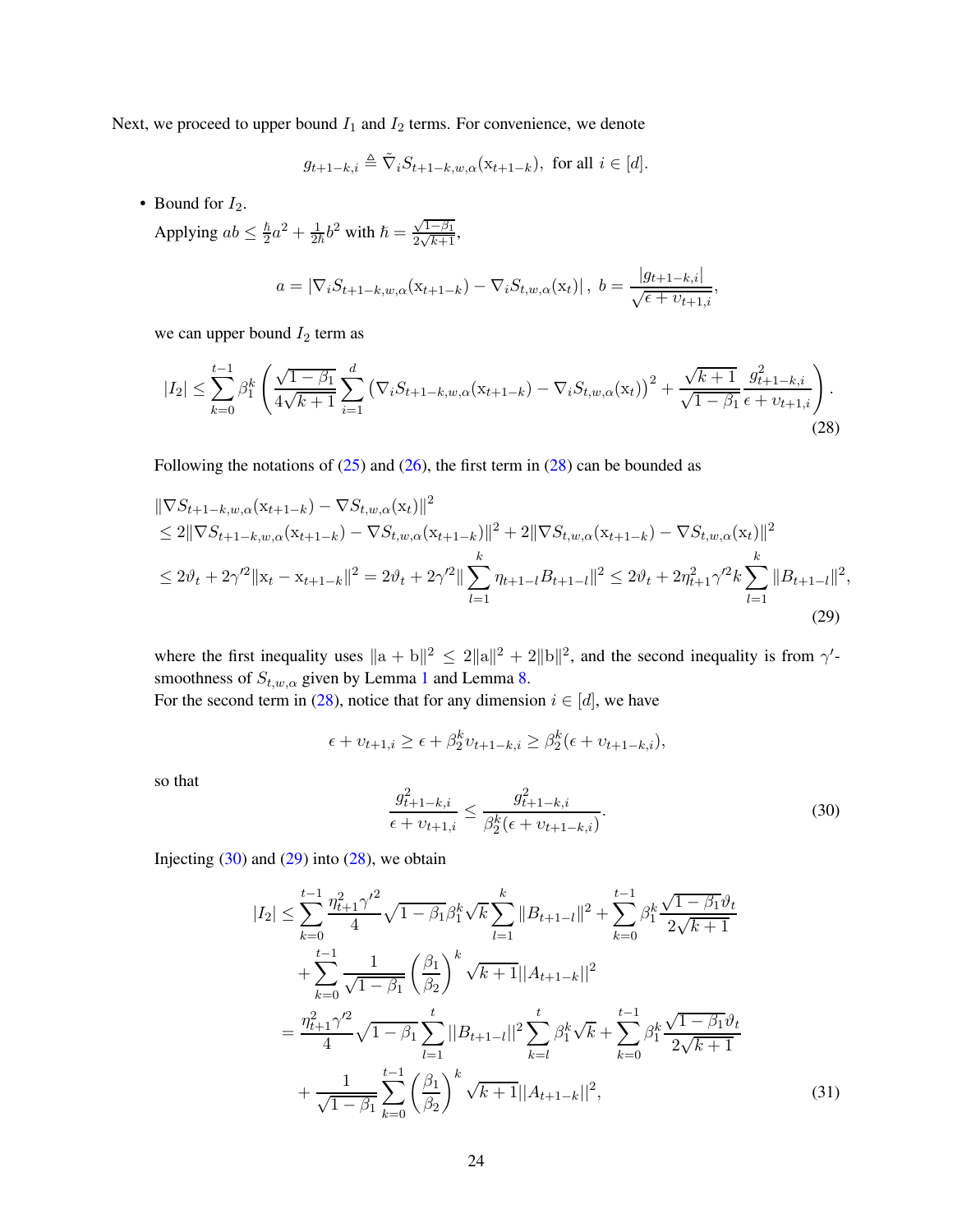where  $A_{t+1-k}$  is defined as in [\(25\)](#page-21-0).

• Bound for  $I_1$ .

Let us denote  $\tilde{v}_{t+1,i} \triangleq \beta_2 v_{t,i} + (\nabla_i S_{t,w,\alpha}(\mathbf{x}_t))^2 + \mu$  for all  $i \in [d]$ . With our new notation, we have

<span id="page-24-3"></span><span id="page-24-0"></span>
$$
\mathbb{E}\left[I_1\right] = I_{11} + I_{12},\tag{32}
$$

where

$$
I_{11} = -\mathbb{E}\left[\sum_{i=1}^{d} \frac{1}{\sqrt{\epsilon + \tilde{v}_{t+1,i}}}\langle \nabla_{i}S_{t+1-k,w,\alpha}(x_{t+1-k}), g_{t+1-k,i}\rangle\right],
$$
  
\n
$$
I_{12} = \mathbb{E}\left[\sum_{i=1}^{d} (\frac{1}{\sqrt{\epsilon + \tilde{v}_{t+1,i}}}-\frac{1}{\sqrt{\epsilon + \tilde{v}_{t+1,i}}})\langle \nabla_{i}S_{t+1-k,w,\alpha}(x_{t+1-k}), g_{t+1-k,i}\rangle\right].
$$

First, we give an upper bound on  $I_{11}$  term in [\(32\)](#page-24-0).

By using Lemma  $2(a)$  $2(a)$ , we have

$$
I_{11} = -\mathbb{E}_{t+1-k} \left[ \frac{1}{\sqrt{\epsilon + \tilde{v}_{t+1,i}}} \langle \nabla_i S_{t+1-k,w,\alpha} (x_{t+1-k}) \rangle \right. \left. , \tilde{\nabla}_i S_{t+1-k,w,\alpha} (x_{t+1-k}) \rangle - \nabla_i S_{t+1-k,w,\alpha} (x_{t+1-k}) \rangle \right] \n- \mathbb{E}_{t+1-k} \left[ \frac{1}{\sqrt{\epsilon + \tilde{v}_{t+1,i}}} \langle \nabla_i S_{t+1-k,w,\alpha} (x_{t+1-k}), \nabla_i S_{t+1-k,w,\alpha} (x_{t+1-k}) \rangle \right] \n= \frac{- (\nabla_i S_{t+1-k,w,\alpha} (x_{t+1-k}))^2}{\sqrt{\epsilon + \tilde{v}_{t+1,i}}}.
$$
\n(33)

We next bound the  $I_{12}$  in [\(32\)](#page-24-0). To this end, we first observe that by the definition of  $v_{t+1,i}$  and  $\tilde{v}_{t+1,i}$ , we have

<span id="page-24-1"></span>
$$
\left| \frac{1}{\sqrt{\epsilon + \tilde{v}_{t+1,i}}} - \frac{1}{\sqrt{\epsilon + v_{t+1,i}}} \right| = \frac{\left| (\tilde{\nabla}_i S_{t,w,\alpha}(\mathbf{x}_t))^2 - (\nabla_i S_{t,w,\alpha}(\mathbf{x}_t))^2 - \mu \right|}{\sqrt{\epsilon + v_{t+1,i}} \sqrt{\epsilon + v_{t+1,i}} \sqrt{\epsilon + v_{t+1,i}} + \sqrt{\epsilon + v_{t+1,i}}}
$$
\n
$$
\leq \frac{\left| |\tilde{\nabla}_i S_{t,w,\alpha}(\mathbf{x}_t)| - |\nabla_i S_{t,w,\alpha}(\mathbf{x}_t)| \right|}{\sqrt{\epsilon + v_{t+1,i}} \sqrt{\epsilon + \tilde{v}_{t+1,i}}} + \frac{\sqrt{\mu}}{\sqrt{\epsilon + v_{t+1,i}} \sqrt{\epsilon + \tilde{v}_{t+1,i}}},
$$
\n(34)

for all  $i \in [d]$ . Since as Jensen's inequality on  $|\cdot|$  and [\(34\)](#page-24-1), we can find that

<span id="page-24-2"></span>
$$
|I_{12}| \leq \frac{1}{\sqrt{\epsilon + v_{t+1,i}}\sqrt{\epsilon + \tilde{v}_{t+1,i}}}
$$
  

$$
\mathbb{E}_{t+1-k} \left[ \left| |\tilde{\nabla}_i S_{t,w,\alpha}(\mathbf{x}_t)| - |\nabla_i S_{t,w,\alpha}(\mathbf{x}_t)| \right| |\tilde{\nabla}_i S_{t+1-k,w,\alpha}(\mathbf{x}_{t+1-k})| |\nabla_i S_{t+1-k,w,\alpha}(\mathbf{x}_{t+1-k})| \right]
$$
  

$$
+ \frac{1}{\sqrt{\epsilon + v_{t+1,i}}\sqrt{\epsilon + \tilde{v}_{t+1,i}}} \mathbb{E}_{t+1-k} \left[ |\tilde{\nabla}_i S_{t+1-k,w,\alpha}(\mathbf{x}_{t+1-k})| |\nabla_i S_{t+1-k,w,\alpha}(\mathbf{x}_{t+1-k})| \sqrt{\mu} \right]. \quad (35)
$$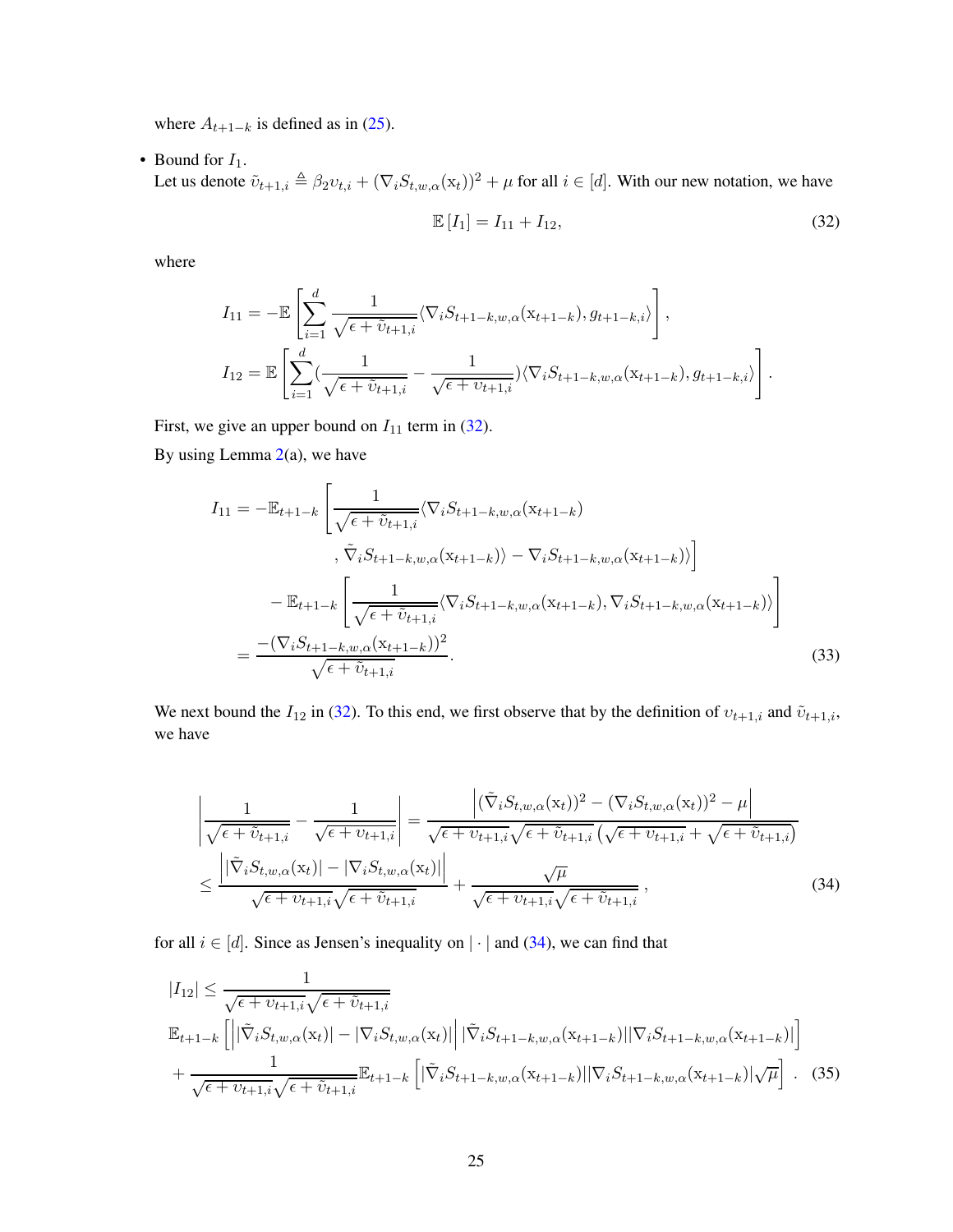Now, in order to obtain a bound on the first term in the RHS of [\(35\)](#page-24-2), we invoke inequality  $ab \leq \frac{\hbar^2}{2} + \frac{1}{2} \frac{1}{2}$  with  $\frac{k}{2}$  $\frac{\hbar}{2}a^2 + \frac{1}{2\hbar}b^2$  with  $\hbar = \frac{2\mu}{\sqrt{1-\beta_1}\sqrt{\epsilon+\tilde{v}_{t+1,i}}}, a = \frac{|\tilde{\nabla}_i S_{t+1-k,w,\alpha}(x_{t+1-k})|}{\sqrt{\epsilon+v_{t+1,i}}},$  which leads to the bound  $(\nabla_i S_{t+1-k,w,\alpha}(\mathbf{x}_{t+1-k}))^2$  $4\sqrt{\epsilon+\tilde{v}_{t+1,i}}$  $+$  $\sqrt{\mu}$  $\frac{\sqrt{\mu}}{\sqrt{1-\beta_1}}\mathbb{E}_{t+1-k}$  $\left\lceil \frac{(\tilde{\nabla}_i S_{t+1-k,w,\alpha}(\mathbf{x}_{t+1-k}))^2}{\epsilon + v_{t+1,i}} \right\rceil$ ,

where we used that  $|||u|| - ||v||| \le ||u - v||$  holds for  $\forall u, v \in \mathbb{R}^d$ .

To upper bound the second term on the RHS of [\(35\)](#page-24-2), using inequality  $ab \leq \frac{\hbar}{2}$  $\frac{\hbar}{2}a^2 + \frac{1}{2\hbar}b^2$  with  $\hbar =$  $\frac{2}{\sqrt{1-\beta_1}\sqrt{\epsilon+\tilde{v}_{t+1,i}}}, a = \frac{|\tilde{\nabla}_i S_{t+1-k,w,\alpha}(\mathbf{x}_{t-k})|\sqrt{\mu}}{\sqrt{\epsilon+v_{t+1,i}}}$  $\frac{1-k,w,\alpha(\lambda t-k)/\sqrt{\mu}}{\sqrt{\epsilon+v_{t+1,i}}}$  gives us the bound

$$
\frac{(\nabla_i S_{t+1-k,w,\alpha}(x_{t+1-k}))^2}{4\sqrt{\epsilon + \tilde{v}_{t+1,i}}} + \frac{\sqrt{\mu}}{\sqrt{1-\beta_1}} \mathbb{E}_{t+1-k} \left[ \frac{(\tilde{\nabla}_i S_{t+1-k,w,\alpha}(x_{t+1-k}))^2}{\epsilon + v_{t+1,i}} \right].
$$

Together from the above two inequalities, it follows that

$$
|I_{12}| \leq \frac{(\nabla_i S_{t+1-k,w,\alpha}(x_{t+1-k}))^2}{2\sqrt{\epsilon + \tilde{v}_{t+1,i}}} + \frac{2\sqrt{\mu}}{\sqrt{1 - \beta_1}} \mathbb{E}_{t+1-k} \left[ \frac{(\tilde{\nabla}_i S_{t+1-k,w,\alpha}(x_{t+1-k}))^2}{\epsilon + v_{t+1,i}} \right]
$$
  

$$
\leq \frac{(\nabla_i S_{t+1-k,w,\alpha}(x_{t+1-k}))^2}{2\sqrt{\epsilon + \tilde{v}_{t+1,i}}} + \frac{2\sqrt{\mu}}{\sqrt{1 - \beta_1 \beta_2^k}} \mathbb{E}_{t+1-k} \left[ \frac{(\tilde{\nabla}_i S_{t+1-k,w,\alpha}(x_{t+1-k}))^2}{\epsilon + v_{t+1-k,i}} \right]
$$
  

$$
\leq \frac{(\nabla_i S_{t+1-k,w,\alpha}(x_{t+1-k}))^2}{2\sqrt{\epsilon + \tilde{v}_{t+1,i}}} + \frac{2\sqrt{\mu}}{\sqrt{1 - \beta_1 \beta_2^k}} \mathbb{E}_{t+1-k} \left[ \|A_{t+1-k}\|^2 \right],
$$
(36)

where the second inequality is by

$$
\epsilon + v_{t+1,i} \ge \epsilon + \beta_2^k v_{t+1-k,i} \ge \beta_2^k (\epsilon + v_{t+1-k,i}).
$$

Therefore, substituting  $(33)$  and  $(36)$  into  $(32)$ , we then obtain

$$
\mathbb{E}\left[I_{1}\right] \leq \sum_{k=0}^{t-1} \beta_{1}^{k} \left( -\sum_{i=1}^{d} \frac{(\nabla_{i} S_{t+1-k,w,\alpha}(x_{t+1-k}))^{2}}{\sqrt{\epsilon + \tilde{v}_{t+1,i}}} + \sum_{i=1}^{d} \frac{(\nabla_{i} S_{t+1-k,w,\alpha}(x_{t+1-k}))^{2}}{2\sqrt{\epsilon + \tilde{v}_{t+1,i}}} + \frac{2\sqrt{\mu}}{\sqrt{1 - \beta_{1}}\beta_{2}^{k}} \mathbb{E}\left[\|A_{t+1-k}\|^{2}\right] \right)
$$
\n
$$
= -\sum_{i=1}^{d} \sum_{k=0}^{t-1} \beta_{1}^{k} \frac{(\nabla_{i} S_{t+1-k,w,\alpha}(x_{t+1-k}))^{2}}{2\sqrt{\epsilon + \tilde{v}_{t+1,i}}} + \sum_{k=0}^{t-1} \frac{2\sqrt{\mu}}{\sqrt{1 - \beta_{1}}} \left(\frac{\beta_{1}}{\beta_{2}}\right)^{k} \mathbb{E}\left[\|A_{t+1-k}\|^{2}\right]. \quad (37)
$$

<span id="page-25-1"></span><span id="page-25-0"></span> $\Box$ 

Finally, injecting [\(37\)](#page-25-1) and [\(31\)](#page-23-3) into [\(27\)](#page-22-0) gives the desired result.

# PROOF OF THEOREM [2](#page-8-0)

Theorem. *(*ADAM*) Suppose Assumptions [1,](#page-5-1) [2](#page-5-2) and [3](#page-6-1) hold. Let* DTS-A<sup>G</sup> *be the algorithm* A *in Algorithm [1](#page-3-0) with parameters*  $\eta_{t+1} = \eta (1 - \beta_1) \sqrt{\sum_{j=0}^t \beta_2^j}$  *with*  $0 < \beta_2 < 1$ ,  $\eta > 0$ ,  $0 < \beta_1 < \beta_2$ , and  $\alpha \to 1^{-}$ .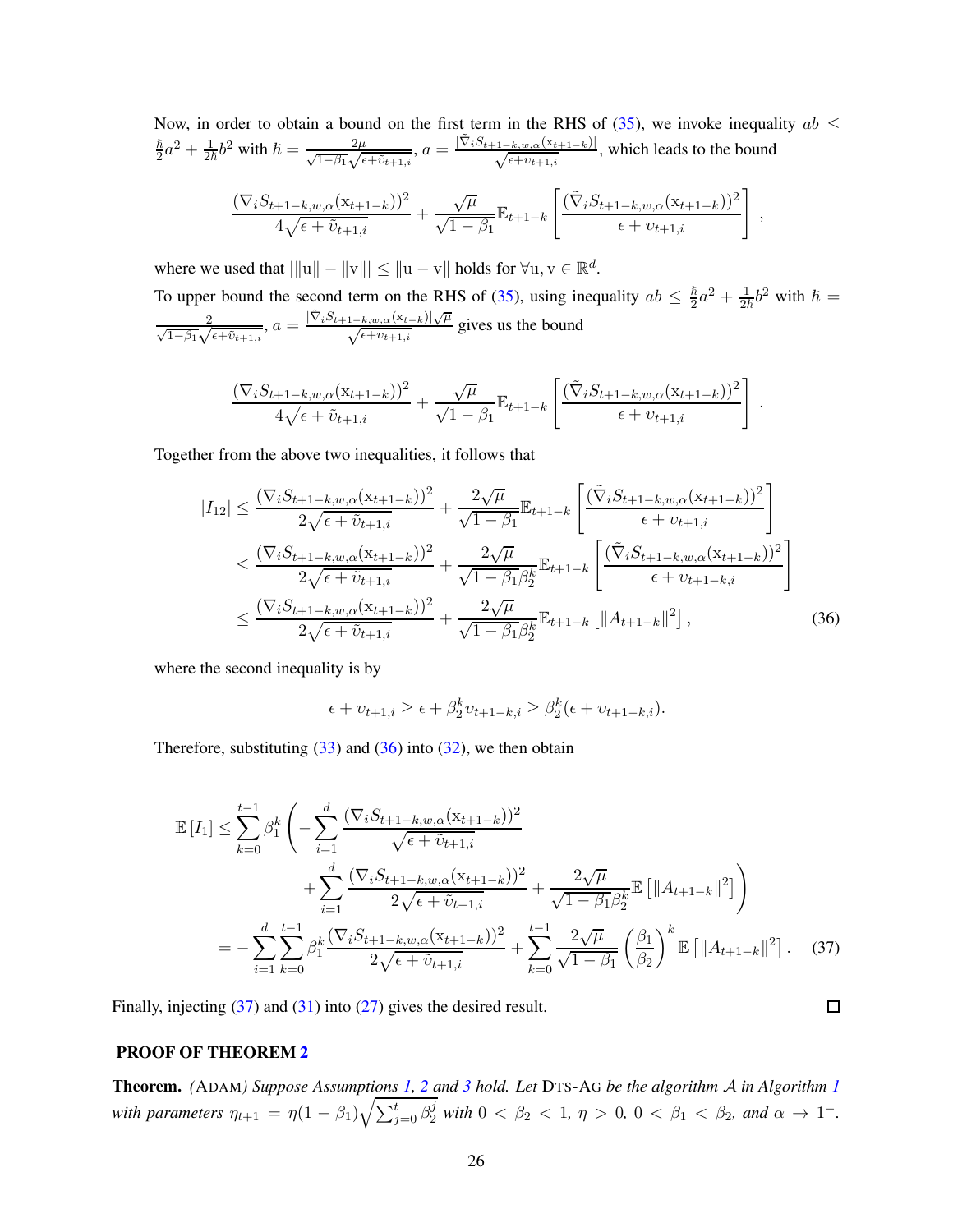*Furthermore, let*  $\sqrt{\sum_{r=0}^{t} \beta_r^r} \ge \frac{c}{\sqrt{1-\beta_2}}$  *for some*  $\varsigma > 0$  *and*  $t \in [T]$ *. Then, for any*  $\delta \in (0,1)$  *and*  $S_{t,w,\alpha}(\mathbf{x}_t)$ *in* [\(3\)](#page-6-2), with probability at least  $1 - \delta$ , the iterates  $x_t$  satisfy the following bound

$$
\sum_{t=1}^{T} \mathbb{E}\left[\|\nabla S_{t,w,\alpha}(\mathbf{x}_t)\|^2\right] \le \frac{\sqrt{1-\beta_2}}{\varsigma \eta (1-\beta_1)} \left(\frac{4C\sqrt{\epsilon}}{\delta} + \frac{8C\sqrt{\zeta T}}{\delta^{3/2}}\right) + \frac{48(1-\beta_2)C^2}{\varsigma^2 \eta^2 (1-\beta_1)^2 \delta^2}
$$

.

.

*Here,*  $C \triangleq \varpi_1 + \varpi_2 \left( d \ln \left( 1 + \frac{2(\zeta + L'^2)}{d\epsilon(1 - \beta_2)} \right) \right)$  $\frac{2(\zeta+L^{\prime 2})}{d\epsilon(1-\beta_2)}\big) - T\ln(\beta_2)\Big)$ , where

$$
\varpi_1 \triangleq \frac{4DT}{W} + \frac{8T\eta(1-\beta_1)L'^2}{\beta_1\sqrt{(1-\beta_2)W^2}}, \qquad \zeta \triangleq \frac{\sigma^2}{W},
$$
  

$$
\varpi_2 \triangleq \frac{d\eta^2(1-\beta_1)\gamma'}{2(1-\beta_2)(1-\beta_1/\beta_2)} + \frac{d\eta^3\gamma'^2\beta_1}{(1-\beta_1/\beta_2)(1-\beta_2)^{3/2}} + \frac{2d\eta(1+\sqrt{\zeta})\sqrt{1-\beta_1}}{(1-\beta_1/\beta_2)^{3/2}\sqrt{1-\beta_2}} + \frac{2\eta^3(1-\beta_1)^2\gamma'^2}{\beta_1(1-\beta_2)^{3/2}(1-\beta_1/\beta_2)}
$$

*Proof.* By the  $\gamma'$ -smoothness of  $\ell_t$  functions,  $S_t$  is  $\gamma'$ -smooth as well. Hence, we have

$$
S_{t,w,\alpha}(\mathbf{x}_{t+1}) - S_{t,w,\alpha}(\mathbf{x}_t) \le -\eta_{t+1} \langle \nabla S_{t,w,\alpha}(\mathbf{x}_t), \frac{\mathbf{m}_{t+1}}{\sqrt{\epsilon + \mathbf{v}_{t+1}}} \rangle + \frac{\eta_{t+1}^2 \gamma'}{2} || \frac{\mathbf{m}_{t+1}}{\sqrt{\epsilon + \mathbf{v}_{t+1}}} ||^2.
$$

Taking expectation on both sides of the above inequality, and using Lemma [4,](#page-8-1) we can get

$$
\mathbb{E}\left[S_{t,w,\alpha}(\mathbf{x}_{t+1})\right] \leq \mathbb{E}\left[S_{t,w,\alpha}(\mathbf{x}_{t})\right] - \eta_{t+1} \sum_{i=1}^{d} \sum_{k=0}^{t-1} \beta_{1}^{k} \frac{(\nabla_{i} S_{t+1-k,w,\alpha}(\mathbf{x}_{t+1-k}))^{2}}{2\sqrt{\epsilon + \tilde{v}_{t+1,i}}}
$$
\n
$$
+ \frac{\eta_{t+1}}{\sqrt{1-\beta_{1}}} \mathbb{E}\left[\sum_{k=0}^{t-1} \left(\frac{\beta_{1}}{\beta_{2}}\right)^{k} (\sqrt{k+1} + 2\sqrt{\mu})||A_{t+1-k}||^{2}\right]
$$
\n
$$
+ \frac{\eta_{t+1}^{3} \gamma'^{2}}{4} \sqrt{1-\beta_{1}} \mathbb{E}\left[\sum_{l=1}^{t} ||B_{t+1-l}||^{2}\right] \sum_{k=l}^{t} \beta_{1}^{k} \sqrt{k}
$$
\n
$$
+ \eta_{t+1} \sum_{k=0}^{t-1} \beta_{1}^{k} \frac{\sqrt{1-\beta_{1}}\vartheta_{t}}{2\sqrt{k+1}} + \frac{\eta_{t+1}^{2} \gamma'}{2} \mathbb{E}\left[||B_{t+1}||^{2}\right], \tag{38}
$$

where  $A_t$ ,  $B_t$ , and  $\vartheta_t$  are defined as in [\(25\)](#page-21-0) and [\(26\)](#page-21-1) and  $\tilde{\upsilon}_{t+1,i} \triangleq \beta_2 \upsilon_{t,i} + (\nabla_i S_{t,w,\alpha}(\mathbf{x}_t))^2 + \mu$ . Hence, rearranging the above inequality, and using the fact that  $\eta_{t+1}$  is non-decreasing, we obtain: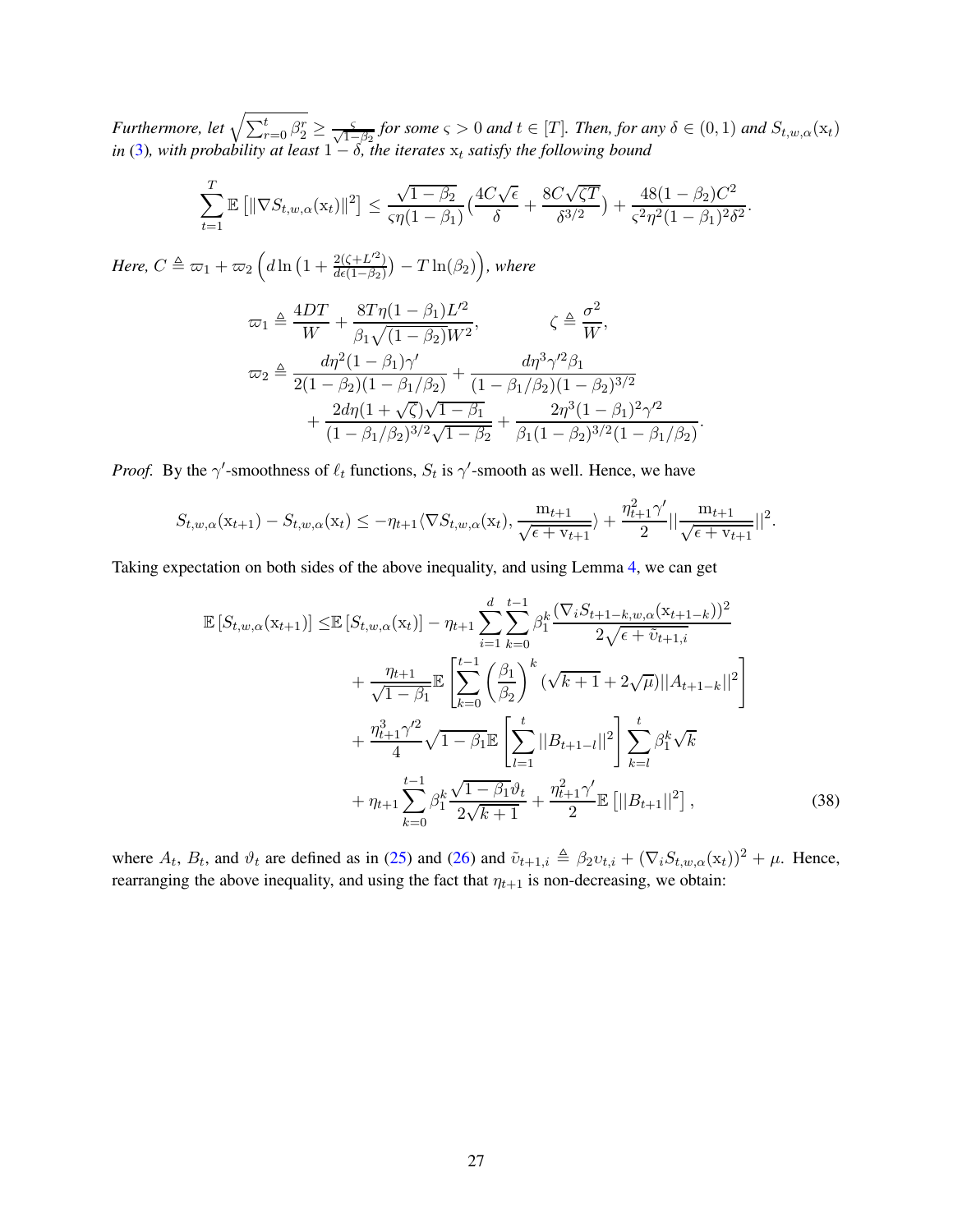$$
\sum_{t=1}^{T} \eta_{t+1} \sum_{i=1}^{d} \sum_{k=0}^{t-1} \beta_{1}^{k} \frac{(\nabla_{i} S_{t+1-k,w,\alpha}(x_{t+1-k}))^{2}}{2\sqrt{\epsilon + \tilde{v}_{t+1,i}}} \leq \underbrace{\sum_{t=1}^{T} \mathbb{E}[S_{t,w,\alpha}(x_{t}) - S_{t,w,\alpha}(x_{t+1})]}_{I_{1}} + \underbrace{\frac{\eta_{T+1}}{\sqrt{1-\beta_{1}}}\mathbb{E}\left[\sum_{t=1}^{T} \sum_{k=0}^{t-1} \left(\frac{\beta_{1}}{\beta_{2}}\right)^{k} (\sqrt{k+1} + 2\sqrt{\mu})||A_{t+1-k}||^{2}\right]}_{I_{2}} + \underbrace{\frac{\eta_{T+1}^{2}\gamma'}{2}\mathbb{E}\left[\sum_{t=1}^{T}||B_{t+1}||^{2}\right]}_{I_{3}} + \underbrace{\eta_{T+1}^{2}\sum_{t=1}^{t-1} \sum_{k=0}^{T} \beta_{1}^{k} \frac{\sqrt{1-\beta_{1}}\vartheta_{t}}{2\sqrt{k+1}}}_{I_{4}} + \underbrace{\frac{\eta_{T+1}^{3}\gamma'^{2}}{4}\sqrt{1-\beta_{1}}\mathbb{E}\left[\sum_{t=1}^{T} \sum_{l=1}^{t}||B_{t+1-l}||^{2}\right] \sum_{k=l}^{t} \beta_{1}^{k}\sqrt{k}}_{I_{5}}.
$$
\n(39)

We bound the term  $I_1$  in the following manner:

<span id="page-27-1"></span><span id="page-27-0"></span>
$$
I_{1} = \sum_{t=1}^{T} \mathbb{E}[S_{t,w,\alpha}(\mathbf{x}_{t}) - S_{t+1,w,\alpha}(\mathbf{x}_{t+1})] + \sum_{t=1}^{T} \mathbb{E}[S_{t+1,w,\alpha}(\mathbf{x}_{t+1}) - S_{t,w,\alpha}(\mathbf{x}_{t+1})]
$$
  
 
$$
\leq \frac{2D(1-\alpha^{w})T}{W(1-\alpha)} + \frac{D(1+\alpha^{w-1})T}{W} + \frac{D(1-\alpha^{w-1})(1+\alpha)T}{W(1-\alpha)}, \qquad (40a)
$$

where the inequality follows from Lemmas [12](#page-49-0) and [13.](#page-50-1)

We next bound the term  $I_2$ , by the change of index  $j = t + 1 - k$  as follows:

$$
I_{2} = \tilde{\eta} \mathbb{E} \left[ \sum_{t=1}^{T} \sum_{j=2}^{t+1} \left( \frac{\beta_{1}}{\beta_{2}} \right)^{t+1-j} \left( \sqrt{2+t-j} + 2\sqrt{\mu} \right) ||A_{j}||^{2} \right]
$$
  
\n
$$
= \tilde{\eta} \mathbb{E} \left[ \sum_{j=2}^{T} ||A_{j}||^{2} \sum_{t=j-1}^{T} \left( \frac{\beta_{1}}{\beta_{2}} \right)^{t+1-j} \left( \sqrt{2+t-j} + 2\sqrt{\mu} \right) \right]
$$
  
\n
$$
\leq \tilde{\eta} \mathbb{E} \left[ \sum_{j=2}^{T} ||A_{j}||^{2} \right] \left( \frac{2}{(1-\beta_{1}/\beta_{2})^{3/2}} + \frac{2\sqrt{\mu}}{(1-\beta_{1}/\beta_{2})} \right)
$$
  
\n
$$
\leq \frac{2\tilde{\eta}(1+\sqrt{\mu})}{(1-\beta_{1}/\beta_{2})^{3/2}} \mathbb{E} \left[ \sum_{i=1}^{d} \left( \ln \left( 1 + \frac{\sum_{t=1}^{T} \beta_{2}^{T-t} (\tilde{\nabla}_{i} S_{t,w,\alpha}(x_{t}))^{2}}{\epsilon} \right) - T \ln(\beta_{2}) \right) \right], \qquad (40b)
$$

where  $\tilde{\eta} \triangleq \frac{\eta_{T+1}}{\sqrt{1-\beta}}$  $\frac{1}{1-\beta_1}$ , the first inequality is by Lemma [16](#page-50-2) and the second inequality follows from Lemma [15](#page-50-3) with  $v_{t+1,i} = \sum_{j=1}^{t} \beta_2^{t-j} (\tilde{\nabla}_i S_{j,w,\alpha}(\mathbf{x}_j))^2$ ,  $v_{1,i} = 0$  and  $\beta_1 = 0$ . Using Lemma [15,](#page-50-3) we have the following bound on  $I_3$  in [\(39\)](#page-27-0):

$$
I_3 \le \frac{\eta_{T+1}^2 \gamma'}{2(1-\beta_1)(1-\beta_1/\beta_2)} \mathbb{E}\left[\sum_{i=1}^d \left(\ln\left(1+\frac{\sum_{t=1}^T \beta_2^{T-t} (\tilde{\nabla}_i S_{t,w,\alpha}(\mathbf{x}_t))^2}{\epsilon}\right) - T \ln(\beta_2)\right)\right].
$$
 (40c)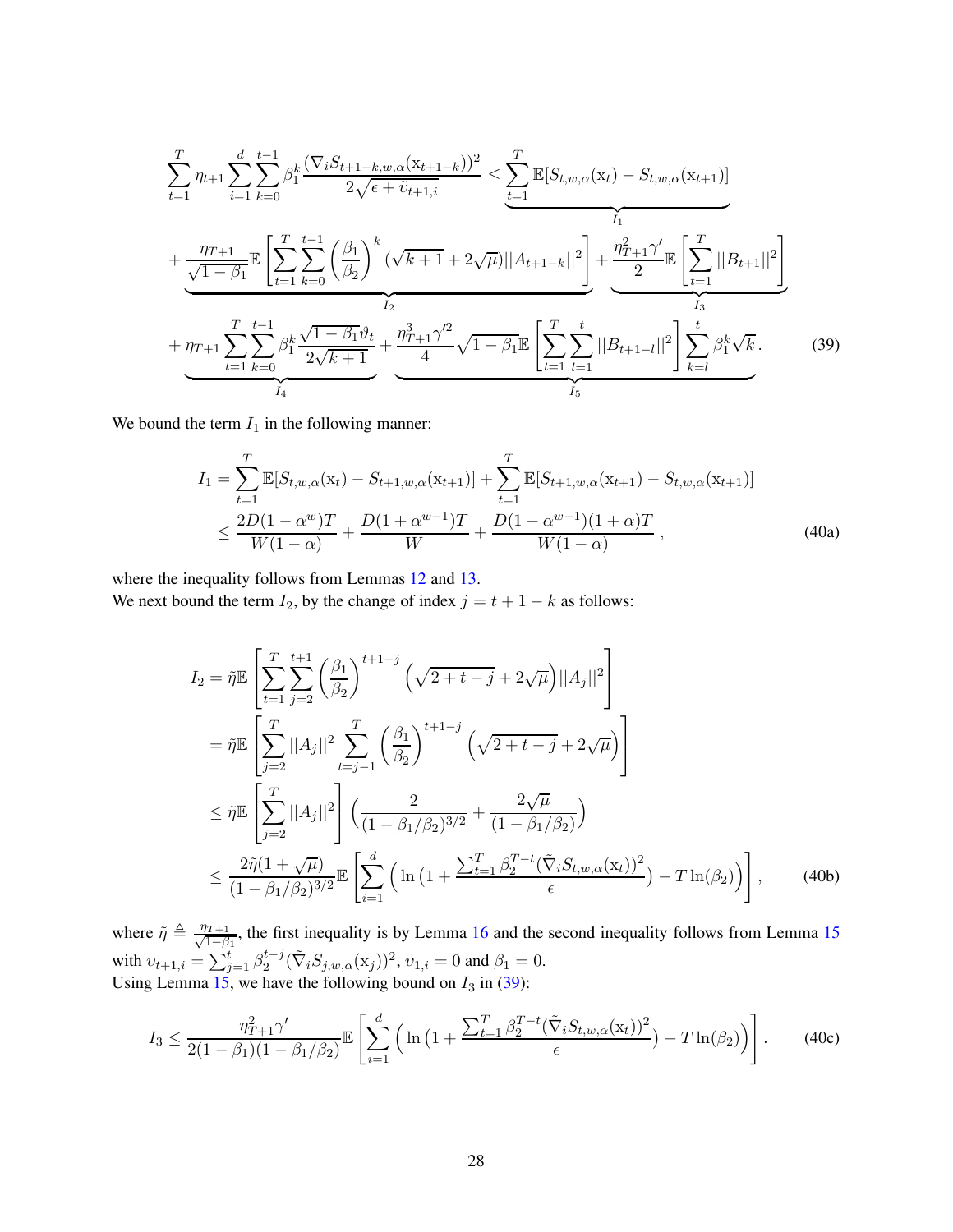Based on Lemma [10,](#page-49-2) for the term  $I_4$  in [\(39\)](#page-27-0) we have

$$
I_{4} = \frac{\eta_{T+1}\sqrt{1-\beta_{1}}}{2} \sum_{t=1}^{T} \sum_{k=0}^{t-1} \frac{\beta_{1}^{k}\vartheta_{t}}{\sqrt{k+1}} = \frac{\eta_{T+1}\sqrt{1-\beta_{1}}}{2} \sum_{t=1}^{T} \sum_{k=0}^{t-1} \frac{\beta_{1}^{k}}{\sqrt{k+1}} \left(\frac{8L'^{2}}{W^{2}}\right)
$$
  
+ 
$$
\frac{\eta_{T+1}\sqrt{1-\beta_{1}}(1-\alpha^{w-2})\gamma'^{2}}{W^{2}(1-\alpha)} \sum_{t=1}^{T} \sum_{k=0}^{t-1} \frac{\beta_{1}^{k}}{\sqrt{k+1}} \left(\sum_{r=1}^{w-1} \alpha^{r-1} \|\eta_{t-r+2-k}B_{t-r+2-k}\|^{2}\right)
$$
  

$$
\leq \frac{T\eta_{T+1}8L'^{2}}{\beta_{1}W^{2}} + \frac{2\eta_{T+1}^{3}(1-\alpha^{w-2})^{2}\gamma'^{2}}{\beta_{1}W^{2}(1-\alpha)^{2}(1-\beta_{1})(1-\beta_{1}/\beta_{2})}
$$
  

$$
\mathbb{E}\left[\sum_{i=1}^{d} \left(\ln\left(1+\frac{\sum_{t=1}^{T} \beta_{2}^{T-t}(\tilde{\nabla}_{i}S_{t,w,\alpha}(x_{t}))^{2}}{\epsilon}\right) - T\ln(\beta_{2})\right)\right],
$$
(40d)

where the last inequality holds since by changing index  $j = t - k$ , we have

$$
I_{41} \leq \sum_{r=1}^{w-1} \alpha^{r-1} \sum_{t=1}^{T} \sum_{j=1}^{t} \frac{\beta_1^{t-j}}{\sqrt{t-j+1}} \|\eta_{j-r+2}B_{j-r+2}\|^2
$$
  
\n
$$
= \sum_{r=1}^{w-1} \alpha^{r-1} \sum_{j=1}^{T} \|\eta_{j-r+2}B_{j-r+2}\|^2 \sum_{t=j}^{T} \frac{\beta_1^{t-j}}{\sqrt{t-j+1}} \leq \frac{2\eta_{T+1}^2}{\beta_1\sqrt{1-\beta_1}} \sum_{r=1}^{w-1} \alpha^{r-1} \sum_{j=1}^{T} \|B_{j-r+2}\|^2
$$
  
\n
$$
\leq \frac{2\eta_{T+1}^2}{\beta_1\sqrt{1-\beta_1}} \sum_{r=1}^{w-1} \alpha^{r-1} \sum_{j=1}^{T} \|B_{j+1}\|^2 \leq \frac{2\eta_{T+1}^2 (1 - \alpha^{w-2})}{\beta_1\sqrt{1-\beta_1}(1-\alpha)} \sum_{j=1}^{T} \|B_{j+1}\|^2
$$
  
\n
$$
\stackrel{(ii)}{\leq} \frac{2\eta_{T+1}^2 (1 - \alpha^{w-2})}{\beta_1 (1 - \alpha)(1 - \beta_1)^{3/2} (1 - \beta_1/\beta_2)} \mathbb{E} \left[ \sum_{i=1}^{d} \left( \ln \left(1 + \frac{\sum_{t=1}^{T} \beta_2^{T-t} (\tilde{\nabla}_i S_{t,w,\alpha}(x_t))^2}{\epsilon} \right) - T \ln(\beta_2) \right) \right],
$$

where (i) follows from Lemma [10](#page-49-2) and (ii) follows from Lemma [15.](#page-50-3)

According to the change of index  $j = t + 1 - k$ , we bound the term  $I_5$  as follows:

<span id="page-28-0"></span>
$$
I_{5} = \frac{\eta_{T+1}^{3} \gamma^{2}}{4} \sqrt{1 - \beta_{1}} \mathbb{E} \left[ \sum_{t=1}^{T} \sum_{j=2}^{t+1} ||B_{j}||^{2} \sum_{k=t+1-j}^{t} \beta_{1}^{k} \sqrt{k} \right]
$$
  
\n
$$
= \frac{\eta_{T+1}^{3} \gamma^{2}}{4} \sqrt{1 - \beta_{1}} \mathbb{E} \left[ \sum_{j=1}^{T} ||B_{j}||^{2} \sum_{t=j-1}^{T} \sum_{k=t+1-j}^{t} \beta_{1}^{k} \sqrt{k} \right]
$$
  
\n
$$
= \frac{\eta_{T+1}^{3} \gamma^{2}}{4} \sqrt{1 - \beta_{1}} \mathbb{E} \left[ \sum_{j=1}^{T} ||B_{j}||^{2} \sum_{k=0}^{T-1} \beta_{1}^{k} \sqrt{k} \sum_{t=j-1}^{j+k} 1 \right]
$$
  
\n
$$
= \frac{\eta_{T+1}^{3} \gamma^{2}}{4} \sqrt{1 - \beta_{1}} \mathbb{E} \left[ \sum_{j=1}^{T} ||B_{j}||^{2} \sum_{k=0}^{T-1} \beta_{1}^{k} \sqrt{k} (k+1) \right] \leq \eta_{T+1}^{3} \gamma^{2} \mathbb{E} \left[ \sum_{j=1}^{T} ||B_{j}||^{2} \frac{\beta_{1}}{(1 - \beta_{1})^{2}} \right]
$$
  
\n
$$
\leq \frac{\eta_{T+1}^{3} \gamma^{2} \beta_{1}}{(1 - \beta_{1})^{3} (1 - \beta_{1} / \beta_{2})} \mathbb{E} \left[ \sum_{i=1}^{d} \left( \ln \left( 1 + \frac{\sum_{t=1}^{T} \beta_{2}^{T-t} (\tilde{\nabla}_{i} S_{t, w, \alpha}(x_{t}))^{2}}{\epsilon} \right) - T \ln(\beta_{2}) \right) \right], \quad (40e)
$$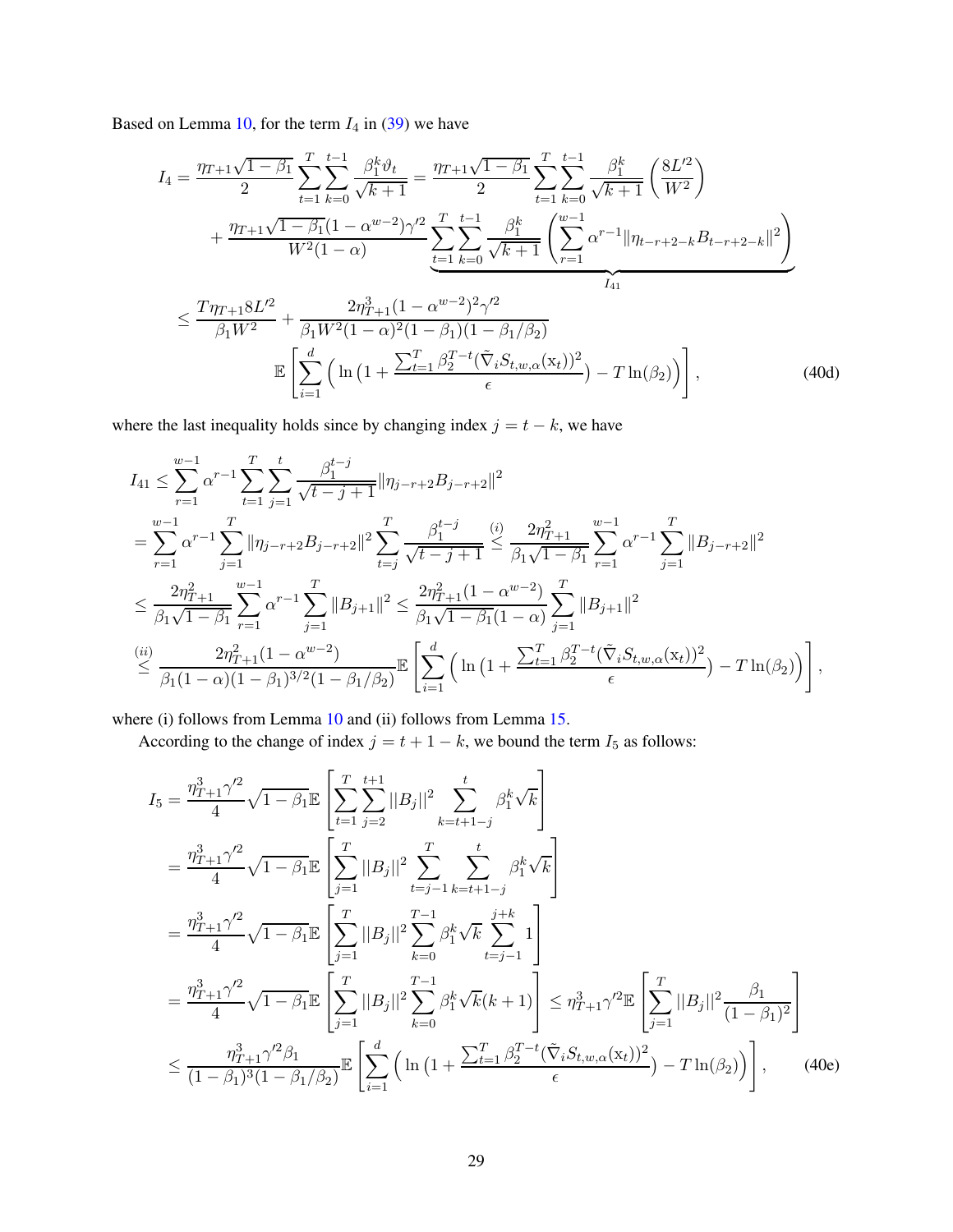where the first inequality is due to the Lemma [17](#page-50-4) and the second inequality holds due to Lemma [15.](#page-50-3)

What's more, we have

$$
\mathbb{E}\left[\sum_{i=1}^{d}\ln\left(1+\frac{\sum_{t=1}^{T}\beta_{2}^{T-t}(\tilde{\nabla}_{i}S_{t,w,\alpha}(\mathbf{x}_{t}))^{2}}{\epsilon}\right)\right] \stackrel{(i)}{\leq} \mathbb{E}\left[d\ln\left(\frac{1}{d}\sum_{i=1}^{d}\left(1+\frac{\sum_{t=1}^{T}\beta_{2}^{T-t}(\tilde{\nabla}_{i}S_{t,w,\alpha}(\mathbf{x}_{t}))^{2}}{\epsilon}\right)\right)\right]
$$
\n
$$
=\mathbb{E}\left[d\ln\left(1+\frac{\sum_{t=1}^{T}\beta_{2}^{T-t}\sum_{i=1}^{d}(\tilde{\nabla}_{i}S_{t,w,\alpha}(\mathbf{x}_{t}))^{2}}{\epsilon d}\right)\right] \stackrel{(ii)}{\leq} d\ln\left(1+\frac{\sum_{t=1}^{T}\beta_{2}^{T-t}\mathbb{E}\left[\|\tilde{\nabla}S_{t,w,\alpha}(\mathbf{x}_{t})\|^{2}\right]}{\epsilon d}\right)
$$
\n
$$
\stackrel{(iii)}{\leq} d\ln\left(1+\frac{2\sum_{t=1}^{T}\beta_{2}^{T-t}\mathbb{E}\left[\|\tilde{\nabla}S_{t,w,\alpha}(\mathbf{x}_{t})-\nabla S_{t,w,\alpha}(\mathbf{x}_{t})\|^{2}\right]+2\sum_{t=1}^{T}\beta_{2}^{T-t}\mathbb{E}\left[\|\nabla S_{t,w,\alpha}(\mathbf{x}_{t})\|^{2}\right]}{\epsilon d}\right)
$$
\n
$$
\stackrel{(iv)}{\leq} d\ln\left(1+\frac{2(\mu+L^{2})}{d\epsilon(1-\beta_{2})}\right),\tag{41}
$$

where (i) is due to the convex inequality  $\frac{1}{d} \sum_{i=1}^{d} \ln(a_i) \leq \ln(\frac{1}{d} \sum_{i=1}^{d} a_i)$ , (ii) follows from  $\mathbb{E}[\ln(A)] \leq$  $\ln \mathbb{E}[A]$ , for any positive random variable  $\hat{A}$ , (iii) follows from  $\|\hat{a}+b\|^2 \leq 2\|a\|^2 + 2\|b\|^2$ , (iv) follows from Lemmas [1](#page-6-3) and  $2(b)$  $2(b)$ .

<span id="page-29-0"></span>Substituting [\(40a\)](#page-27-1)-[\(40e\)](#page-28-0) into [\(39\)](#page-27-0) and using [\(41\)](#page-29-0) as well as the fact that  $\eta_{T+1} \le \eta \frac{1-\beta_1}{\sqrt{1-\beta}}$  $\frac{-\beta_1}{1-\beta_2}$ , we obtain

$$
\sum_{t=1}^{T} \eta_{t+1} \sum_{i=1}^{d} \sum_{k=0}^{t-1} \beta_1^k \frac{(\nabla_i S_{t+1-k, w, \alpha} (x_{t+1-k}))^2}{2\sqrt{\epsilon + \tilde{v}_{t+1,i}}} \le \nu + u \left( d \ln \left( 1 + \frac{2(\mu + L^2)}{d\epsilon (1 - \beta_2)} \right) - T \ln(\beta_2) \right) \triangleq C,
$$
\n(42)

where

$$
\nu \triangleq \frac{2D(1-\alpha^w)T}{W(1-\alpha)} + \frac{D(1+\alpha^{w-1})T}{W} + \frac{D(1-\alpha^{w-1})(1+\alpha)T}{W(1-\alpha)} + \frac{T\eta(1-\beta_1)8L^2}{\sqrt{1-\beta_2}\beta_1 W^2},
$$
(43)

$$
u \triangleq \frac{d\eta^{2}(1-\beta_{1})\gamma'}{2(1-\beta_{2})(1-\beta_{1}/\beta_{2})} + \frac{d\eta^{3}\gamma'^{2}\beta_{1}}{(1-\beta_{1}/\beta_{2})(1-\beta_{2})^{3/2}} + \frac{2d\eta(1+\sqrt{\mu})\sqrt{1-\beta_{1}}}{(1-\beta_{1}/\beta_{2})^{3/2}\sqrt{1-\beta_{2}}} + \frac{2\eta^{3}(1-\beta_{1})^{2}(1-\alpha^{w-2})^{2}\gamma'^{2}}{\beta_{1}W^{2}(1-\alpha)^{2}(1-\beta_{2})^{3/2}(1-\beta_{1}/\beta_{2})}.
$$
\n(44)

By [\(42\)](#page-29-1) and Markov's inequality, we have, with probability at least  $1 - \delta_1$ ,

<span id="page-29-3"></span><span id="page-29-2"></span><span id="page-29-1"></span>
$$
\sum_{t=1}^{T} \eta_{t+1} \sum_{i=1}^{d} \sum_{k=0}^{t-1} \beta_1^k \frac{(\nabla_i S_{t+1-k,w,\alpha}(\mathbf{x}_{t+1-k}))^2}{2\sqrt{\epsilon + \tilde{v}_{t+1,i}}} \leq \frac{C}{\delta_1} \,. \tag{45}
$$

From Lemma [2\(](#page-7-2)b), observe that, with probability at least  $1 - \delta_2$ , Markov's inequality implies that

<span id="page-29-4"></span>
$$
\sum_{t=1}^T \|\nabla S_{t,w,\alpha}(\mathbf{x}_t) - \tilde{\nabla} S_{t,w,\alpha}(\mathbf{x}_t)\|^2 \leq \frac{T\mu}{\delta_2},
$$

where  $\mu \triangleq \frac{\sigma^2 (1-\alpha^{2w})}{W^2 (1-\alpha^2)}$  $\frac{\sigma^2(1-\alpha^2w)}{W^2(1-\alpha^2)}$ . In addition, let us denote  $Z \triangleq \sum_{t=1}^T \sum_{i=1}^d (\nabla_i S_{t,w,\alpha}(x_t))^2$ . Using the above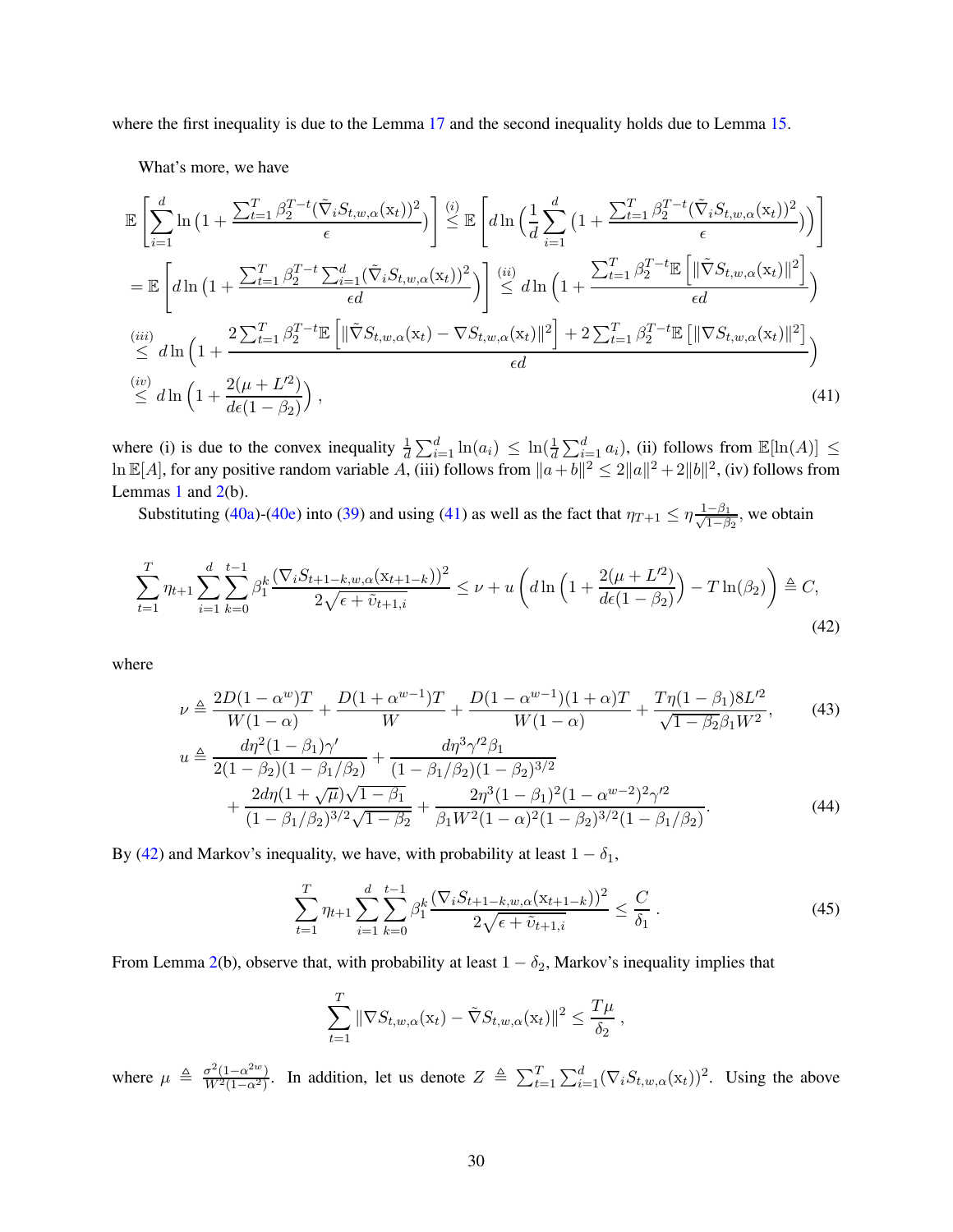inequality along with the bound  $||a + b||^2 \le 2||a||^2 + 2||b||^2$ , with probability  $1 - \delta_2$ , we also have

$$
\sum_{t=1}^{T} \|\tilde{\nabla}S_{t,w,\alpha}(\mathbf{x}_t)\|^2 \le 2 \sum_{t=1}^{T} \|\tilde{\nabla}S_{t,w,\alpha}(\mathbf{x}_t) - \nabla S_{t,w,\alpha}(\mathbf{x}_t)\|^2 + 2 \sum_{t=1}^{T} \|\nabla S_{t,w,\alpha}(\mathbf{x}_t)\|^2
$$
  

$$
\le \frac{2T\mu}{\delta_2} + 2 \sum_{t=1}^{T} \|\nabla S_{t,w,\alpha}(\mathbf{x}_t)\|^2.
$$
 (46)

Now, recalling that  $v_{t+1} = \beta_2 v_t + (\tilde{\nabla} S_{t,w,\alpha}(x_t))^2 = \sum_{l=1}^t \beta_2^{t-l} (\tilde{\nabla} S_{l,w,\alpha}(x_l))^2$ ,  $v_1 = 0$ . Then, by the bound [\(46\)](#page-30-0), it follows that with probability at least  $1 - \delta_2$ ,

<span id="page-30-2"></span><span id="page-30-0"></span>
$$
\beta_{2} \sum_{i=1}^{d} v_{T,i} + \sum_{i=1}^{d} (\nabla_{i} S_{T,w,\alpha}(x_{T}))^{2} + \mu
$$
\n
$$
= \sum_{i=1}^{d} \sum_{t=1}^{T-1} \beta_{2}^{T-t} (\tilde{\nabla}_{i} S_{t,w,\alpha}(x_{t}))^{2} + \sum_{i=1}^{d} (\nabla_{i} S_{T,w,\alpha}(x_{T}))^{2} + \mu
$$
\n
$$
\leq \sum_{i=1}^{d} \sum_{t=1}^{T-1} (\tilde{\nabla}_{i} S_{t,w,\alpha}(x_{t}))^{2} + \sum_{i=1}^{d} (\nabla_{i} S_{T,w,\alpha}(x_{T}))^{2} + \mu
$$
\n
$$
\leq \frac{2(T-1)\mu}{\delta_{2}} + 2 \sum_{t=1}^{T-1} ||\nabla S_{t,w,\alpha}(x_{t})||^{2} + \sum_{i=1}^{d} (\nabla_{i} S_{T,w,\alpha}(x_{T}))^{2} + \mu
$$
\n
$$
\leq \frac{2(T-1)\mu}{\delta_{2}} + 2 \sum_{t=1}^{T-1} ||\nabla S_{t,w,\alpha}(x_{t})||^{2} + 2 \sum_{i=1}^{d} (\nabla_{i} S_{T,w,\alpha}(x_{T}))^{2} + \frac{2\mu}{\delta_{2}}
$$
\n
$$
\leq 2Z + \frac{2T\mu}{\delta_{2}}, \qquad (47)
$$

where  $Z \triangleq \sum_{t=1}^T ||\nabla S_{t,w,\alpha}(\mathbf{x}_t)||^2$ . Using the definition of  $\tilde{\mathbf{v}}_{t+1,i}$  and  $\eta_{t+1} = \eta(1-\beta_1)\sqrt{\sum_{r=0}^t \beta_2^r}$ , with probability at least  $1 - \delta_2$ , we obtain

$$
\sum_{t=1}^{T} \eta_{t+1} \sum_{i=1}^{d} \frac{\sum_{k=0}^{t-1} \beta_{1}^{k} (\nabla_{i} S_{t+1-k,w,\alpha}(x_{t+1-k}))^{2}}{2\sqrt{\epsilon + \tilde{v}_{t+1,i}}}
$$
\n
$$
= \eta \sum_{t=1}^{T} \sqrt{\sum_{r=0}^{t} \beta_{2}^{r}} \sum_{i=1}^{d} \frac{\sum_{k=0}^{t-1} (1-\beta_{1}) \beta_{1}^{k} (\nabla_{i} S_{t+1-k,w,\alpha}(x_{t+1-k}))^{2}}{2\sqrt{\epsilon + \beta_{2} v_{t,i} + (\nabla_{i} S_{t,w,\alpha}(x_{t}))^{2} + \mu}}
$$
\n
$$
\geq \eta \sum_{t=1}^{T} \sqrt{\sum_{r=0}^{t} \beta_{2}^{r}} \sum_{i=1}^{d} \frac{\sum_{k=0}^{t-1} (1-\beta_{1}) \beta_{1}^{k} (\nabla_{i} S_{t+1-k,w,\alpha}(x_{t+1-k}))^{2}}{2\sqrt{\epsilon + \beta_{2} v_{T,i} + (\nabla_{i} S_{T,w,\alpha}(x_{T}))^{2} + \sum_{t=1}^{T} (\nabla_{i} S_{t,w,\alpha}(x_{t}))^{2} + \mu}
$$
\n
$$
\geq \frac{\varsigma \eta}{\sqrt{1-\beta_{2}}} \sum_{t=1}^{T} \sum_{i=1}^{d} \frac{\sum_{k=0}^{t-1} (1-\beta_{1}) \beta_{1}^{k} (\nabla_{i} S_{t+1-k,w,\alpha}(x_{t+1-k}))^{2}}{\sum_{k=0}^{t-1} (1-\beta_{1}) \beta_{1}^{k} (\nabla_{i} S_{t+1-k,w,\alpha}(x_{t+1-k}))^{2}},
$$
\n
$$
\frac{\varsigma \eta}{\sqrt{1-\beta_{2}}} \sum_{t=1}^{T} \sum_{i=1}^{d} \frac{\sum_{k=0}^{t-1} (1-\beta_{1}) \beta_{1}^{k} (\nabla_{i} S_{t+1-k,w,\alpha}(x_{t+1-k}))^{2}}{2\sqrt{\epsilon + \beta_{2} \sum_{i=1}^{d} v_{T,i} + \sum_{i=1}^{d} (\nabla_{i} S_{T,w,\alpha}(x_{T}))^{2} + \sum_{t=1}^{T}
$$

<span id="page-30-1"></span>where the last inequality is due to our assumption that  $\sqrt{\sum_{r=0}^{t} \beta_2^r} \ge \frac{\varsigma}{\sqrt{1-\beta_2}}$ . Now by changing of index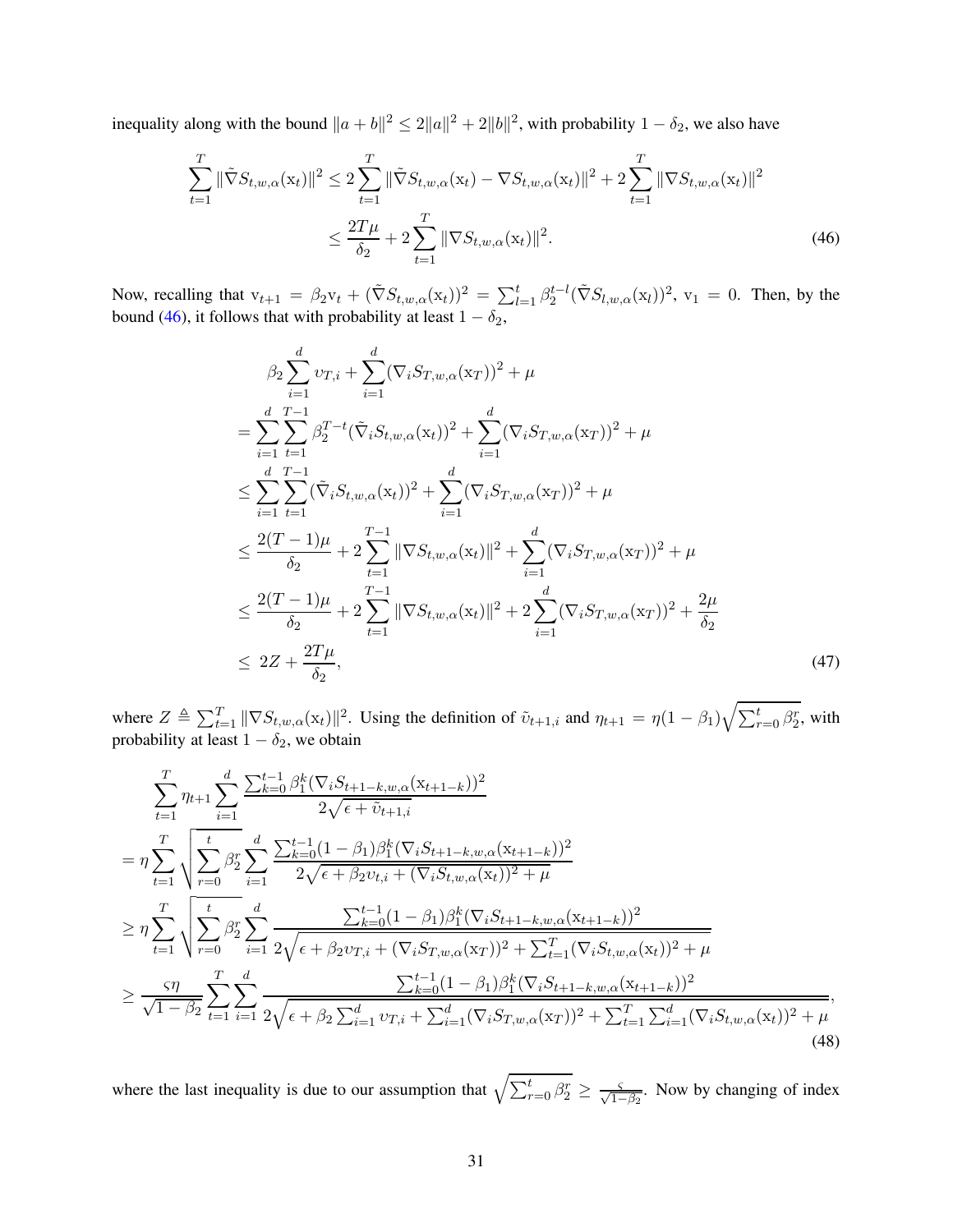$j = t + 1 - k$ , for all  $i \in [d]$  we have

$$
\sum_{t=1}^{T} \sum_{k=0}^{t-1} (1 - \beta_1) \beta_1^k (\nabla_i S_{t+1-k,w,\alpha} (x_{t+1-k}))^2 = \sum_{t=1}^{T} \sum_{j=2}^{t+1} (\nabla_i S_{j,w,\alpha} (x_j))^2 (1 - \beta_1) \beta_1^{t+1-j}
$$
\n
$$
= \sum_{t=1}^{T} \sum_{j=1}^{t} (\nabla_i S_{j+1,w,\alpha} (x_{j+1}))^2 (1 - \beta_1) \beta_1^{t-j} = \sum_{t=1}^{T} (\nabla_i S_{t+1,w,\alpha} (x_{t+1}))^2 \sum_{j=t}^{T} (1 - \beta_1) \beta_1^{j-t}
$$
\n
$$
= \sum_{t=1}^{T} (1 - \beta_1^{T+1-t}) (\nabla_i S_{t+1,w,\alpha} (x_{t+1}))^2 \geq (1 - \beta_1) \sum_{t=2}^{T+1} (\nabla_i S_{t,w,\alpha} (x_t))^2
$$
\n
$$
\geq (1 - \beta_1) \sum_{t=2}^{T} (\nabla_i S_{t,w,\alpha} (x_t))^2 = (1 - \beta_1) \sum_{t=1}^{T} (\nabla_i S_{t,w,\alpha} (x_t))^2,
$$
\n(49)

where the last equality is by assumption  $\nabla_i S_{1,w,\alpha}(x_1) = 0$ . Combining [\(49\)](#page-31-0) with [\(48\)](#page-30-1) yields

<span id="page-31-0"></span>
$$
\sum_{t=1}^{T} \eta_{t+1} \sum_{i=1}^{d} \frac{\sum_{k=0}^{t-1} \beta_{1}^{k} (\nabla_{i} S_{t+1-k,w,\alpha} (x_{t+1-k}))^{2}}{2\sqrt{\epsilon + \tilde{v}_{t+1,i}}}
$$
\n
$$
\geq \frac{\varsigma \eta (1-\beta_{1}) \sum_{t=1}^{T} \sum_{i=1}^{d} (\nabla_{i} S_{t,w,\alpha} (x_{t}))^{2}}{2\sqrt{1-\beta_{2}} \sqrt{\epsilon + \beta_{2} \sum_{i=1}^{d} v_{T,i} + \sum_{i=1}^{d} (\nabla_{i} S_{T,w,\alpha} (x_{T}))^{2} + Z + \mu}}
$$
\n
$$
\geq \frac{\varsigma \eta (1-\beta_{1}) Z}{2\sqrt{1-\beta_{2}} \sqrt{\epsilon + 3Z + \frac{2T\mu}{\delta_{2}}}},
$$
\n(50)

where the last inequality follows from  $(47)$ .

Considering equations [\(45\)](#page-29-2) and [\(50\)](#page-31-1), we then observe that with probability  $1 - \delta_2 - \delta_1$ ,

<span id="page-31-1"></span>
$$
\frac{\varsigma\eta(1-\beta_1)Z}{2\sqrt{1-\beta_2}\sqrt{\epsilon+3Z+\frac{2T\mu}{\delta_2}}} \leq \frac{C}{\delta_1}.
$$

In view of Lemma [11](#page-49-1) and letting  $\delta_1 = \delta_2 = \frac{\delta}{2}$  $\frac{0}{2}$ , we get

$$
\sum_{t=1}^{T} \mathbb{E} \left[ \|\nabla S_{t,w,\alpha}(\mathbf{x}_t)\|^2 \right] \le \frac{\sqrt{1-\beta_2}}{\varsigma \eta (1-\beta_1)} \Big( \frac{4C\sqrt{\epsilon}}{\delta} + \frac{8C\sqrt{\mu}}{\delta^{3/2}} \Big) + \frac{48(1-\beta_2)C^2}{\varsigma^2 \eta^2 (1-\beta_1)^2 \delta^2}.
$$
 (51)

Here,  $C \triangleq \nu + u \left( d \ln \left( 1 + \frac{2(\mu + L^2)}{d\epsilon (1 - \beta_0)} \right) \right)$  $\frac{2(\mu+L^2)}{d\epsilon(1-\beta_2)}$ ) –  $T\ln(\beta_2)$ ), and  $\mu \triangleq \frac{\sigma^2(1-\alpha^{2w})}{W^2(1-\alpha^2)}$  $\frac{\partial^2 (1-\alpha^2)}{W^2(1-\alpha^2)}$ , where  $\nu$  and  $u$  are defined in [\(43\)](#page-29-3) and [\(44\)](#page-29-4), respectively. Further, we can decompose

<span id="page-31-3"></span><span id="page-31-2"></span>
$$
\nu = \nu_1 + \frac{T\eta(1 - \beta_1)8L^2}{\sqrt{1 - \beta_2}\beta_1 W^2},\tag{52}
$$

where

$$
\nu_1 = \frac{2D(1 - \alpha^w)T}{W(1 - \alpha)} + \frac{D(1 + \alpha^{w-1})T}{W} + \frac{D(1 - \alpha^{w-1})(1 + \alpha)T}{W(1 - \alpha)}.
$$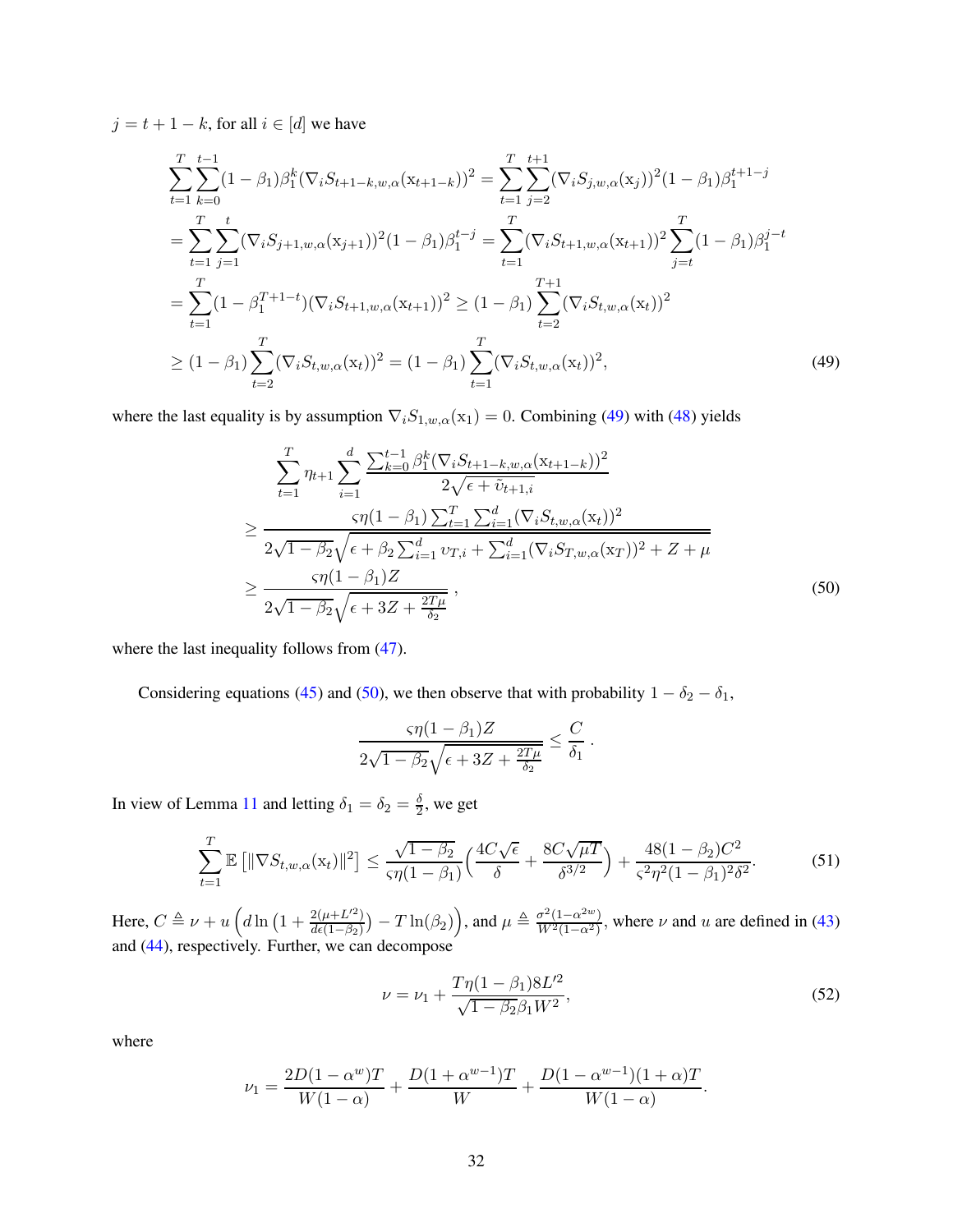Now use a similar argument as in equation [\(24\)](#page-20-0) in the term  $\nu_1$  to have

$$
\nu_1 \le \frac{4DT}{W} \left( \frac{2 - \alpha^w + \alpha^{w-1}}{1 - \alpha} \right). \tag{53}
$$

<span id="page-32-0"></span> $\Box$ 

Then plugging  $(53)$  into  $(52)$  yields

$$
\nu \le \frac{4DT}{W} \Big( \frac{2 - \alpha^w + \alpha^{w-1}}{1 - \alpha} \Big) + \frac{T\eta (1 - \beta_1) 8L^2}{\sqrt{1 - \beta_2} \beta_1 W^2}.
$$

As  $\alpha \to 1^-$ , we get

<span id="page-32-1"></span>
$$
\nu \leq \frac{4DT}{W} + \frac{T\eta(1-\beta_1)8L'^2}{\sqrt{1-\beta_2}\beta_1 W^2} \triangleq \varpi_1, \qquad \mu = \frac{\sigma^2(1-\alpha^{2w})}{W^2(1-\alpha^2)} \approx \frac{\gamma-1}{W} \triangleq \zeta,
$$
\n
$$
u^{\alpha} \approx 1^{-} \frac{d\eta^2(1-\beta_1)\gamma'}{2(1-\beta_2)(1-\beta_1/\beta_2)} + \frac{d\eta^3\gamma'^2\beta_1}{(1-\beta_1/\beta_2)(1-\beta_2)^{3/2}} + \frac{2d\eta(1+\sqrt{\mu})\sqrt{1-\beta_1}}{(1-\beta_1/\beta_2)^{3/2}\sqrt{1-\beta_2}} + \frac{2\eta^3(1-\beta_1)^2\gamma'^2}{\beta_1(1-\beta_2)^{3/2}(1-\beta_1/\beta_2)} \triangleq \varpi_2.
$$
\n(54)

The desired result then follows by inserting  $(54)$  to  $(51)$ .

### PROOF OF COROLLARY [2](#page-8-2)

**Corollary.** *Under the same conditions stated in Theorem [2,](#page-8-0) using*  $\beta_2 = 1 - 1/T$ ,  $\eta = \eta_1/\sqrt{T}$ ,  $\beta_1/\beta_2 \approx \beta_1$ ,  $w \in \Theta(T)$ , and  $\alpha \to 1^-$  yields a regret bound of order

$$
\sum_{t=1}^T \mathbb{E}\left[\|\nabla S_{t,w,\alpha}(\mathbf{x}_t)\|^2\right] \leq \mathcal{O}(\ln T).
$$

*Proof.* By Theorem [2,](#page-8-0) we have

$$
\sum_{t=1}^T \mathbb{E} \left[ \|\nabla S_{t,w,\alpha}(\mathbf{x}_t)\|^2 \right] \le \frac{\sqrt{1-\beta_2}}{\varsigma \eta (1-\beta_1)} \Big( \frac{4C\sqrt{\epsilon}}{\delta} + \frac{8C\sqrt{\zeta T}}{\delta^{3/2}} \Big) + \frac{48(1-\beta_2)C^2}{\varsigma^2 \eta^2 (1-\beta_1)^2 \delta^2} \triangleq I_1 + I_2 + I_3,
$$

where  $C = \frac{\varpi_1 + \varpi_2}{d} \left( d \ln \left( 1 + \frac{2(\zeta + L'^2)}{d \epsilon (1 - \beta_2)} \right) \right)$  $\frac{2(\zeta+L'^2)}{d\epsilon(1-\beta_2)}$   $- T \ln(\beta_2)$ ,  $\zeta = \frac{\sigma^2}{W}$ ,  $\varpi_1$  and  $\varpi_2$  are defined as in [\(5\)](#page-8-3) and [\(6\)](#page-8-4), respectively. Recall that  $W = \sum_{r=0}^{w-1} \alpha^r$ . As  $\alpha \to 1^-$  and  $w \in \Theta(T)$ , by setting  $\beta_2 = 1 - 1/T$ ,  $\eta = \eta_1/\sqrt{T}$ ,  $\beta_1/\beta_2 \approx \beta_1$  we get the following equalities:

$$
\varpi_1 = \frac{4DT}{W} + \frac{8T\eta_1(1-\beta_1)L'^2}{\beta_1W^2} = \mathcal{O}(1+\frac{1}{T}),
$$
  
\n
$$
\varpi_2 \approx \frac{d\eta_1^2\gamma'}{2} + \frac{d\eta_1^3\gamma'^2\beta_1}{(1-\beta_1)} + \frac{2d\eta_1(1+\sqrt{\frac{\sigma^2}{W}})}{(1-\beta_1)} + \frac{2\eta_1^3(1-\beta_1)\gamma'^2}{\beta_1} = \mathcal{O}(1+\frac{1}{\sqrt{T}}),
$$
  
\n
$$
C = \varpi_1 + \varpi_2\left(d\ln\left(1 + \frac{2(\frac{\sigma^2}{W} + L'^2)T}{d\epsilon}\right) - T\ln(1 - 1/T)\right)
$$
  
\n
$$
= \varpi_1 + \varpi_2\left(d\ln\left(1 + \frac{2(\frac{\sigma^2}{W} + L'^2)T}{d\epsilon}\right) + 1\right) = \mathcal{O}(\ln T).
$$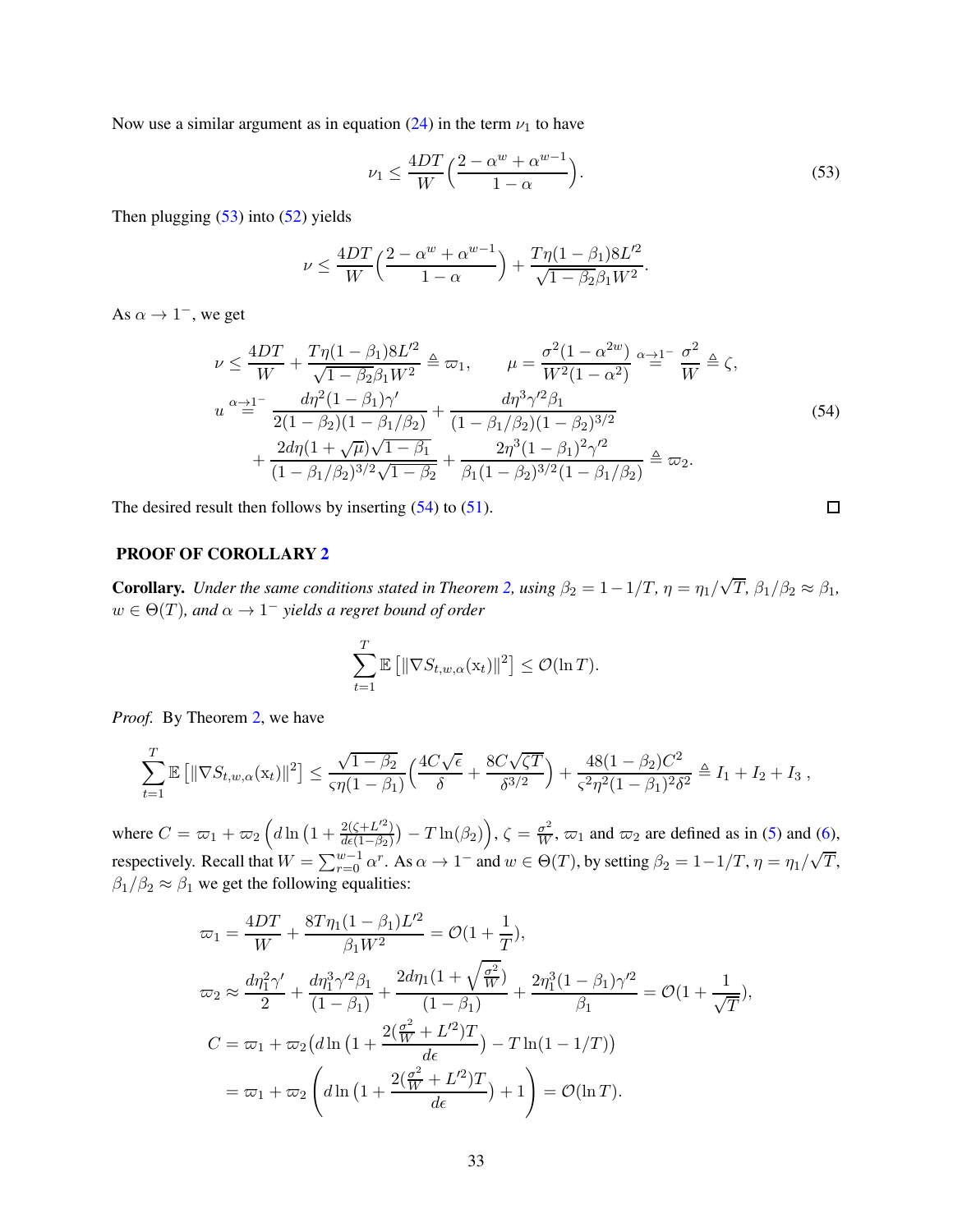This implies that

$$
I_1 = \frac{\sqrt{1 - \beta_2} 4C \sqrt{\epsilon}}{\varsigma \eta (1 - \beta_1) \delta} = \frac{4C \sqrt{\epsilon}}{\varsigma \eta_1 (1 - \beta_1) \delta} = \mathcal{O}(\ln T),
$$
  
\n
$$
I_2 = \frac{\sqrt{1 - \beta_2} 8C \sqrt{\zeta T}}{\varsigma \eta (1 - \beta_1) \delta^{3/2}} = \frac{8C \sqrt{\frac{\sigma^2}{W} T}}{\varsigma \eta_1 (1 - \beta_1) \delta^{3/2}} = \mathcal{O}(\ln T), \qquad I_3 = \frac{48(1 - \beta_2)C^2}{\varsigma^2 \eta^2 (1 - \beta_1)^2 \delta^2} = \mathcal{O}(\ln T).
$$

 $\Box$ 

Combine the above results we can easily have the desired result.

#### Details of Section [5](#page-9-1)

# PROOF OF LEMMA [5](#page-9-3)

**Lemma.** *Suppose Assumptions* [1](#page-5-1) *and* [4](#page-9-2) *hold.* Then, for  $\tilde{\nabla}S_{t,w,\alpha}(x_t)$  *in the Algorithm* DTS-AG, *any*  $\delta \in$ (0, 1)*, and*  $S_{t,w,\alpha}(\mathbf{x}_t)$  *in* [\(3\)](#page-6-2)*, with probability at least*  $1 - \delta$ *, we have* 

(a) 
$$
\mathbb{E}_t \left[ \tilde{\nabla} S_{t,w,\alpha}(\mathbf{x}_t) \right] = \nabla S_{t,w,\alpha}(\mathbf{x}_t),
$$
  
\n(b)  $\max_{1 \le t \le T} \left\| \tilde{\nabla} S_{t,w,\alpha}(\mathbf{x}_t) - \nabla S_{t,w,\alpha}(\mathbf{x}_t) \right\|^2 \le \kappa^2 \ln \frac{\exp\left(\frac{w \sum_{r=0}^{w-1} \alpha^{2r}}{W^2}\right)}{\delta} \triangleq \bar{\mu}.$ 

*Proof.* Similar to the proof for Lemma [2\(](#page-7-2)a), we can show that part (a) of the Lemma. For part (b), for any  $\Gamma > 0$ , we observe that

$$
\mathbb{P}\left(\max_{1\leq t\leq T} \left\|\tilde{\nabla}S_{t,w,\alpha}(x_t) - \nabla S_{t,w,\alpha}(x_t)\right\|^2 > \Gamma\right)
$$
\n
$$
= \mathbb{P}\left(\exp\left(\frac{\max_{1\leq t\leq T} \left\|\tilde{\nabla}S_{t,w,\alpha}(x_t) - \nabla S_{t,w,\alpha}(x_t)\right\|^2}{\kappa^2}\right) > \exp\left(\frac{\Gamma}{\kappa^2}\right)\right)
$$
\n
$$
\leq \exp\left(-\frac{\Gamma}{\kappa^2}\right) \mathbb{E}\left[\exp\left(\frac{\max_{1\leq t\leq T} \left\|\tilde{\nabla}S_{t,w,\alpha}(x_t) - \nabla S_{t,w,\alpha}(x_t)\right\|^2}{\kappa^2}\right)\right]
$$
\n
$$
\leq \exp\left(-\frac{\Gamma}{\kappa^2}\right) \mathbb{E}\left[\exp\left(\frac{\max_{1\leq t\leq T} \left\|\sum_{r=0}^{w-1} \alpha^r g_{t-r}(x_{t-r}, \xi_{t,t-r}) - \alpha^r \nabla \ell_{t-r}(x_{t-r})\right\|^2}{W^2 \kappa^2}\right)\right]
$$
\n
$$
\leq \exp\left(-\frac{\Gamma}{\kappa^2}\right) \mathbb{E}\left[\exp\left(\frac{\max_{1\leq t\leq T} w \sum_{r=0}^{w-1} \alpha^{2r} \left\|g_{t-r}(x_{t-r}, \xi_{t,t-r}) - \nabla \ell_{t-r}(x_{t-r})\right\|^2}{W^2 \kappa^2}\right)\right],
$$

where the first inequality is obtained by Markov's inequality, the second inequality holds because [\(3\)](#page-6-2), and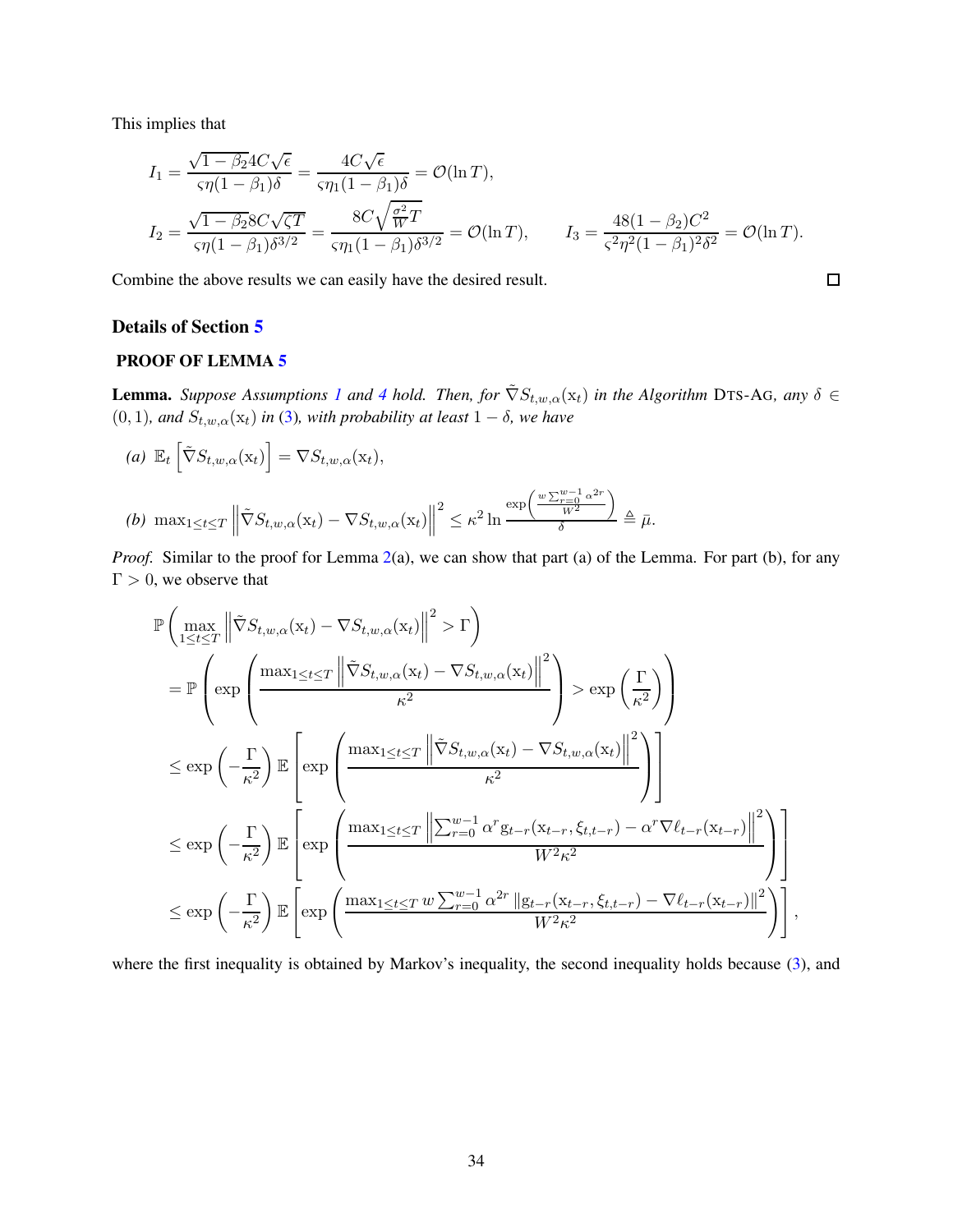the third inequality follows from  $\|\sum_{i=1}^n a_i\|^2 \leq n \sum_{i=1}^n \|a_i\|^2$ . Then, we can write

$$
\mathbb{P}\left(\max_{1\leq t\leq T} \left\| \tilde{\nabla} S_{t,w,\alpha}(x_{t}) - \nabla S_{t,w,\alpha}(x_{t}) \right\|^{2} > \Gamma\right) \n\leq \exp\left(-\frac{\Gamma}{\kappa^{2}}\right) \mathbb{E}\left[\exp\left(\frac{\max_{1\leq t\leq T} w \sum_{r=0}^{w-2} \alpha^{2r} ||g_{t-r}(x_{t-r},\xi_{t,t-r}) - \nabla \ell_{t-r}(x_{t-r})||^{2}}{W^{2}\kappa^{2}}\right) \n\mathbb{E}\left[\exp\left(\frac{\max_{1\leq t\leq T} w \alpha^{2(w-1)} ||g_{t-w+1}(x_{t-w+1},\xi_{t,t-w+1}) - \nabla \ell_{t-w+1}(x_{t-w+1})||^{2}}{W^{2}\kappa^{2}}\right)\right] \n\leq \exp\left(-\frac{\Gamma}{\kappa^{2}}\right) \mathbb{E}\left[\exp\left(\frac{\max_{1\leq t\leq T} w \sum_{r=0}^{w-2} \alpha^{2r} ||g_{t-r}(x_{t-r},\xi_{t,t-r}) - \nabla \ell_{t-r}(x_{t-r})||^{2}}{W^{2}\kappa^{2}}\right) \n\left(\mathbb{E}\left[\exp\left(\frac{\max_{1\leq t\leq T} ||g_{t-w+1}(x_{t-w+1},\xi_{t,t-w+1}) - \nabla \ell_{t-w+1}(x_{t-w+1})||^{2}}{\kappa^{2}}\right)\right]\right)^{\frac{w\alpha^{2(w-1)}}{W^{2}}} \n\leq \exp\left(-\frac{\Gamma}{\kappa^{2}}\right) \mathbb{E}\left[\exp\left(\frac{\max_{1\leq t\leq T} w \sum_{r=0}^{w-2} \alpha^{2r} ||g_{t-r}(x_{t-r},\xi_{t,t-r}) - \nabla \ell_{t-r}(x_{t-r})||^{2}}{W^{2}\kappa^{2}}\right)(\exp(1))^{\frac{w\alpha^{2(w-1)}}{W^{2}}}\right],
$$

where the last inequality is due to Assumption [4.](#page-9-2) We obtain from the above inequality that:

$$
\mathbb{P}\left(\max_{1\leq t\leq T} \left\|\tilde{\nabla}S_{t,w,\alpha}(x_t) - \nabla S_{t,w,\alpha}(x_t)\right\|^2 > \Gamma\right) \leq \exp\left(-\frac{\Gamma}{\kappa^2}\right) \left(\exp(1)\right)^{\frac{w\sum_{r=0}^{w-1}\alpha^{2r}}{W^2}} \n= \exp\left(-\frac{\Gamma}{\kappa^2}\right) \exp\left(\frac{w\sum_{r=0}^{w-1}\alpha^{2r}}{W^2}\right) = \exp\left(-\frac{\Gamma}{\kappa^2} + \frac{w\sum_{r=0}^{w-1}\alpha^{2r}}{W^2}\right).
$$

That completes the proof.

## PROOF OF LEMMA [6](#page-9-4)

The proof relies on the following lemma.

<span id="page-34-0"></span>**Lemma 9.** [\[21,](#page-13-2) Lemma 1] Assume that  $Z_1, Z_2, ..., Z_T$  is a martingale difference sequence with respect to  $\{ \xi_1, \xi_2, ..., \xi_T \text{ and } \mathbb{E}_t \left[ \exp(Z_t^2/\kappa_t^2) \right] \leq \exp(1) \text{ for all } 1 \leq t \leq T, \text{ where } \kappa_t \text{ is a sequence of random variables}$ *with respect to*  $\xi_1, \xi_2, \ldots, \xi_{t-1}$ *. Then, for any fixed*  $\lambda > 0$  *and*  $\delta \in (0,1)$ *, with probability at least*  $1 - \delta$ *, we have*

$$
\sum_{t=1}^{T} Z_t \leq \frac{3}{4} \lambda \sum_{t=1}^{T} \kappa_t^2 + \frac{1}{\lambda} \ln \frac{1}{\delta}.
$$

**Lemma.** *Suppose Assumptions [1](#page-5-1) and [4](#page-9-2) hold.* Let  $\tilde{\nabla}_i S_{t,w,\alpha}(x_t)$  *and*  $v_{t+1,i}$  *be the sequences defined in the Algorithm* DTS-AG*. Then, for any*  $\delta \in (0,1)$ ,  $0 < \alpha < 1$ ,  $w, \epsilon > 0$  and  $S_{t,w,\alpha}(x_t)$  *in* [\(3\)](#page-6-2)*, with probability at least*  $1 - \delta$ *, we have*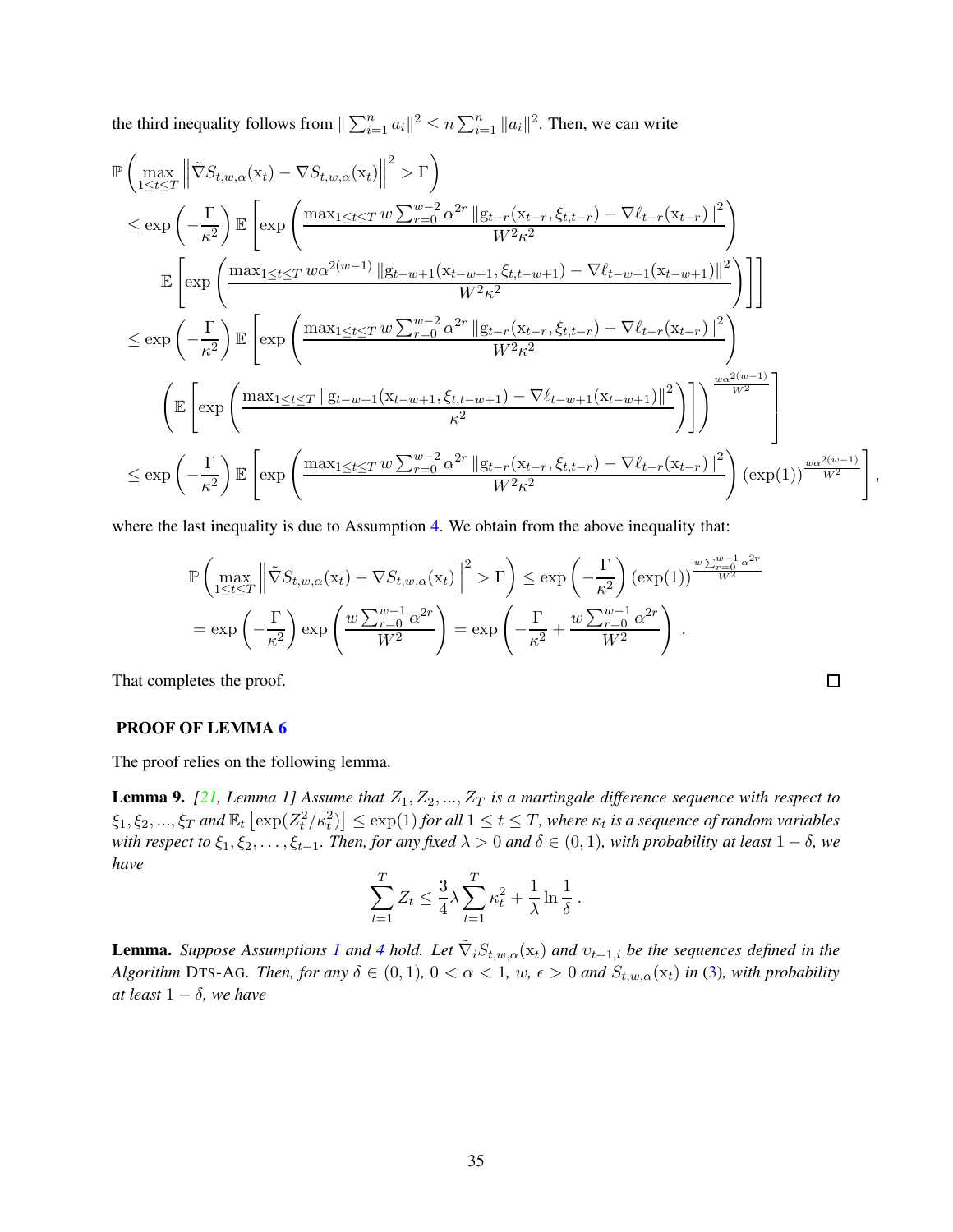$$
\sum_{t=1}^{T} \sum_{i=1}^{d} \langle \nabla_i S_{t,w,\alpha}(\mathbf{x}_t), \frac{\tilde{\nabla}_i S_{t,w,\alpha}(\mathbf{x}_t)}{\sqrt{\epsilon + \nu_{t+1,i}}} \rangle \ge \sum_{i=1}^{d} \sum_{t=1}^{T} \frac{(\nabla_i S_{t,w,\alpha}(\mathbf{x}_t))^2}{4\sqrt{\epsilon + \tilde{\nu}_{t+1,i}}} - 2\sqrt{\frac{\bar{\mu}}{W}} \sum_{i=1}^{d} \sum_{t=1}^{T} \frac{(\tilde{\nabla}_i S_{t,w,\alpha}(\mathbf{x}_t))^2}{\epsilon + \nu_{t+1,i}} - \frac{3(1-\alpha^w)^2 \kappa^2}{W^2 (1-\alpha)^2 \sqrt{\epsilon}} \ln \frac{1}{\delta},
$$

where  $\bar{\mu} = \kappa^2 \ln$  $\exp\left(\frac{w\sum_{r=0}^{w-1}\alpha^{2r}}{w^2}\right)$  $W^2$ λ  $\frac{W^2}{\delta}$ ,  $\tilde{v}_{t+1,i} \triangleq \frac{1}{W}$  $\frac{1}{W}\big(v_{t,i} + (\nabla_i S_{t,w,\alpha}(\mathrm{x}_t))^2\big) + \hat{\mu}_{T,i}$ , and  $\hat{\mu}_{T,i} \triangleq \frac{1}{W}$ W  $\left(\tilde{\nabla}_i S_{T,w,\alpha}(\mathbf{x}_T) - \nabla_i S_{T,w,\alpha}(\mathbf{x}_T)\right)^2$  for all  $i \in [d]$ .

*Proof.* By definition of  $\tilde{v}_{t+1,i}$ , we decompose the LHS as

$$
- \sum_{t=1}^{T} \sum_{i=1}^{d} \langle \nabla_{i} S_{t,w,\alpha}(\mathbf{x}_{t}), \frac{\tilde{\nabla}_{i} S_{t,w,\alpha}(\mathbf{x}_{t})}{\sqrt{\epsilon + v_{t+1,i}}} \rangle
$$
  
= 
$$
\sum_{i=1}^{d} \Big( - \sum_{t=1}^{T} \frac{(\nabla_{i} S_{t,w,\alpha}(\mathbf{x}_{t}))^{2}}{\sqrt{\epsilon + \tilde{v}_{t+1,i}}} + \sum_{t=1}^{T} I_{1} - \sum_{t=1}^{T} \langle \nabla_{i} S_{t,w,\alpha}(\mathbf{x}_{t}), \frac{\tilde{\nabla}_{i} S_{t,w,\alpha}(\mathbf{x}_{t}) - \nabla_{i} S_{t,w,\alpha}(\mathbf{x}_{t})}{\sqrt{\epsilon + \tilde{v}_{t+1,i}}} \rangle \Big), \quad (55)
$$

where

$$
I_1 = \left(\frac{1}{\sqrt{\epsilon + \tilde{v}_{t+1,i}}}-\frac{1}{\sqrt{\epsilon + v_{t+1,i}}}\right) \langle \nabla_i S_{t,w,\alpha}(\mathbf{x}_t), \tilde{\nabla}_i S_{t,w,\alpha}(\mathbf{x}_t) \rangle.
$$

Following the lines in the proof of Lemma [3,](#page-7-3) we have

<span id="page-35-3"></span><span id="page-35-2"></span><span id="page-35-0"></span>
$$
I_{1} \leq \sum_{i=1}^{d} \frac{(\nabla_{i} S_{t,w,\alpha}(\mathbf{x}_{t}))^{2}}{2\sqrt{\epsilon + \tilde{v}_{t+1,i}}} + 2\sum_{i=1}^{d} \frac{\sqrt{\hat{\mu}_{T,i}}(\tilde{\nabla}_{i} S_{t,w,\alpha}(\mathbf{x}_{t}))^{2}}{\epsilon + v_{t+1,i}}
$$
  

$$
\leq \sum_{i=1}^{d} \frac{(\nabla_{i} S_{t,w,\alpha}(\mathbf{x}_{t}))^{2}}{2\sqrt{\epsilon + \tilde{v}_{t+1,i}}} + 2\sqrt{\frac{\bar{\mu}}{W}} \sum_{i=1}^{d} \frac{(\tilde{\nabla}_{i} S_{t,w,\alpha}(\mathbf{x}_{t}))^{2}}{\epsilon + v_{t+1,i}},
$$
(56)

where the last inequality follows from observing that

$$
\sqrt{\hat{\mu}_{T,i}} \le \sqrt{\max_{1 \le t \le T} \max_{1 \le i \le d} \hat{\mu}_{t,i}} = \sqrt{\frac{\max_{1 \le t \le T} \max_{1 \le i \le d} \left(\tilde{\nabla}_i S_{t,w,\alpha}(\mathbf{x}_t) - \nabla_i S_{t,w,\alpha}(\mathbf{x}_t)\right)^2}{W}} \le \sqrt{\frac{\bar{\mu}}{W}},\tag{57}
$$

due to inequality  $\|\cdot\|_{\infty} \leq \|\cdot\|_{2}$  and Lemma [5\(](#page-9-3)b). Now, we derive an upper bound for the last term in [\(55\)](#page-35-0). By definition  $S_{t,w,\alpha}(\mathbf{x}_t)$  in [\(3\)](#page-6-2), we obtain

<span id="page-35-1"></span>
$$
- \sum_{t=1}^{T} \sum_{i=1}^{d} \langle \nabla_{i} S_{t,w,\alpha}(\mathbf{x}_{t}), \frac{\tilde{\nabla}_{i} S_{t,w,\alpha}(\mathbf{x}_{t}) - \nabla_{i} S_{t,w,\alpha}(\mathbf{x}_{t})}{\sqrt{\epsilon + \tilde{\nu}_{t+1,i}}} \rangle
$$
  
= 
$$
- \frac{1}{W} \sum_{r=0}^{w-1} \alpha^{r} \sum_{t=1}^{T} \sum_{i=1}^{d} \langle \nabla_{i} S_{t,w,\alpha}(\mathbf{x}_{t}), \frac{\mathbf{g}_{t-r,i}(\mathbf{x}_{t-r}, \xi_{t,t-r}) - \nabla_{i} \ell_{t-r}(\mathbf{x}_{t-r})}{\sqrt{\epsilon + \tilde{\nu}_{t+1,i}}} \rangle.
$$
(58)

Next, let us denote  $L_t \triangleq -\langle \nabla S_{t,w,\alpha}(\mathbf{x}_t), \frac{\mathbf{g}_{t-r}(\mathbf{x}_{t-r},\xi_{t,t-r}) - \nabla \ell_{t-r}(\mathbf{x}_{t-r})}{\sqrt{\epsilon+\tilde{\nu}_{t+1}}}$  $\frac{(t-r)-\nabla \ell_{t-r}(\mathrm{x}_{t-r})}{\epsilon+\tilde{v}_{t+1}}\rangle$ , and  $N_t\triangleq\|\frac{\nabla S_{t,w,\alpha}(\mathrm{x}_t)}{\sqrt{\epsilon+\tilde{v}_{t+1}}}$  $\frac{t, w, \alpha(\mathbf{x}_t)}{\epsilon + \tilde{v}_{t+1}}$   $||^2 \kappa^2$ . For any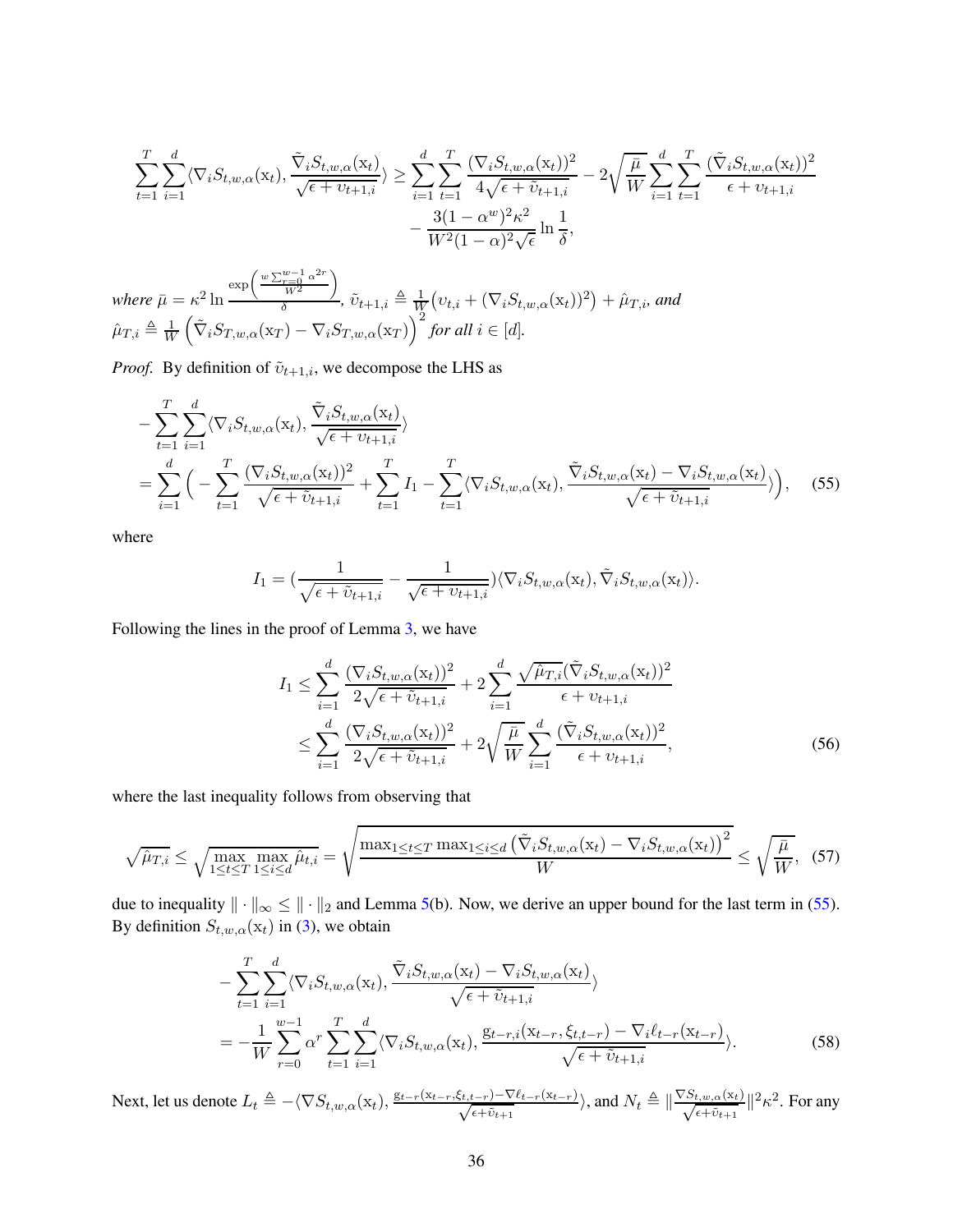$1 \le t \le T$ , we have

$$
\mathbb{E}\left[\exp\left(\frac{L_t^2}{N_t}\right)\right] = \mathbb{E}\left[\exp\left(\frac{\|\frac{\nabla S_{t,w,\alpha}(x_t)}{\sqrt{\epsilon+\tilde{v}_{t+1}}}\|^2\|g_{t-r}(x_{t-r},\xi_{t,t-r}) - \nabla\ell_{t-r}(x_{t-r})\|^2}{N_t}\right)\right]
$$
\n
$$
= \mathbb{E}\left[\exp\left(\frac{\|g_{t-r}(x_{t-r},\xi_{t,t-r}) - \nabla\ell_{t-r}(x_{t-r})\|^2}{\kappa^2}\right)\right]
$$
\n
$$
\leq \mathbb{E}\left[\exp\left(\frac{\max_{1\leq t\leq T} \|g_{t-r}(x_{t-r},\xi_{t,t-r}) - \nabla\ell_{t-r}(x_{t-r})\|^2}{\kappa^2}\right)\right]
$$
\n
$$
\leq \exp(1),
$$

where the last line is true due to Assumption [4.](#page-9-2) By invoking Assumption [1\(](#page-5-1)i), it can be obtained that

$$
\mathbb{E}_t[L_t] = -\sum_{i=1}^d \langle \nabla_i S_{t,w,\alpha}(\mathbf{x}_t), \frac{\mathbb{E}_t[g_{t-r,i}(\mathbf{x}_{t-r}, \xi_{t,t-r}) - \nabla_i \ell_{t-r}(\mathbf{x}_{t-r})]}{\sqrt{\epsilon + \tilde{v}_{t+1,i}}}\rangle = 0.
$$

According to Lemma [9,](#page-34-0) with probability at least  $1 - \delta$ , any  $\lambda > 0$ , we have

$$
\sum_{t=1}^{T} L_{t} \leq \frac{3}{4} \lambda \sum_{t=1}^{T} N_{t} + \frac{1}{\lambda} \ln \frac{1}{\delta} \leq \frac{3}{4} \lambda \sum_{t=1}^{T} \|\frac{\nabla S_{t,w,\alpha}(x_{t})}{\sqrt{\epsilon + \tilde{v}_{t+1}}}\|^{2} \kappa^{2} + \frac{1}{\lambda} \ln \frac{1}{\delta}
$$
\n
$$
= \frac{3}{4} \lambda \sum_{t=1}^{T} \sum_{i=1}^{d} \frac{(\nabla_{i} S_{t,w,\alpha}(x_{t}))^{2}}{\sqrt{\epsilon + \tilde{v}_{t+1,i}} \sqrt{\epsilon + \tilde{v}_{t+1,i}}}
$$
\n
$$
\leq \frac{3}{4} \lambda \sum_{t=1}^{T} \sum_{i=1}^{d} \frac{(\nabla_{i} S_{t,w,\alpha}(x_{t}))^{2}}{\sqrt{\epsilon + \tilde{v}_{t+1,i}} \sqrt{\epsilon + \tilde{v}_{t+1,i}}}
$$
\n
$$
\leq \frac{3}{4} \lambda \sum_{t=1}^{T} \sum_{i=1}^{d} \frac{(\nabla_{i} S_{t,w,\alpha}(x_{t}))^{2}}{\sqrt{\epsilon + \tilde{v}_{t+1,i}} \sqrt{\epsilon + \tilde{v}_{t+1,i}}}
$$
\n
$$
\kappa^{2} + \frac{1}{\lambda} \ln \frac{1}{\delta}
$$
\n
$$
\leq \frac{3}{4} \lambda \sum_{t=1}^{T} \sum_{i=1}^{d} \frac{(\nabla_{i} S_{t,w,\alpha}(x_{t}))^{2}}{\sqrt{\epsilon + \tilde{v}_{t+1,i}} \sqrt{\epsilon}} \kappa^{2} + \frac{1}{\lambda} \ln \frac{1}{\delta}.
$$
\n(59)

Replacing [\(59\)](#page-36-0) in [\(58\)](#page-35-1), we obtain

<span id="page-36-1"></span><span id="page-36-0"></span>
$$
- \sum_{t=1}^{T} \langle \nabla_i S_{t,w,\alpha}(\mathbf{x}_t), \frac{\tilde{\nabla}_i S_{t,w,\alpha}(\mathbf{x}_t) - \nabla_i S_{t,w,\alpha}(\mathbf{x}_t)}{\sqrt{\epsilon + \tilde{v}_{t+1,i}}} \rangle
$$
  
\n
$$
\leq \frac{1}{W} \sum_{r=0}^{w-1} \alpha^r \left(\frac{3}{4} \lambda \sum_{t=1}^T \sum_{i=1}^d \frac{(\nabla_i S_{t,w,\alpha}(\mathbf{x}_t))^2}{\sqrt{\epsilon + \tilde{v}_{t+1,i}} \sqrt{\epsilon}} \kappa^2 + \frac{1}{\lambda} \ln \frac{1}{\delta} \right)
$$
  
\n
$$
\leq \frac{(1 - \alpha^w)}{W(1 - \alpha)} \left(\frac{3}{4} \lambda \sum_{t=1}^T \sum_{i=1}^d \frac{(\nabla_i S_{t,w,\alpha}(\mathbf{x}_t))^2}{\sqrt{\epsilon + \tilde{v}_{t+1,i}} \sqrt{\epsilon}} \kappa^2 + \frac{1}{\lambda} \ln \frac{1}{\delta} \right).
$$
 (60)

Now, substituting [\(56\)](#page-35-2) and [\(60\)](#page-36-1) into [\(55\)](#page-35-0) and setting  $\lambda = \frac{W(1-\alpha)\sqrt{\epsilon}}{3(1-\alpha^w)\kappa^2}$ , it can be concluded that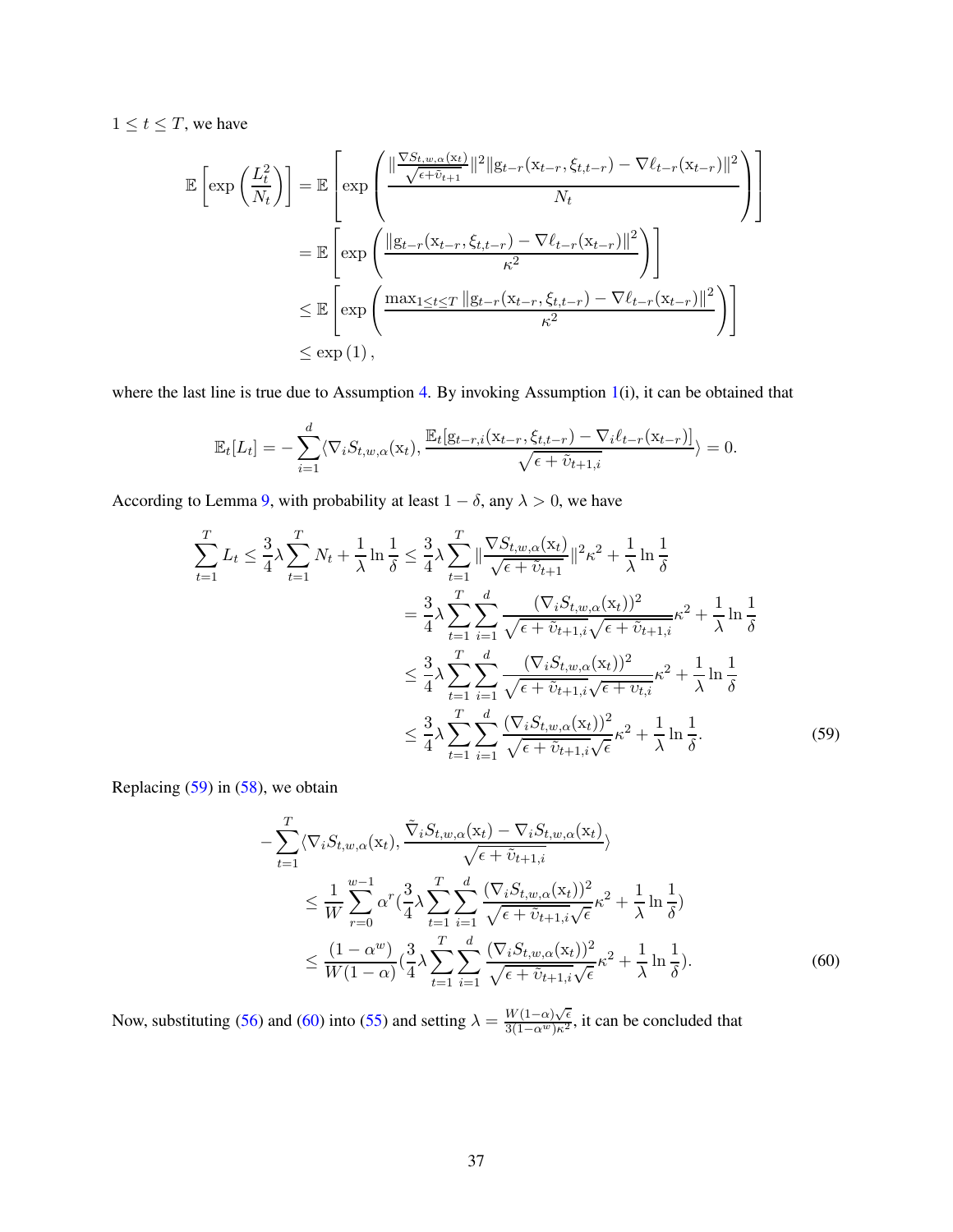$$
-\sum_{t=1}^{T} \sum_{i=1}^{d} \langle \nabla_{i} S_{t,w,\alpha}(\mathbf{x}_{t}), \frac{\tilde{\nabla}_{i} S_{t,w,\alpha}(\mathbf{x}_{t})}{\sqrt{\epsilon + \upsilon_{t+1,i}}} \rangle \leq -\sum_{i=1}^{d} \sum_{t=1}^{T} \frac{(\nabla_{i} S_{t,w,\alpha}(\mathbf{x}_{t}))^{2}}{\sqrt{\epsilon + \tilde{\upsilon}_{t+1,i}}} + \sum_{i=1}^{d} \sum_{t=1}^{T} \frac{(\nabla_{i} S_{t,w,\alpha}(\mathbf{x}_{t}))^{2}}{2\sqrt{\epsilon + \tilde{\upsilon}_{t+1,i}}} + 2\sqrt{\frac{\bar{\mu}}{W}} \sum_{i=1}^{d} \sum_{t=1}^{T} \frac{(\tilde{\nabla}_{i} S_{t,w,\alpha}(\mathbf{x}_{t}))^{2}}{\epsilon + \upsilon_{t+1,i}} + \frac{1}{4} \sum_{t=1}^{T} \sum_{i=1}^{d} \frac{(\nabla_{i} S_{t,w,\alpha}(\mathbf{x}_{t}))^{2}}{\sqrt{\epsilon + \tilde{\upsilon}_{t+1,i}}} + \frac{3(1 - \alpha^{w})^{2} \kappa^{2}}{W^{2}(1 - \alpha)^{2} \sqrt{\epsilon}} \ln \frac{1}{\delta},
$$

 $\Box$ 

which completes the proof.

### PROOF OF THEOREM [3](#page-9-0)

Theorem. *(*ADAGRAD*) Suppose Assumptions [1,](#page-5-1) [3](#page-6-1) and [4](#page-9-2) hold. Let* DTS-A<sup>G</sup> *be the algorithm* A *in Algorithm [1](#page-3-0)* with parameters  $\beta_1 = 0$ ,  $\beta_2 = 1$ ,  $\eta_{t+1} = \eta$  with  $\eta > 0$  and  $\alpha \to 1^-$ . Then, for any  $\delta \in (0,1)$  and  $S_{t,w,\alpha}(\mathbf{x}_t)$  *in* [\(3\)](#page-6-2), with probability at least  $1 - \delta$ , the iterates  $\mathbf{x}_t$  satisfy the following bound

$$
\sum_{t=1}^T \|\nabla S_{t,w,\alpha}(\mathbf{x}_t)\|^2 \le 4C\sqrt{\epsilon} + 4C\sqrt{\frac{2T\zeta}{W}} + \frac{48C^2}{W}.
$$

*Here,*

$$
C \triangleq \omega_1 + \omega_2 d \ln \left( 1 + \frac{2(\zeta + L^2)T}{d\epsilon} \right) + \frac{3\kappa^2}{\sqrt{\epsilon}} \ln \frac{1}{\delta},
$$
  

$$
\omega_1 \triangleq \frac{4DT}{W\eta}, \qquad \omega_2 \triangleq \frac{\eta \gamma'}{2} + \frac{2\sqrt{\zeta}}{\sqrt{W}}, \qquad \zeta \triangleq \kappa^2 \ln \frac{e}{\delta}.
$$

*Proof.* The proof follows along similar lines as Theorem [1](#page-7-0) with some important differences. We start with the following observation:

$$
\frac{S_{t,w,\alpha}(\mathbf{x}_{t+1}) - S_{t,w,\alpha}(\mathbf{x}_t)}{\eta} \leq \langle \nabla S_{t,w,\alpha}(\mathbf{x}_t), \mathbf{x}_{t+1} - \mathbf{x}_t \rangle + \frac{\gamma'}{2} ||\mathbf{x}_{t+1} - \mathbf{x}_t||^2
$$
  
= 
$$
-\sum_{i=1}^d \langle \nabla_i S_{t,w,\alpha}(\mathbf{x}_t), \frac{\tilde{\nabla}_i S_{t,w,\alpha}(\mathbf{x}_t)}{\sqrt{\epsilon + v_{t+1,i}} \rangle + \frac{\eta \gamma'}{2} \sum_{i=1}^d \frac{(\tilde{\nabla}_i S_{t,w,\alpha}(\mathbf{x}_t))^2}{\epsilon + v_{t+1,i}},
$$

where the first inequality follows from the  $\gamma'$ -smoothness of the function  $S_{t,w,\alpha}$  due to Lemma [1](#page-6-3) and the second step is by the definition of  $x_{t+1}$ . Then, summing over  $t = 1$  to T gives

<span id="page-37-0"></span>
$$
\frac{\sum_{t=1}^{T} (S_{t,w,\alpha}(\mathbf{x}_{t+1}) - S_{t,w,\alpha}(\mathbf{x}_{t}))}{\eta} \leq -\sum_{i=1}^{d} \sum_{t=1}^{T} \langle \nabla_{i} S_{t,w,\alpha}(\mathbf{x}_{t}), \frac{\tilde{\nabla}_{i} S_{t,w,\alpha}(\mathbf{x}_{t})}{\sqrt{\epsilon + v_{t+1,i}}} \rangle + \frac{\eta \gamma'}{2} \sum_{i=1}^{d} \sum_{t=1}^{T} \frac{(\tilde{\nabla}_{i} S_{t,w,\alpha}(\mathbf{x}_{t}))^{2}}{\epsilon + v_{t+1,i}}.
$$
(61)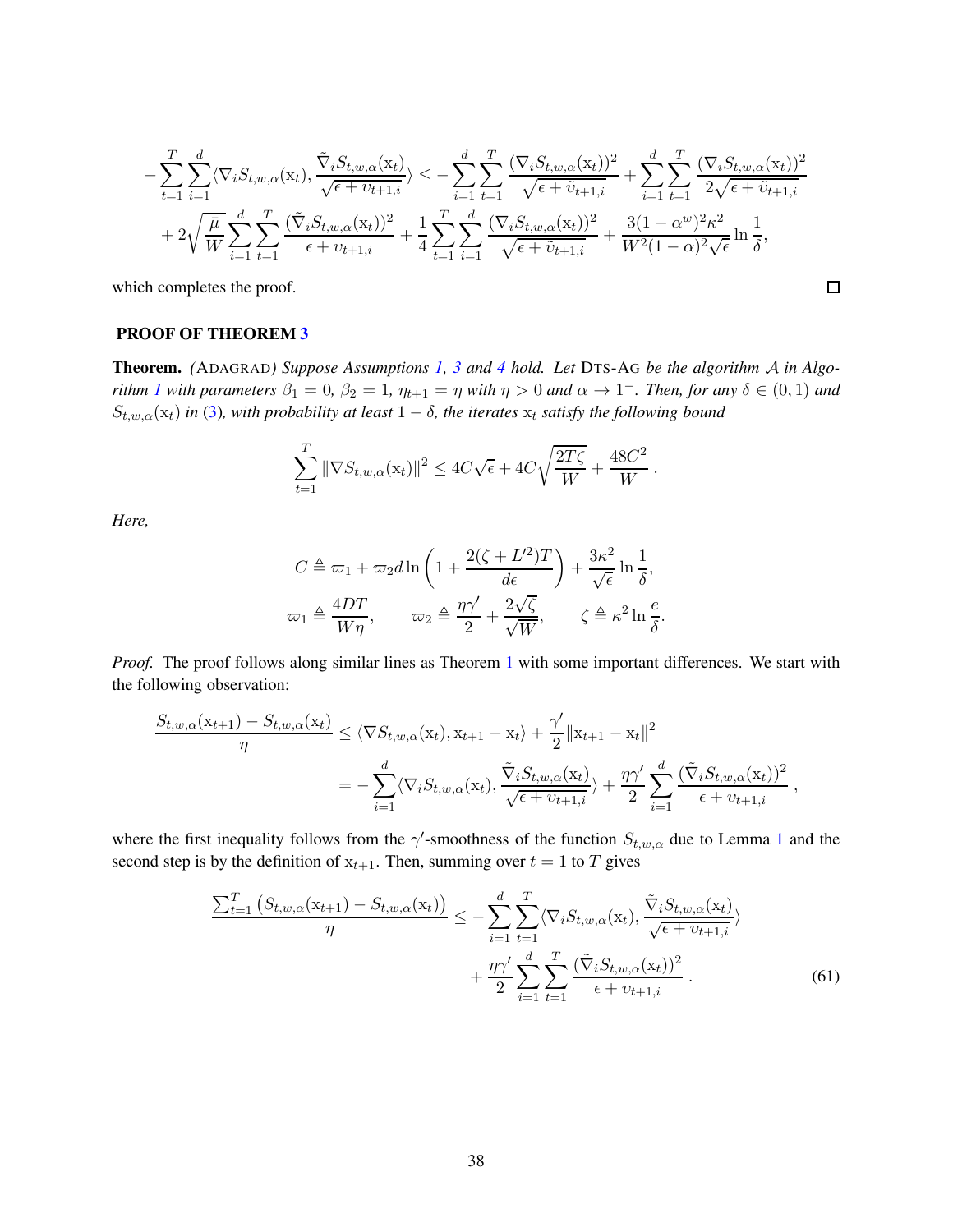From Lemma [6](#page-9-4) and [\(61\)](#page-37-0), we have

<span id="page-38-0"></span>
$$
\frac{\sum_{t=1}^{T} \left( S_{t,w,\alpha}(\mathbf{x}_{t+1}) - S_{t,w,\alpha}(\mathbf{x}_{t}) \right)}{\eta} \leq -\sum_{i=1}^{d} \sum_{t=1}^{T} \frac{(\nabla_{i} S_{t,w,\alpha}(\mathbf{x}_{t}))^{2}}{4\sqrt{\epsilon + \tilde{v}_{t+1,i}}}
$$

$$
+ \left( \frac{\eta \gamma'}{2} + \frac{2\sqrt{\mu}}{\sqrt{W}} \right) \sum_{i=1}^{d} \sum_{t=1}^{T} \frac{(\tilde{\nabla}_{i} S_{t,w,\alpha}(\mathbf{x}_{t}))^{2}}{\epsilon + v_{t+1,i}} + \frac{3(1 - \alpha^{w})^{2} \kappa^{2}}{W^{2} (1 - \alpha)^{2} \sqrt{\epsilon}} \ln \frac{1}{\delta}, \tag{62}
$$

where  $\bar{\mu} = \kappa^2 \ln$  $\exp\left(\frac{w\sum_{r=0}^{w-1}\alpha^{2r}}{w^2}\right)$  $W^2$  $\setminus$  $\frac{W^2}{\delta}$ ,  $\tilde{v}_{t+1,i} \triangleq \frac{1}{W}$  $\frac{1}{W}\big( \nu_{t,i} + (\nabla_i S_{t,w,\alpha}(\mathrm{x}_t))^2 \big) + \hat{\mu}_{T,i},$  and  $\hat{\mu}_{T,i} \triangleq \frac{1}{W}$  $(\tilde{\nabla}_i S_{T,w,\alpha}(\mathbf{x}_T) - \nabla_i S_{T,w,\alpha}(\mathbf{x}_T))^2$ . We rearrange terms of [\(62\)](#page-38-0) to obtain

<span id="page-38-1"></span>
$$
\sum_{t=1}^{T} \sum_{i=1}^{d} \frac{(\nabla_i S_{t,w,\alpha}(\mathbf{x}_t))^2}{4\sqrt{\epsilon + \tilde{v}_{t+1,i}}} \le \frac{\sum_{t=1}^{T} (S_{t,w,\alpha}(\mathbf{x}_t) - S_{t,w,\alpha}(\mathbf{x}_{t+1}))}{\eta} + \left(\frac{\eta \gamma'}{2} + \frac{2\sqrt{\mu}}{\sqrt{W}}\right) \sum_{i=1}^{d} \sum_{t=1}^{T} \frac{(\tilde{\nabla}_i S_{t,w,\alpha}(\mathbf{x}_t))^2}{\epsilon + v_{t+1,i}} + \frac{3(1 - \alpha^w)^2 \kappa^2}{W^2 (1 - \alpha)^2 \sqrt{\epsilon}} \ln \frac{1}{\delta}.
$$
\n(63)

Recall that  $v_{t+1,i} = \sum_{j=1}^{t} (\tilde{\nabla}_i S_{j,w,\alpha}(x_j))^2$ ,  $v_{1,i} = 0$ . Then, with probability at least  $1 - \delta$ , the second term in [\(63\)](#page-38-1) is bounded above by

$$
\sum_{i=1}^{d} \sum_{t=1}^{T} \frac{(\tilde{\nabla}_{i} S_{t,w,\alpha}(\mathbf{x}_{t}))^{2}}{\epsilon + v_{t+1,i}} = \sum_{i=1}^{d} \sum_{t=1}^{T} \frac{(\tilde{\nabla}_{i} S_{t,w,\alpha}(\mathbf{x}_{t}))^{2}}{\epsilon + \sum_{j=1}^{t} (\tilde{\nabla}_{i} S_{j,w,\alpha}(\mathbf{x}_{j}))^{2}} \stackrel{(i)}{\leq} \sum_{i=1}^{d} \ln\left(1 + \frac{\sum_{t=1}^{T} (\tilde{\nabla}_{i} S_{t,w,\alpha}(\mathbf{x}_{t}))^{2}}{\epsilon}\right)
$$
\n
$$
\stackrel{(ii)}{\leq} d \ln\left(\frac{1}{d} \sum_{i=1}^{d} \left(1 + \frac{\sum_{t=1}^{T} (\tilde{\nabla}_{i} S_{t,w,\alpha}(\mathbf{x}_{t}))^{2}}{\epsilon}\right)\right) = d \ln\left(1 + \frac{\sum_{t=1}^{T} ||\tilde{\nabla} S_{t,w,\alpha}(\mathbf{x}_{t})||^{2}}{d\epsilon}\right)
$$
\n
$$
\stackrel{(iii)}{\leq} d \ln\left(1 + \frac{\sum_{t=1}^{T} (2 ||\tilde{\nabla} S_{t,w,\alpha}(\mathbf{x}_{t}) - \nabla S_{t,w,\alpha}(\mathbf{x}_{t})||^{2} + 2 ||\nabla S_{t,w,\alpha}(\mathbf{x}_{t})||^{2})}{d\epsilon}\right)
$$
\n
$$
\stackrel{(iv)}{\leq} d \ln\left(1 + \frac{2(\bar{\mu} + L'^{2})T}{d\epsilon}\right),
$$
\n(64)

where (i) is obtained by applying Lemma [14](#page-50-0) with  $\beta_2 = 1$ , (ii) is due to the convex inequality  $\frac{1}{d} \sum_{i=1}^d \ln(a_i) \le$  $\ln(\frac{1}{d}\sum_{i=1}^d a_i)$ , (iii) is by  $\|a+b\|^2 \le 2\|a\|^2 + 2\|b\|^2$ , and (iv) follows from Lemma [5\(](#page-9-3)b) and Lemma [1.](#page-6-3) Therefore, plugging  $(64)$  into  $(63)$ , we get

<span id="page-38-2"></span>
$$
I_{1} \triangleq \sum_{t=1}^{T} \sum_{i=1}^{d} \frac{(\nabla_{i} S_{t,w,\alpha}(\mathbf{x}_{t}))^{2}}{4\sqrt{\epsilon + \tilde{v}_{t+1,i}}} \leq \frac{\sum_{t=1}^{T} (S_{t,w,\alpha}(\mathbf{x}_{t}) - S_{t,w,\alpha}(\mathbf{x}_{t+1}))}{\eta} + \left(\frac{\eta\gamma'}{2} + \frac{2\sqrt{\mu}}{\sqrt{W}}\right) d\ln\left(1 + \frac{2(\bar{\mu} + L^{2})T}{d\epsilon}\right) + \frac{3(1 - \alpha^{w})^{2}\kappa^{2}}{W^{2}(1 - \alpha)^{2}\sqrt{\epsilon}} \ln\frac{1}{\delta} = \frac{\sum_{t=1}^{T} (S_{t,w,\alpha}(\mathbf{x}_{t}) - S_{t+1,w,\alpha}(\mathbf{x}_{t+1}))}{\eta} + \left(\frac{\eta\gamma'}{2} + \frac{2\sqrt{\mu}}{\sqrt{W}}\right) d\ln\left(1 + \frac{2(\bar{\mu} + L^{2})T}{d\epsilon}\right) + \frac{3(1 - \alpha^{w})^{2}\kappa^{2}}{W^{2}(1 - \alpha)^{2}\sqrt{\epsilon}} \ln\frac{1}{\delta}.
$$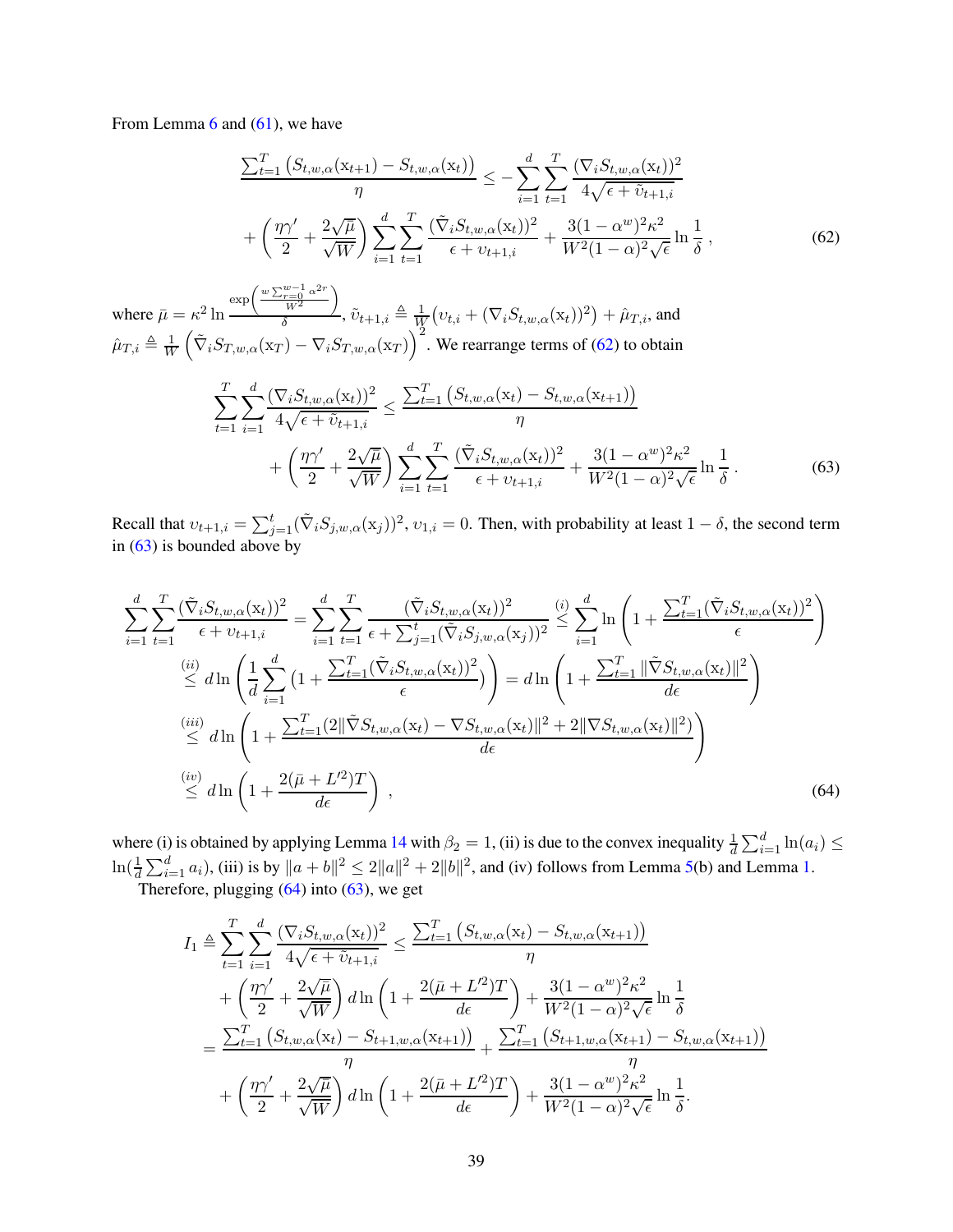Using Lemmas [12](#page-49-0) and [13,](#page-50-1) we get

<span id="page-39-2"></span>
$$
I_1 \leq \frac{2D(1-\alpha^w)T}{W(1-\alpha)\eta} + \frac{D(1+\alpha^{w-1})T}{W\eta} + \frac{D(1-\alpha^{w-1})(1+\alpha)T}{W(1-\alpha)\eta} + \left(\frac{\eta\gamma'}{2} + \frac{2\sqrt{\mu}}{\sqrt{W}}\right)d\ln\left(1 + \frac{2(\bar{\mu} + L'^2)T}{d\epsilon}\right) + \frac{3(1-\alpha^w)^2\kappa^2}{W^2(1-\alpha)^2\sqrt{\epsilon}}\ln\frac{1}{\delta} \triangleq C.
$$
 (65)

What's more, recalling that  $v_{t+1} = v_t + (\tilde{\nabla} S_{t,w,\alpha}(x_t))^2 = \sum_{l=1}^t (\tilde{\nabla} S_{l,w,\alpha}(x_l))^2$ ,  $v_1 = 0$  and using the bound  $||a + b||^2 \le 2||a||^2 + 2||b||^2$  yields that with probability at least  $1 - \delta$ ,

$$
\sum_{i=1}^{d} v_{T,i} + \sum_{i=1}^{d} (\nabla_i S_{T,w,\alpha}(x_T))^2 + \sum_{i=1}^{d} (\tilde{\nabla}_i S_{T,w,\alpha}(x_T) - \nabla_i S_{T,w,\alpha}(x_T))^2
$$
\n
$$
= \sum_{t=1}^{T-1} \sum_{i=1}^{d} (\tilde{\nabla}_i S_{t,w,\alpha}(x_t))^2 + \sum_{i=1}^{d} (\nabla_i S_{T,w,\alpha}(x_T))^2 + \sum_{i=1}^{d} (\tilde{\nabla}_i S_{T,w,\alpha}(x_T) - \nabla_i S_{T,w,\alpha}(x_T))^2
$$
\n
$$
\leq 2 \sum_{t=1}^{T-1} \sum_{i=1}^{d} (\tilde{\nabla}_i S_{t,w,\alpha}(x_t) - \nabla_i S_{t,w,\alpha}(x_t))^2 + 2 \sum_{t=1}^{T-1} \sum_{i=1}^{d} (\nabla_i S_{t,w,\alpha}(x_t))^2
$$
\n
$$
+ 2 \sum_{i=1}^{d} (\nabla_i S_{T,w,\alpha}(x_T))^2 + 2 \sum_{i=1}^{d} (\tilde{\nabla}_i S_{T,w,\alpha}(x_T) - \nabla_i S_{T,w,\alpha}(x_T))^2
$$
\n
$$
\leq 2 \sum_{t=1}^{T} \sum_{i=1}^{d} (\tilde{\nabla}_i S_{t,w,\alpha}(x_t) - \nabla_i S_{t,w,\alpha}(x_t))^2 + 2 \sum_{t=1}^{T} \sum_{i=1}^{d} (\nabla_i S_{t,w,\alpha}(x_t))^2 \leq 2T\bar{\mu} + 2Z,
$$
\n(66)

where  $Z \triangleq \sum_{t=1}^{T} ||\nabla S_{t,w,\alpha}(\mathbf{x}_t)||^2$ ,  $\bar{\mu} \triangleq \kappa^2 \ln \frac{Z}{L}$  $\exp\left(\frac{w\sum_{r=0}^{w-1}\alpha^{2r}}{w^2}\right)$  $W^2$ λ  $\frac{a}{\delta}$ , and the last inequality follows from Lemma [5\(](#page-9-3)b). Based on these results, with probability at least  $1 - \delta$ , we have

$$
\sum_{t=1}^{T} \sum_{i=1}^{d} \frac{(\nabla_{i} S_{t,w,\alpha}(\mathbf{x}_{t}))^{2}}{4\sqrt{\epsilon + \tilde{v}_{t+1,i}}} = \sum_{t=1}^{T} \sum_{i=1}^{d} \frac{(\nabla_{i} S_{t,w,\alpha}(\mathbf{x}_{t}))^{2}}{4\sqrt{\epsilon + \frac{1}{W}(v_{t,i} + (\nabla_{i} S_{t,w,\alpha}(\mathbf{x}_{t}))^{2}) + \hat{\mu}_{T,i}}}
$$
\n
$$
\geq \sum_{t=1}^{T} \sum_{i=1}^{d} \frac{(\nabla_{i} S_{t,w,\alpha}(\mathbf{x}_{t}))^{2}}{4\sqrt{\epsilon + \frac{1}{W}(v_{T,i} + (\nabla_{i} S_{T,w,\alpha}(\mathbf{x}_{T}))^{2} + \sum_{t=1}^{T}(\nabla_{i} S_{t,w,\alpha}(\mathbf{x}_{t}))^{2}) + \hat{\mu}_{T,i}}}
$$
\n
$$
\geq \sum_{t=1}^{T} \sum_{i=1}^{d} \frac{(\nabla_{i} S_{t,w,\alpha}(\mathbf{x}_{t}))^{2}}{4\sqrt{\epsilon + \frac{1}{W}(\sum_{i=1}^{d} v_{T,i} + \sum_{i=1}^{d}(\nabla_{i} S_{T,w,\alpha}(\mathbf{x}_{T}))^{2} + \sum_{t=1}^{T} \sum_{i=1}^{d}(\nabla_{i} S_{t,w,\alpha}(\mathbf{x}_{t}))^{2}) + \sum_{i=1}^{d} \hat{\mu}_{T,i}}}
$$
\n
$$
\geq \frac{\sum_{t=1}^{T} ||\nabla S_{t,w,\alpha}(\mathbf{x}_{t})||^{2}}{4\sqrt{\epsilon + \frac{1}{W} (3Z + 2T\bar{\mu})}}, \qquad (67)
$$

where in the last inequality we used [\(66\)](#page-39-0). From [\(67\)](#page-39-1) and [\(65\)](#page-39-2), with probability at least  $1 - \delta$ , we obtain

<span id="page-39-1"></span><span id="page-39-0"></span>
$$
\frac{Z}{4\sqrt{\epsilon + \frac{1}{W}(3Z + 2T\bar{\mu})}} \leq C.
$$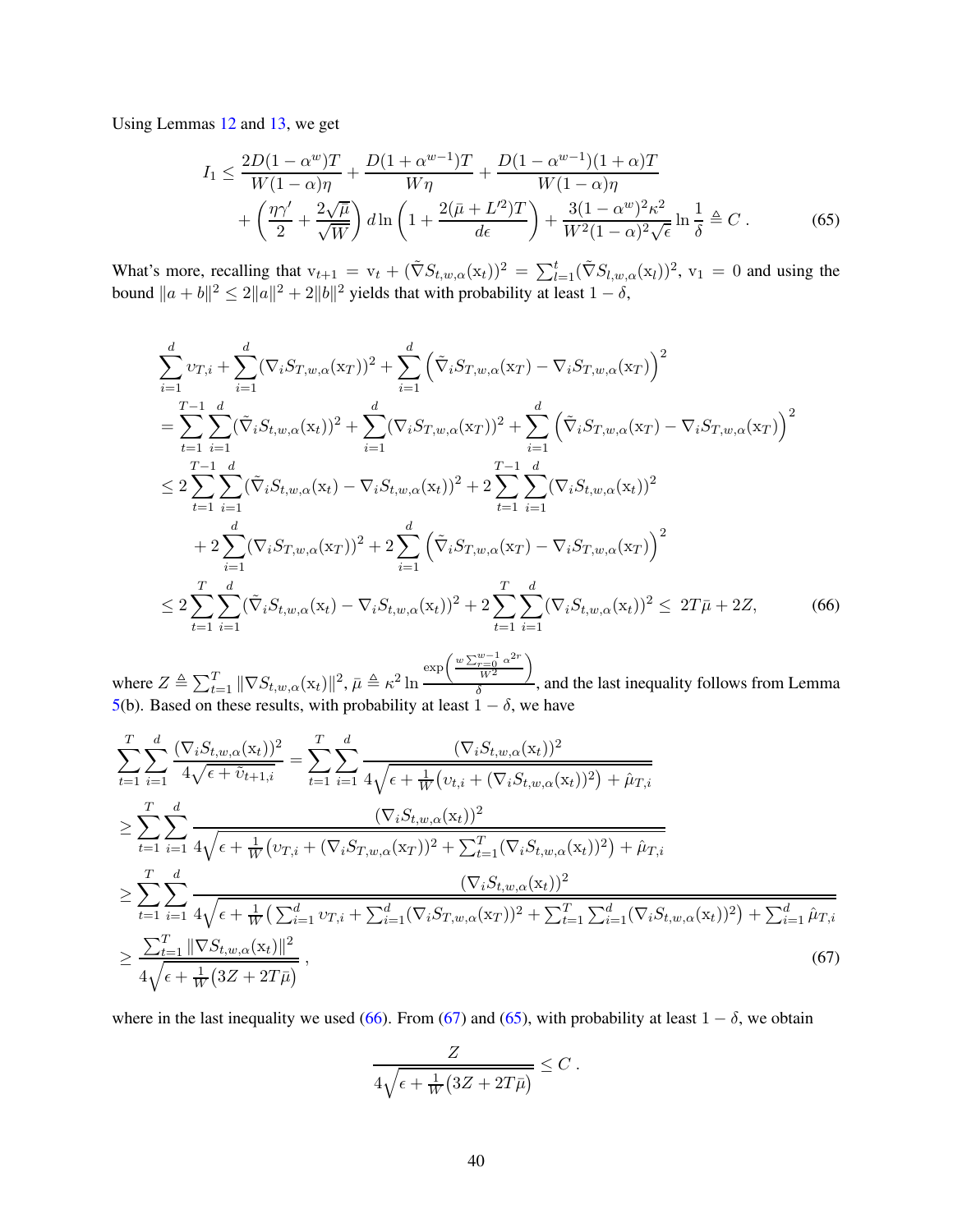Next, by applying Lemma [11](#page-49-1) to the above quadratic inequality, we get that

<span id="page-40-1"></span>
$$
\sum_{t=1}^{T} \|\nabla S_{t,w,\alpha}(\mathbf{x}_t)\|^2 \le 4C\sqrt{\epsilon} + 4C\sqrt{\frac{2T\bar{\mu}}{W}} + \frac{48C^2}{W}.
$$
\n(68)

Here,  $C \triangleq \nu + u d \ln \left( 1 + \frac{2(\bar{\mu} + L'^2)T}{d\epsilon} \right) + y$ , where

$$
\nu \triangleq \frac{2D(1-\alpha^w)T}{W(1-\alpha)\eta} + \frac{D(1+\alpha^{w-1})T}{W\eta} + \frac{D(1-\alpha^{w-1})(1+\alpha)T}{W(1-\alpha)\eta},
$$
  

$$
u \triangleq \left(\frac{\eta\gamma'}{2} + \frac{2\sqrt{\mu}}{\sqrt{W}}\right), \qquad \bar{\mu} \triangleq \kappa^2 \ln \frac{\exp\left(\frac{w\sum_{v=0}^{w-1} \alpha^{2r}}{W^2}\right)}{\delta}, \qquad y \triangleq \frac{3(1-\alpha^w)^2 \kappa^2}{W^2(1-\alpha)^2 \sqrt{\epsilon}} \ln \frac{1}{\delta}.
$$

Following the same argument as in [\(24\)](#page-20-0), we also obtain  $\nu \leq \frac{4DT}{W\eta} \left( \frac{2-\alpha^w+\alpha^{w-1}}{1-\alpha} \right)$  $1-\alpha$ ). Thus, as  $\alpha \to 1^-$ , we have

<span id="page-40-0"></span>
$$
\nu \le \frac{4DT}{W\eta} \triangleq \varpi_1, \quad \bar{\mu}^{\alpha \to 1^{-}} \kappa^2 \ln \frac{e}{\delta} \triangleq \zeta, \quad u^{\alpha \to 1^{-}} \frac{\eta \gamma'}{2} + \frac{2\sqrt{\zeta}}{\sqrt{W}} \triangleq \varpi_2, \quad y^{\alpha \to 1^{-}} \frac{3\kappa^2}{\sqrt{\epsilon}} \ln \frac{1}{\delta}. \tag{69}
$$

Plugging [\(69\)](#page-40-0) into [\(68\)](#page-40-1), we get the stated bound.

#### PROOF OF Corollary [3](#page-10-1)

**Corollary.** Under the same conditions stated in Theorem [3,](#page-9-0) using  $w \in \Theta(T)$  and  $\alpha \to 1^-$  yields a regret *bound of order*

$$
\sum_{t=1}^T \|\nabla S_{t,w,\alpha}(\mathbf{x}_t)\|^2 \leq \mathcal{O}(\ln T).
$$

*Proof.* By Theorem [3,](#page-9-0) we have

$$
\sum_{t=1}^{T} \|\nabla S_{t,w,\alpha}(\mathbf{x}_t)\|^2 \le 4C\sqrt{\epsilon} + 4C\sqrt{\frac{2T\zeta}{W}} + \frac{48C^2}{W} = I_1 + I_2 + I_3,
$$

where  $C \triangleq \omega_1 + \omega_2 d \ln \left( 1 + \frac{2(\zeta + L'^2)T}{d\epsilon} \right) + \frac{3\kappa^2}{\sqrt{\epsilon + v_{1,i}}} \ln \frac{1}{\delta}, \omega_1 \triangleq \frac{4DT}{W\eta}, \omega_2 \triangleq \frac{\eta \gamma'}{2} + \frac{2\sqrt{\zeta}}{\sqrt{W}}, \text{and } \zeta \triangleq \kappa^2 \ln \frac{e}{\delta}.$ Recall that  $W \triangleq \sum_{r=0}^{w-1} \alpha^r$ . As  $\alpha \to 1^-$ , we get the following equalities:

$$
C = \frac{4DT}{W\eta} + \left(\frac{\eta\gamma'}{2} + \frac{2\sqrt{\kappa^2 \ln \frac{e}{\delta}}}{\sqrt{W}}\right) d\ln\left(1 + \frac{2(\kappa^2 \ln \frac{e}{\delta} + L'^2)T}{d\epsilon}\right) + \frac{3\kappa^2}{\sqrt{\epsilon + \upsilon_{1,i}}} \ln \frac{1}{\delta} = \mathcal{O}(\ln T),
$$
  
\n
$$
I_1 = 4C\sqrt{\epsilon} = \mathcal{O}(\ln T), \quad I_2 = 4C\sqrt{\frac{2T\kappa^2 \ln \frac{e}{\delta}}{W}} = \mathcal{O}(\ln T), \quad I_3 = \frac{48C^2}{W} = \mathcal{O}(\ln T).
$$

Combine the above results we can easily have the desired result.

 $\Box$ 

 $\Box$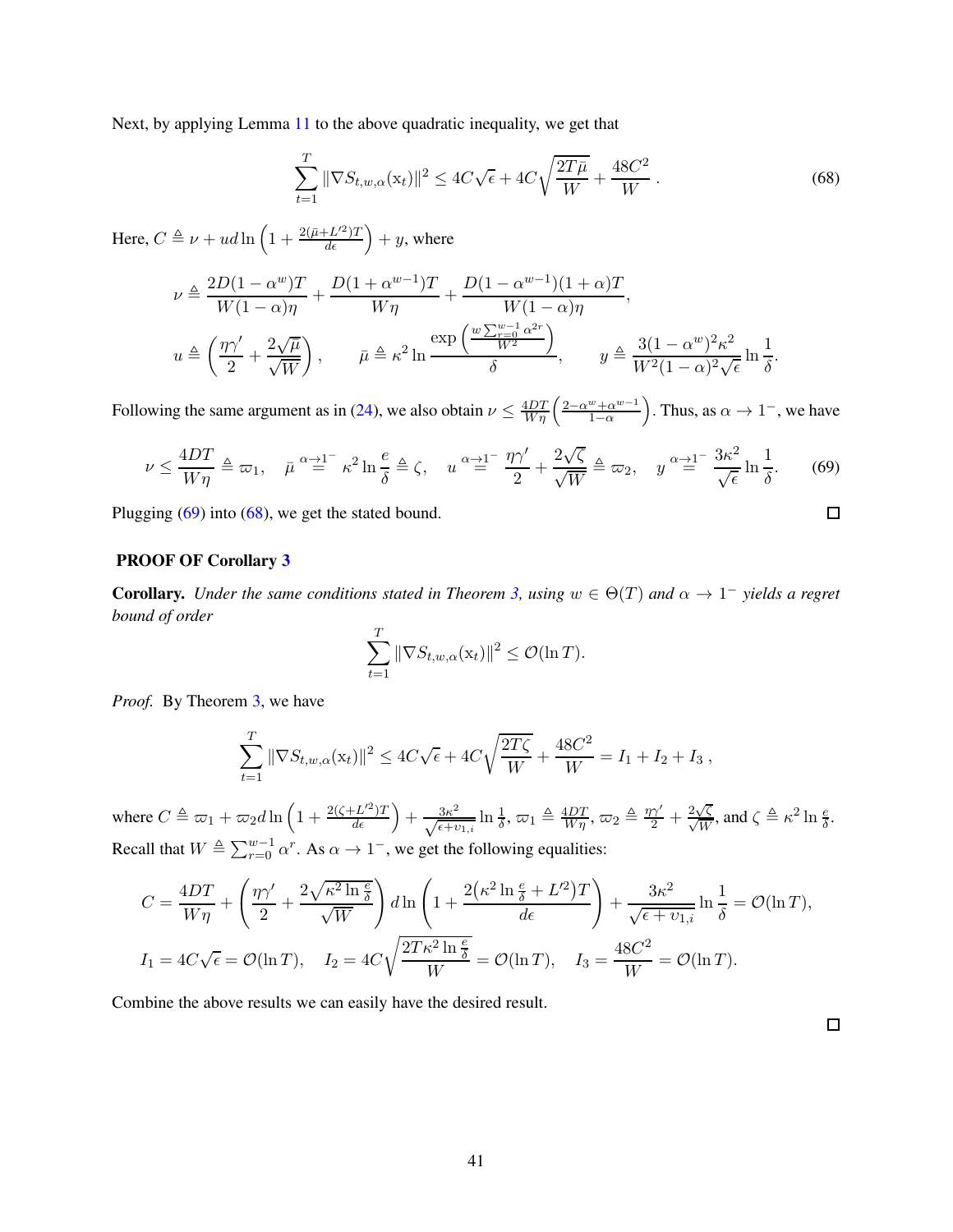#### PROOF OF LEMMA [7](#page-10-2)

**Lemma.** *Suppose Assumptions* [1,](#page-5-1) [3](#page-6-1) and [4](#page-9-2) hold. Let  $m_{t+1,i}$  and  $v_{t+1,i}$  be the sequences defined in the *Algorithm* DTS-AG*. Then, for any*  $\delta \in (0,1)$ ,  $0 < \alpha < 1$ ,  $w, \epsilon > 0$ ,  $0 \le \beta_1 < \beta_2 \le 1$ ,  $1 \le k \le t$ , and  $S_{t,w,\alpha}(\mathbf{x}_t)$  *in* [\(3\)](#page-6-2)*, with probability at least*  $1 - \delta$ *, we have* 

$$
\sum_{i=1}^{d} \sum_{t=1}^{T} \langle \nabla_{i} S_{t,w,\alpha}(x_{t}), \frac{m_{t+1,i}}{\sqrt{\epsilon + \upsilon_{t+1,i}}} \rangle \geq \sum_{i=1}^{d} \sum_{t=1}^{T} \sum_{k=0}^{t-1} \beta_{1}^{k} \frac{(\nabla_{i} S_{t+1-k,w,\alpha}(x_{t+1-k}))^{2}}{4\sqrt{\epsilon + \upsilon_{t+1,i}}} \n- \sum_{t=1}^{T} \sum_{k=0}^{t-1} \frac{1}{\sqrt{1-\beta_{1}}} \left(\frac{\beta_{1}}{\beta_{2}}\right)^{k} \left(\sqrt{k+1} + \frac{2\sqrt{\mu}}{\sqrt{W}}\right) ||A_{t+1-k}||^{2} \n- \sum_{t=1}^{T} \frac{\eta_{t+1}^{2} \gamma_{2}^{2}}{4} \sqrt{1-\beta_{1}} \sum_{l=1}^{t} ||B_{t+1-l}||^{2} \sum_{k=l}^{t} \beta_{1}^{k} \sqrt{k} - \sum_{t=1}^{T} \sum_{k=0}^{t-1} \beta_{1}^{k} \frac{\sqrt{1-\beta_{1}} \vartheta_{t}}{2\sqrt{k+1}} \n- \frac{3(1-\alpha^{w})^{2} \kappa^{2}}{W^{2} \beta_{1}^{k} (1-\alpha)^{2} \sqrt{\epsilon}} \ln \frac{1}{\delta}.
$$

*Here,*  $\bar{\mu} = \kappa^2 \ln$  $\exp\left(\frac{w\sum_{r=0}^{w-1}\alpha^{2r}}{w^2}\right)$  $W^2$  $\setminus$  $\frac{W^2}{\delta}$ ,  $\tilde{v}_{t+1,i} \triangleq \frac{1}{W}$  $\frac{1}{W}(\beta_2 v_{t,i} + (\nabla_i S_{t,w,\alpha}(\mathbf{x}_t))^2) + \hat{\mu}_{T,i},$  $\hat{\mu}_{T,i} \triangleq \frac{1}{W}$ W  $(\tilde{\nabla}_i S_{T,w,\alpha}(\mathbf{x}_T) - \nabla_i S_{T,w,\alpha}(\mathbf{x}_T))^{2}$  for all  $i \in [d]$ , and

$$
\vartheta_t \triangleq \frac{8L^{\prime 2}}{W^2} + \frac{2(1 - \alpha^{w-2})\gamma^{\prime 2}}{W^2(1 - \alpha)} \sum_{r=1}^{w-1} \alpha^{r-1} \|\eta_{t-r+2-k} B_{t-r+2-k}\|^2, \quad B_t \triangleq \frac{m_t}{\sqrt{\epsilon + v_t}}, \quad A_t \triangleq \frac{g_t}{\sqrt{\epsilon + v_t}}.
$$
\n(70)

*Proof.* First, we have

<span id="page-41-0"></span>
$$
-\sum_{i=1}^{d} \sum_{t=1}^{T} \langle \nabla_{i} S_{t,w,\alpha}(\mathbf{x}_{t}), \frac{m_{t+1,i}}{\sqrt{\epsilon + v_{t+1,i}}}\rangle
$$
  
=\n
$$
-\sum_{i=1}^{d} \sum_{t=1}^{T} \sum_{k=0}^{t-1} \beta_{1}^{k} \langle \nabla_{i} S_{t,w,\alpha}(\mathbf{x}_{t}), \frac{\tilde{\nabla}_{i} S_{t+1-k,w,\alpha}(\mathbf{x}_{t+1-k})}{\sqrt{\epsilon + v_{t+1,i}}}\rangle = I_{1} + I_{2},
$$
\n(71)

where

$$
I_{1} = -\sum_{i=1}^{d} \sum_{t=1}^{T} \sum_{k=0}^{t-1} \beta_{1}^{k} \langle \nabla_{i} S_{t+1-k,w,\alpha}(x_{t+1-k}), \frac{\tilde{\nabla}_{i} S_{t+1-k,w,\alpha}(x_{t+1-k})}{\sqrt{\epsilon + \nu_{t+1,i}}} \rangle,
$$
  
\n
$$
I_{2} = \sum_{i=1}^{d} \sum_{t=1}^{T} \sum_{k=0}^{t-1} \beta_{1}^{k} \langle (\nabla_{i} S_{t+1-k,w,\alpha}(x_{t+1-k}) - \nabla_{i} S_{t,w,\alpha}(x_{t})), \frac{\tilde{\nabla}_{i} S_{t+1-k,w,\alpha}(x_{t+1-k})}{\sqrt{\epsilon + \nu_{t+1,i}}} \rangle.
$$

Next, we proceed to upper bound  $I_1$  and  $I_2$  terms. For convenience, we denote

<span id="page-41-1"></span>
$$
g_{t+1-k,i} \triangleq \tilde{\nabla}_i S_{t+1-k,w,\alpha}(\mathbf{x}_{t+1-k}), \text{ for all } i \in [d].
$$

• Bound for  $I_2$ .

By the same argument as in  $(31)$ , we get the following inequality: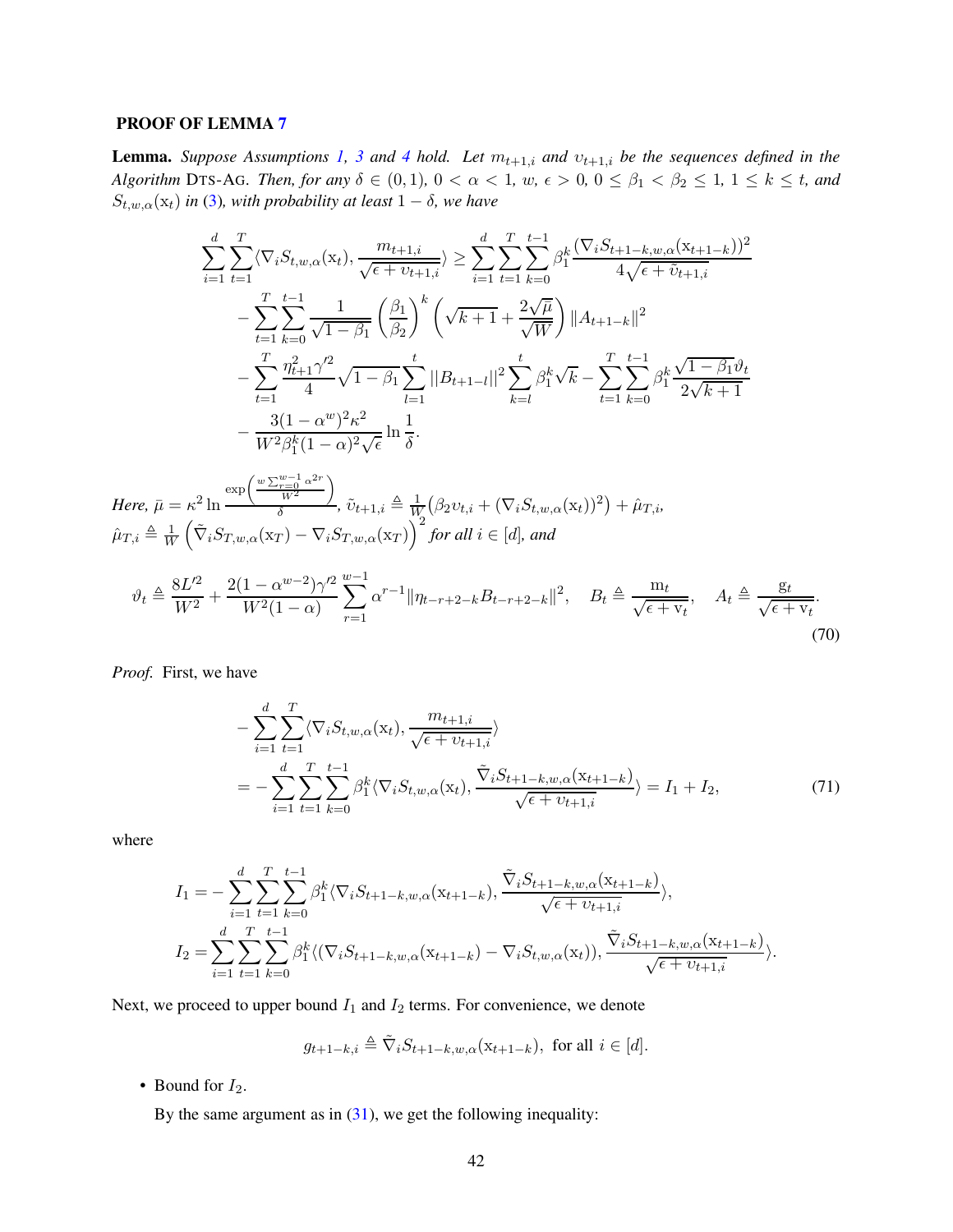$$
|I_2| \leq \frac{\eta_{t+1}^2 \gamma'^2}{4} \sqrt{1 - \beta_1} \sum_{l=1}^t ||B_{t+1-l}||^2 \sum_{k=l}^t \beta_1^k \sqrt{k} + \sum_{k=0}^{t-1} \beta_1^k \frac{\sqrt{1 - \beta_1} \vartheta_t}{2\sqrt{k+1}} + \frac{1}{\sqrt{1 - \beta_1}} \sum_{k=0}^{t-1} \left(\frac{\beta_1}{\beta_2}\right)^k \sqrt{k+1} ||A_{t+1-k}||^2,
$$
\n(72)

where  $A_{t+1-k}$  has been defined in [\(70\)](#page-41-0).

• Bound for  $I_1$ .

Recalling  $\tilde{v}_{t+1,i}$  for all  $i \in [d]$  we have that

<span id="page-42-3"></span><span id="page-42-1"></span><span id="page-42-0"></span>
$$
I_1 = I_{11} + I_{12},\tag{73}
$$

where

$$
I_{11} = -\sum_{t=1}^{T} \sum_{i=1}^{d} \sum_{k=0}^{t-1} \frac{1}{\sqrt{\epsilon + \tilde{v}_{t+1,i}}} \langle \nabla_i S_{t+1-k,w,\alpha}(x_{t+1-k}), g_{t+1-k,i} \rangle,
$$
  
\n
$$
I_{12} = \sum_{t=1}^{T} \sum_{i=1}^{d} \sum_{k=0}^{t-1} \frac{1}{\sqrt{\epsilon + \tilde{v}_{t+1,i}}} - \frac{1}{\sqrt{\epsilon + \tilde{v}_{t+1,i}}} \rangle \langle \nabla_i S_{t+1-k,w,\alpha}(x_{t+1-k}), g_{t+1-k,i} \rangle.
$$

First, we give an upper bound on  $I_{11}$  term in [\(73\)](#page-42-0). Observe that

$$
I_{11} = -\sum_{t=1}^{T} \sum_{i=1}^{d} \sum_{k=0}^{t-1} \langle \nabla_{i} S_{t+1-k,w,\alpha}(x_{t+1-k}), \frac{\tilde{\nabla}_{i} S_{t+1-k,w,\alpha}(x_{t+1-k}) - \nabla_{i} S_{t+1-k,w,\alpha}(x_{t+1-k})}{\sqrt{\epsilon + \tilde{v}_{t+1,i}}}\rangle
$$
  
\n
$$
-\sum_{t=1}^{T} \sum_{i=1}^{d} \sum_{k=0}^{t-1} \frac{1}{\sqrt{\epsilon + \tilde{v}_{t+1,i}}} \langle \nabla_{i} S_{t+1-k,w,\alpha}(x_{t+1-k}), \nabla_{i} S_{t+1-k,w,\alpha}(x_{t+1-k}) \rangle
$$
  
\n
$$
\leq \frac{(1-\alpha^{w})}{W(1-\alpha)} \left(\frac{3}{4} \lambda \sum_{t=1}^{T} \sum_{i=1}^{d} \sum_{k=0}^{t-1} \frac{(\nabla_{i} S_{t+1-k,w,\alpha}(x_{t+1-k}))^{2}}{\sqrt{\epsilon + \tilde{v}_{t+1,i}} \sqrt{\epsilon}} \kappa^{2} + \frac{1}{\lambda} \ln \frac{1}{\delta}\right)
$$
  
\n
$$
-\sum_{t=1}^{T} \frac{(\nabla_{i} S_{t+1-k,w,\alpha}(x_{t+1-k}))^{2}}{\sqrt{\epsilon + \tilde{v}_{t+1,i}}}, \tag{74}
$$

where the last inequality follows from the same argument for  $(60)$ .

We next bound the  $I_{12}$  in [\(73\)](#page-42-0). Similar to the arguments for [\(36\)](#page-25-0), we have

<span id="page-42-2"></span>
$$
|I_{12}| \leq \sum_{t=1}^{T} \sum_{i=1}^{d} \sum_{k=0}^{t-1} \frac{(\nabla_i S_{t+1-k, w, \alpha} (x_{t+1-k}))^2}{2\sqrt{\epsilon + \tilde{v}_{t+1,i}}} + \sum_{t=1}^{T} \sum_{i=1}^{d} \sum_{k=0}^{t-1} \frac{2\sqrt{\hat{\mu}_{T,i}}}{\sqrt{1 - \beta_1 \beta_2^k}} ||A_{t+1-k}||^2
$$
  

$$
\leq \sum_{t=1}^{T} \sum_{i=1}^{d} \sum_{k=0}^{t-1} \frac{(\nabla_i S_{t+1-k, w, \alpha} (x_{t+1-k}))^2}{2\sqrt{\epsilon + \tilde{v}_{t+1,i}}} + \frac{2\sqrt{\tilde{\mu}}}{\sqrt{W}\sqrt{1 - \beta_1}} \sum_{t=1}^{T} \sum_{i=1}^{d} \sum_{k=0}^{t-1} \frac{1}{\beta_2^k} ||A_{t+1-k}||^2. \quad (75)
$$

where the last inequality follows from  $(57)$ .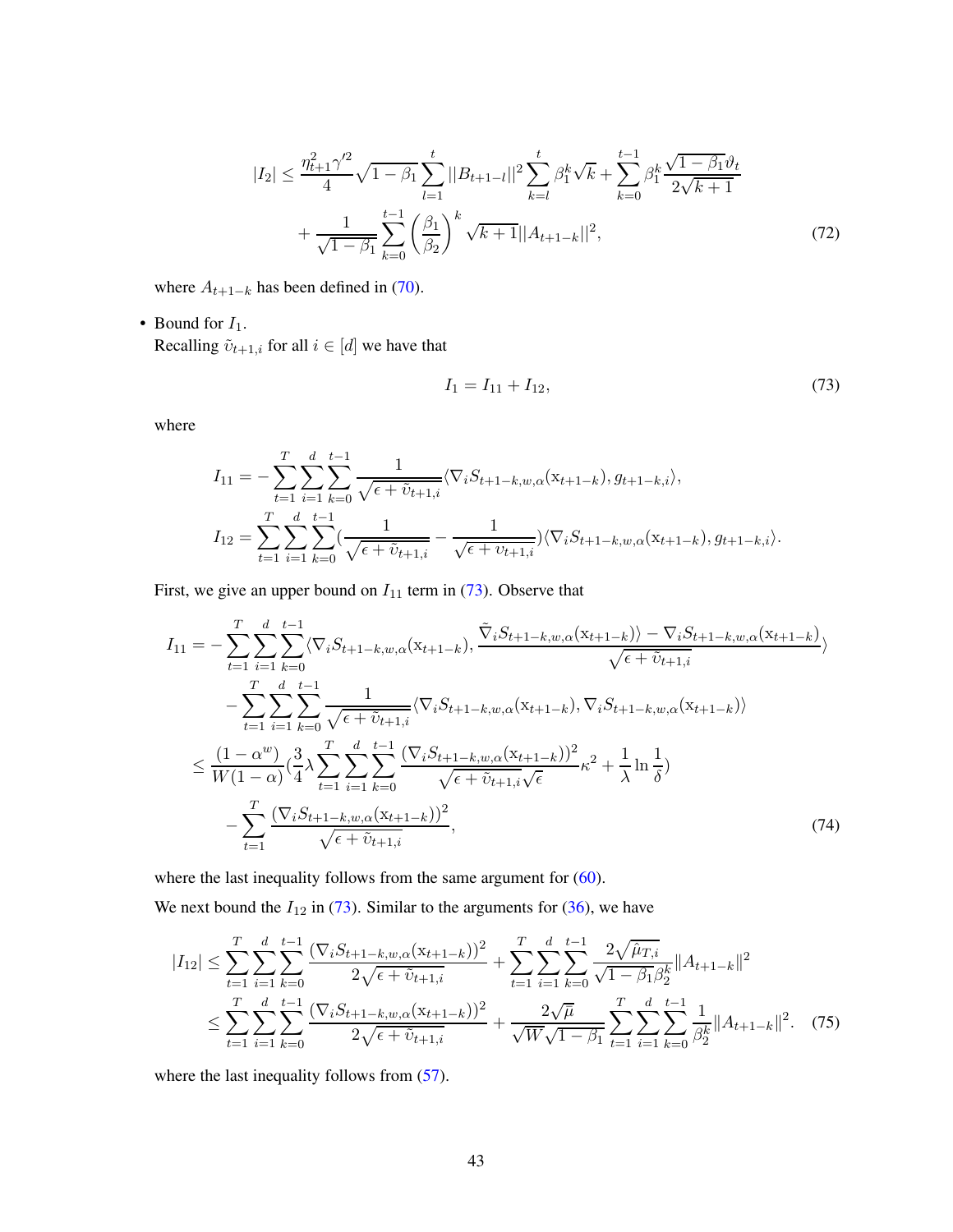Therefore, substituting [\(74\)](#page-42-1) and [\(75\)](#page-42-2) into [\(73\)](#page-42-0) and setting  $\lambda = \frac{W(1-\alpha)\sqrt{\epsilon}\beta_1^k}{3(1-\alpha^w)\kappa^2}$ , we then obtain

$$
\sum_{t=1}^{T} I_1 \leq -\sum_{t=1}^{T} \sum_{k=0}^{t-1} \sum_{i=1}^{d} \beta_1^k \frac{(\nabla_i S_{t+1-k,w,\alpha}(x_{t+1-k}))^2}{2\sqrt{\epsilon + \tilde{v}_{t+1,i}}} \n+ \frac{2\sqrt{\mu}}{\sqrt{W}\sqrt{1-\beta_1}} \sum_{t=1}^{T} \sum_{k=0}^{t-1} \left(\frac{\beta_1}{\beta_2}\right)^k \|A_{t+1-k}\|^2 \n+ \frac{1}{4} \sum_{t=1}^{T} \sum_{i=1}^{d} \sum_{k=0}^{t-1} \beta_1^k \frac{(\nabla_i S_{t+1-k,w,\alpha}(x_{t+1-k}))^2}{\sqrt{\epsilon + \tilde{v}_{t+1,i}}} + \frac{3(1-\alpha^w)^2 \kappa^2}{W^2 \beta_1^k (1-\alpha)^2 \sqrt{\epsilon}} \ln \frac{1}{\delta}.
$$
\n(76)

Finally, injecting [\(76\)](#page-43-0) and [\(72\)](#page-42-3) into [\(71\)](#page-41-1) gives the desired result.

<span id="page-43-0"></span>
$$
\Box
$$

#### PROOF OF THEOREM [4](#page-10-0)

Theorem. *(*ADAM*) Suppose Assumptions [1,](#page-5-1) [3](#page-6-1) and [4](#page-9-2) hold. Let* DTS-A<sup>G</sup> *be the algorithm* A *in Algorithm [1](#page-3-0) with parameters*  $\eta_{t+1} = \eta (1 - \beta_1) \sqrt{\sum_{j=0}^t \beta_2^j}$  *with*  $0 < \beta_2 < 1$ ,  $\eta > 0$ ,  $0 < \beta_1 < \beta_2$ , and  $\alpha \to 1^-$ . *Furthermore, let*  $\sqrt{\sum_{r=0}^{t} \beta_r^r} \ge \frac{5}{\sqrt{1-\beta_2}}$  *for some*  $\varsigma > 0$  *and*  $t \in [T]$ *. Then, for any*  $\delta \in (0,1)$  *and*  $S_{t,w,\alpha}(\mathbf{x}_t)$ *in* [\(3\)](#page-6-2), with probability at least  $1 - \delta$ , the iterates  $x_t$  satisfy the following bound

$$
\sum_{t=1}^T \|\nabla S_{t,w,\alpha}(\mathbf{x}_t)\|^2 \le \frac{4\sqrt{1-\beta_2}C}{\varsigma \eta (1-\beta_1)} \Big(\sqrt{\epsilon} + \sqrt{\frac{2\zeta}{W}}\Big) + \frac{48(1-\beta_2)C^2}{W\varsigma^2 \eta^2 (1-\beta_1)^2}.
$$

*Here,*

$$
C \triangleq \varpi_1 + \varpi_2 \left( d \ln \left( 1 + \frac{2(\zeta + L^2)}{d\epsilon (1 - \beta_2)} \right) - T \ln(\beta_2) \right) + \varpi_3,
$$

*where*

$$
\varpi_1 \triangleq \frac{4DT}{W} + \frac{8T\eta(1-\beta_1)L'^2}{\beta_1\sqrt{(1-\beta_2)W^2}}, \qquad \zeta \triangleq \kappa^2 \ln \frac{e}{\delta},
$$
  

$$
\varpi_2 \triangleq \frac{d\eta^2(1-\beta_1)\gamma'}{2(1-\beta_2)(1-\beta_1/\beta_2)} + \frac{d\eta^3\gamma'^2\beta_1}{(1-\beta_1/\beta_2)(1-\beta_2)^{3/2}} + \frac{2d\eta(1+\frac{\sqrt{\zeta}}{\sqrt{W}})\sqrt{1-\beta_1}}{(1-\beta_1/\beta_2)^{3/2}\sqrt{1-\beta_2}} + \frac{2\eta^3(1-\beta_1)^2\gamma'^2}{\beta_1(1-\beta_2)^{3/2}(1-\beta_1/\beta_2)},
$$
  

$$
\varpi_3 \triangleq \frac{3\eta(1-\beta_1)\kappa^2}{W^2\beta_1^T\sqrt{1-\beta_2}\sqrt{\epsilon}} \ln \frac{1}{\delta}.
$$

*Proof.* The proof follows along similar lines as Theorem [2](#page-8-0) with some important differences. By the  $\gamma'$ smoothness of  $\ell_t$  functions,  $S_t$  is  $\gamma'$ -smooth as well. Hence, we have

$$
S_{t,w,\alpha}(\mathbf{x}_{t+1}) - S_{t,w,\alpha}(\mathbf{x}_t) \le -\eta_{t+1} \langle \nabla S_{t,w,\alpha}(\mathbf{x}_t), \frac{\mathbf{m}_{t+1}}{\sqrt{\epsilon + \mathbf{v}_{t+1}}} \rangle + \frac{\eta_{t+1}^2 \gamma'}{2} || \frac{\mathbf{m}_{t+1}}{\sqrt{\epsilon + \mathbf{v}_{t+1}}} ||^2.
$$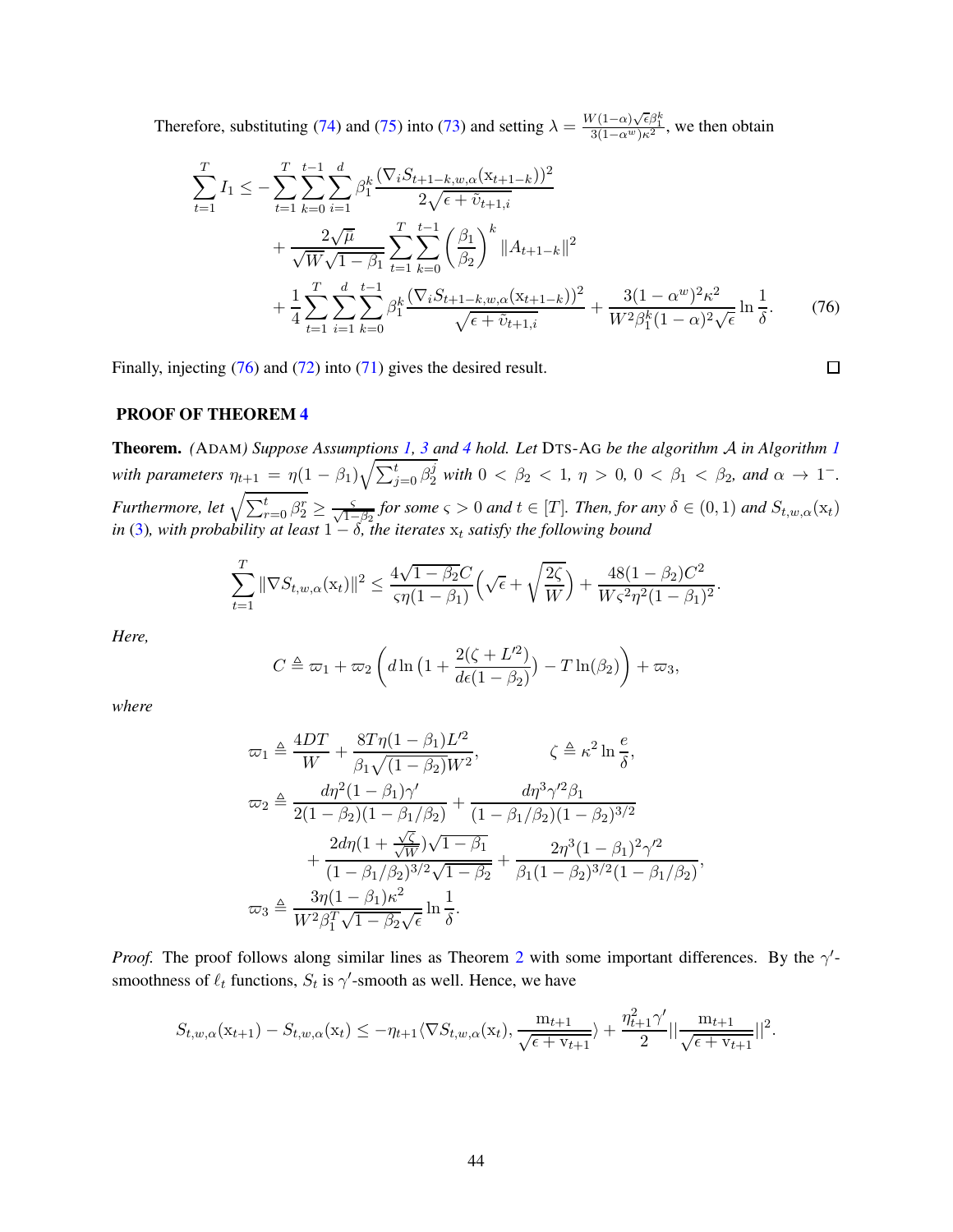Then, Summing over  $t = 1$  to T and using Lemma [7](#page-10-2) gives,

$$
\sum_{t=1}^{T} \left( S_{t,w,\alpha}(\mathbf{x}_{t+1}) - S_{t,w,\alpha}(\mathbf{x}_{t}) \right) \leq - \sum_{i=1}^{d} \sum_{t=1}^{T} \sum_{k=0}^{t-1} \eta_{t+1} \beta_{1}^{k} \frac{(\nabla_{i} S_{t+1-k,w,\alpha}(\mathbf{x}_{t+1-k}))^{2}}{4\sqrt{\epsilon + \tilde{v}_{t+1,i}}}
$$
\n
$$
+ \sum_{t=1}^{T} \sum_{k=0}^{t-1} \frac{\eta_{t+1}}{\sqrt{1-\beta_{1}}} \left( \frac{\beta_{1}}{\beta_{2}} \right)^{k} \left( \sqrt{k+1} + \frac{2\sqrt{\mu}}{\sqrt{W}} \right) ||A_{t+1-k}||^{2}
$$
\n
$$
+ \sum_{t=1}^{T} \frac{\eta_{t+1}^{3} \gamma_{2}^{2}}{4} \sqrt{1-\beta_{1}} \sum_{l=1}^{t} ||B_{t+1-l}||^{2} \sum_{k=l}^{t} \beta_{1}^{k} \sqrt{k} + \sum_{t=1}^{T} \sum_{k=0}^{t-1} \eta_{t+1} \beta_{1}^{k} \frac{\sqrt{1-\beta_{1}} \vartheta_{t}}{2\sqrt{k+1}}
$$
\n
$$
+ \frac{3(1-\alpha^{w})^{2} \kappa_{1}^{2} \eta_{t+1}}{\beta_{1}^{k} W^{2} (1-\alpha)^{2} \sqrt{\epsilon}} \ln \frac{1}{\delta} + \sum_{t=1}^{T} \frac{\eta_{t+1}^{2} \gamma_{1}^{2}}{2} ||B_{t+1}||^{2}, \tag{77}
$$

where  $A_t$ ,  $B_t$ , and  $\vartheta_t$  are defined as in [\(70\)](#page-41-0),  $\bar{\mu} = \kappa^2 \ln \frac{A_t}{\sigma^2}$  $\exp\left(\frac{w\sum_{r=0}^{w-1}\alpha^{2r}}{w^2}\right)$  $W^2$  $\setminus$  $\frac{W^2}{\delta}$ , and  $\tilde{v}_{t+1,i} \triangleq \frac{1}{W}$  $\frac{1}{W}(\beta_2 v_{t,i} +$  $(\nabla_i S_{t,w,\alpha}(\mathbf{x}_t))^2$  +  $\hat{\mu}_{T,i}, \hat{\mu}_{T,i} \triangleq \frac{1}{W}$ W  $(\tilde{\nabla}_i S_{T,w,\alpha}(\mathbf{x}_T) - \nabla_i S_{T,w,\alpha}(\mathbf{x}_T))^2$ . Hence, rearranging the above inequality, and using the fact that  $\eta_{t+1}$  is non-decreasing, we obtain:

$$
\sum_{t=1}^{T} \sum_{i=1}^{d} \sum_{k=0}^{t-1} \eta_{t+1} \beta_{1}^{k} \frac{(\nabla_{i} S_{t+1-k,w,\alpha}(x_{t+1-k}))^{2}}{4\sqrt{\epsilon + \tilde{v}_{t+1,i}}} \leq \sum_{t=1}^{T} (S_{t,w,\alpha}(x_{t}) - S_{t,w,\alpha}(x_{t+1}))
$$
\n
$$
+ \underbrace{\frac{\eta_{T+1}}{\sqrt{1-\beta_{1}}} \sum_{t=1}^{T} \sum_{k=0}^{t-1} \left(\frac{\beta_{1}}{\beta_{2}}\right)^{k} \left(\sqrt{k+1} + \frac{2\sqrt{\mu}}{\sqrt{W}}\right) ||A_{t+1-k}||^{2} + \frac{\eta_{T+1}^{2}\gamma'}{2} \sum_{t=1}^{T} ||B_{t+1}||^{2}}_{I_{3}}
$$
\n
$$
+ \underbrace{\frac{\eta_{T+1}}{\sqrt{1-\beta_{1}}} \sum_{k=0}^{T} \beta_{1}^{k} \frac{\sqrt{1-\beta_{1}}\vartheta_{t}}{2\sqrt{k+1}}}_{I_{4}} + \underbrace{\frac{\eta_{T+1}^{3}\gamma'^{2}}{4} \sqrt{1-\beta_{1}} \sum_{t=1}^{T} \sum_{l=1}^{t} ||B_{t+1-l}||^{2} \sum_{k=l}^{t} \beta_{1}^{k} \sqrt{k}}_{I_{5}}
$$
\n
$$
+ \eta_{T+1} \frac{3(1-\alpha^{w})^{2}\kappa^{2}}{\beta_{1}^{k}W^{2}(1-\alpha)^{2}\sqrt{\epsilon}} \ln \frac{1}{\delta}.
$$
\n(78)

Along the same lines of proof of Theorem [2,](#page-8-0) i.e. from  $(40a)-(40e)$  $(40a)-(40e)$  $(40a)-(40e)$  we get that

<span id="page-44-1"></span><span id="page-44-0"></span>
$$
I_1 \le \frac{2D(1-\alpha^w)T}{W(1-\alpha)} + \frac{D(1+\alpha^{w-1})T}{W} + \frac{D(1-\alpha^{w-1})(1+\alpha)T}{W(1-\alpha)},
$$
\n(79a)

$$
I_2 \le \frac{2\eta_{T+1}(1+\frac{\sqrt{\mu}}{\sqrt{W}})}{\sqrt{1-\beta_1}(1-\beta_1/\beta_2)^{3/2}} \sum_{i=1}^d \Big( \ln\big(1+\frac{\sum_{t=1}^T \beta_2^{T-t} (\tilde{\nabla}_i S_{t,w,\alpha}(\mathbf{x}_t))^2}{\epsilon}\big) - T \ln(\beta_2) \Big),\tag{79b}
$$

$$
I_3 \le \frac{\eta_{T+1}^2 \gamma'}{2(1-\beta_1)(1-\beta_1/\beta_2)} \sum_{i=1}^d \left( \ln\left(1 + \frac{\sum_{t=1}^T \beta_2^{T-t} (\tilde{\nabla}_i S_{t,w,\alpha}(\mathbf{x}_t))^2}{\epsilon} \right) - T \ln(\beta_2) \right),\tag{79c}
$$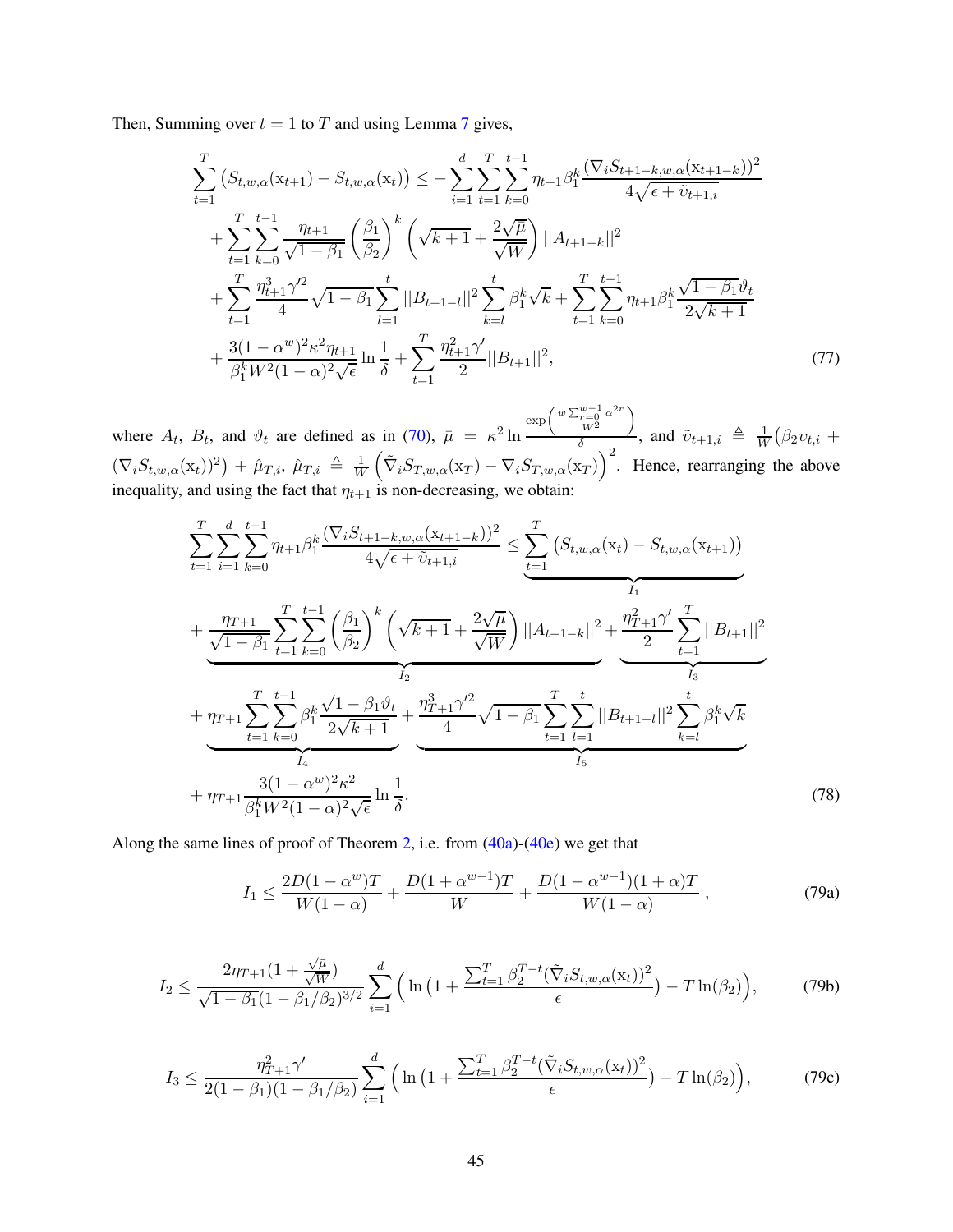<span id="page-45-0"></span>
$$
I_4 \leq \frac{T\eta_{T+1}8L^2}{\beta_1W^2} + \frac{2\eta_{T+1}^3(1-\alpha^{w-2})^2\gamma^2}{\beta_1W^2(1-\alpha)^2(1-\beta_1)(1-\beta_1/\beta_2)}\n\sum_{i=1}^d \left(\ln\left(1+\frac{\sum_{t=1}^T \beta_2^{T-t}(\tilde{\nabla}_i S_{t,w,\alpha}(\mathbf{x}_t))^2}{\epsilon}\right) - T\ln(\beta_2)\right),
$$
\n(79d)

$$
I_5 \le \frac{\eta_{T+1}^3 \gamma'^2 \beta_1}{(1-\beta_1)^3 (1-\beta_1/\beta_2)} \sum_{i=1}^d \left( \ln \left( 1 + \frac{\sum_{t=1}^T \beta_2^{T-t} (\tilde{\nabla}_i S_{t,w,\alpha}(\mathbf{x}_t))^2}{\epsilon} \right) - T \ln(\beta_2) \right). \tag{79e}
$$

Moreover, we have

$$
\sum_{i=1}^{d} \ln \left( 1 + \frac{\sum_{t=1}^{T} \beta_{2}^{T-t} (\tilde{\nabla}_{i} S_{t,w,\alpha}(\mathbf{x}_{t}))^{2}}{\epsilon} \right) \stackrel{(i)}{\leq} d \ln \left( \frac{1}{d} \sum_{i=1}^{d} \left( 1 + \frac{\sum_{t=1}^{T} \beta_{2}^{T-t} (\tilde{\nabla}_{i} S_{t,w,\alpha}(\mathbf{x}_{t}))^{2}}{\epsilon} \right) \right)
$$
\n
$$
= d \ln \left( 1 + \frac{\sum_{t=1}^{T} \beta_{2}^{T-t} \sum_{i=1}^{d} (\tilde{\nabla}_{i} S_{t,w,\alpha}(\mathbf{x}_{t}))^{2}}{d \epsilon} \right)
$$
\n
$$
\stackrel{(ii)}{\leq} d \ln \left( 1 + \frac{2 \sum_{t=1}^{T} \beta_{2}^{T-t} ||\tilde{\nabla} S_{t,w,\alpha}(\mathbf{x}_{t}) - \nabla S_{t,w,\alpha}(\mathbf{x}_{t}) ||^{2} + 2 \sum_{t=1}^{T} \beta_{2}^{T-t} ||\nabla S_{t,w,\alpha}(\mathbf{x}_{t}) ||^{2}}{d \epsilon} \right)
$$
\n
$$
\stackrel{(iii)}{\leq} d \ln \left( 1 + \frac{2(\bar{\mu} + L'^{2})}{d \epsilon (1 - \beta_{2})} \right),
$$
\n
$$
(80)
$$

where (i) is due to the convex inequality  $\frac{1}{d} \sum_{i=1}^{d} \ln(a_i) \leq \ln(\frac{1}{d} \sum_{i=1}^{d} a_i)$ , (ii) follows from  $||a + b||^2 \leq$  $2||a||^2 + 2||b||^2$ , (iii) follows from Lemmas [1](#page-6-3) and [5\(](#page-9-3)b).

Substituting [\(79a\)](#page-44-0)-[\(79e\)](#page-45-0) into [\(78\)](#page-44-1) and using [\(80\)](#page-45-1) as well as the fact that  $\eta_{T+1} \le \eta \frac{1-\beta_1}{\sqrt{1-\beta}}$  $\frac{-\beta_1}{1-\beta_2}$ , we obtain

<span id="page-45-1"></span>
$$
\sum_{t=1}^{T} \eta_{t+1} \sum_{i=1}^{d} \sum_{k=0}^{t-1} \beta_{1}^{k} \frac{(\nabla_{i} S_{t+1-k,w,\alpha}(\mathbf{x}_{t+1-k}))^{2}}{4\sqrt{\epsilon + \tilde{v}_{t+1,i}}} \leq \nu + u \left( d \ln \left( 1 + \frac{2(\bar{\mu} + L^{2})}{d\epsilon (1 - \beta_{2})} \right) - T \ln(\beta_{2}) \right) + \frac{3\eta (1 - \beta_{1})(1 - \alpha^{w})^{2} \kappa^{2}}{\beta_{1}^{T} W^{2} \sqrt{1 - \beta_{2}} (1 - \alpha)^{2} \sqrt{\epsilon}} \ln \frac{1}{\delta} \triangleq C,
$$
\n(81)

where

<span id="page-45-2"></span>
$$
\nu \triangleq \frac{2D(1-\alpha^{w})T}{W(1-\alpha)} + \frac{D(1+\alpha^{w-1})T}{W} + \frac{D(1-\alpha^{w-1})(1+\alpha)T}{W(1-\alpha)} + \frac{T\eta(1-\beta_{1})8L^2}{\sqrt{1-\beta_{2}\beta_{1}W^2}} + \frac{3\eta(1-\beta_{1})(1-\alpha^{w})^{2}\kappa^{2}}{\beta_{1}^{T}W^{2}\sqrt{1-\beta_{2}}(1-\alpha)^{2}\sqrt{\epsilon}}\ln\frac{1}{\delta},
$$
\n
$$
u \triangleq \frac{d\eta^{2}(1-\beta_{1})\gamma'}{2(1-\beta_{2})(1-\beta_{1}/\beta_{2})} + \frac{d\eta^{3}\gamma'^{2}\beta_{1}}{(1-\beta_{1}/\beta_{2})(1-\beta_{2})^{3/2}}
$$
\n(82)

<span id="page-45-4"></span><span id="page-45-3"></span>
$$
+\frac{2d\eta\left(1+\frac{\sqrt{\mu}}{\sqrt{W}}\right)\sqrt{1-\beta_1}}{(1-\beta_1/\beta_2)^{3/2}\sqrt{1-\beta_2}}+\frac{2\eta^3(1-\beta_1)^2(1-\alpha^{w-2})^2\gamma'^2}{\beta_1W^2(1-\alpha)^2(1-\beta_2)^{3/2}(1-\beta_1/\beta_2)}.
$$
(83)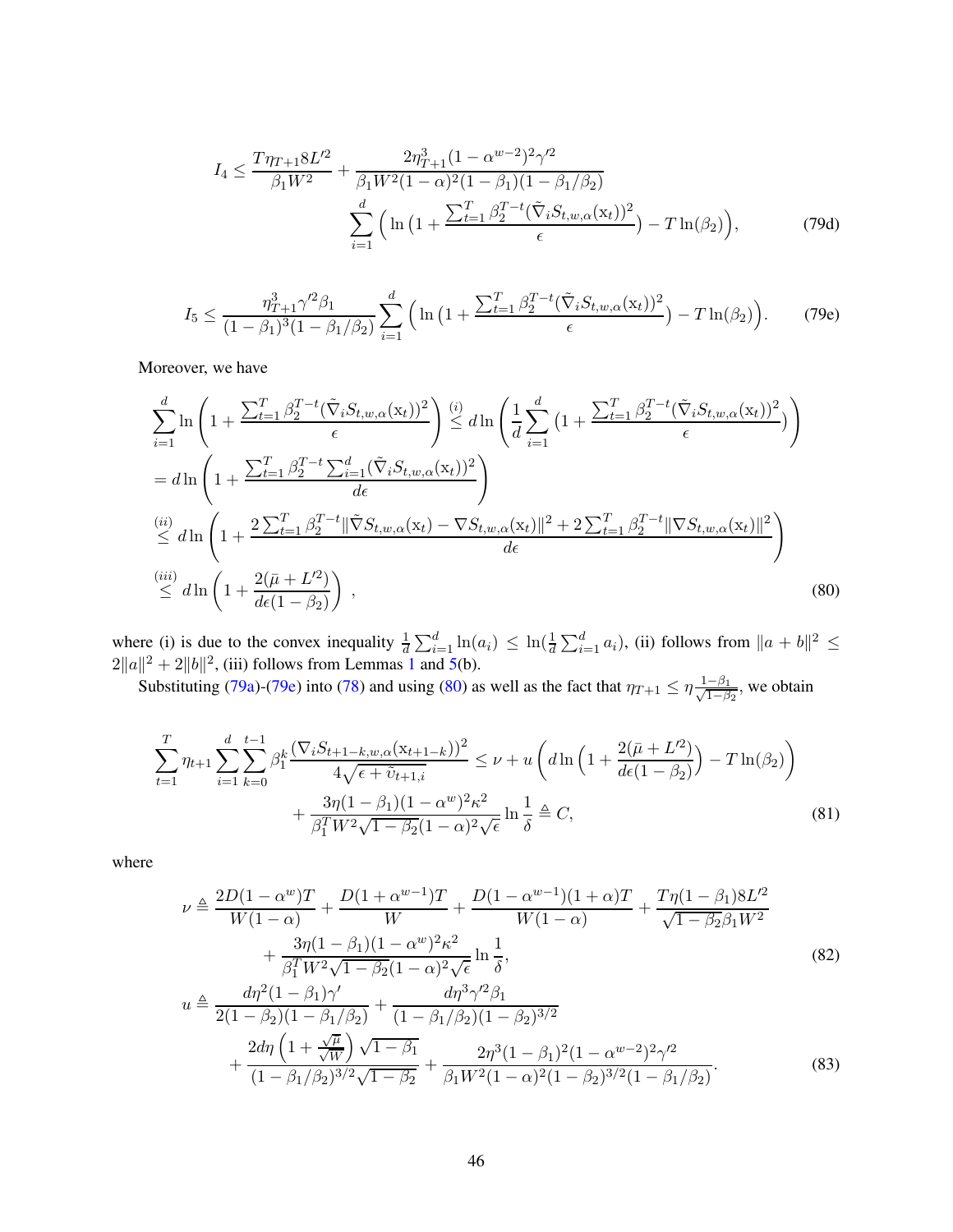Now, recalling that  $v_{t+1} = \beta_2 v_t + (\tilde{\nabla} S_{t,w,\alpha}(x_t))^2 = \sum_{l=1}^t \beta_2^{t-l} (\tilde{\nabla} S_{l,w,\alpha}(x_l))^2$ ,  $v_1 = 0$  and using the bound  $||a + b||^2 \le 2||a||^2 + 2||b||^2$  yields that with probability at least  $1 - \delta$ ,

$$
\beta_{2} \sum_{i=1}^{d} \upsilon_{T,i} + \sum_{i=1}^{d} (\nabla_{i} S_{T,w,\alpha}(x_{T}))^{2} + \sum_{i=1}^{d} (\tilde{\nabla}_{i} S_{T,w,\alpha}(x_{T}) - \nabla_{i} S_{T,w,\alpha}(x_{T}))^{2}
$$
\n
$$
= \sum_{i=1}^{d} \sum_{t=1}^{T-1} \beta_{2}^{T-t} (\tilde{\nabla}_{i} S_{t,w,\alpha}(x_{t}))^{2} + \sum_{i=1}^{d} (\nabla_{i} S_{T,w,\alpha}(x_{T}))^{2} + \sum_{i=1}^{d} (\tilde{\nabla}_{i} S_{T,w,\alpha}(x_{T}) - \nabla_{i} S_{T,w,\alpha}(x_{T}))^{2}
$$
\n
$$
\leq 2 \sum_{i=1}^{d} \sum_{t=1}^{T-1} \beta_{2}^{T-t} (\tilde{\nabla}_{i} S_{t,w,\alpha}(x_{t}) - \nabla_{i} S_{t,w,\alpha}(x_{t}))^{2} + 2 \sum_{i=1}^{d} \sum_{t=1}^{T-1} \beta_{2}^{T-t} (\nabla_{i} S_{t,w,\alpha}(x_{t}))^{2}
$$
\n
$$
+ 2 \sum_{i=1}^{d} (\nabla_{i} S_{T,w,\alpha}(x_{T}))^{2} + 2 \sum_{i=1}^{d} (\tilde{\nabla}_{i} S_{T,w,\alpha}(x_{T}) - \nabla_{i} S_{T,w,\alpha}(x_{T}))^{2}
$$
\n
$$
\leq 2 \sum_{t=1}^{T} \sum_{i=1}^{d} (\tilde{\nabla}_{i} S_{t,w,\alpha}(x_{t}) - \nabla_{i} S_{t,w,\alpha}(x_{t}))^{2} + 2 \sum_{i=1}^{d} \sum_{t=1}^{T} (\nabla_{i} S_{t,w,\alpha}(x_{t}))^{2} \leq 2T\bar{\mu} + 2Z,
$$
\n(84)

<span id="page-46-0"></span>where  $Z \triangleq \sum_{t=1}^{T} ||\nabla S_{t,w,\alpha}(\mathbf{x}_t)||^2$ ,  $\bar{\mu} = \kappa^2 \ln \frac{|\mathbf{x}_t|^2}{2}$  $\exp\left(\frac{w\sum_{r=0}^{w-1}\alpha^{2r}}{w^2}\right)$  $W^2$  $\lambda$  $\frac{a}{\delta}$ , and the last inequality follows from Lemma [5\(](#page-9-3)b). Using [\(84\)](#page-46-0), definition of  $\tilde{v}_{t+1,i}$ , and  $\eta_{t+1} = \eta(1-\beta_1)\sqrt{\sum_{r=0}^t \beta_2^r}$ , with probability at least  $1-\delta$ , we obtain

$$
\sum_{t=1}^{T} \eta_{t+1} \sum_{i=1}^{d} \frac{\sum_{k=0}^{t-1} \beta_{1}^{k} (\nabla_{i} S_{t+1-k,w,\alpha}(x_{t+1-k}))^{2}}{4 \sqrt{\epsilon + \tilde{v}_{t+1,i}}}
$$
\n
$$
= \eta \sum_{t=1}^{T} \sqrt{\sum_{r=0}^{t} \beta_{2}^{r}} \sum_{i=1}^{d} \frac{\sum_{k=0}^{t-1} (1-\beta_{1}) \beta_{1}^{k} (\nabla_{i} S_{t+1-k,w,\alpha}(x_{t+1-k}))^{2}}{4 \sqrt{\epsilon + \frac{1}{W} (\beta_{2} v_{t,i} + (\nabla_{i} S_{t,w,\alpha}(x_{t}))^{2}) + \hat{\mu}_{T,i}}}
$$
\n
$$
\geq \eta \sum_{t=1}^{T} \sqrt{\sum_{r=0}^{t} \beta_{2}^{r}} \sum_{i=1}^{d} \frac{\sum_{k=0}^{t-1} (1-\beta_{1}) \beta_{1}^{k} (\nabla_{i} S_{t+1-k,w,\alpha}(x_{t+1-k}))^{2}}{\sqrt{1-\beta_{2}} \sum_{t=1}^{t} \sum_{i=1}^{d} \frac{\sum_{k=0}^{t-1} (1-\beta_{1}) \beta_{1}^{k} (\nabla_{i} S_{t+1-k,w,\alpha}(x_{t+1-k}))^{2}}{\sqrt{1-\beta_{2}} \sum_{t=1}^{r} \sum_{i=1}^{d} \frac{\sum_{k=0}^{t-1} (1-\beta_{1}) \beta_{1}^{k} (\nabla_{i} S_{t+1-k,w,\alpha}(x_{t+1-k}))^{2}}{\sqrt{1-\beta_{2}} \sqrt{\epsilon + \frac{1}{W} (\beta_{2} \sum_{i=1}^{d} v_{T,i} + \sum_{i=1}^{d} (\nabla_{i} S_{T,w,\alpha}(x_{T}))^{2} + \sum_{t=1}^{T} \sum_{i=1}^{d} (\nabla_{i} S_{t,w,\alpha}(x_{t}))^{2}) + \hat{\mu}_{T,i}}}
$$
\n
$$
\geq \frac{\zeta \eta (1-\beta_{1}) \sum_{j=1}^{T} \sum_{i=1}^{d} (\nabla_{i} S_{j,w,\alpha}(x_{j}))^{2}}{4 \sqrt{1-\beta_{2}} \sqrt{\epsilon + \frac{1}{W} (\beta_{2} \sum_{
$$

<span id="page-46-1"></span>where (i) is obtained by using our assumption that  $\sqrt{\sum_{r=0}^{t} \beta_2^r} \ge \frac{\varsigma}{\sqrt{1-\beta_2}}$ , (ii) is derived by following the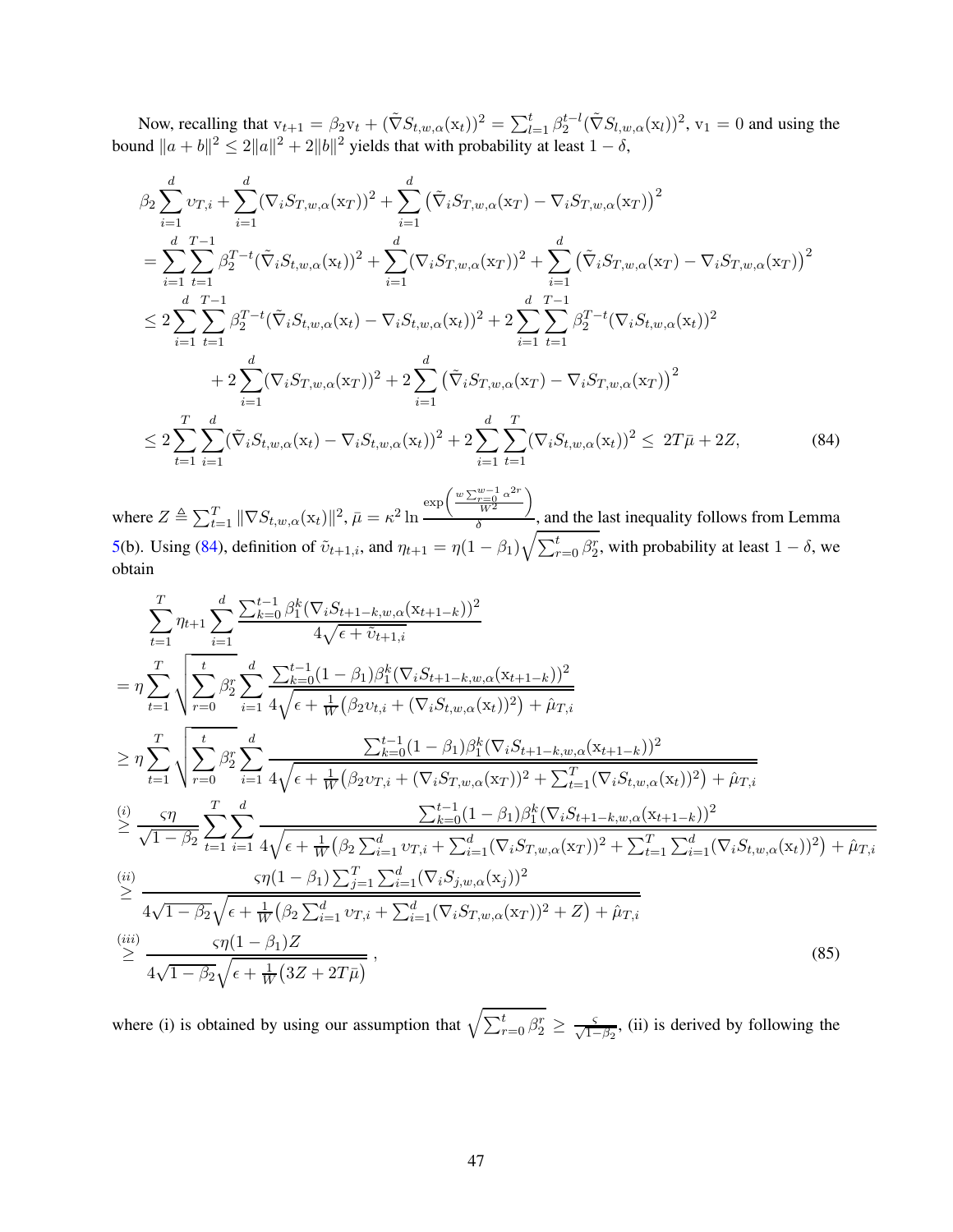arguments in [\(49\)](#page-31-0) that by changing of index  $j = t + 1 - k$ , for all  $i \in [d]$  we have

$$
\sum_{t=1}^T \sum_{k=0}^{t-1} (1 - \beta_1) \beta_1^k (\nabla_i S_{t+1-k, w, \alpha} (x_{t+1-k}))^2 \ge (1 - \beta_1) \sum_{j=1}^T (\nabla_i S_{j, w, \alpha} (x_j))^2.
$$

The (iii) follows from  $(84)$ .

Considering equations [\(81\)](#page-45-2) and [\(85\)](#page-46-1), we then observe that with probability at least  $1 - \delta$ ,

<span id="page-47-2"></span>
$$
\frac{\varsigma\eta(1-\beta_1)Z}{4\sqrt{1-\beta_2}\sqrt{\epsilon+\frac{1}{W}(3Z+2T\bar{\mu})}}\leq C.
$$

In view of Lemma [11,](#page-49-1) we get

$$
\sum_{t=1}^{T} \|\nabla S_{t,w,\alpha}(\mathbf{x}_t)\|^2 \le \frac{4\sqrt{1-\beta_2}C}{\varsigma \eta (1-\beta_1)} \left(\sqrt{\epsilon} + \sqrt{\frac{2T\bar{\mu}}{W}}\right) + \frac{48(1-\beta_2)C^2}{W\varsigma^2 \eta^2 (1-\beta_1)^2}.
$$
\n(86)

Here,  $C \triangleq \nu + u \left( d \ln \left( 1 + \frac{2 (\bar{\mu} + L'^2)}{d \epsilon (1 - \beta_0)} \right) \right)$  $\frac{2(\bar{\mu}+L^{\prime 2})}{d\epsilon(1-\beta_2)}-T\ln(\beta_2)\Big)+y,$  and

$$
\bar{\mu} \triangleq \kappa^2 \ln \frac{\exp\left(\frac{w \sum_{r=0}^{w-1} \alpha^{2r}}{W^2}\right)}{\delta}, \qquad y \triangleq \frac{3\eta (1-\beta_1)(1-\alpha^w)^2 \kappa^2}{\beta_1^T \sqrt{1-\beta_2} W^2 (1-\alpha)^2 \sqrt{\epsilon}} \ln \frac{1}{\delta},
$$

where  $\nu$  and  $u$  are defined in [\(82\)](#page-45-3) and [\(83\)](#page-45-4), respectively. Further, we can decompose

<span id="page-47-1"></span>
$$
\nu = \nu_1 + \frac{T\eta(1 - \beta_1)8L^2}{\sqrt{1 - \beta_2}\beta_1 W^2},\tag{87}
$$

where

$$
\nu_1 = \frac{2D(1 - \alpha^w)T}{W(1 - \alpha)} + \frac{D(1 + \alpha^{w-1})T}{W} + \frac{D(1 - \alpha^{w-1})(1 + \alpha)T}{W(1 - \alpha)}.
$$

Now use a similar argument as in equation [\(24\)](#page-20-0) in the term  $\nu_1$  to have

<span id="page-47-0"></span>
$$
\nu_1 \le \frac{4DT}{W} \left( \frac{2 - \alpha^w + \alpha^{w-1}}{1 - \alpha} \right). \tag{88}
$$

Then plugging [\(88\)](#page-47-0) into [\(87\)](#page-47-1) yields

$$
\nu \le \frac{4DT}{W} \Big( \frac{2 - \alpha^w + \alpha^{w-1}}{1 - \alpha} \Big) + \frac{T\eta (1 - \beta_1) 8L'^2}{\sqrt{1 - \beta_2} \beta_1 W^2}.
$$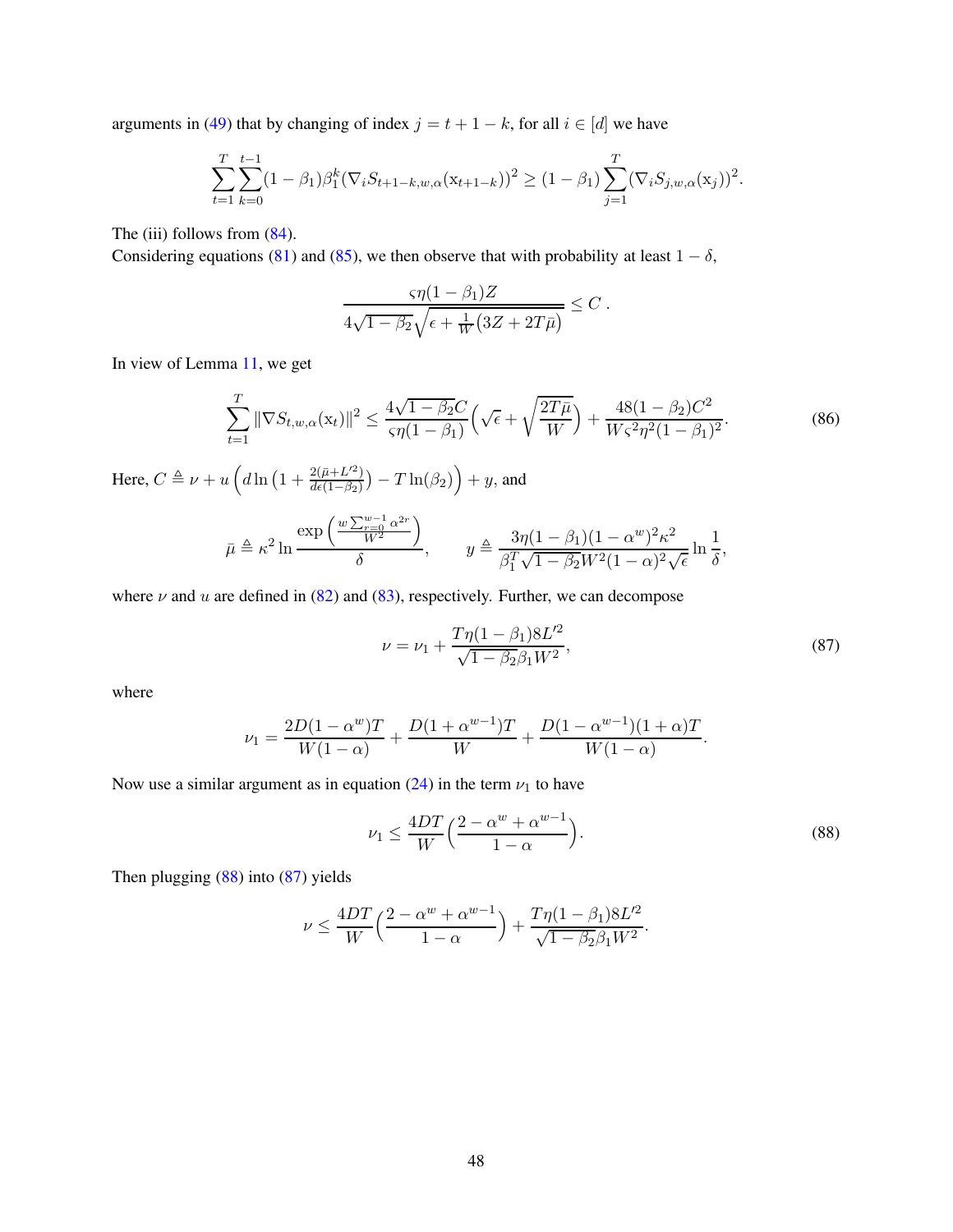As  $\alpha \to 1^-$ , we get

<span id="page-48-0"></span>
$$
\nu \leq \frac{4DT}{W} + \frac{T\eta(1-\beta_1)8L^2}{\sqrt{1-\beta_2}\beta_1 W^2} \triangleq \varpi_1,
$$
\n
$$
\bar{\mu}^{\alpha} \stackrel{d}{=} \kappa^2 \ln \frac{e}{\delta} \stackrel{\Delta}{=} \zeta,
$$
\n
$$
u^{\alpha} \stackrel{d}{=} \frac{d\eta^2(1-\beta_1)\gamma'}{2(1-\beta_2)(1-\beta_1/\beta_2)} + \frac{d\eta^3\gamma'^2\beta_1}{(1-\beta_1/\beta_2)(1-\beta_2)^{3/2}} + \frac{2d\eta\left(1+\frac{\sqrt{\zeta}}{\sqrt{W}}\right)\sqrt{1-\beta_1}}{(1-\beta_1/\beta_2)^{3/2}\sqrt{1-\beta_2}} + \frac{2\eta^3(1-\beta_1)^2\gamma'^2}{\beta_1(1-\beta_2)^{3/2}(1-\beta_1/\beta_2)} \triangleq \varpi_2,
$$
\n
$$
y^{\alpha} \stackrel{d}{=} \frac{3\eta(1-\beta_1)\kappa^2}{\beta_1^T\sqrt{1-\beta_2}\sqrt{\epsilon}} \ln \frac{1}{\delta} \triangleq \varpi_3.
$$
\n(89)

 $\Box$ 

The desired result then follows by inserting [\(89\)](#page-48-0) to [\(86\)](#page-47-2).

## PROOF OF COROLLARY [4](#page-11-2)

**Corollary.** *Under the same conditions stated in Theorem [4,](#page-10-0) using*  $\beta_2 = 1 - 1/T$ ,  $\eta = \eta_1/\sqrt{T}$ ,  $\beta_1/\beta_2 \approx \beta_1$ ,  $w \in \Theta(T)$ , and  $\alpha \to 1^-$  yields a regret bound of order

$$
\sum_{t=1}^T \|\nabla S_{t,w,\alpha}(\mathbf{x}_t)\|^2 \le \mathcal{O}(\ln T).
$$

*Proof.* By Theorem [4,](#page-10-0) we have

$$
\sum_{t=1}^T \|\nabla S_{t,w,\alpha}(\mathbf{x}_t)\|^2 \le \frac{4\sqrt{1-\beta_2}C}{\varsigma \eta (1-\beta_1)} \Big(\sqrt{\epsilon} + \sqrt{\frac{2\zeta T}{W}}\Big) + \frac{48(1-\beta_2)C^2}{W\varsigma^2 \eta^2 (1-\beta_1)^2} \triangleq I_1 + I_2 + I_3,
$$

where  $C \triangleq \varpi_1 + \varpi_2 \left( d \ln \left( 1 + \frac{2(\zeta + L'^2)}{d\epsilon (1 - \beta_2)} \right) \right)$  $\frac{2(\zeta+L^{2})}{d\epsilon(1-\beta_2)}$   $- T \ln(\beta_2)$   $+ \infty_3$ ,  $\zeta \triangleq \kappa^2 \ln \frac{e}{\delta}$ ,  $\varpi_1$ ,  $\varpi_2$  and  $\varpi_3$  are defined as in [\(8\)](#page-11-3), [\(9\)](#page-11-4) and [\(10\)](#page-11-5), respectively. Recall that  $W \triangleq \sum_{r=0}^{w-1} \alpha^r$ . As  $\alpha \to 1^-$  and  $w \in \Theta(T)$ , we get the following equalities:

$$
\varpi_1 = \frac{4DT}{W} + \frac{8T\eta_1(1-\beta_1)L'^2}{\beta_1W^2} = \mathcal{O}(1+\frac{1}{T}),
$$
  
\n
$$
\varpi_2 \approx \frac{d\eta_1^2\gamma'}{2} + \frac{d\eta_1^3\gamma'^2\beta_1}{(1-\beta_1)} + \frac{2d\eta_1(1+\sqrt{\frac{\kappa^2\ln\frac{e}{\delta}}{W}})}{(1-\beta_1)} + \frac{2\eta_1^3(1-\beta_1)\gamma'^2}{\beta_1} = \mathcal{O}(1+\frac{1}{\sqrt{T}}),
$$
  
\n
$$
\varpi_3 = \frac{3\eta_1(1-\beta_1)\kappa^2}{W^2\beta_1^T\sqrt{\epsilon}}\ln\frac{1}{\delta} = \mathcal{O}(\frac{1}{T^2}),
$$
  
\n
$$
C = \varpi_1 + \varpi_2\left(d\ln\left(1 + \frac{2(\frac{\sigma^2}{W} + L'^2)T}{d\epsilon}\right) - T\ln(1 - 1/T)\right) + \varpi_3
$$
  
\n
$$
= \varpi_1 + \varpi_2\left(d\ln\left(1 + \frac{2(\frac{\sigma^2}{W} + L'^2)T}{d\epsilon}\right) + 1\right) + \varpi_3 = \mathcal{O}(\ln T).
$$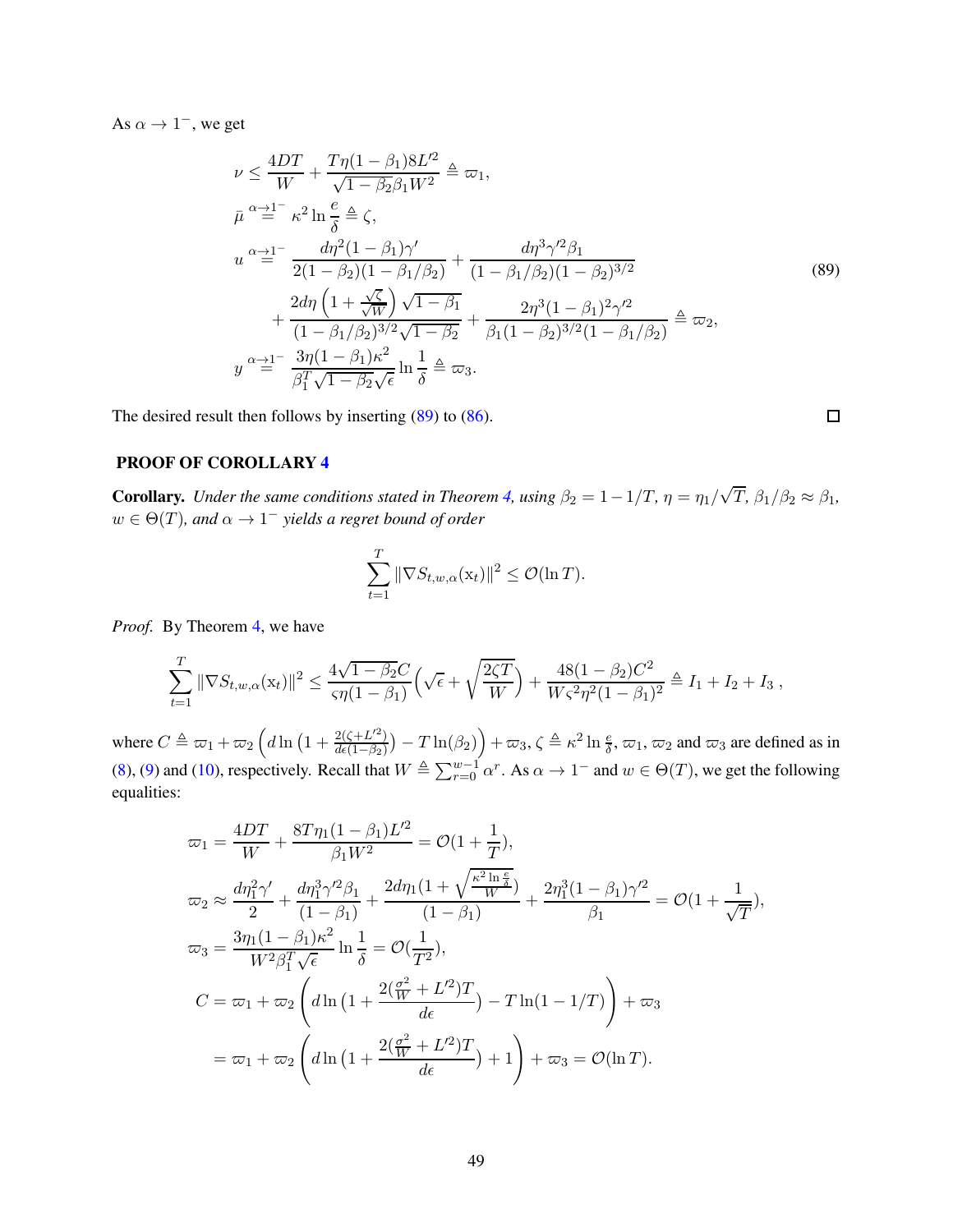As a result,

$$
I_1 = \frac{4\sqrt{1 - \beta_2}C\sqrt{\epsilon}}{\varsigma \eta (1 - \beta_1)} = \frac{4C\sqrt{\epsilon}}{\varsigma \eta_1 (1 - \beta_1)} = \mathcal{O}(\ln T),
$$
  
\n
$$
I_2 = \frac{4\sqrt{1 - \beta_2}C\sqrt{2\zeta T}}{\varsigma \eta (1 - \beta_1)\sqrt{W}} = \frac{4C}{\varsigma \eta_1 (1 - \beta_1)} \sqrt{\frac{2\kappa^2 \ln \frac{\epsilon}{\delta}}{W}} T = \mathcal{O}(\ln T),
$$
  
\n
$$
I_3 = \frac{48(1 - \beta_2)C^2}{W\varsigma^2 \eta^2 (1 - \beta_1)^2} = \frac{48C^2}{W\varsigma^2 \eta_1^2 (1 - \beta_1)^2} = \mathcal{O}(\ln T).
$$

Combine the above results we can easily have the desired result.

<span id="page-49-2"></span>**Lemma 10.** *Given*  $0 < a < 1$  *and*  $Q \in \mathbb{N}$ *, we have,* 

$$
\sum_{q=0}^{Q-1} \frac{a^q}{\sqrt{q+1}} \le \frac{2}{a\sqrt{(1-a)}}.
$$

*Proof.* Observe that

$$
\sum_{q=0}^{Q-1} \frac{a^q}{2\sqrt{q+1}} \le \int_0^\infty \frac{a^x}{2\sqrt{x+1}} dx = \int_0^\infty \frac{e^{\ln(a)x}}{2\sqrt{x+1}} dx
$$

$$
y = \sum_{n=0}^{Q-1} \int_0^\infty e^{\ln(a)(y^2 - 1)} dy
$$

$$
u = \sqrt{\frac{-2\ln(a)}{a}} \frac{1}{a\sqrt{-2\ln(a)}} \int_0^\infty e^{-u^2/2} du
$$

$$
= \frac{\sqrt{\pi}}{2a\sqrt{-\ln(a)}} \le \frac{\sqrt{\pi}}{2a\sqrt{1-a}} \le \frac{2}{2a\sqrt{1-a}},
$$

where the last inequality is by the fact that  $\sqrt{1-a} \leq \sqrt{-\ln(a)}$ .

<span id="page-49-1"></span>**Lemma 11.** Let  $a, b, c \ge 0$ . If for  $Z \ge 0$ ,  $\frac{Z}{\sqrt{cZ}}$  $\frac{Z}{\sqrt{cZ + a}} \leq b$ , then  $Z \leq cb^2 + b\sqrt{a}$ .

*Proof.* Consider,

$$
Z^2 - cb^2Z - b^2a \le 0.
$$

Note that for the equation of second order, we have  $\Delta = c^2b^4 + 4b^2a \ge 0$  which yields

$$
Z \le \frac{cb^2 + \sqrt{c^2b^4 + 4b^2a}}{2} \le \frac{cb^2 + \sqrt{c^2b^4} + \sqrt{4b^2a}}{2} = cb^2 + b\sqrt{a}.
$$

<span id="page-49-0"></span>**Lemma 12.** *[\[10,](#page-12-8) Lemma 3.2] Given Assumption [3\(](#page-6-1)iv), for any*  $0 < \alpha < 1$  *and w, we have:* 

$$
S_{t+1,w,\alpha}(\mathbf{x}_{t+1}) - S_{t,w,\alpha}(\mathbf{x}_{t+1}) \le \frac{D(1+\alpha^{w-1})}{W} + \frac{D(1-\alpha^{w-1})(1+\alpha)}{W(1-\alpha)}.
$$

 $\Box$ 

 $\Box$ 

 $\Box$